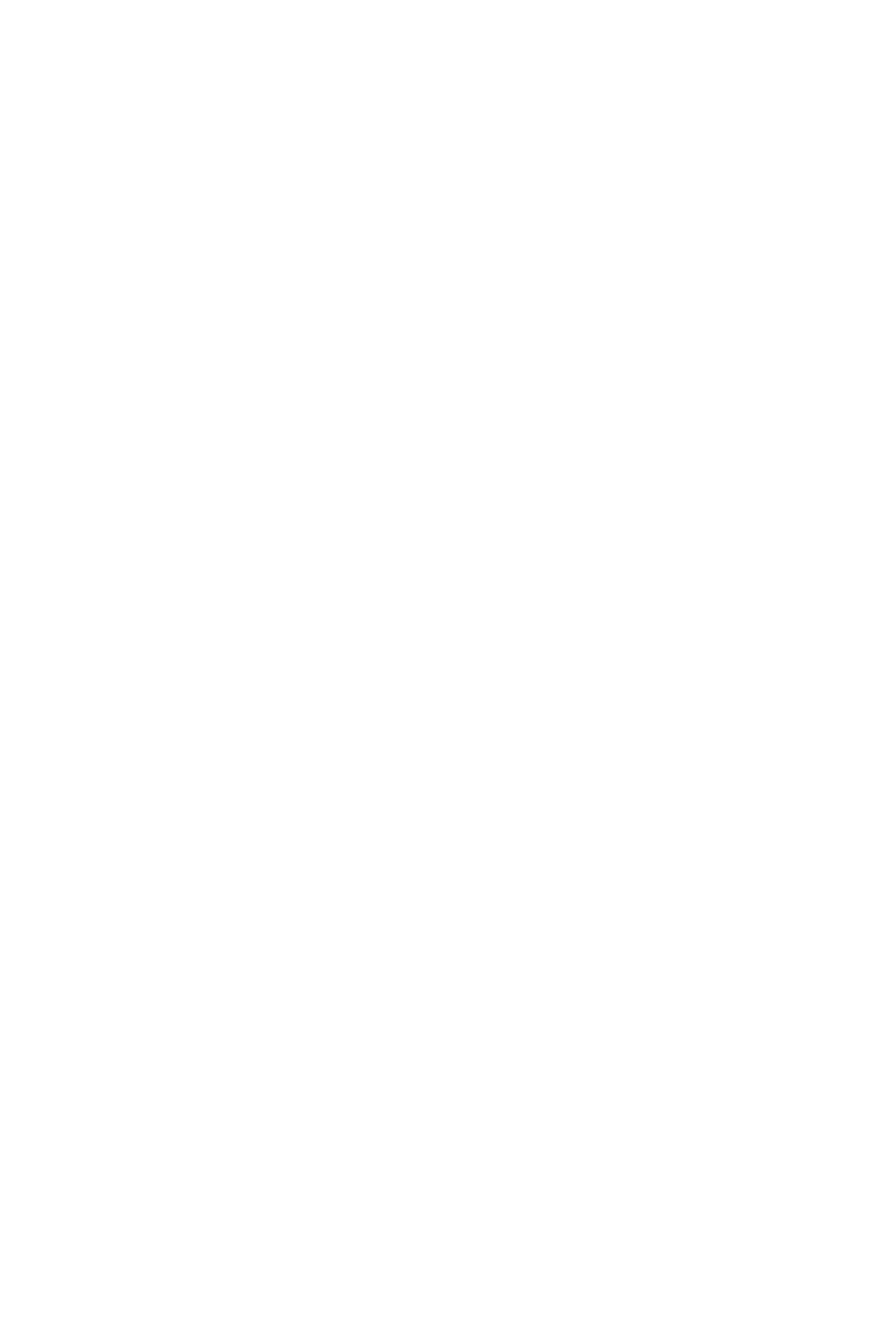# "On Behalf of My Delegation,..."

## **A Survival Guide for Developing Country Climate Negotiators**

Joyeeta Gupta Institute for Environmental Studies Vrije Universiteit Amsterdam De Boelelaan 1115 1081 HV Amsterdam The Netherlands

Foreword by Ambassador Raúl Estrada Oyuela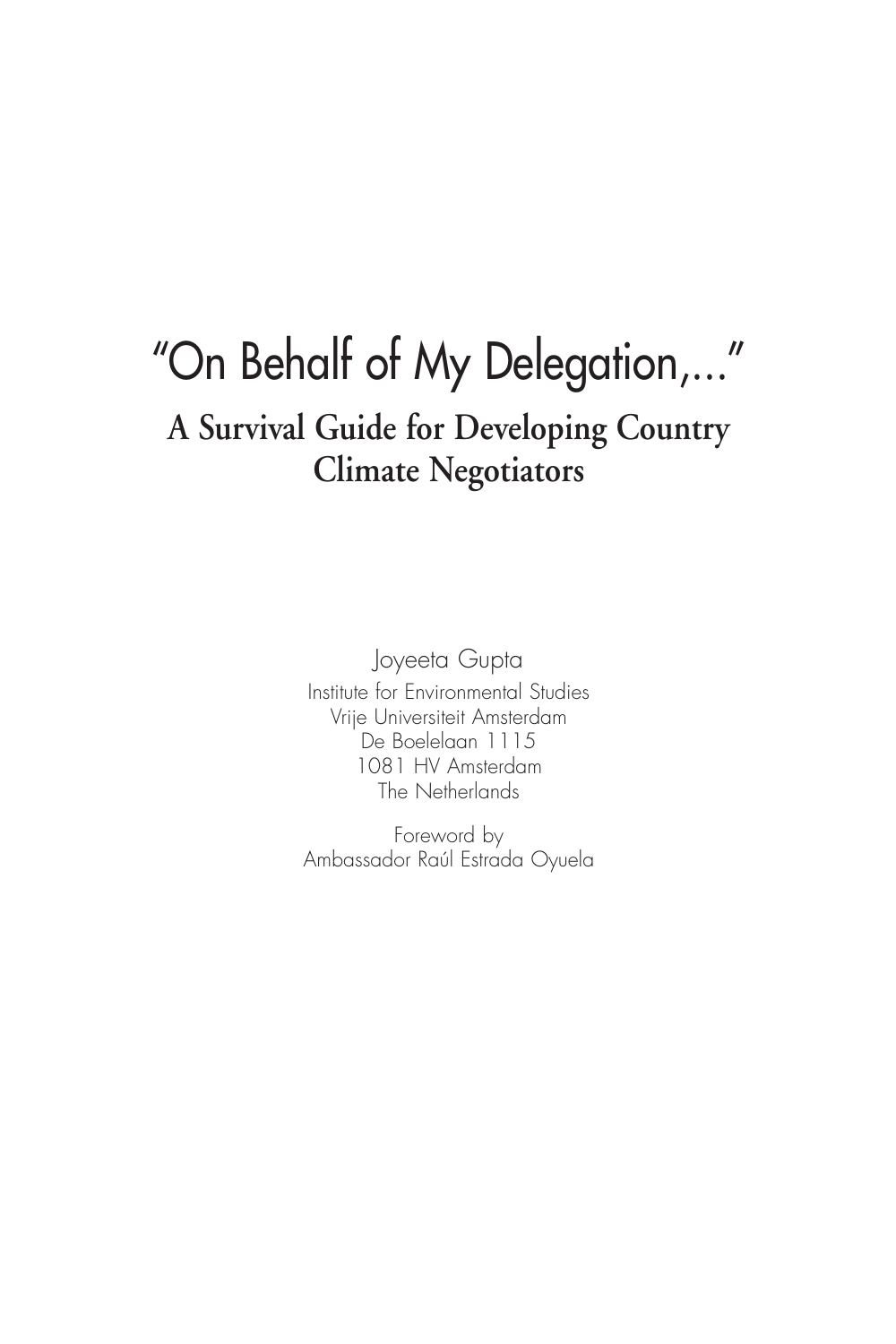Copyright © 2000 Center for Sustainable Development of the Americas

Published jointly by the Center for Sustainable Development of the Americas and the International Institute for Sustainable Development

All rights reserved

Printed in the United States of America

Canadian Cataloguing in Publication Data

Gupta, Joyeeta, 1964-

"On Behalf of My Delegation,..."

Copublished by: Center for Sustainable Development in the Americas.

ISBN 1-895536-29-4

1. Diplomatic negotiations in international disputes. 2. Climatic changes— Developing countries. 3. United Nations Framework Convention on Climate Change (1992) I. International Institute for Sustainable Development. II. Center for Sustainable Development in the Americas. III. Title.

QC981.8.C5G862 2000 363.738'74 C00-911253-7

To order copies of this publication, please contact any of the following members of the Climate Change Knowledge Network:

Center for Sustainable Development of the Americas 1700 Connecticut Avenue NW, Suite 403 Washington DC, 20009 USA Tel.:  $+1(202)$  588-0155 Fax:  $+1(202)$  588-0756 E-mail: info@csdanet.org Web: www.csdanet.org

Institute for Environmental Studies (IVM) Vrije Universiteit De Boelelaan 1115 1081 HV Amsterdam The Netherlands Tel: +31-20-4449 555 Fax: +31-20-4449 553 E-mail: secr@ivm.vu.nl Web: www.vu.nl/ivm

International Institute for Sustainable Development 161 Portage Avenue East, 6th Floor Winnipeg, Manitoba Canada R3B 0Y4 Tel.: +1 (204) 958-7700 Fax: +1 (204) 958-7710 E-mail: info@iisd.ca Web: www.iisd.org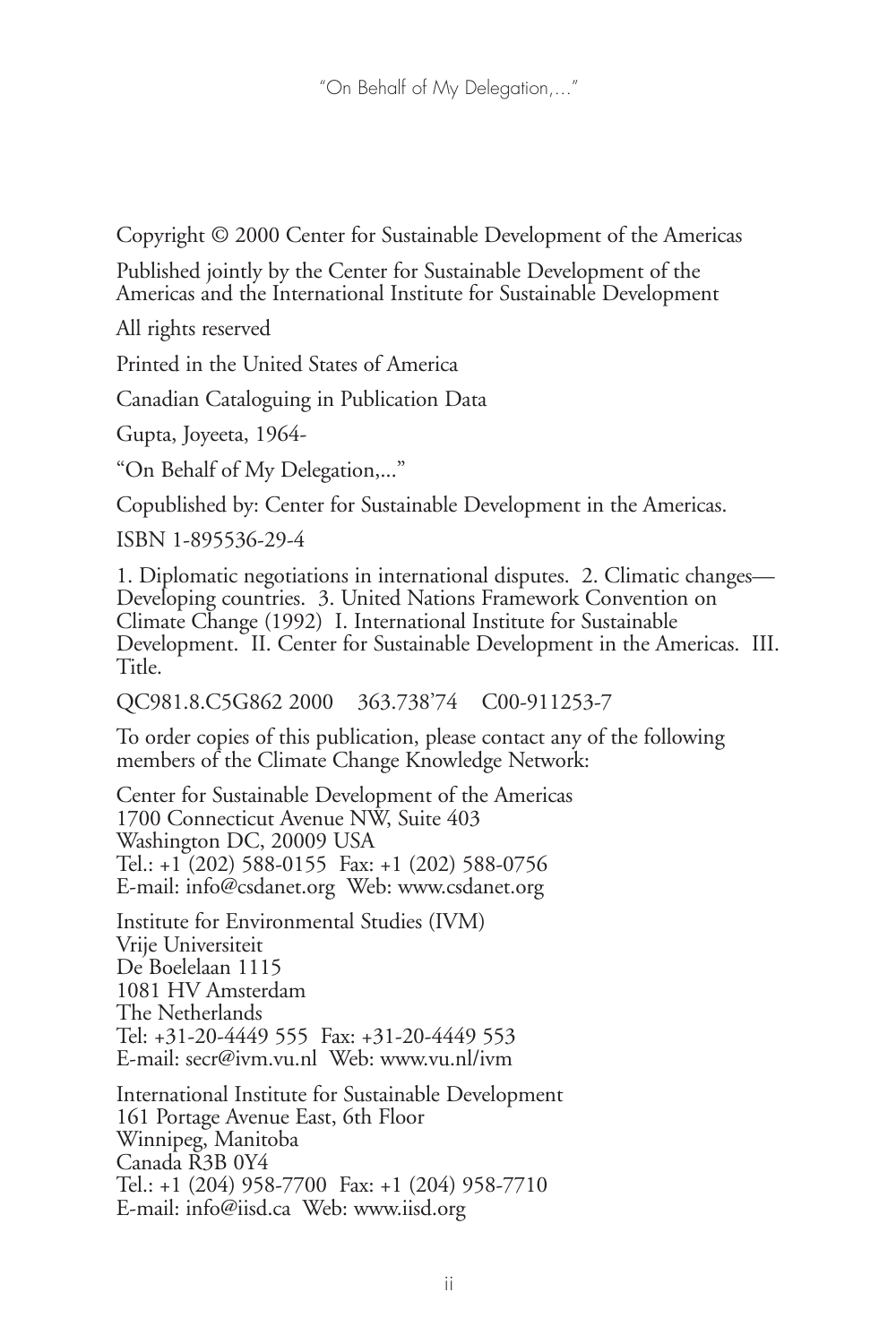## Preface and Acknowledgements

This document pays a tribute to the negotiators from the South who have, under very complicated circumstances, bravely negotiated the extremely complex climate change issue on behalf of the region. It responds to the expressed needs of Southern negotiators over the last 10 years. Individually many are of excellent calibre and highly respected (see the excellent reviews of Ambassador Estrada's performance in 1997 by Mwandosya 1999; and Oberthür and Ott 1999). At the same time, there is a constant surge of new negotiators who are actually primarily meteorologists, environmentalists, policymakers and scientists, who have to don the garb of a "negotiator" at the negotiations. The implicit understanding in many developing countries is that these experts must learn on the job. In the meanwhile, the negotiations continue at an unrelenting pace, making no allowances for the unprepared negotiator.

Hence, this document provides, on the one hand, a backpacker's guide to the negotiating context and, on the other hand, sums up the key problems faced by negotiators and ways to deal with these problems. This "Survival Guide" combines descriptions of substance and procedure; simplicity with detail, theory with practical tips, ideas with material for further research and words with figures. It is a manual to assist the South in general, and Southern negotiators in particular, in dealing with the negotiations.

In preparing the materials, I was inspired and advised by Christiana Figueres, Angela Churie Kallhauge, Victoria Kellett, Youba Sokona, Jacob Swager, Farhana Yamin and in particular, by Alison Drayton, former chair of the G-77 in the climate change negotiations during 1999. This document is the product of two projects of the Climate Change Knowledge Network, a network with members from 14 research institutes in developed and developing countries. The first project was initiated by the Center for Sustainable Development of the Americas, Washington, which focuses on the negotiating capacity of negotiators from Latin America and the Caribbean. It had financial support from the U.S. Agency for International Development, the Wallace Global Foundation, and the Andean Development Corporation. The second was conducted by the International Institute for Sustainable Development, Winnipeg, in partnership with Environnement et Développement du Tiers-Monde, Senegal, with financial support from Norway and Canada for enhancing negotiating capacity in Africa. The Institute for Environmental Studies, Amsterdam, has been actively involved in both projects. The dynamics of the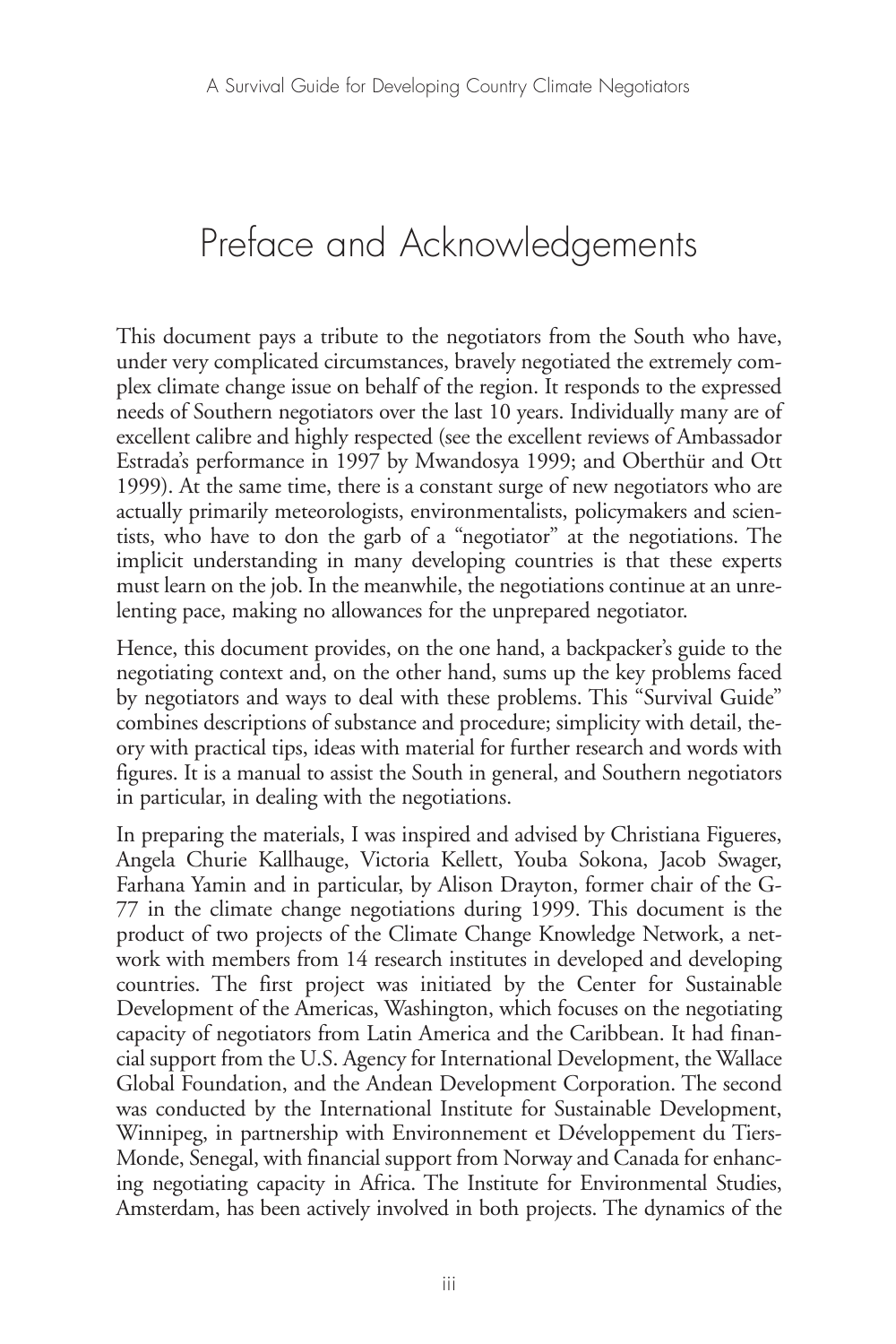two projects led to different types of training workshops being adopted, but in many ways lessons can be learnt from both projects and these have been incorporated in this report. Heartfelt thanks to all the other trainers and resource people including Ambassador Rogatien Biaou, Brook Boyer, Chad Carpenter, Beatrice Chaytor, H.W.O. Okoth Ogendo, Ogunlade Davidson and Raymond Saner and the participants of the two workshops who helped us test the results. I would also like to thank the Foundation for International Environmental Law and Development for giving us permission to reproduce the Topical Index to the United Nations Framework Convention for Climate Change. In particular, I would like to thank Frédéric Gagnon-Lebrun, who has helped to check and double check the information in this document. I hope that this "Survival Guide" will help the negotiators from the South cope with the complexity and uncertainty of international negotiations. Forewarned is forearmed.

Joyeeta Gupta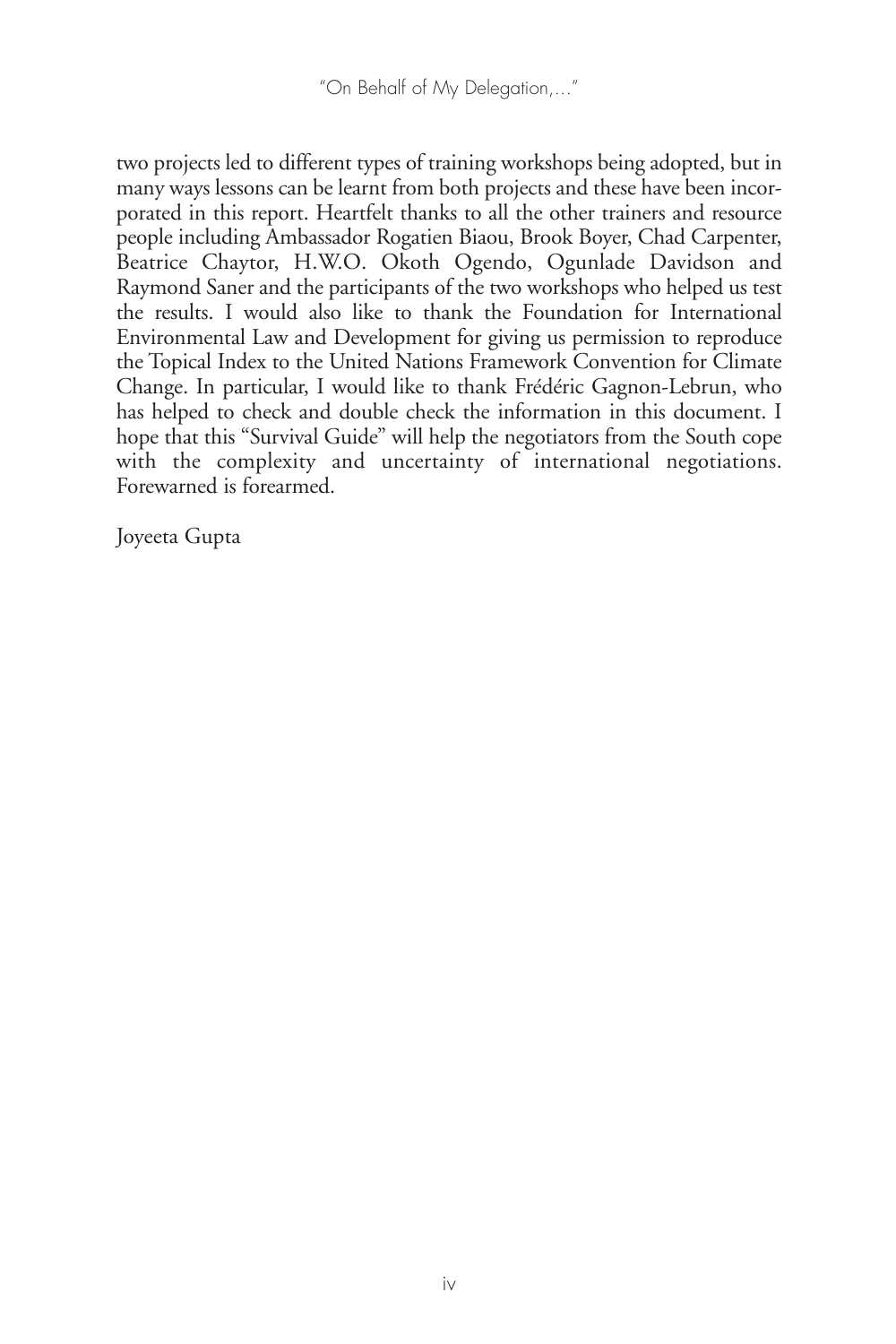## Foreword

The one hundred pages of this book are in fact a useful Survival Guide for those approaching climate change negotiations for the first time. It has been written for developing country delegates, but delegates from other countries can also profit from its reading the same way that a similar survival guide for industrialized country delegates would be useful for those coming from developing countries, because it is necessary to know both sides of the story.

Personal conditions are needed to negotiate and not all qualities described at the beginning of Part II can be acquired, some of them are congenital. However the best natural conditions are insufficient if information is lacking and this book is an excellent summary of information and at the same time a first class guide to get further and deeper data. Information however, is a continuous flow and delegates need to be up dated also continuously. Ideas appear and evolve during meetings and between meetings, "interest grouping" and "sub grouping" is a permanent exercise and some that seemed relevant before could disappear or become out of context in a short time.

In a large number of cases, developing country negotiators work in "single person" delegations and that is difficult and tiring, but having colleagues in the delegation, all information has to be shared with all of them. The strength of a team is that of its weaker member.

It is always a must to know and understand the other party's position. Behind stated positions lies a domestic, regional and international background of political, economic and social circumstances, which are needed to guess the other party's bottom line.

Negotiators should analyze controversies and explore the possibility of disentangling contentious issues looking for new, better and perhaps common approaches to existing problems. Becoming hostage of a "zero sum" situation has to be avoided always and it's usually possible to add a new element, and if necessary, to create a negotiating package. If a party becomes a net loser in the arrangement, the agreement will neither be stable nor reliable.

Of course I can't say that I agree with all and every line in this book, but I strongly recommend its reading. It was written in the fairest possible way but it necessarily includes a perspective because its authors are human beings. I myself would not be able to produce a perfectly objective piece.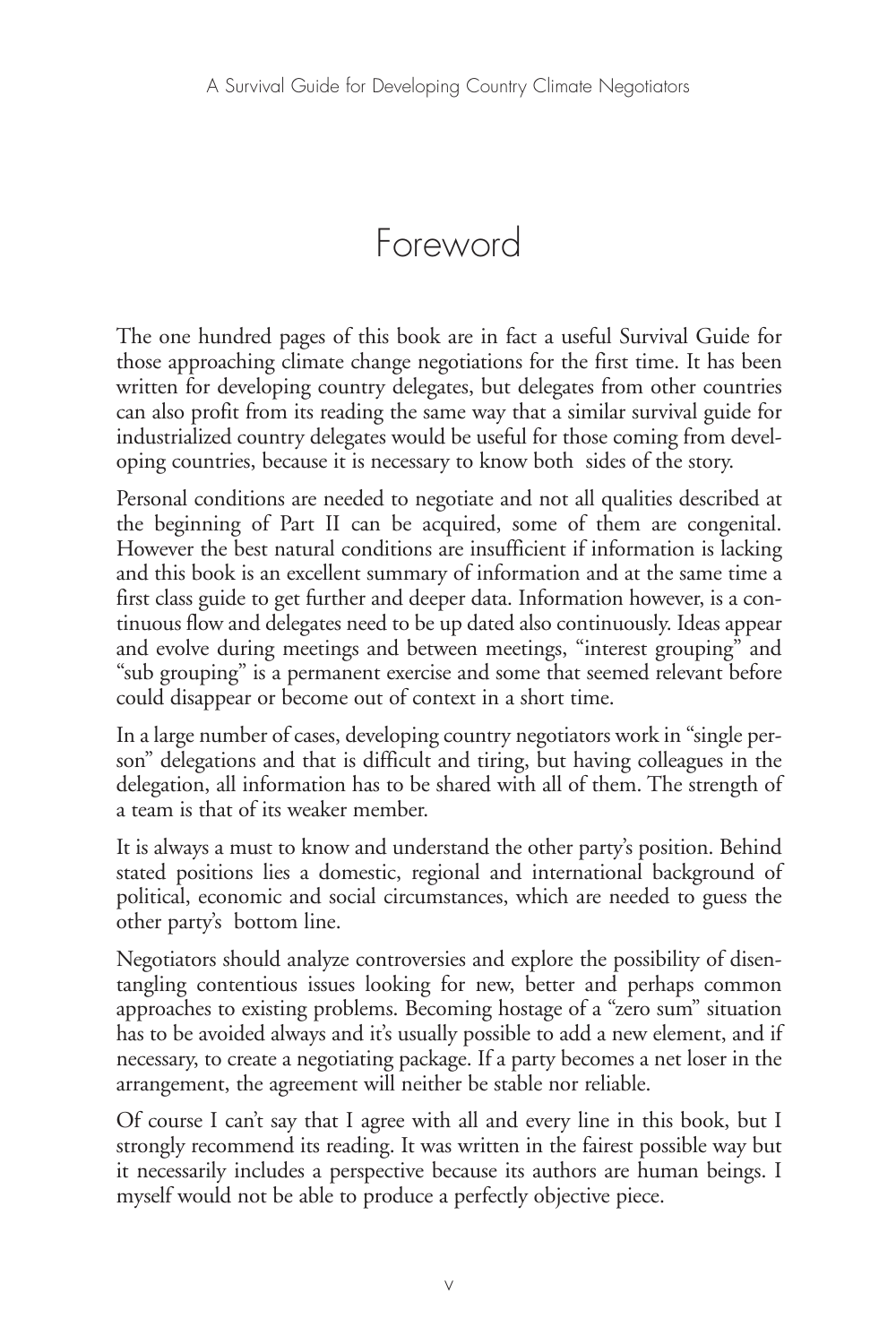Outsiders may believe that diplomats use tricks and lies or semi lies to induce others to an agreement. Nothing is more distant to reality. In fact it is possible to deceive other delegates at some point in time or to cheat in a given circumstance, but no solid result may be built from that. "Lies have short legs" as we say in Spanish and in fact any delegate induced to make a mistake, sooner or later will realize the situation and react.

On the contrary, to be faithful and loyal pays back very well in my own experience. I never lied in a negotiation. People may like me or not, but I think they believe me.

Once again I encourage you to read this book and to contribute with your best efforts to negotiations, which shall have as the ultimate aim, the enhancement of human welfare.

Raúl A. Estrada Oyuela Ambassador of the Republic of Argentina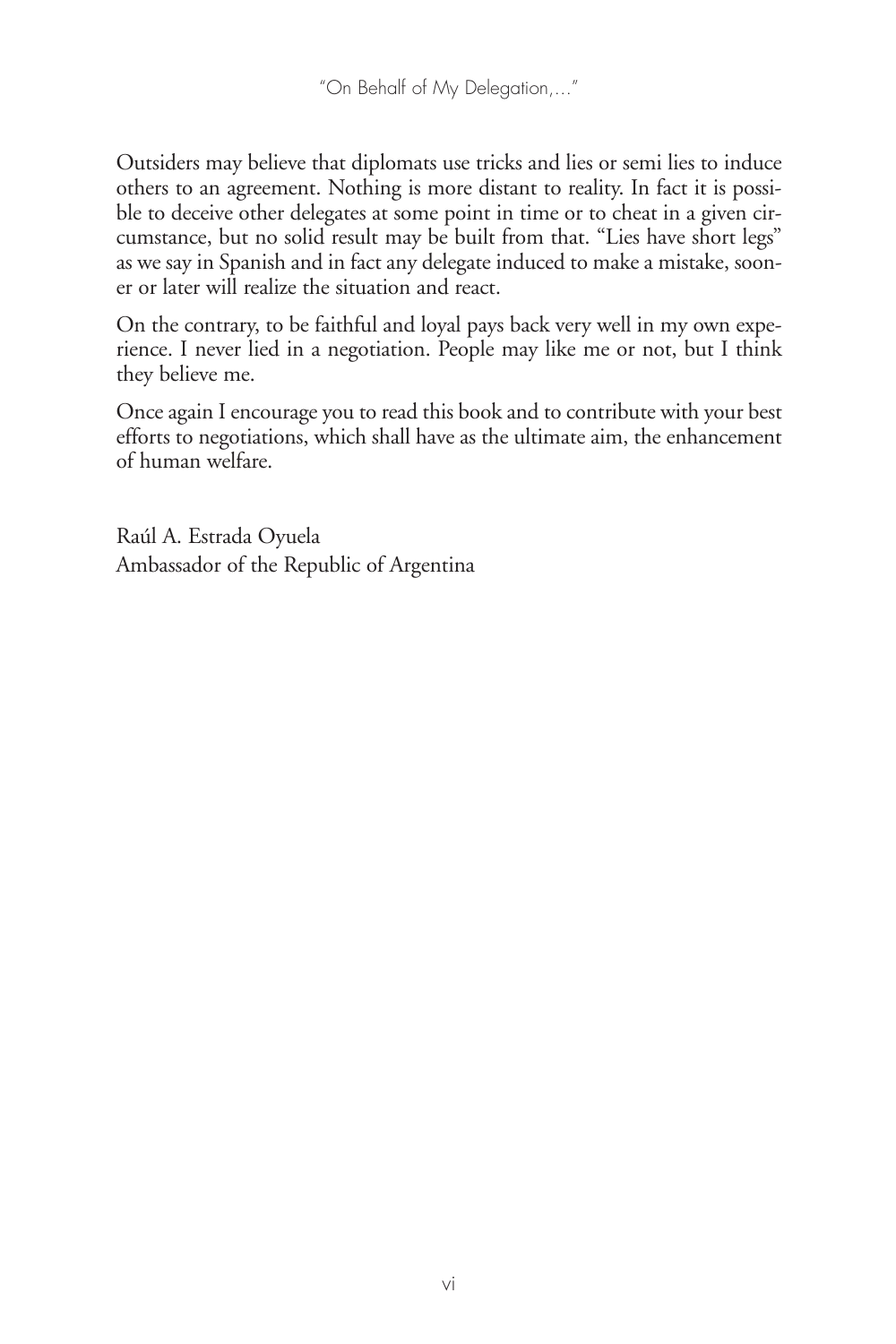# Table of contents

|                                           |          | Preface and acknowledgements                           | 111            |
|-------------------------------------------|----------|--------------------------------------------------------|----------------|
|                                           | Foreword |                                                        | V              |
| Why am I<br>negotiating?                  |          | Part I: The Negotiating Context                        | 1              |
|                                           |          | 1. The Climate Change Problem                          | 3              |
|                                           |          | 1.1<br>The problem                                     | $\mathfrak{Z}$ |
|                                           |          | 1.2<br>The science                                     | $\mathfrak{Z}$ |
|                                           |          | The impacts<br>1.3                                     | $\overline{3}$ |
|                                           |          | 1.4<br>The policy                                      | $\overline{4}$ |
|                                           |          | Tips and tricks<br>1.5                                 | 5              |
| What are                                  |          | 2. The Climate Convention and the Kyoto Protocol       | $\overline{7}$ |
| the basic                                 |          | 2.1<br>The key documents in the regime                 | 7              |
| documents in<br>the regime?               |          | 2.2<br>The FCCC, 1992                                  | 7              |
|                                           |          | 2.3<br>The Kyoto Protocol                              | 10             |
|                                           |          | 2.4<br>Tips and tricks                                 | 12             |
| What are the                              |          | 3. The Bodies in the Regime                            | 15             |
| bodies in the                             |          | The need for executing agencies<br>3.1                 | 15             |
| negotiations?                             |          | 3.2<br>The bodies established by the                   |                |
|                                           |          | Convention and the Protocol                            | 15             |
|                                           |          | Other formal bodies<br>3.3                             | 16             |
|                                           |          | 3.4<br>The informal groups                             | 16             |
|                                           |          | The formal and the informal<br>3.5                     | 17             |
|                                           |          | 3.6<br>Tips and tricks                                 | 18             |
| What are the                              |          | 4. The Rules of Procedure                              | 21             |
| rules that<br>govern the<br>negotiations? |          | 4.1<br>Why are rules of procedure important?           | 21             |
|                                           |          | 4.2<br>The Rules of Procedure                          | 21             |
|                                           |          | 4.3<br>Key issues in the Rules of Procedure            | 22             |
|                                           |          | 4.4<br>Outstanding issues in the<br>Rules of Procedure | 23             |
|                                           |          | 4.5<br>Consensus is not unanimity                      | 23             |
|                                           |          | 4.6<br>Role of President or Chairman                   | 24             |
|                                           |          | 4.7<br>The nomenclature of documents                   | 24             |
|                                           |          | 4.8<br>Tips and tricks                                 | 26             |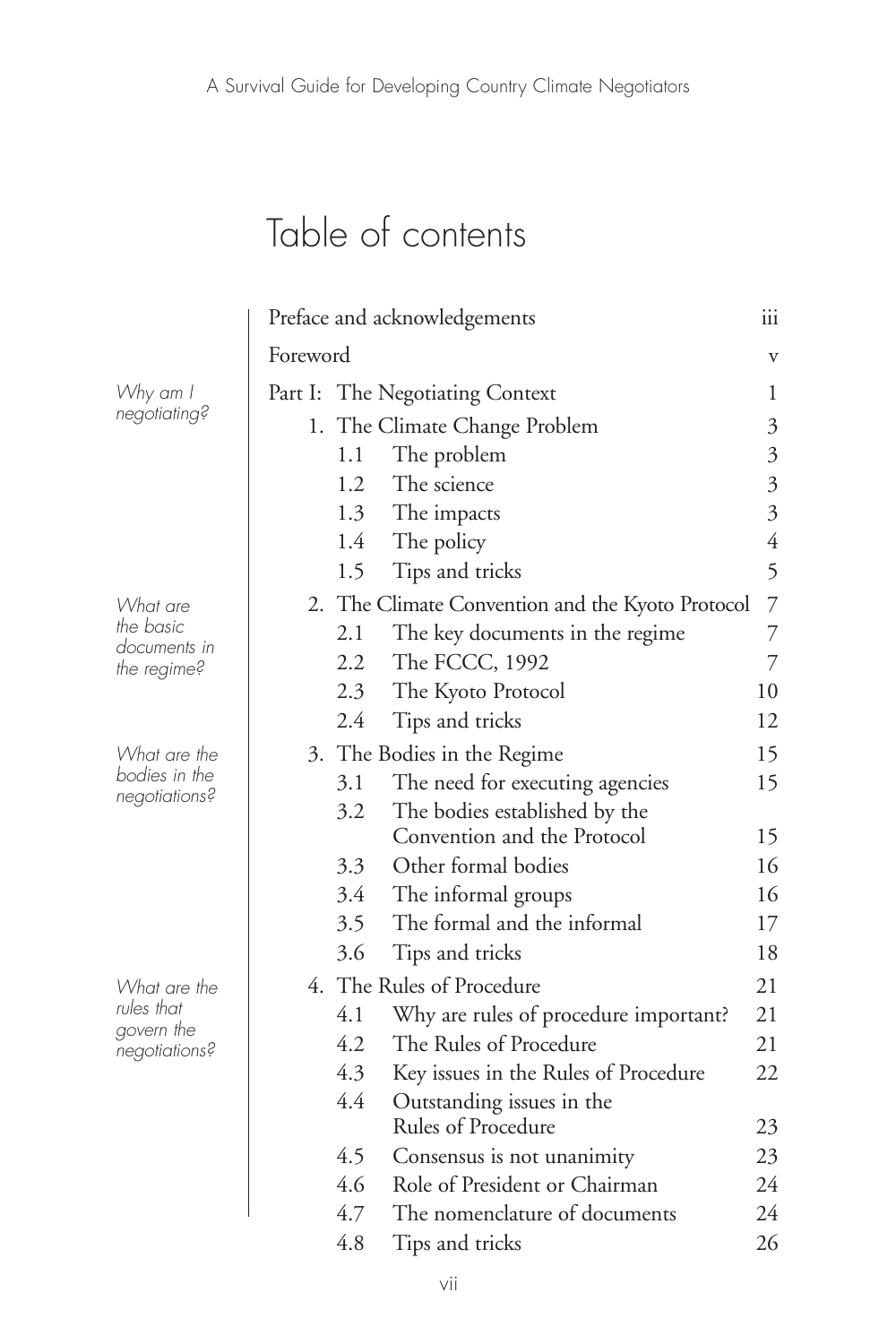"On Behalf of My Delegation,..."

| Who else is                                                                     |                               | 5. State and Non-State Actors                                               | 27 |
|---------------------------------------------------------------------------------|-------------------------------|-----------------------------------------------------------------------------|----|
| negotiating?                                                                    | 5.1                           | State actors                                                                | 27 |
|                                                                                 | 5.2                           | Non-state actors                                                            | 28 |
|                                                                                 | 5.3                           | Tips and tricks                                                             | 29 |
| What are the<br>negotiating<br>groups?                                          |                               | 6. Coalitions in the Climate Change Regime                                  | 33 |
|                                                                                 | 6.1                           | The importance of coalitions                                                | 33 |
|                                                                                 | 6.2                           | The two major negotiating blocs<br>(power-based coalitions)                 | 33 |
|                                                                                 | 6.3                           | The divisions within the blocs<br>(issue-based and political)               | 34 |
|                                                                                 | 6.4                           | The divisions across the groups<br>in Non-Annex I                           | 35 |
|                                                                                 | 6.5                           | The divisions across the blocs                                              | 38 |
|                                                                                 | 6.6                           | Tips and tricks                                                             | 38 |
| What is the                                                                     |                               | 7. The G-77 and China                                                       | 41 |
| G-77?                                                                           | 7.1                           | The need for G-77 and China                                                 | 41 |
|                                                                                 | 7.2                           | The membership of G-77 and China                                            | 41 |
|                                                                                 | 7.3                           | The purpose of G-77 and China                                               | 42 |
|                                                                                 | 7.4                           | The challenges in the G-77 and China                                        | 43 |
|                                                                                 | 7.5                           | Tips and tricks                                                             | 44 |
|                                                                                 | Part II: Negotiating Skills   |                                                                             | 47 |
| What is                                                                         | 8. The Ideal Negotiator       |                                                                             |    |
| negotiation?                                                                    | 8.1                           | Negotiating theory                                                          | 49 |
|                                                                                 | 8.2                           | Preparing for the negotiations                                              | 49 |
|                                                                                 | 8.3                           | Positions and bargaining                                                    | 50 |
|                                                                                 | 8.4                           | Tips and tricks                                                             | 52 |
| What are the<br>challenges<br>faced by<br>developing<br>country<br>negotiators? | 9. The Handicapped Negotiator |                                                                             |    |
|                                                                                 | 9.1                           | Introduction                                                                | 53 |
|                                                                                 | 9.2                           | The negotiator in the domestic<br>context – the hollow mandate              | 53 |
|                                                                                 | 9.3                           | The negotiator at the negotiations $-$<br>the handicapped negotiating power | 56 |
|                                                                                 | 9.4                           | Negotiating strategy                                                        | 58 |
|                                                                                 | 9.5                           | Tips and tricks                                                             | 60 |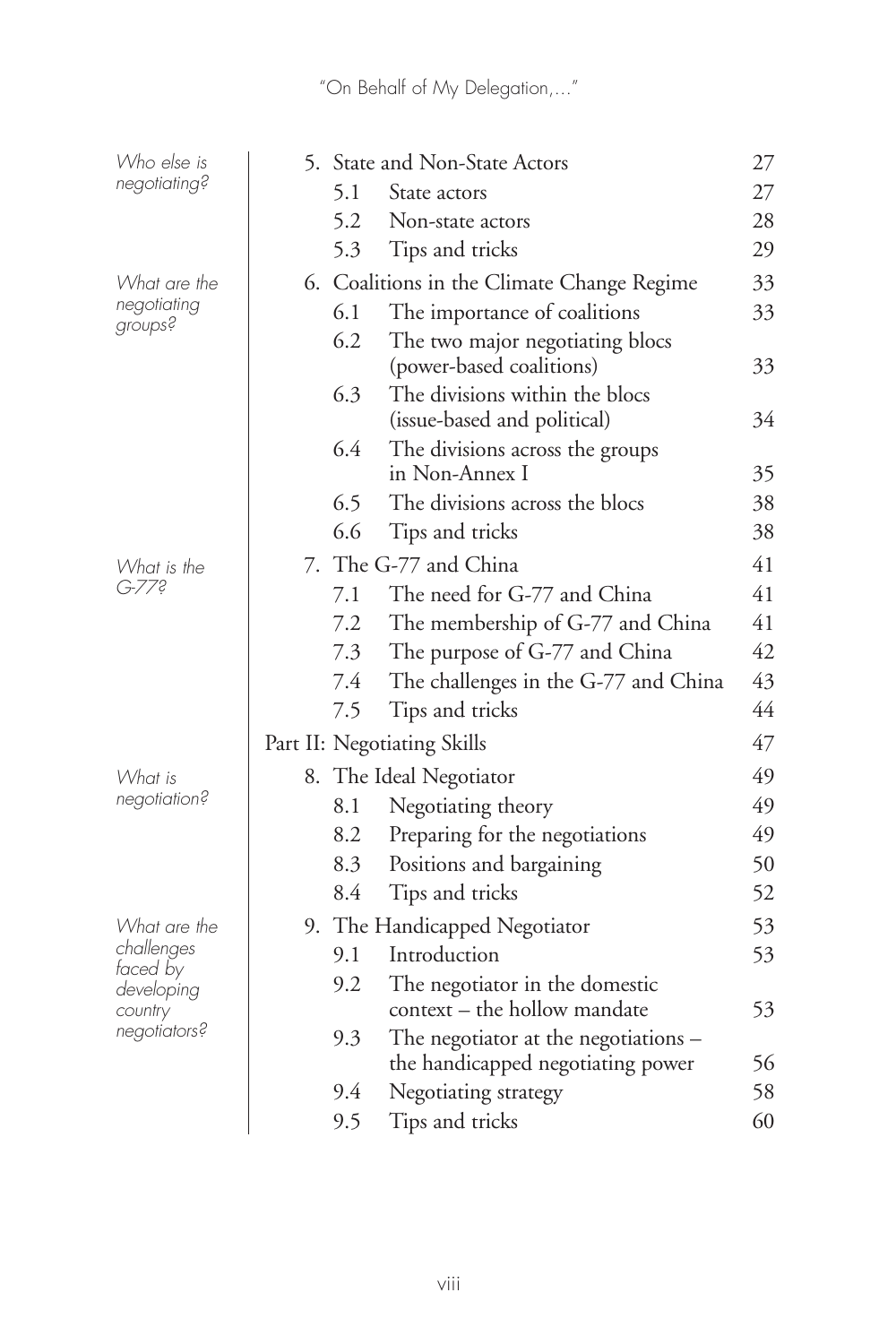| How can       | 10. Coping Strategies                       | 63 |
|---------------|---------------------------------------------|----|
| l cope?       | Filling a hollow mandate<br>10.1            | 63 |
|               | Coping with handicapped<br>10.2             |    |
|               | negotiating power                           | 63 |
|               | 10.3 Coping with handicapped                |    |
|               | negotiating power: Strategies               | 65 |
|               | 10.4 Drafting                               | 66 |
|               | 10.5 Submitting                             | 67 |
|               | 10.6 Speaking                               | 67 |
|               | 10.7 Tips and tricks                        | 69 |
| How can I     | 11. Tips and Tricks for the Lonely Diplomat | 71 |
| influence the | 11.1 Introduction                           | 71 |
| process?      | 11.2 Memorize and keep with you             | 71 |
|               | 11.3 Making sense of the reading material   | 71 |
|               | 11.4 Preparing for the actual negotiations  | 72 |
|               | 11.5 Getting your bearings                  | 73 |
|               | 11.6 Drafting                               | 74 |
|               | 11.7 Negotiating                            | 74 |
|               | 11.8 Optimizing participation               | 75 |
|               | 11.9 Monitor the progress of others         | 76 |
|               | 11.10 Focus                                 | 76 |
|               | 11.11 From sustenance to diplomatic         |    |
|               | encounters                                  | 76 |
|               | 12. Index to the FCCC                       | 79 |
|               | 13. References                              | 95 |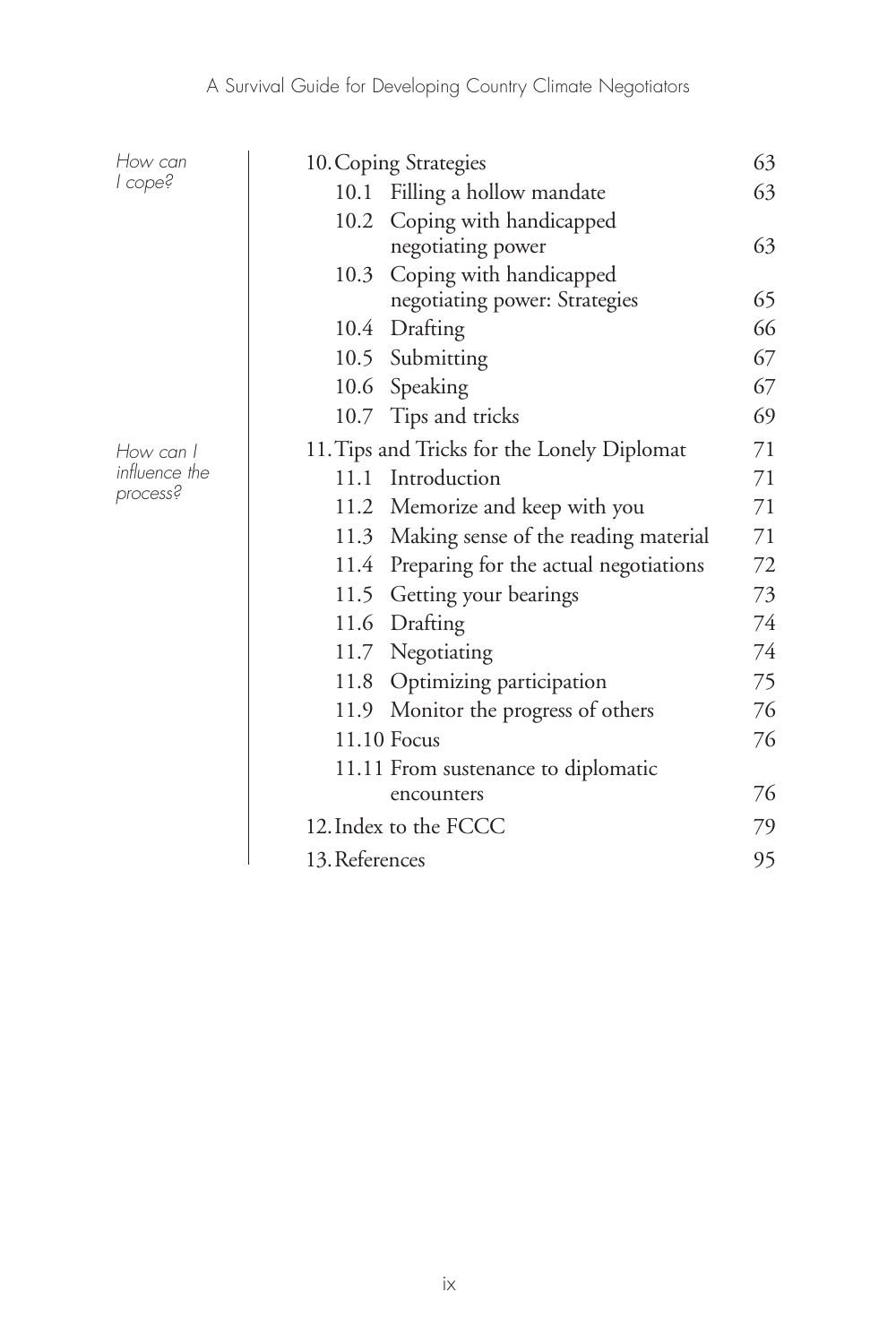"On Behalf of My Delegation,..."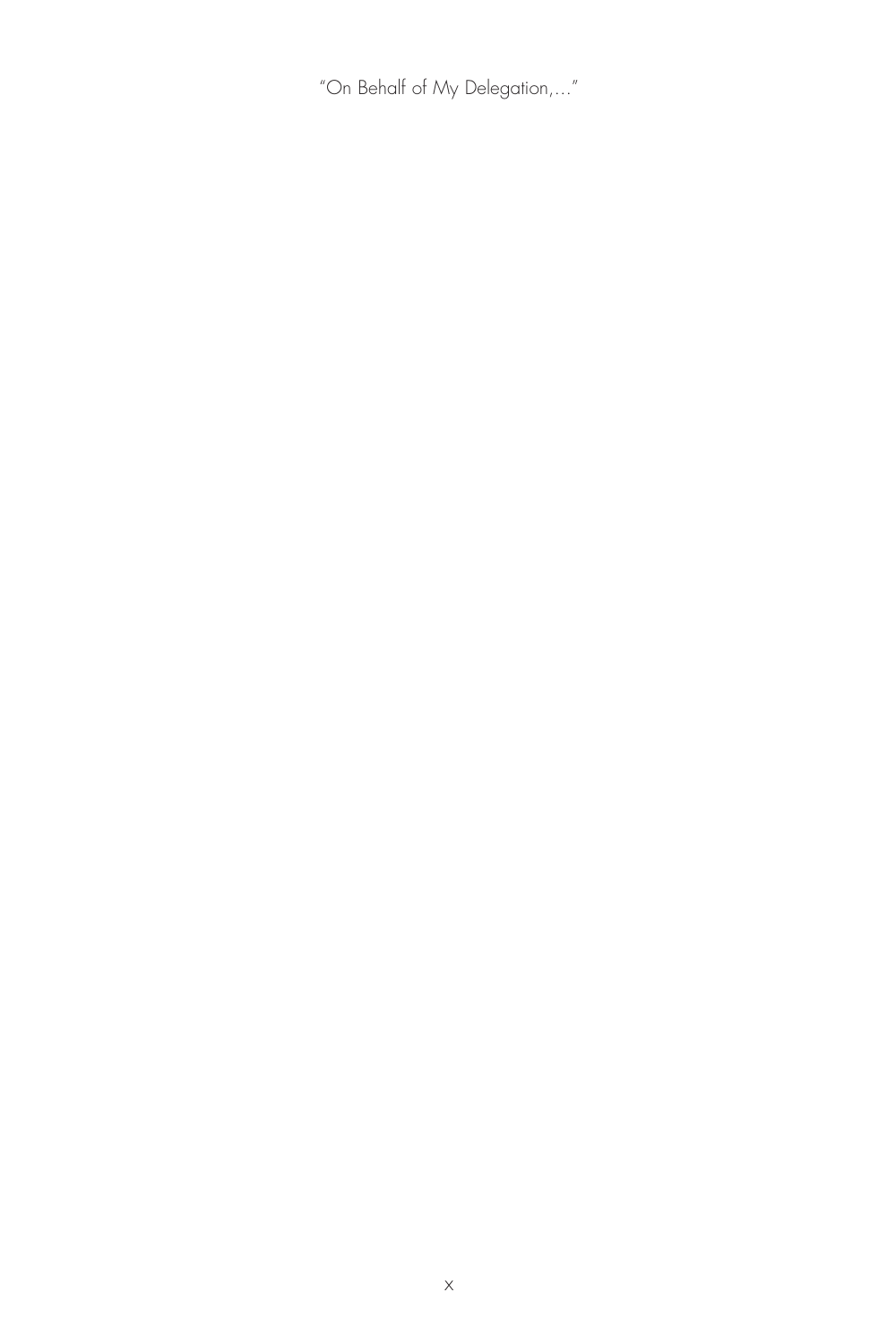# Part I

# The Negotiating Context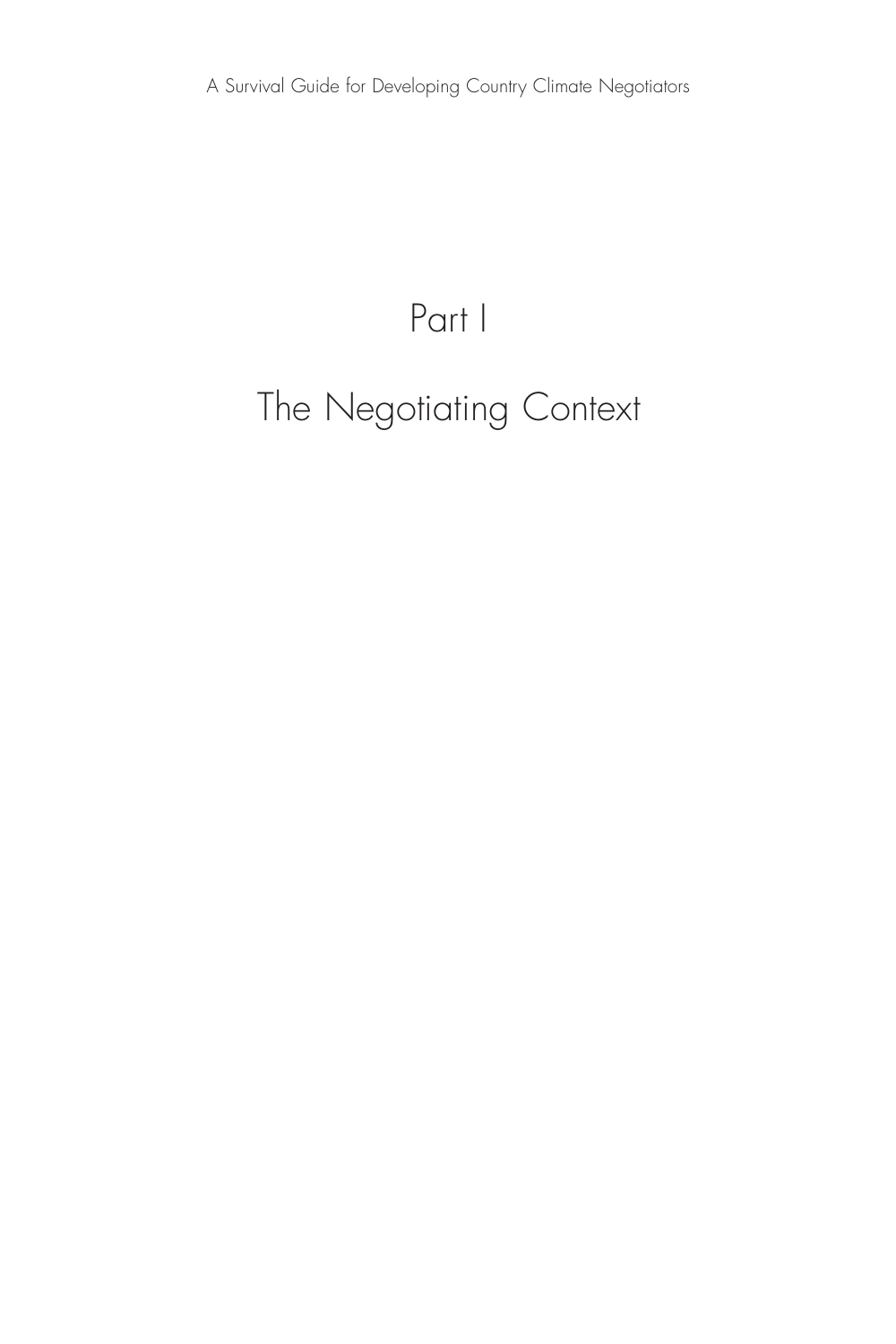"On Behalf of My Delegation,..."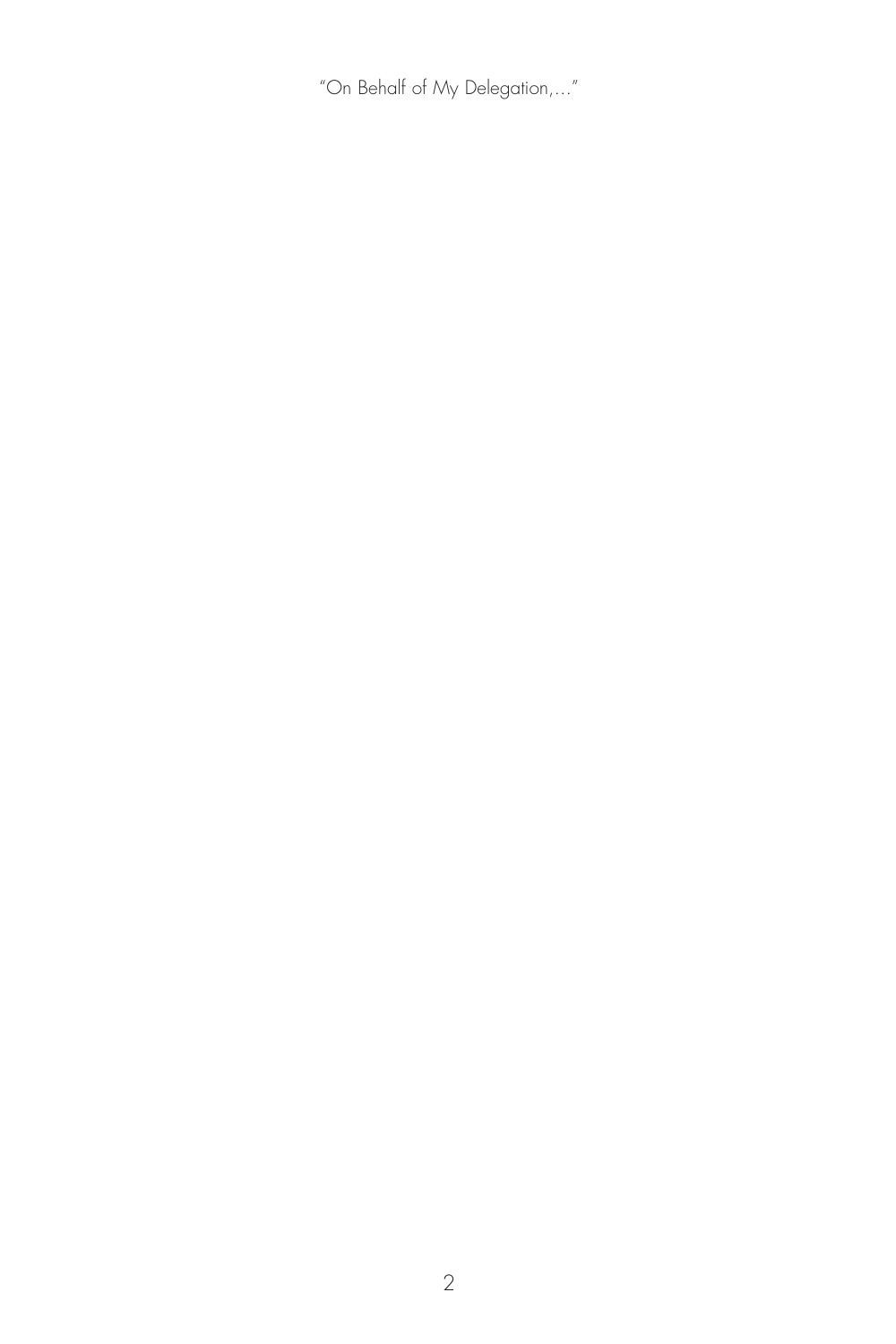## –1– The Climate Change Problem

#### 1.1 The problem

Greenhouse gases (GHGs) are those that trap the infrared radiation emitted by the earth's surface thus warming the surface and the atmosphere. These gases include carbon dioxide (CO2), methane (CH4), nitrous oxide (N2O), hydrofluorocarbons (HFC), perfluorocarbons (PFC) and sulphur hexafluoride (SF6). Since 1750, the atmospheric concentrations have increased by 30%, 145% and 15% for the first three gases (Houghton et al. 1996: 3). This may lead to a mean global temperature rise of 1–3.5 degrees C by the end of this century, higher than that experienced over the last 10,000 years. Such a rise may lead to changes in the global atmospheric system, shifts in the climatic zones and shifts in extreme and mean weather conditions. This could also lead to a rise in the sea level of about 0.15 to 0.95 m and the melting of glaciers. This is referred to as the climate change phenomenon.

#### 1.2 The science

The state of the art knowledge on climate change is presented in the five-yearly reports of the Intergovernmental Panel on Climate Change (IPCC). IPCC (Hougton et al. 1996: 4) concludes, on the basis of existing science that "the balance of evidence suggests a discernible human influence on the global climate." However, some scientists claim that IPCC conclusions are faulty since they are based on unrealistic models and are political and not scientific assessments (Emsley 1996). Nevertheless, the scientific debate indicates that there is some degree of confidence in the data on emission levels, but there is less confidence about the role of sinks in absorbing these emissions and the impact of the emissions on the global climate. Given the scientific uncertainty "we will have to abandon our unrealistic demand for a single certain truth and instead strive for transparency of the various positions and learn to live with pluralism in climate change risk assessment" (van der Sluijs 1997).

#### 1.3 The impacts

The potential impacts of climate change are likely to be very severe at an aggregate level and at the level of the impacts on individual unique ecosystems and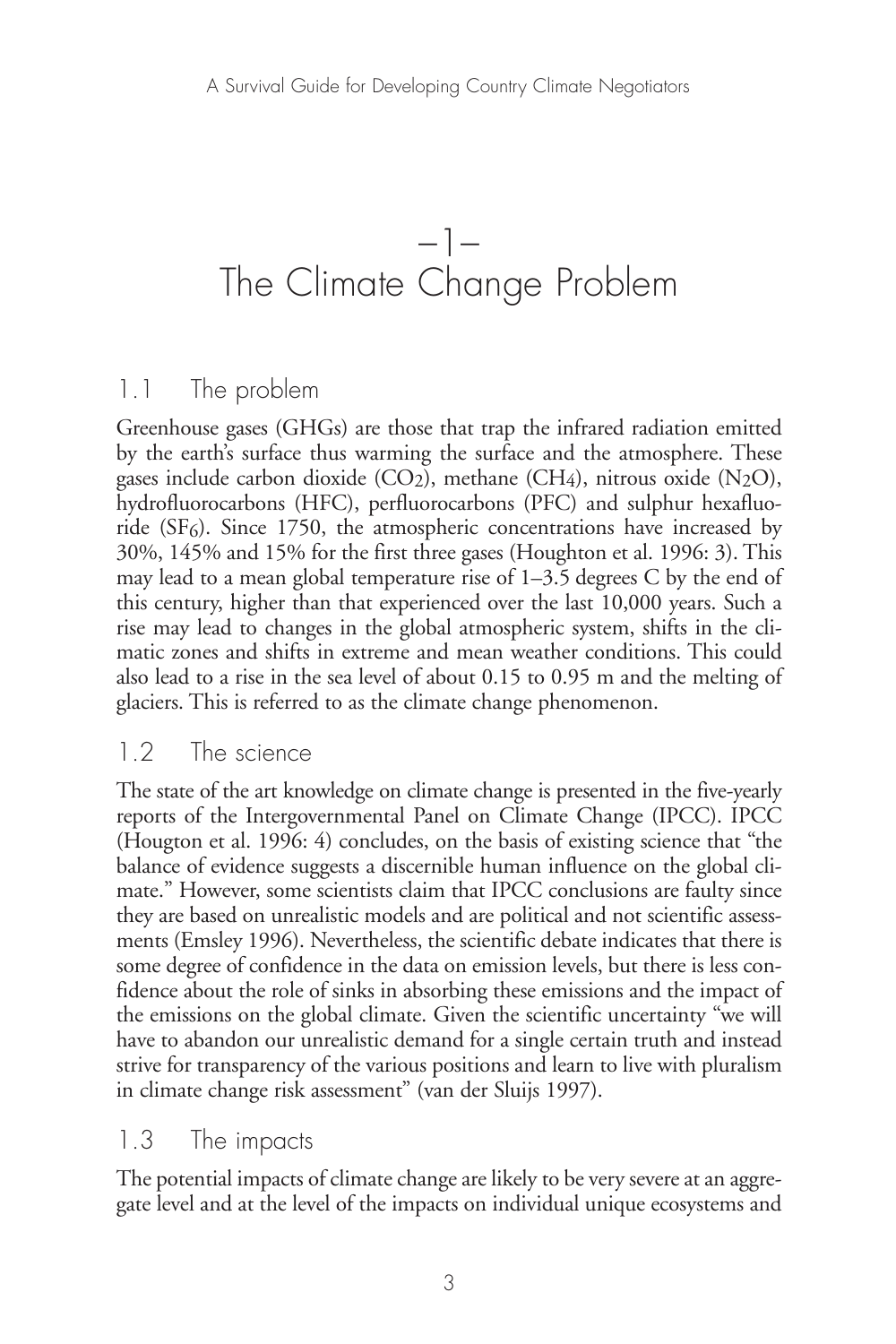countries. At an aggregate level, the temperatures and sea levels are expected to rise and there is an expectation of extreme weather events. At the specific level, it is expected that some ecosystems will be unable to cope with the rate of change, that climate change will further exacerbate the frequency and magnitude of droughts in some parts of the world and that, consequently, food production and water security will be affected. Coastal zones might also suffer considerably, and the lives and livelihoods of human populations in coastal areas, arid and semi-arid areas, and cyclone-prone regions are particularly at risk. The risk will be increased by the greater incidence of heat stress and vectorborne diseases especially in the tropics and sub-tropics (Watson et al. 1996: 3-19). Countries with higher financial and technological ability may be in a better position to cope with the impacts of climate change than the developing countries with limited resources.

#### 1.4 The policy

According to the IPCC, "Stabilization at any of the concentration levels studied (350-750 ppmv) is only possible if emissions are eventually reduced to well below 1990 levels" (Houghton et al. 1995: 22). The key sources of the greenhouse gases are energy use, transport and land-use; all three provide services to humanity that are needed to promote economic growth. Factor four proponents argue that the North needs to double its wealth while halving its resource use in order to make space for the developmental needs of the South (cf. von Weizsäcker et al. 1997). Southern documents talk of the need for modernizing consumption and production patterns in countries, much of which has been adopted in Agenda 21 and other Commission for Sustainable Development documents. The scientists at the Second World Climate Conference (1989) called for developing countries to avoid making the mistakes of the developed countries and to use "leap-frog" technologies to travel to modern times.

Clearly, these proposals call for considerable political will as well as research and development in all countries. The developing countries need to be seriously interested in learning from past mistakes and developing alternative definitions for sustainable development. However, some might not be in a position to make such changes. This calls for the mechanisms of capacity building, technology transfer and financial assistance.

The international community has taken cognisance of this and has adopted a convention (see Section 2.2) and a protocol (see Section 2.3) to deal with the issue of climate change. From a scientific perspective, the decision to adopt emission-related commitments under the Kyoto Protocol is a key decision in the right direction, but falls short of what is needed. As Bert Bolin (1998: 330- 331) states: "The inertia of the climate change system was not appreciated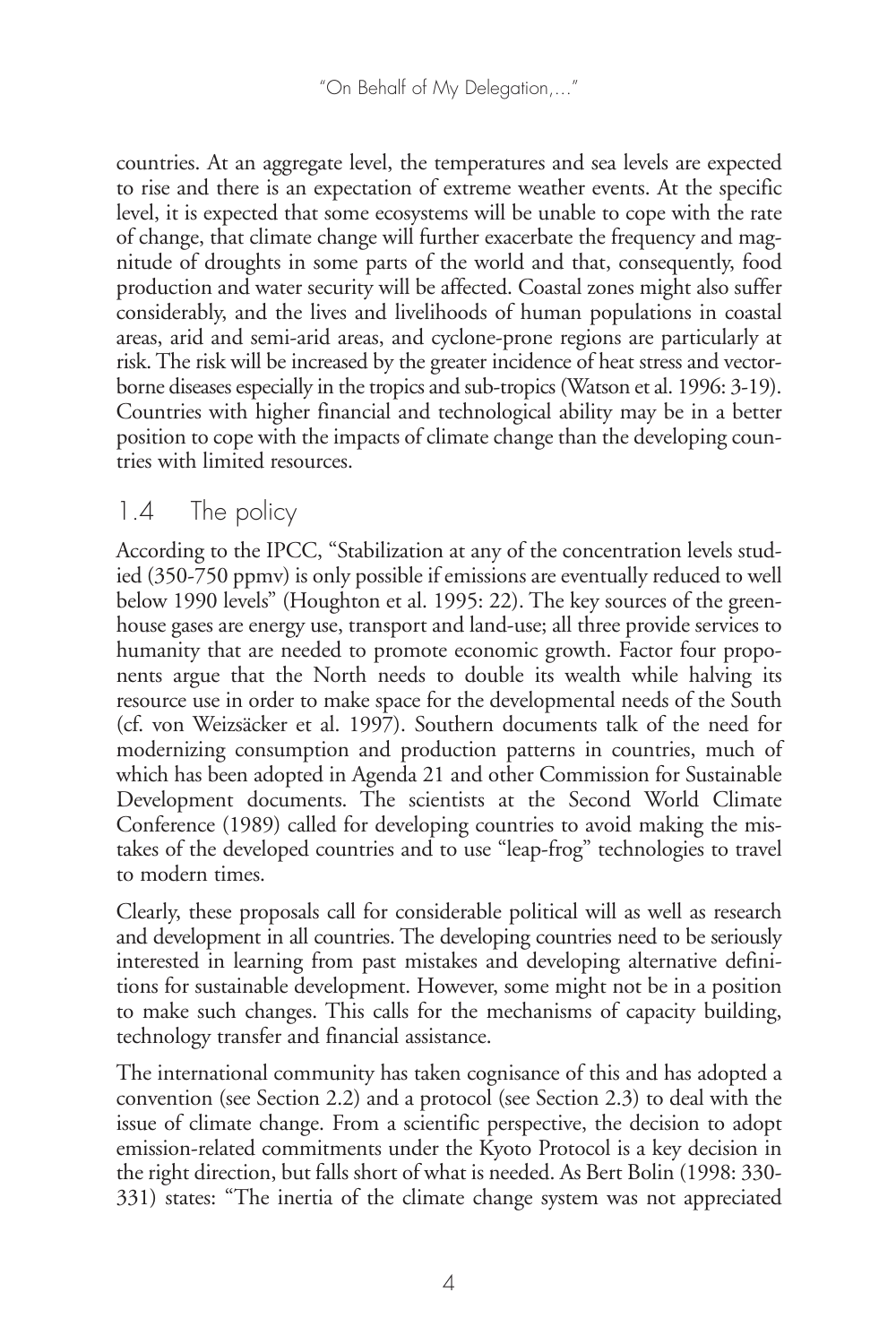fully by the delegates in Kyoto. It therefore seems likely that another international effort will be required well before 2010 to consider whether further measures are warranted." The reduction trends that arise from the Kyoto Protocol are consistent with a stabilization of  $CO<sub>2</sub>$  emissions concentrations at 550 parts per million volume. Even at this level, it is expected that there will be significant ecosystem damage, 60-350 million more people will be at risk of hunger, there will be a significant loss of life and a 50 cm increase in the sea level with all the attendant impacts.

1.5 Tips and tricks

- Familiarize yourself with reports of the IPCC and other scientific bodies to know the areas of scientific agreement and uncertainty.
- Master the technical vocabulary related to climate change.

For more information on climate change read:

Bruce, J.P., H. Lee and E. Haites (eds.) (1996). *Climate Change 1995: Economic and Social Dimensions of Climate Change; Contribution of Working Group III to the Second Assessment Report of the Intergovernmental Panel on Climate Change*, Cambridge University Press, Cambridge.

Houghton, J.T., G.J. Jenkins and J.J. Ephraums (1990). *Climate Change: The IPCC Scientific Assessment*, Cambridge University Press, Cambridge.

Houghton, J.T., L.G. Meira Filho, J. Bruce, H. Lee, B.A. Callander, E. Haites, N. Harris and K. Maskell (eds.) (1995). *Climate Change 1994: Radiative Forcing of Climate Change and an Evaluation of the IPCC IS92 Emission Scenarios*, Cambridge University Press, Cambridge.

Houghton, J.T., L.G. Meira Filho, B.A. Callander, N. Harris, A. Kattenberg and K. Maskell (eds.) (1996). *Climate Change 1995: The Science of Climate Change*, Cambridge University Press, Cambridge.

IPCC (1998). *The Regional Impacts of Climate Change: An Assessment of Vulnerability*, Cambridge University Press, Cambridge.

On what the North can do:

Sachs, W., R. Loske and M. Linz et al. (1998). *Greening the North: A Post-Industrial Blue Print for Ecology and Equity*, Zed Books, London.

Weiszäcker, E.von-, A. Lovins and H. Lovins (1997). *Factor Four, Doubling Wealth and Halving Resource Use*, Earthscan, London.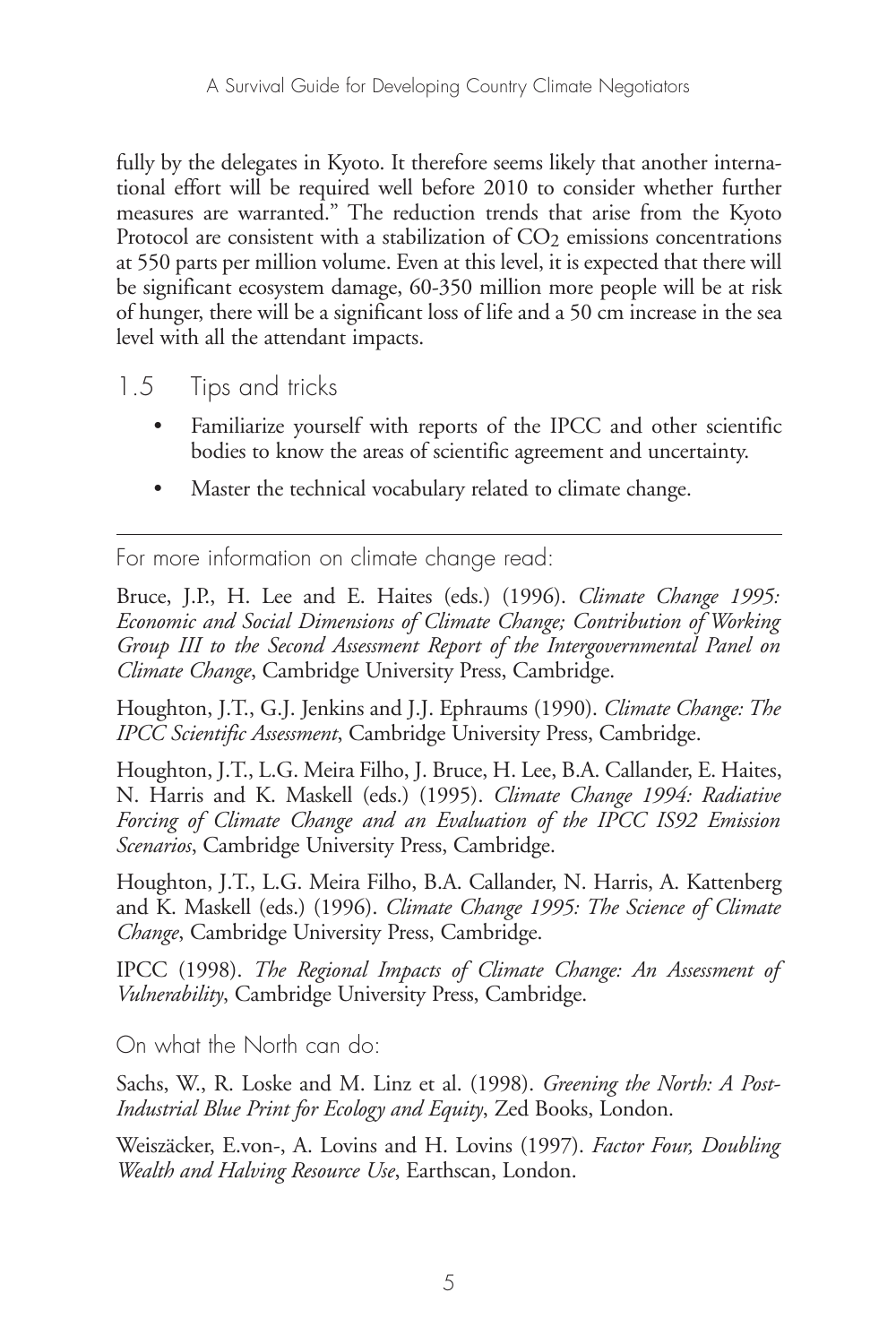For more information on climate change visit:

"Potential Impacts of Climate Change," *Pacific Institute for Studies in Development*, Environment and Security http://www.pacinst.org/cc\_2.html

"United Nations Climate Change Information Kit," *United Nations – Climate Change Information Sheet 23* http://www.unfccc.org/resource/iuckit/ fact23.html

*Climate Ark* http://www.ClimateArk.org/ (click on the link: *Impacts*)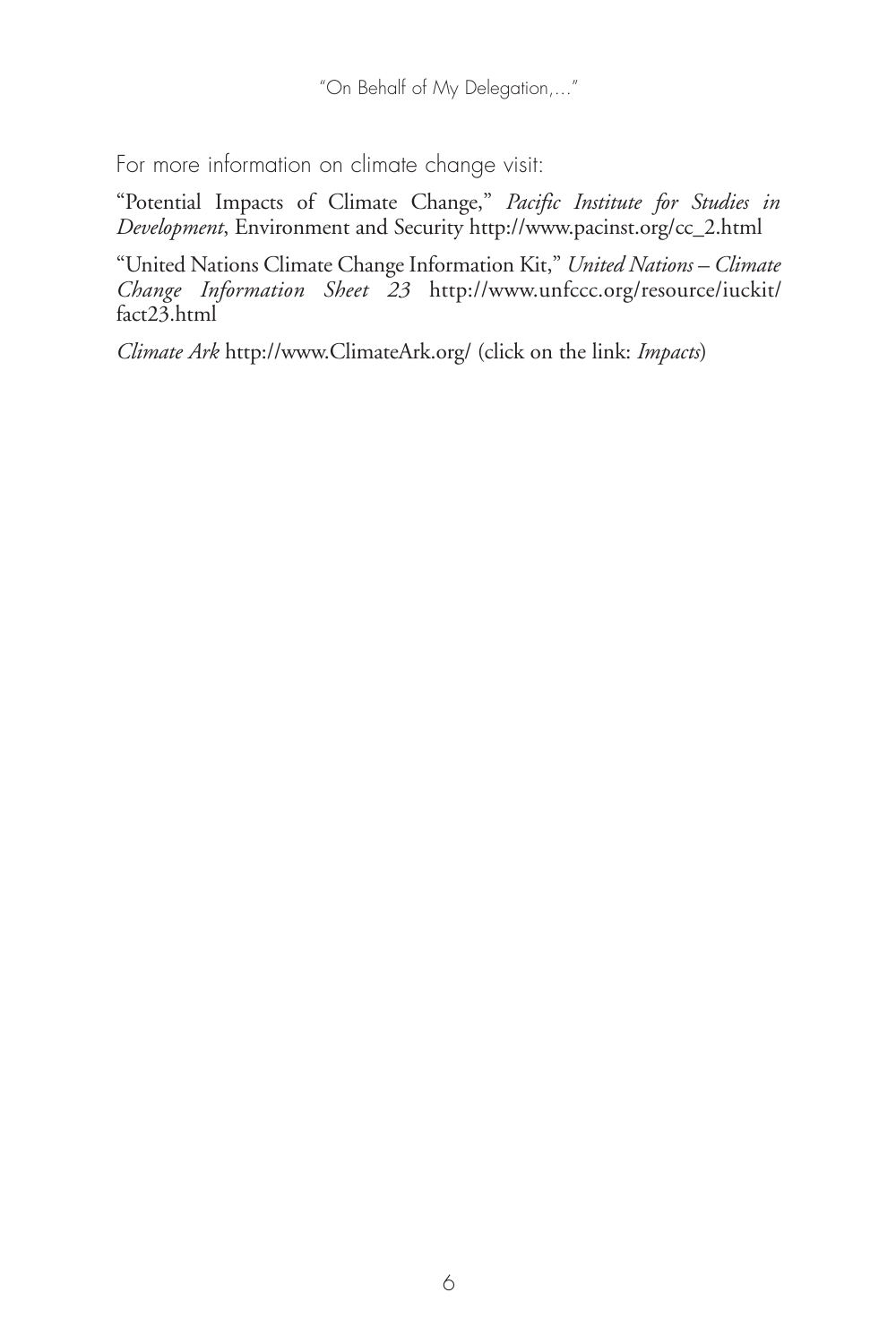

#### 2.1 The key documents in the regime

The key documents in the regime are the United Nations Framework Convention on Climate Change (FCCC 1992) and the Kyoto Protocol to the United Nations Framework Convention on Climate Change (KP 1997). In addition, the decisions in the regime are taken by the Conference of the Parties (COP). The COP meets annually since 1995. The Conference of the Parties makes its decisions on the basis of the reports of the subsidiary bodies (see Section 3.2).

#### 2.2 The FCCC, 1992

A decade after the 1979 World Climate Conference, the United Nations Framework Convention on Climate Change (FCCC) was adopted in May 1992 and was opened for signature at the United Nations Conference on Environment and Development (the Earth Summit) in Rio de Janeiro. The FCCC consists of a Preamble, 26 Articles and two Annexes. The FCCC states that the ultimate objective of the Convention and any related legal instrument is to achieve the stabilization of greenhouse gas concentrations in the atmosphere at a level that would enable ecosystems to naturally adapt and not harm food production (Art. 2). This objective is to be achieved by measures guided by the principles of equity and the common, but differentiated responsibilities and respective capabilities of developed and developing countries (vulnerable countries in particular), the need for precautionary measures, sustainable development and a supportive, open economic system (Art. 3).

Furthermore, the Convention divides the world into two groups—developed (western countries and eastern countries with economies in transition listed in Annex I; see Table 4) and developing countries. Annex I countries were encouraged to reduce their emissions of  $CO<sub>2</sub>$ , N<sub>2</sub>O and CH<sub>4</sub> in the year 2000 to the 1990 levels. Under the Convention, developed countries listed in Annex II (a sub-set of Annex I) are expected to provide financial assistance to the developing countries (Art. 11, 21). They are also expected to cooperate in the field of science and technology transfer to enable these countries to adopt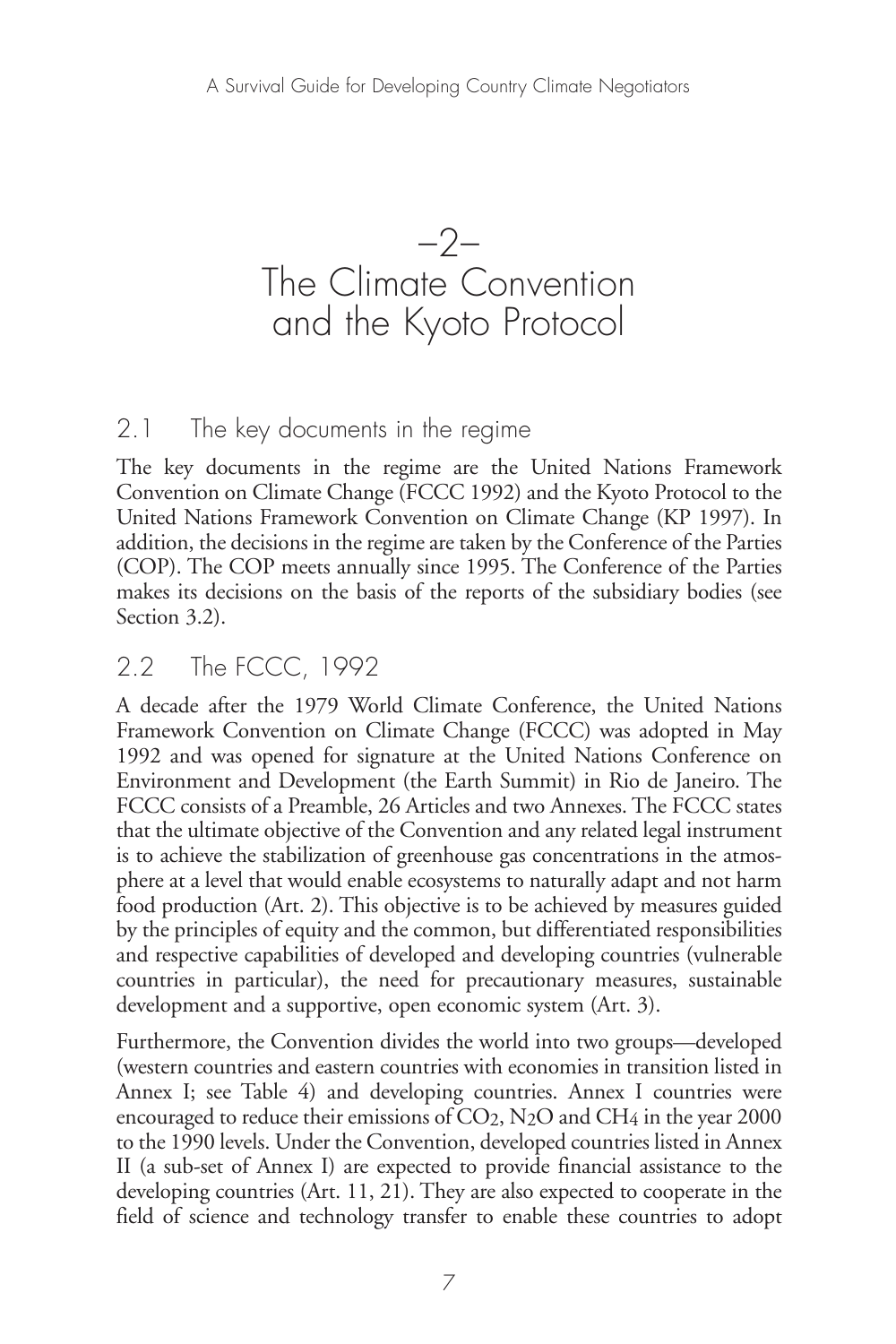more climate-friendly technologies and to adapt to the potential impacts of climate change. The FCCC calls on all Parties to make national inventories of emissions and adopt climate policies (Art. 4), to undertake research and observation (Art. 5), education, training and public awareness (Art. 6) and to communicate these to the Secretariat (Art. 12). The FCCC established five bodies (see Section 3). Issues relating to implementation, dispute settlement, amendments, annexes, protocols, right to vote, deposition, ratification, entry into force, reservations and withdrawal are covered in the remaining articles.



*Figure 1. The FCCC*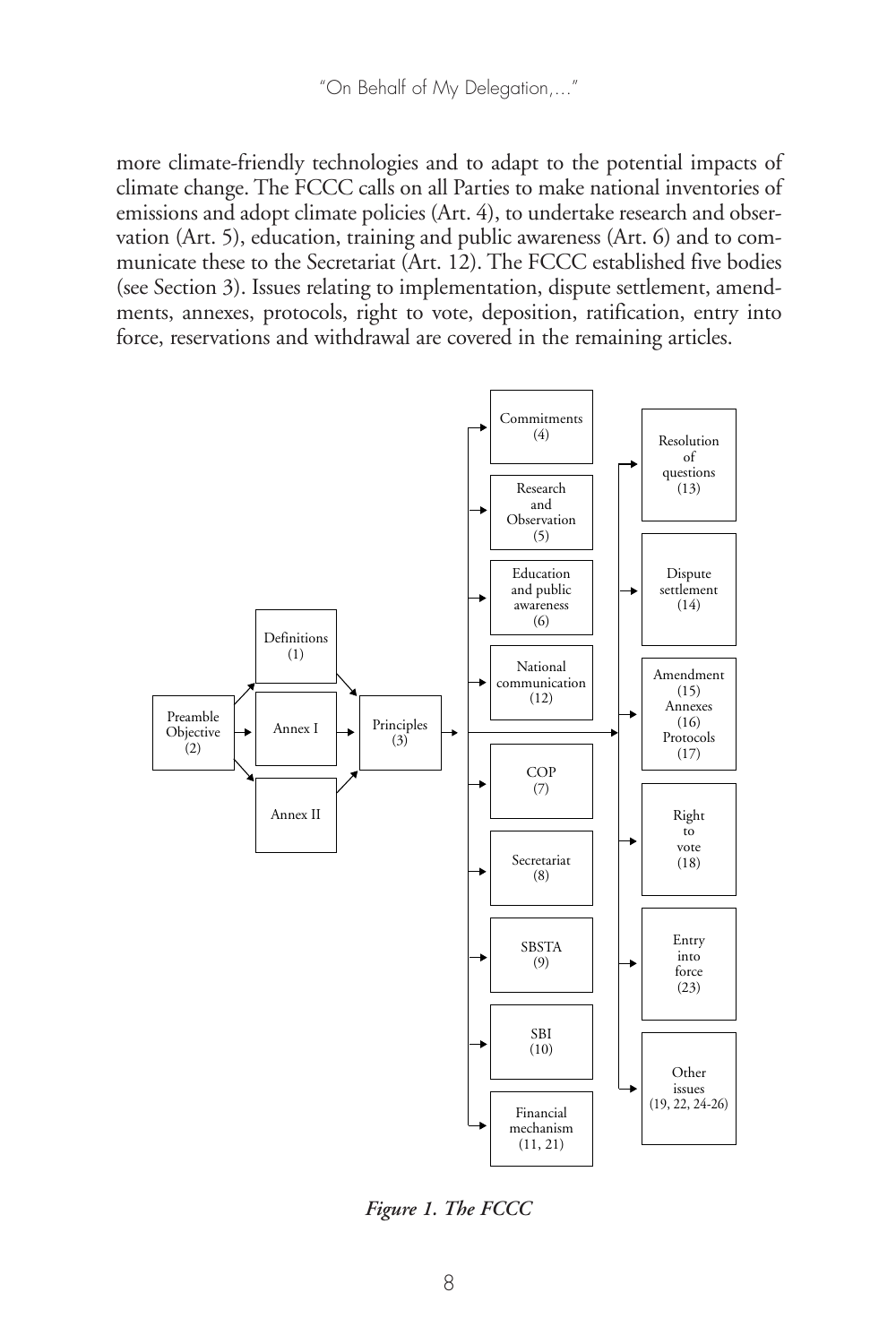| <b>COP</b>                                  | Key decisions                                                                                                                                                                                                                                                                                                                                                                                                                                              |  |  |
|---------------------------------------------|------------------------------------------------------------------------------------------------------------------------------------------------------------------------------------------------------------------------------------------------------------------------------------------------------------------------------------------------------------------------------------------------------------------------------------------------------------|--|--|
| COP-1, Berlin 1995<br>21 decisions          | Pilot phase on Activities Implemented Jointly (AIJ)<br>which would permit countries to voluntarily<br>participate in projects aimed at reducing emissions of<br>GHGs, but without credits. The Berlin Mandate to<br>negotiate legally binding reduction commitments was<br>adopted.                                                                                                                                                                        |  |  |
| COP-2, Geneva 1996<br>17 decisions          | Geneva Ministerial Declaration was noted, but not<br>adopted, and a decision on guidelines for the national<br>communications to be prepared by developing countries<br>was adopted. The COP also discussed Quantified<br>Emissions Limitation and Reduction Objectives<br>(QELROs) for different Parties and advocated an<br>acceleration of Berlin Mandate talks so that concrete<br>commitments could be adopted at COP-3 in Japan in<br>December 1997. |  |  |
| COP-3, Kyoto 1997<br>18 decisions           | Adoption of the Kyoto Protocol (see Section 2.3).                                                                                                                                                                                                                                                                                                                                                                                                          |  |  |
| COP-4, Buenos Aires<br>1998<br>19 decisions | The Buenos Aires Plan of Action which focuses on<br>strengthening the financial mechanism, the devel-<br>opment and transfer of technologies and maintaining the<br>momentum in relation to the Kyoto Protocol.                                                                                                                                                                                                                                            |  |  |
| COP-5, Bonn 1999<br>22 decisions            | The decisions focus on adoption of the guidelines<br>for the preparation of national communications by<br>Annex I countries, discussion of technology transfer,<br>capacity building and the flexibility mechanisms.                                                                                                                                                                                                                                       |  |  |

*Table 1. The decisions of the COPs*

The FCCC includes a list of follow-up activities for the COP (Art. 7) such as reviewing the implementation process and adopting decisions necessary to promote effective implementation. In addition, the COP is expected to ensure the development of a common methodology for calculating emissions (Art.  $(4.1(a))$  and removal from sinks (Art.  $(4.2(c))$ , review the communications made by all Parties (Art. 4.1(a) and (j); Art. 4.2(b)), review and amend the list of countries in Annex I and II (Art. 4.2(f)) and develop procedures relating to conciliation (Art. 14.8). The COP is expected to review the adequacy of the specific obligations of Annex I countries and, if necessary, take appropriate action (Art. 4.2(d)). It is expected to arrange for the provision of technical and financial support to developing countries (Art. 12.7) on request in relation to their commitments. Thus, the purpose of the COP is to ensure the progress of the climate regime towards the ultimate objective.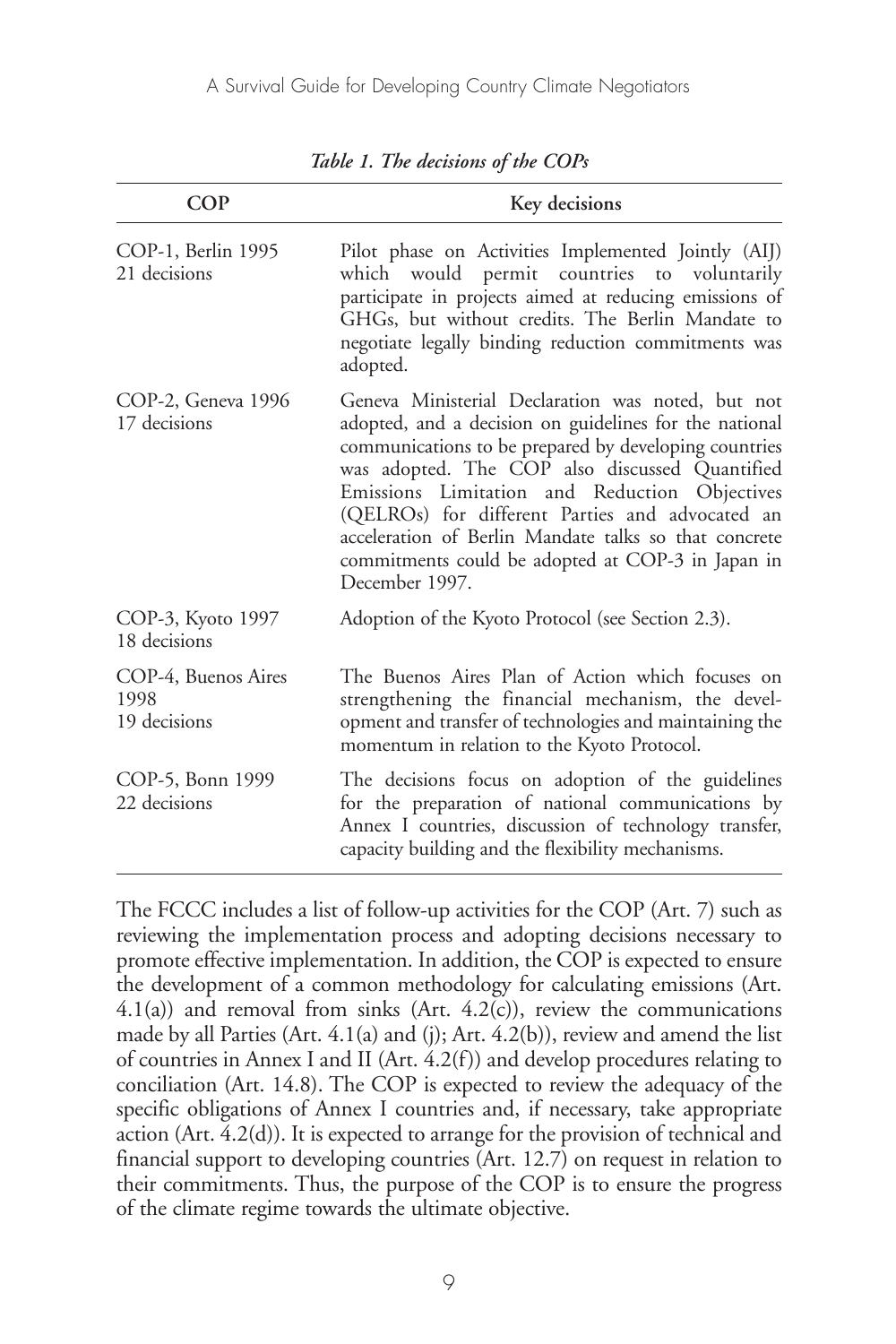#### 2.3 The Kyoto Protocol

At COP-3, the Kyoto Protocol (KP) to the FCCC was adopted. The KP aims to reduce emissions of Annex I countries (slightly modified in a new Annex B (see Table 4)) by at least 5% below 1990 levels (and in some cases 1995 levels) in the period 2008-2012. Individually, these countries have separate commitments. The European Union countries are collectively expected to reduce their emissions by 8%, the USA by 7% and Japan by 6%. Australia, Iceland and Norway are allowed to increase their emissions. The remaining countries are allowed varying levels of reduction. Although an important first step, it falls short of what is needed to stabilize global concentrations of GHGs.

The Protocol identifies policies and measures that can be taken by countries (Art. 2) and quantified commitments for Annex B countries on six GHGs (Art. 3; see Section 1.1), and reiterates other commitments (Art.10). Countries need to communicate their measures (Art. 7) and these are then reviewed (Art. 8). There are also articles on definitions, methodologies, noncompliance, dispute resolution, amendments, annexes, voting, depository, signature and ratification, entry into force, reservations and withdrawals.

The 1997 Kyoto Protocol allows joint implementation (JI – Art. 6; see Box 1) with crediting among the developed country Parties. It establishes a Clean Development Mechanism (CDM – Art. 12) which aims at enabling projects in developing countries to achieve sustainable development, contribute to the ultimate objective of the Convention and assist developed countries in complying with their quantified emission reduction and limitation commitments. Under the Protocol, countries with commitments are also allowed to participate in emission trading (ET – Art. 17) among themselves. Such schemes call for the division of a budget of permissible emissions among countries. Those countries that do not use their complete share may sell the unused portion to those who need them. In the KP, the assigned amounts (or quotas) have been allocated to the developed countries and the quotas are equivalent to their emission reduction commitments. The underlying rationale of these co-operative mechanisms is to ensure that global emissions of greenhouse gases are reduced in a cost-effective manner in line with the principles in Article 3 of the FCCC.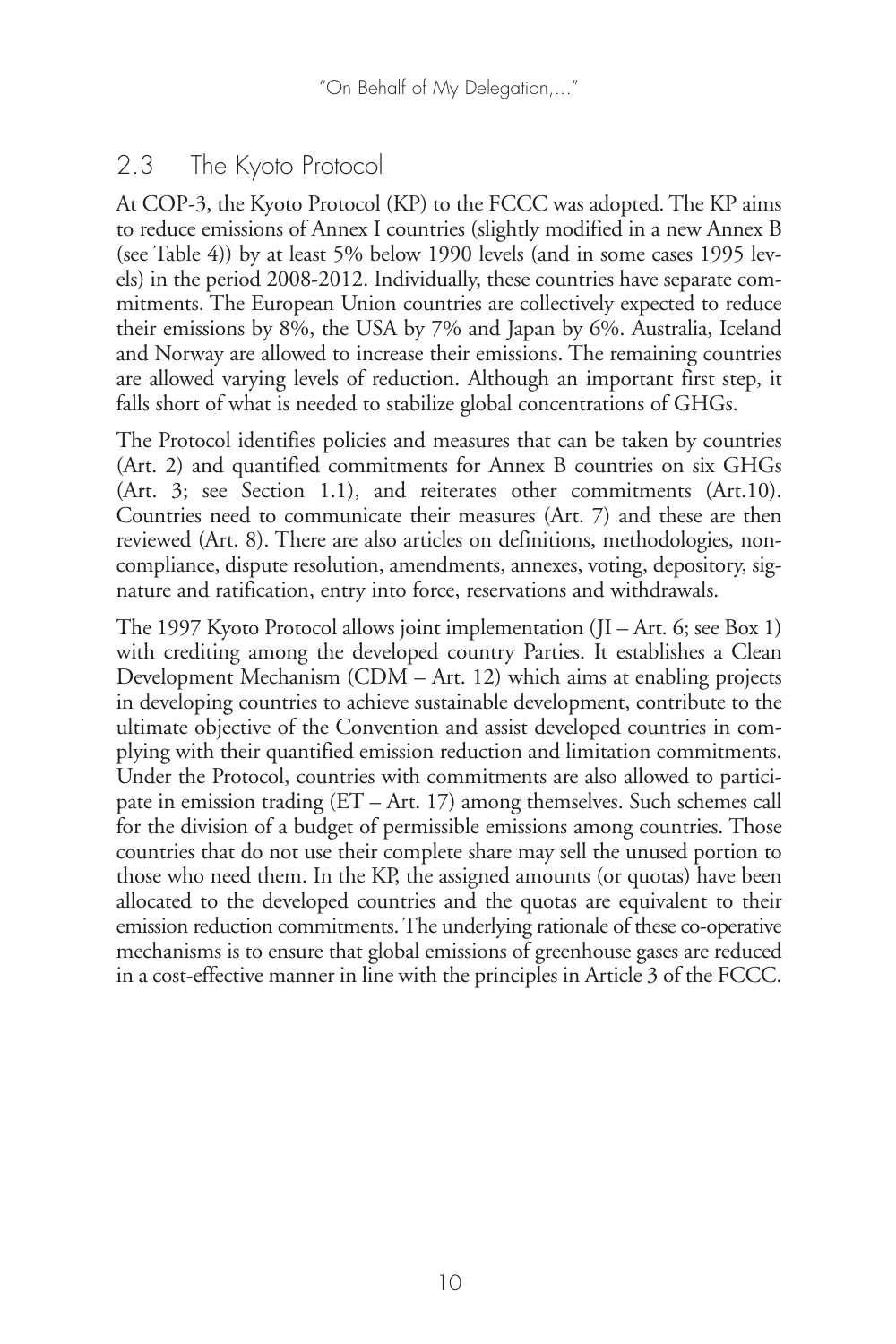

*Figure 2. The Kyoto Protocol*

The KP has many "loopholes" in that it includes variable base years, flexibility mechanisms (namely JI, CDM and ET) and sinks. The combined effect of these loopholes could inflate the target of -5% to such an extent as to render the actual impact insignificant. This is why there is considerable pressure in the post-Kyoto period to actually determine the modalities and processes so as to minimize the potential use of loopholes. The KP has yet to enter into force as only 29 developing countries have ratified it thus far (see Table 3). The United States has stated that ratification will depend on "meaningful participation" by key developing countries, and initially the European Union countries and other developed countries were unwilling to ratify, except simultaneously with the U.S. However, the EU is now trying to lobby for ratification.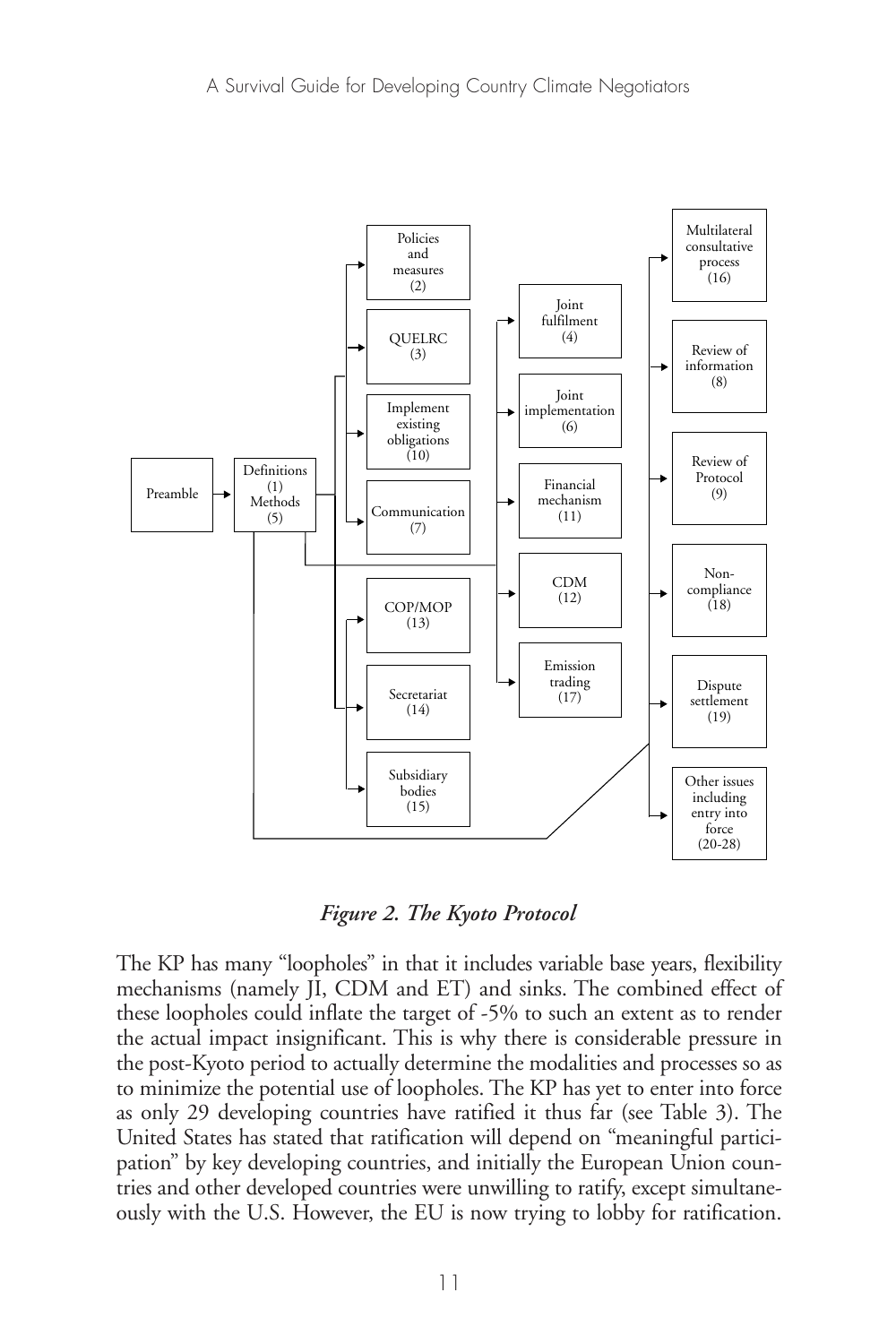At the next Conference of the Parties in November 2000 (COP-6), it is expected that flexibility mechanisms will be the key issue.

#### **Box 1. Negotiation from Joint Implementation to the Clean Development Mechanism**

The FCCC does not define the concept "joint implementation." As such only the literal English language meaning is of relevance. Lawyers may be tempted to look at the preparatory documents and argue that joint implementation implies investment in developing (and other) countries in return for emission reduction credits. However, the developing countries had never explicitly agreed to this. The issue was heavily discussed and finally, in 1995, the developing countries agreed to accept a pilot phase on Activities Implemented Jointly, which would be voluntary in nature and without credits. This implied that the pilot phase would at some time be reviewed extensively and a full-fledged system would be set in place. In the meanwhile, many of the large developing countries, including Brazil, had made their objections to Joint Implementation known. In 1997, Brazil proposed a Clean Development Fund (CDF) on the basis of the polluter pays principle. The CDF, funded by fines paid by countries in non-compliance, would finance emission limitation and adaptation measures. During the negotiations, the noncompliance elements were removed from the CDF since none of the developed countries were interested in such a fine. "The side-tracking of compliance led the contact groups on a clean development fund to focus instead on the role such a mechanism might play in facilitating project based joint implementation" (Werksman 1998: 152; cf. Aslam 1998). Joint Implementation had been on the agenda for a long time but because of the reservations of the developing countries, discussions were flagging on this issue. And then suddenly at Kyoto, the Clean Development Mechanism (CDM)—the big "Kyoto surprise"—was adopted.

#### 2.4 Tips and tricks

- Understand the main and peripheral issues in the debate and in the environment of the negotiations.
- Familiarize yourself thoroughly with the FCCC and KP; at least keep it in your possession at all times.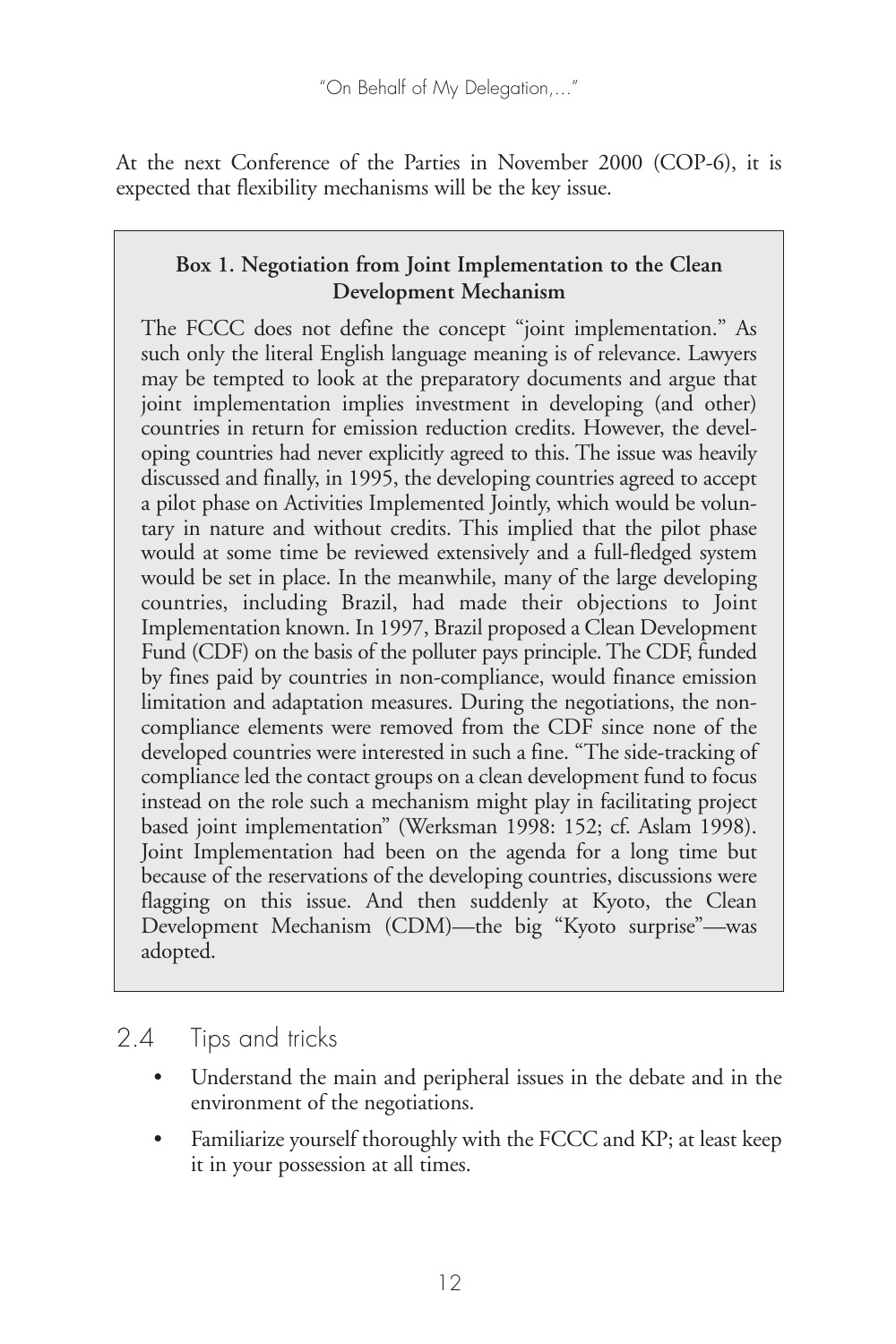- Underline texts that are relevant for your own position on key issues, so that you can cite them without having to search for the appropriate texts.
- Keep a copy of all the COP decisions within reach. If you need one, the document desk of the FCCC has a copy of all decisions for you to refer to.
- Keep the index located in this guide with you at all times (see Section 12).

For more information read:

Grubb, M., C. Vrolijk and D. Brack (1999). *The Kyoto Protocol*, Earthscan/ RIIA, London.

Oberthür, S. and H. E. Ott (1999). *The Kyoto Protocol. International Climate Policy for the 21st Century*; Springer Verlag, Heidelberg et al., Berlin.

Yamin, F. (1998). The Kyoto Protocol: Origins, Assessment and Future Challenges, *Review of European Community and International Environmental Law*, Vol. 7, No. 2, 113-27.

For more information visit:

COP decisions can be downloaded from: http://www.unfccc.int

"Beginners Guide to the Convention," *United Nations—Framework Convention on Climate Change* http://www.unfccc.int/resource/ beginner.html

"Global Climate Change: Adequacy of Commitments under the UN Framework Convention and the Berlin Mandate," *Congressional Research Service, Report for Congress* http://www.cnie.org/nle/clim-14.html

"Kyoto and After," *UNA\_UK – Environment* http://www.oneworld.org/ UNA\_UK/kyoto2.htm

"Negotiations Continue on the Kyoto Protocol," *Briefing on Global Warming on NRDC Online* http://www.igc.apc.org/nrdc/brie/global.html

"The Convention and the Kyoto Protocol," *United Nations – Framework Convention on Climate Change* http://www.unfccc.org/resource/ convkp.html

"The Kyoto Protocol: What Does it Really Say?," *Campaigns Climate – Understanding the Whole Problem* http://www.oneworld.org/cse/html/cmp/ cmp333.htm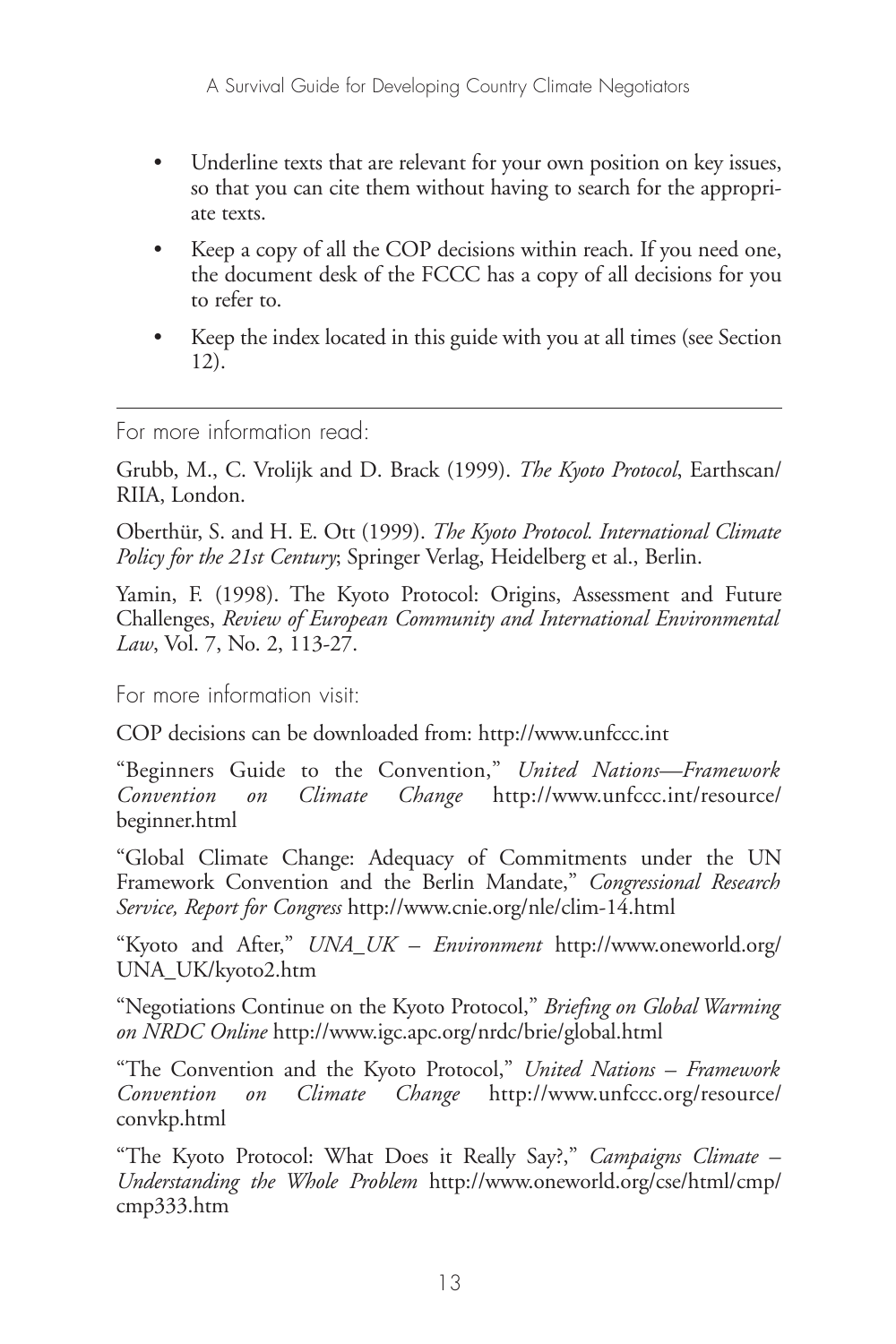"On Behalf of My Delegation,..."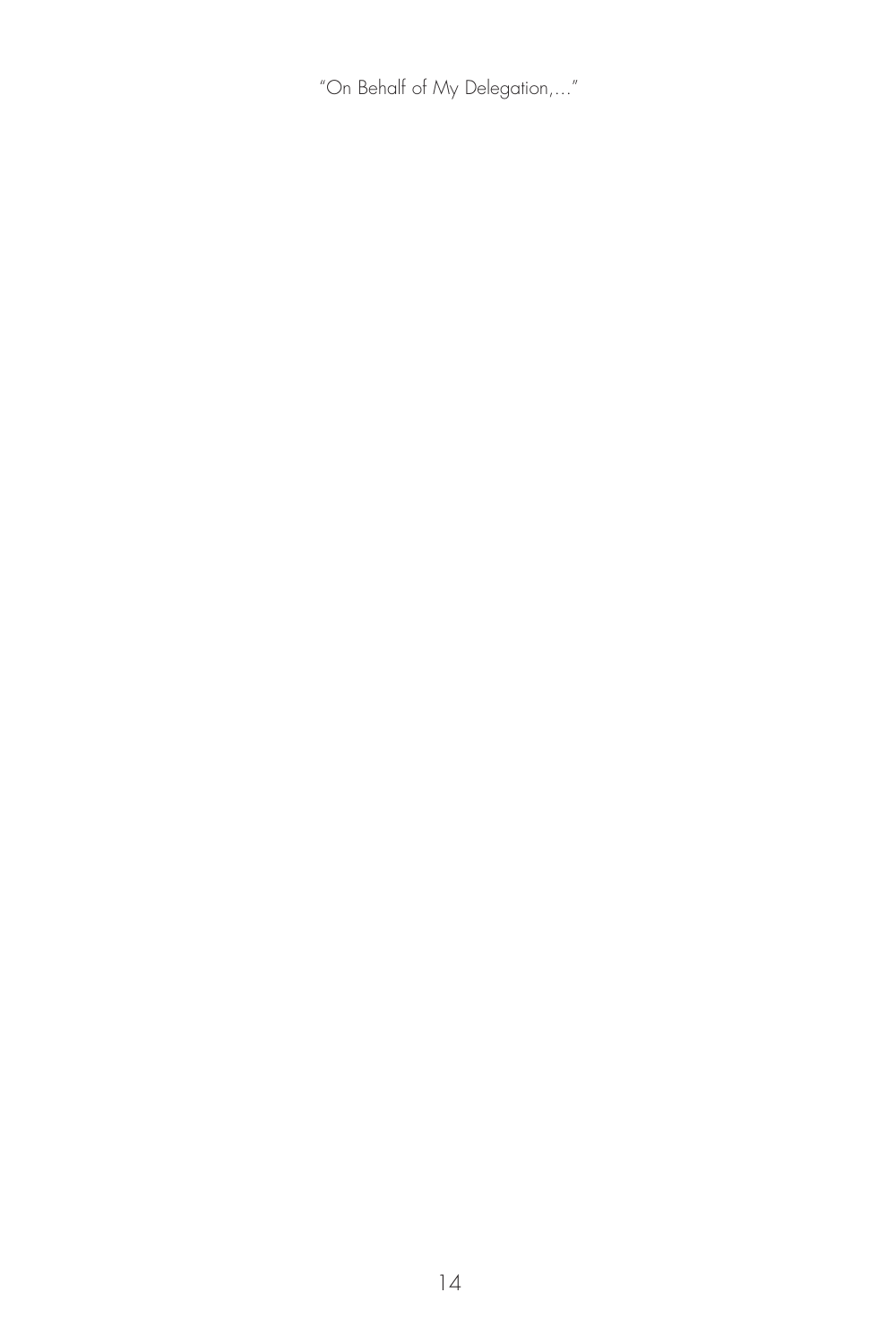## –3– The Bodies in the Regime

#### 3.1 The need for executing agencies

The scientific and policy issues are complex. Negotiations must be prepared not only at the domestic level, but also at the international level to ensure that consensus is possible at the annual COPs. This implies substantial intersessional work during which the subsidiary bodies prepare materials, and meetings of the subsidiary bodies where discussions on the content take place.

3.2 The bodies established by the Convention and the Protocol

Under the Convention, five bodies co-exist:

- 1. The Conference of the Parties (COP), which consists of negotiators from ratifying countries, meets once a year to review the implementation and to take decisions on how to improve the implementation process (Art.  $7)^1$ .
- 2. The Secretariat undertakes the day-to-day activities of coordinating the implementation and makes arrangements for the annual meetings of the COP. Under Rule 28/29 of the Rules of Procedure (see Section 4), it must provide needed staff and services, interpretation services, receive, translate, reproduce and distribute documents, make sound recordings of the meetings, prepare the agenda, etc.
- 3. A Subsidiary Body for Scientific and Technological Advice (SBSTA) has been established to advise the COP about the latest developments in the scientific and technological area and to provide policy recommendations (Art. 9). The SBSTA meets once or twice a year<sup>2</sup>.
- 4. The Subsidiary Body for Implementation (SBI) provides assistance in assessing and reviewing the implementation of the Convention.
- 5. The Convention also identified the Global Environment Facility (GEF) as an interim operating entity to provide financial resources on a grant or concessional basis, including for technology transfer, to the developing countries.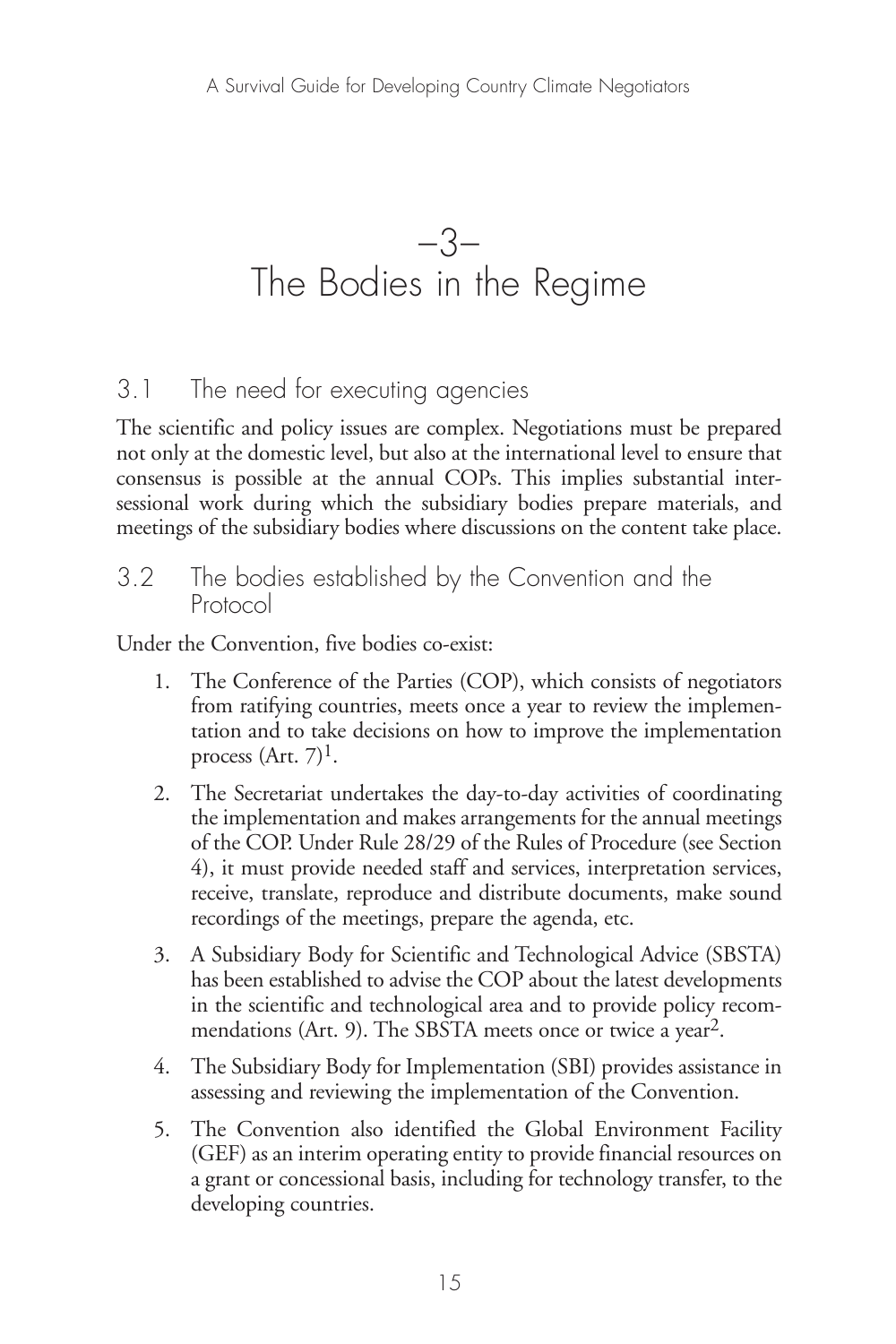The Kyoto Protocol will use the Secretariat and the subsidiary bodies established under the Convention, and the Conference of the Parties to the Convention will serve as the Meeting of the Parties to the Protocol (hence the abbreviation COP/MOP).

#### 3.3 Other formal bodies

Over the years, there has been a number of formal bodies established in the regime for a specific purpose. For example, the Ad-Hoc Group on the Berlin Mandate was established by the first meeting of the Conference of the Parties in 1995 and it existed until 1997. Its purpose was to help with the preparation of binding commitments for Annex I countries. An Ad-Hoc Group on Article 13 was also established in 1995 to advise on the multilateral consultative process in relation to non-compliance.

#### 3.4 The informal groups

The formal negotiations only take place in the plenary sessions of the COP. Only two plenary sessions take place at any given point of time. Other formal negotiations take place in the subsidiary body meetings. However, the bulk of the negotiations take place informally. Plenary sessions consolidate positions determined and negotiated informally in contact groups, corridor work, non-groups, expert consultations and informal workshops. This is inevitable since it is impossible to discuss all the various issues in plenary among 194 countries. The informal consultations and groups set up by the President of the COP and/or Chair of the subsidiary bodies help to find consensus in small groups through preparing, re-framing, re-defining, re-drafting and refining the negotiating process. The Chair may appoint individuals to preside over these informal sessions. These sessions do not generally have translation facilities, which makes it extremely difficult for non-English speakers to participate. However, agreement reached in any of these groups is not easy to oppose in the plenary sessions, because so much time has been invested in the informal meetings. These informal groups include:

*Friends of the Chair/President:* Sometimes the Chair can invite a few prominent negotiators to form a group called Friends of the Chair/President to help informally in developing consensus on issues.

*Working Group:* A group convened by the COP or by one of the subsidiary bodies to work on large scale issues. The Chair or Co-chairs must be designated by the Chair of the body calling the Working Group, and membership is open to all Parties. Examples: Working Group on Mechanisms, on Compliance, etc.

*Joint Working Group:* Two working groups, each convened by a different subsidiary body, brought together to work on cross cutting issues.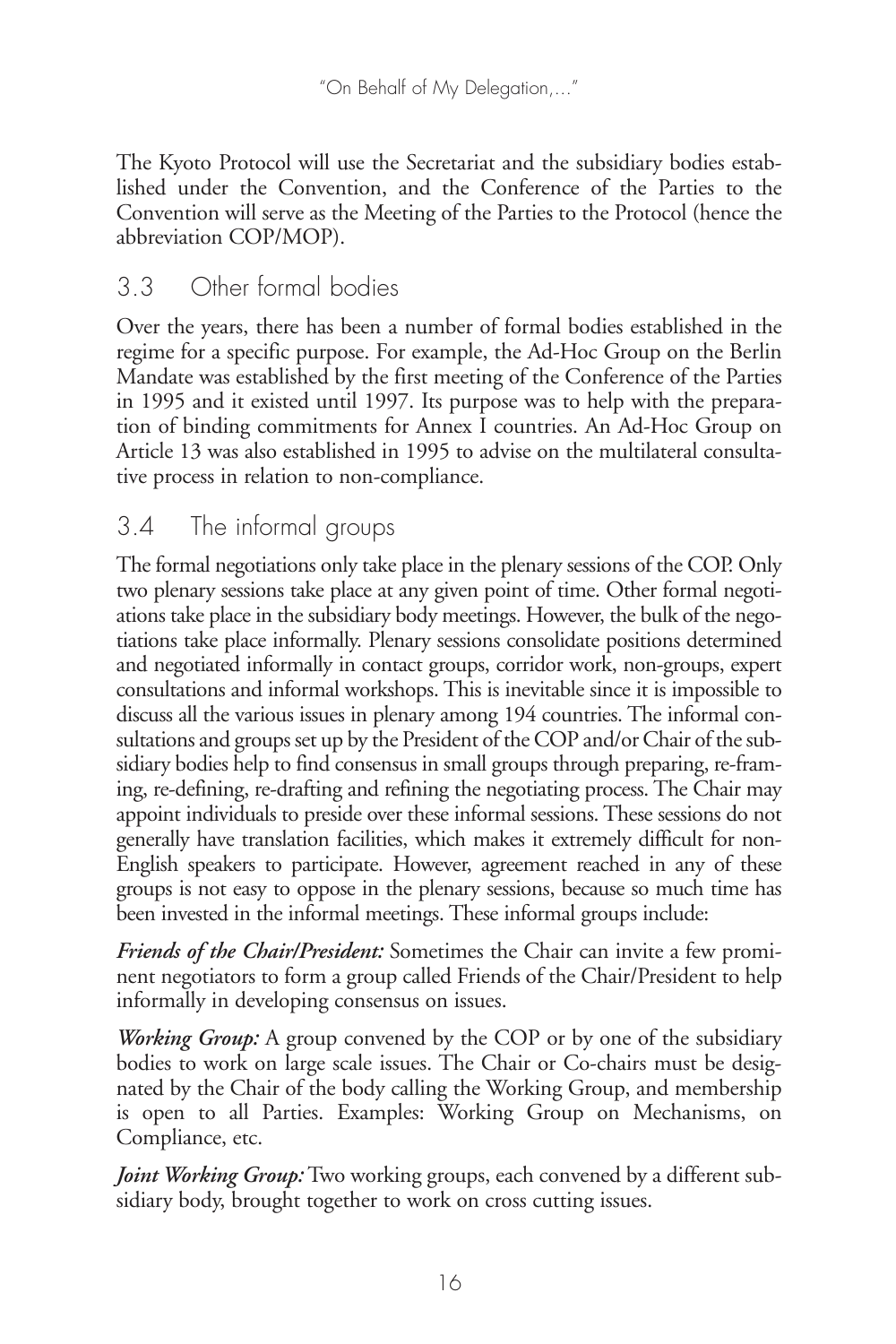*Contact Group:* A spur-of-the-moment group called into being to resolve a specific issue on which there is disagreement. Membership is ostensibly open to all Parties, but is usually limited to those Parties individually invited by the Chair to participate, due to their different viewpoints.

*Joint Contact Group:* Two contact groups created separately and brought together to resolve differences between them.

*Informal Group:* A group called into being by one or more of the Parties, for purposes of informal consultation.

*Non-group*: Under circumstances of extreme reluctance to enter into negotiation, non-groups can be called into being by the Chair in order to encourage communication without the pressure of negotiations.

#### 3.5 The formal and the informal

The formal sessions are governed by rules of procedure, are transparent, generally in all UN languages and accessible for all Parties and accredited observers. The informal sessions are mostly in English, not very accessible and transparent, have few observers, if any, and take place simultaneously to a number of other similar sessions. They are, however, very influential in the process.



*Figure 3. The formal and informal processes (Boyer 2000, adapted from Jean Freymond)*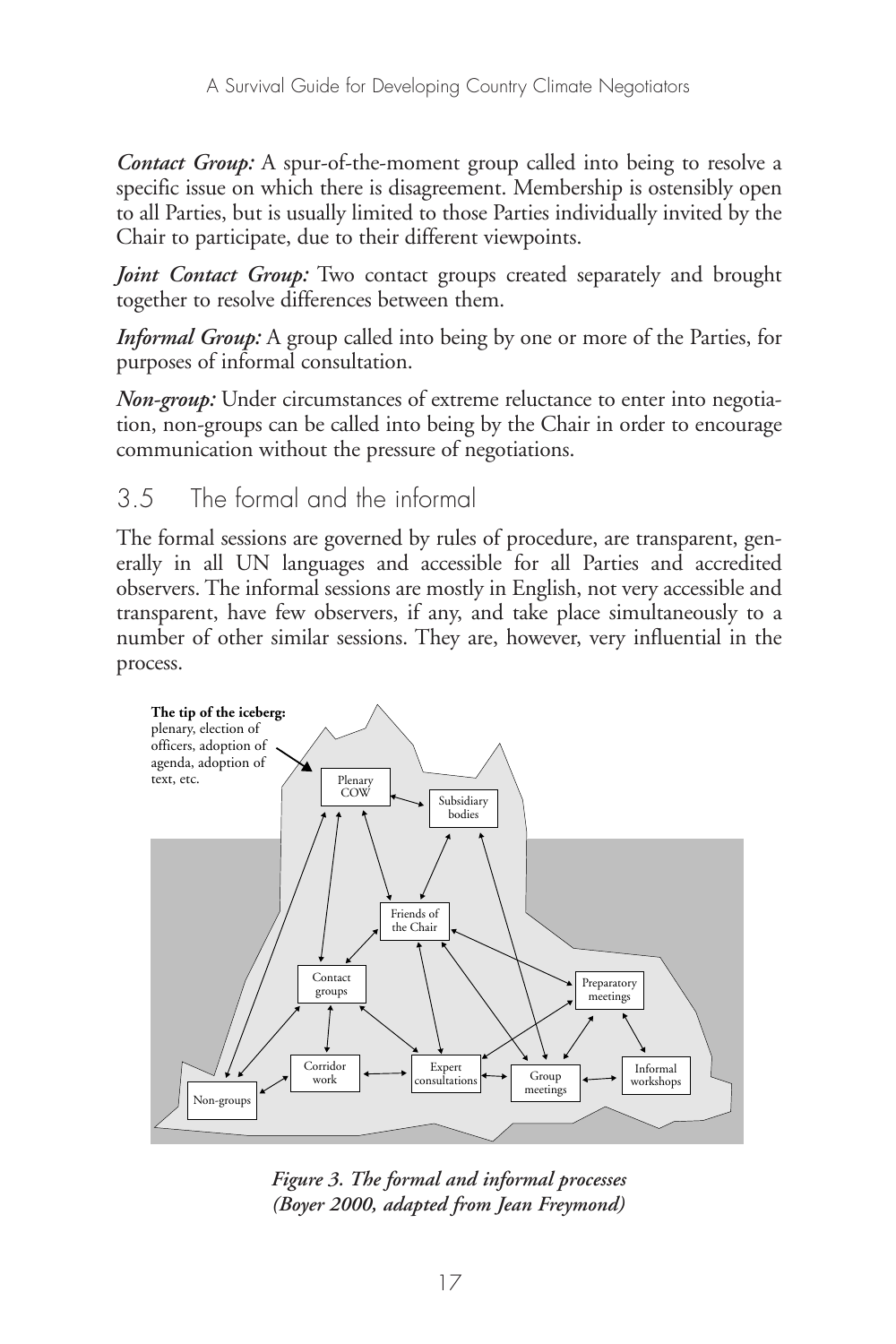#### **Box 2. Lack of transparency: The perceptions of the informal processes**

Schelling (1960: 31) argues that organizing multiple meetings is a good negotiating tactic and is not a neutral approach to reaching consensus. "When there are two objects to negotiate, the decision to negotiate them simultaneously or in separate forums is by no means neutral to the outcome, particularly when there is a latent extortionate threat that can be exploited only if it can be attached to some more ordinary, legitimate bargaining situation."

Interviewees (Gupta 2000a) have, over the years, argued that they find the international negotiation process not very transparent. "What happens inside the negotiation rooms determines very little. Late night meetings in smoke-filled rooms, late calls home, corridor discussions, lunches, individual agreements outside the plenary are then sold to the plenary." "The development of consensus is not a logical consequence of the negotiating process." "Nobody knows why we agreed to a 5.2% reduction." There is "no open and transparent debate." Decisions appear to be taken during informal lunches, in the corridors, by powerful groups.

Of course, this is seen as logical since "...you cannot negotiate anything in a public room, there is no debate, only statements. The plenary and SBI only help to set the positions and the final decisions are taken behind closed doors. The main work is in the informal groups, where people can talk more openly; and in these groups only countries very interested in the issue are present."

#### 3.6 Tips and tricks

- If you are alone on your delegation, you should focus on one or two critical issues for your country and choose the most appropriate plenary session.
- Seek ways of finding out what happened in the sessions you missed.
- If you can find another lone negotiator from a like-minded country, you can divide the plenary negotiations between you. This is unorthodox in that the other negotiator can in no way represent your country, but he or she can alert you to issues that might be relevant for your country and you can reciprocate in kind.
- If you cannot make sense of all the informal processes, find someone from the NGOs from your region and ask them for a briefing.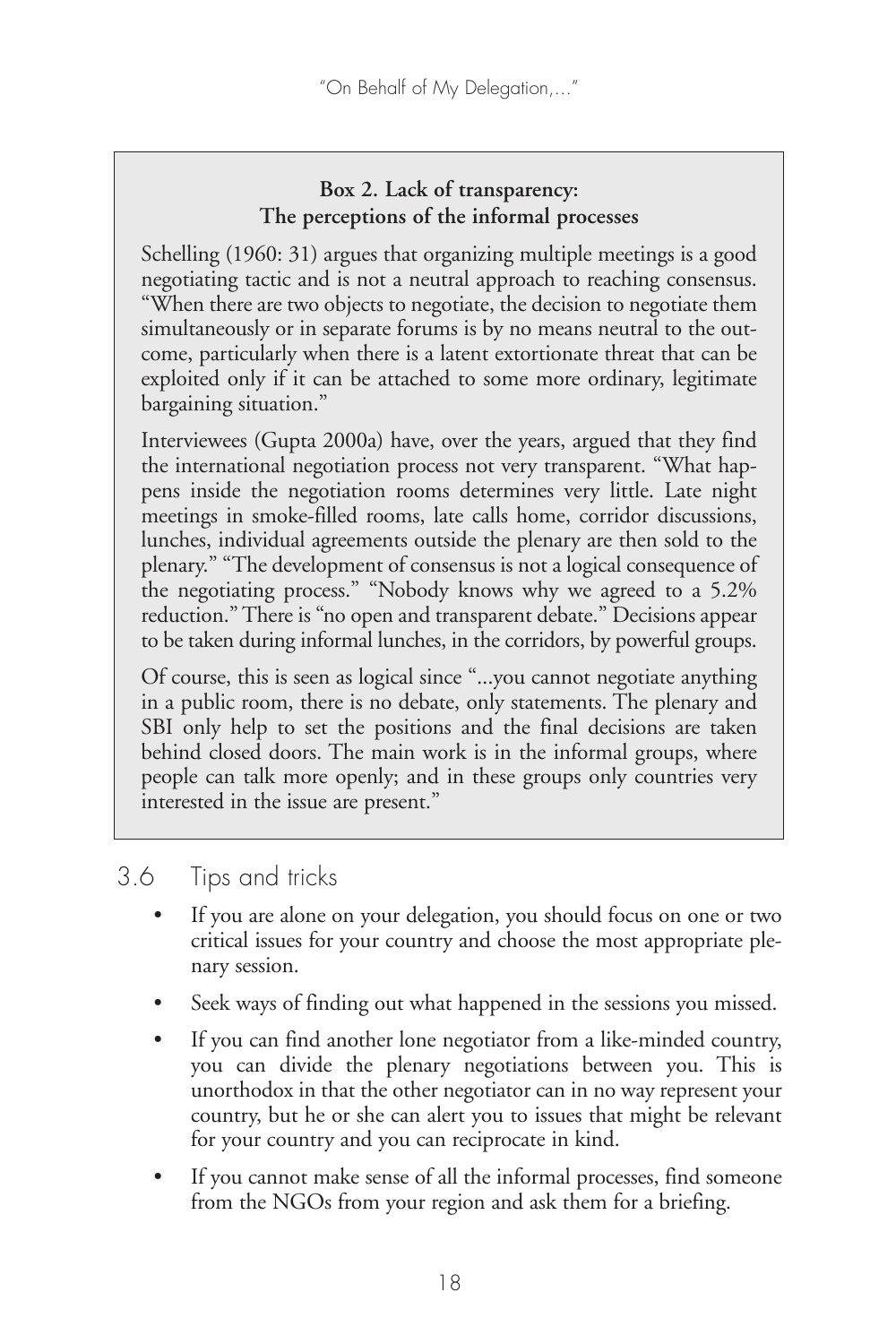In the long-term, it is absolutely imperative to make coalitions with other developing countries and share the participation in the informal processes (i.e., division of labour between countries (team up!)).

#### Footnotes

- 1 Only Parties to a treaty participate in a COP. A Committee of the Whole (COW) has been established to allow non-Parties to participate in the discussions.
- 2 An IPCC/SBSTA Joint Working Group has since been established to ensure linkages between the information needs of the Conference of the Parties and the scientific community. There is thus a regular dialogue between the two communities. This is generally true although sometimes there is a communication gap between the two groups and this is reflected in the confused wording on sinks in the Kyoto Protocol; (see Yamin (1998)).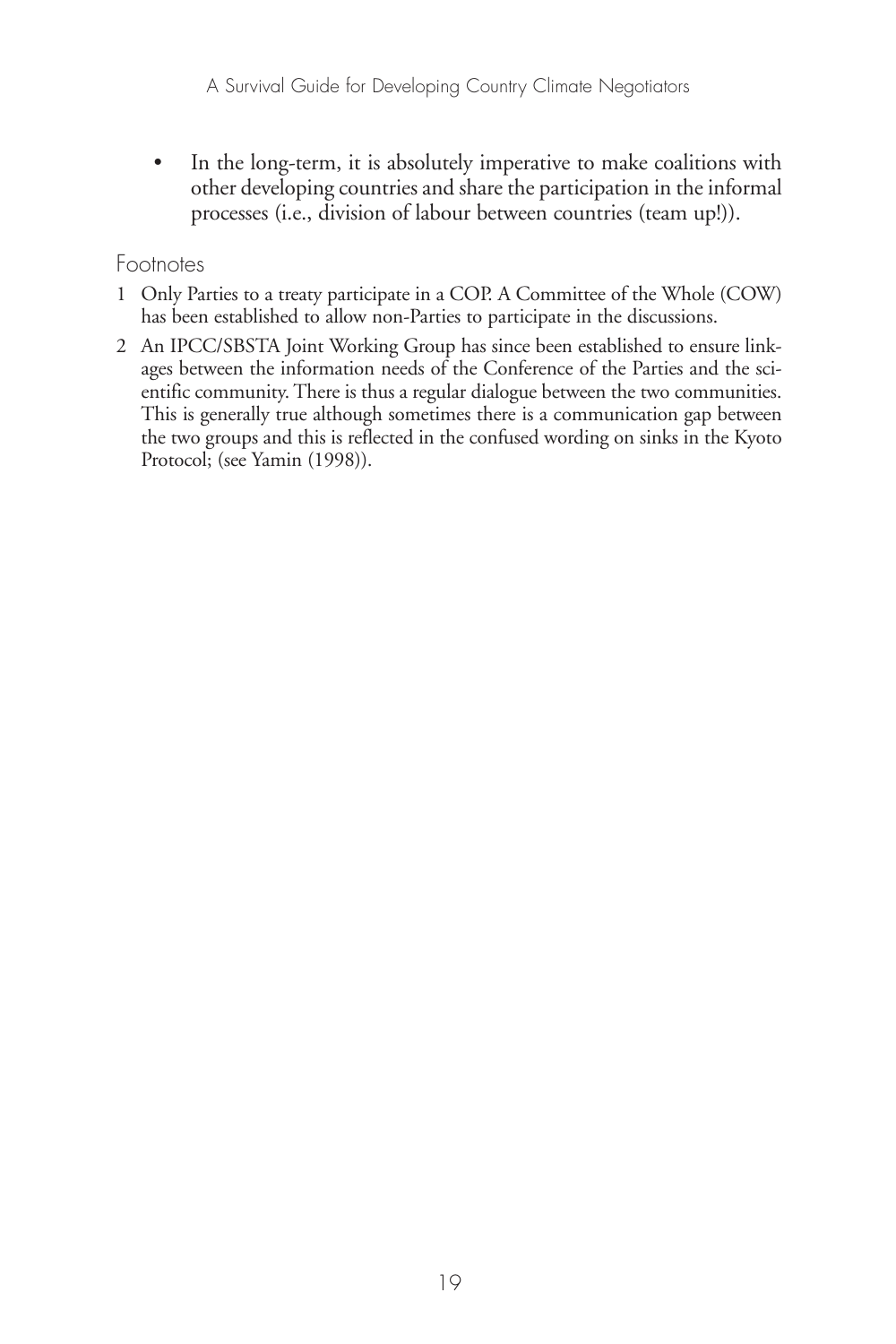"On Behalf of My Delegation,..."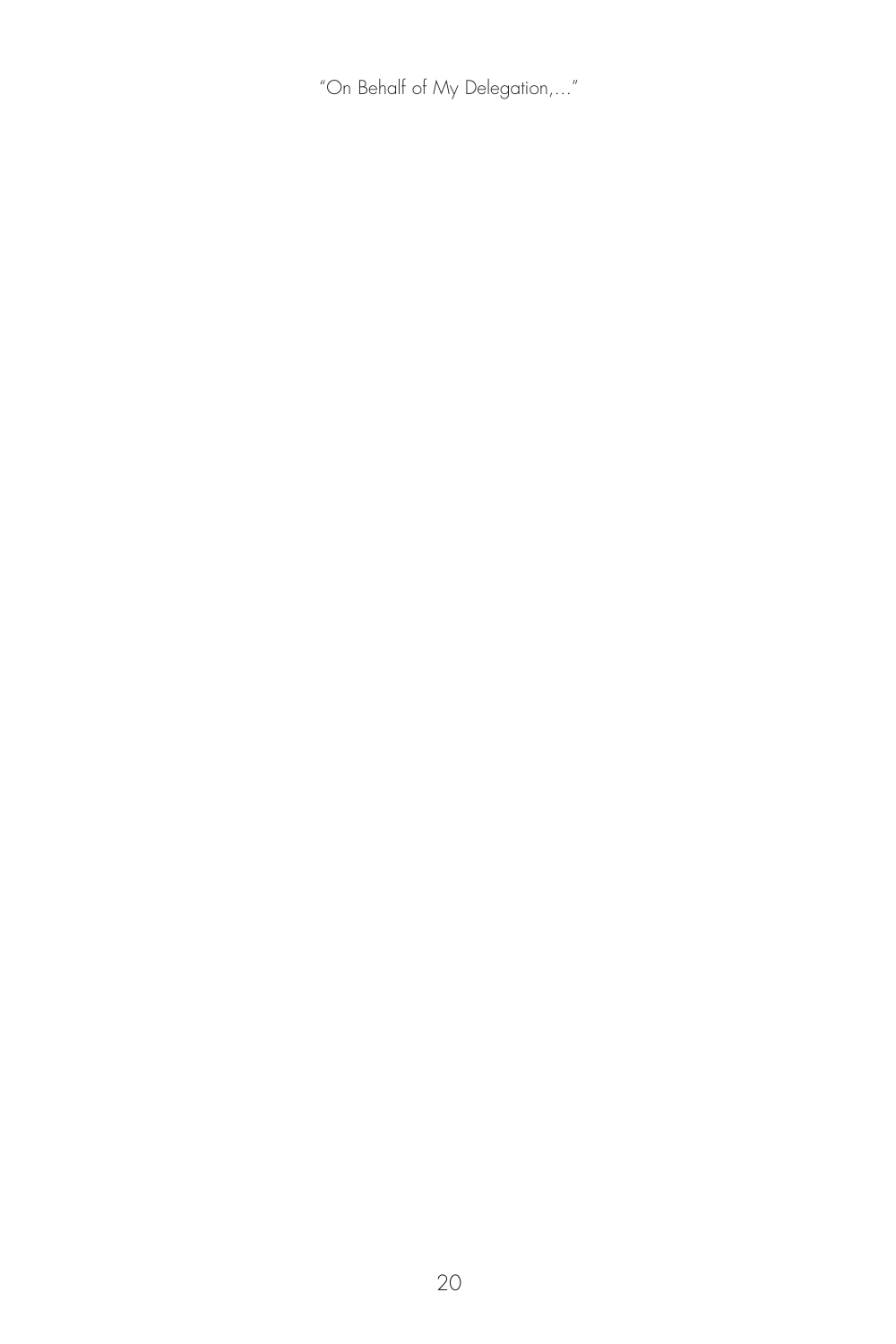### –4– The Rules of Procedure

#### 4.1 Why are rules of procedure important?

Rules of procedure are very important because they govern the process of negotiation and can be used to shape the process and content. Adhering to the rules of procedure ensures that there is rule of law in the negotiations. The rules of procedure are applicable to all the formal negotiations.

#### 4.2 The Rules of Procedure

Articles 7.2 and 7.3 of the (FCCC) state that the COP shall adopt Rules of Procedure by consensus. The rules were drafted in A/AC.237/L.22/Rev.2 (1995) and amended in FCCC/CP/1996/2 (1996). The draft Rules of Procedure have not yet been adopted due to remaining disagreements on Rule 22 (paragraph 1) and Rule 42 (paragraph 1). However, the draft Rules of Procedure are being applied on an interim basis, with the exception of Rule 42 (see Section 4.4).

The rules cover the agenda, location, date and notification of the meetings, the role of observers, participation, and the election of the Bureau<sup>3</sup> officers to run the meetings. The Bureau presides over the work of the COP and facilitates agreement among the Parties. The Rules of Procedure also specify in detail the role of the Secretariat (see Figure 4).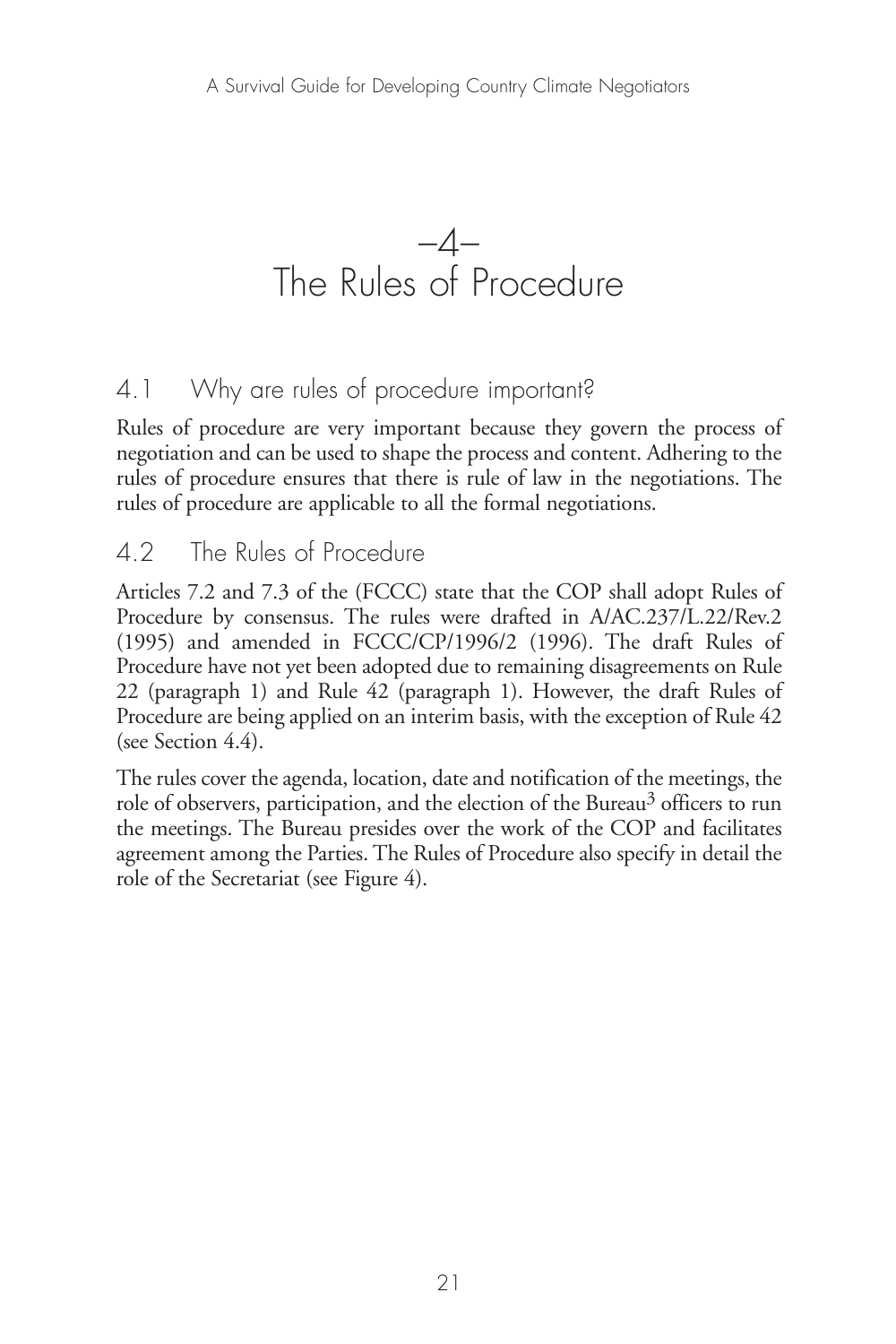

*Figure 4. The Rules of Procedure*

#### 4.3 Key issues in the Rules of Procedure

Negotiators can only speak when they have permission to speak from their head of delegation, and have permission from the Chair after raising their country placard. When permission is granted, it is customary to begin the intervention by thanking the chair. A delegate will speak: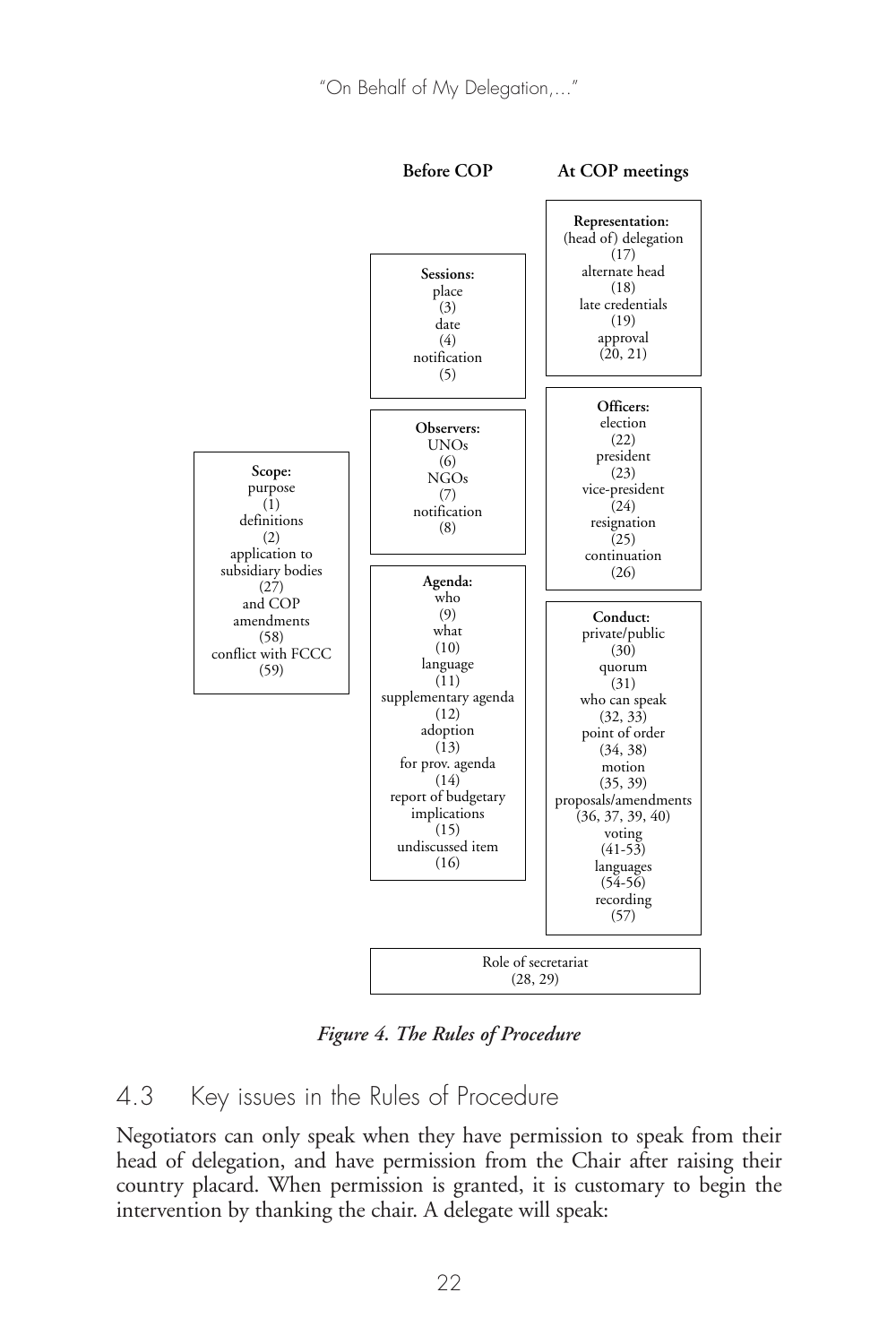- To put forward the country position;
- To raise a point of order: When a delegate feels that the President is not following the procedures in the Rules, he or she can make a "T" with the placard or hands to make a point of order. If the delegate simply raises the hand or placard this is not necessarily seen as a request to make a point of order. The President must immediately respond in accordance with the rules (Rule 34). The delegate begins by saying: "I would like to make a point of order..."; or
- To make a motion: When a delegate has a suggestion about how the President should deal with an issue, he can make a motion under Rule 35. The delegate begins with: "I would like to make a motion...." An example is when a delegate thinks that someone has suggested a new idea to which he or she cannot immediately respond without consultation. So the delegate suggests that the discussion on that particular issue is moved to another time in the agenda.

Note that the motion and the point of order are not common practices. They are to be used with discretion!

#### 4.4 Outstanding issues in the Rules of Procedure

There are two controversial issues in the Rules of Procedure: one is on the voting arrangements and the other on regional representation in the Bureau, which actually runs the meetings of the COPs. Decisions can be adopted by consensus or by voting arrangements. Consensus calls for agreement from all Parties. Voting calls for an agreement from many Parties depending on the definition of the voting rules. Rule 42 talks about the voting procedures. As yet there is no agreement on this article and it is not being applied. Rule 22 has also been controversial since there was disagreement about how the regions should be equitably represented in the Bureau. However, the latter rule is being applied.

#### 4.5 Consensus is not unanimity

Decisions in a negotiation process can traditionally be taken by unanimity, voting or consensus. Unanimity calls for explicit agreement of all Parties. Consensus falls short of that. It is a process that aims at securing agreement from all, or at least most countries. If there is no explicit objection, a decision can be adopted by consensus. Majority voting consists of simple majority, qualified majority (the adoption of formulae such as 3/4th, 7/8th, etc.), weighted majority<sup>4</sup> and double majority<sup>5</sup> rules.

In the early days of the UN, there were only a few developing countries. However, now with 130 G-77 (and non-Annex I) countries and another 23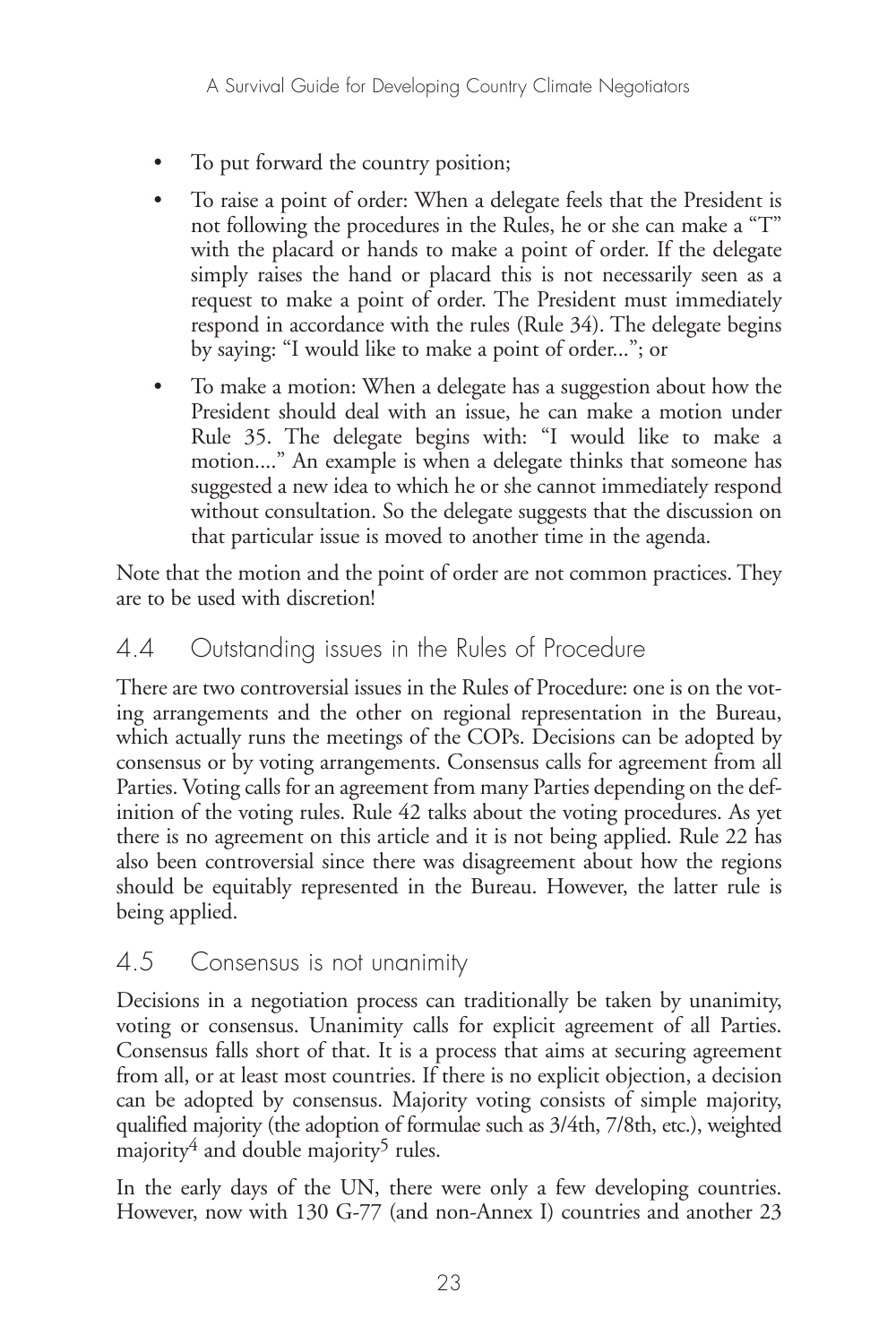non-G-77 developing countries (see Table 8), developing countries always have a simple majority and, depending on the formula chosen, also the majority in terms of percentages. This puts the negotiation process in the hands of the developing countries. Developed countries have the advantage when weighted majority or double majority systems are chosen. Hence, those groups of countries in the minority such as the EU, Annex I and even OPEC prefer to have all decisions taken by consensus, rather than through a majority voting process. This, however, can slow down the decision-making process. On some occasions, in order to reach a consensus, the Chair may ignore the objection of a country.

#### 4.6 Role of President or Chairman

The roles of the President of the COP or the Chair of the subsidiary bodies are to achieve agreement, be impartial and satisfy the world about the progress made in the negotiations. The President does not have the right to represent his or her country. The tasks of the President are elaborated in Rules 23-26 of the Rules of Procedure.

#### 4.7 The nomenclature of documents

During the negotiations, a substantial number of documents are circulated. Making sense of these documents is usually a challenge. A key first step is to understand the nomenclature of the documents (see Table 2). All key negotiation documents such as the agenda, the COP reports and the amendments to the Convention and Protocol are available in all UN languages. Other support material is usually only available in English. However, sometimes even if a document is meant to be in all UN languages, if there is a shortage of time, the document may temporarily be made available only in English. This has been a source of some concern to many negotiators. A visit to the FCCC web site revealed that there is some degree of variation in the number of languages in which documents are prepared; and possibly there is a backlog in translation. The Secretariat is trying its best to translate but there are resource limitations.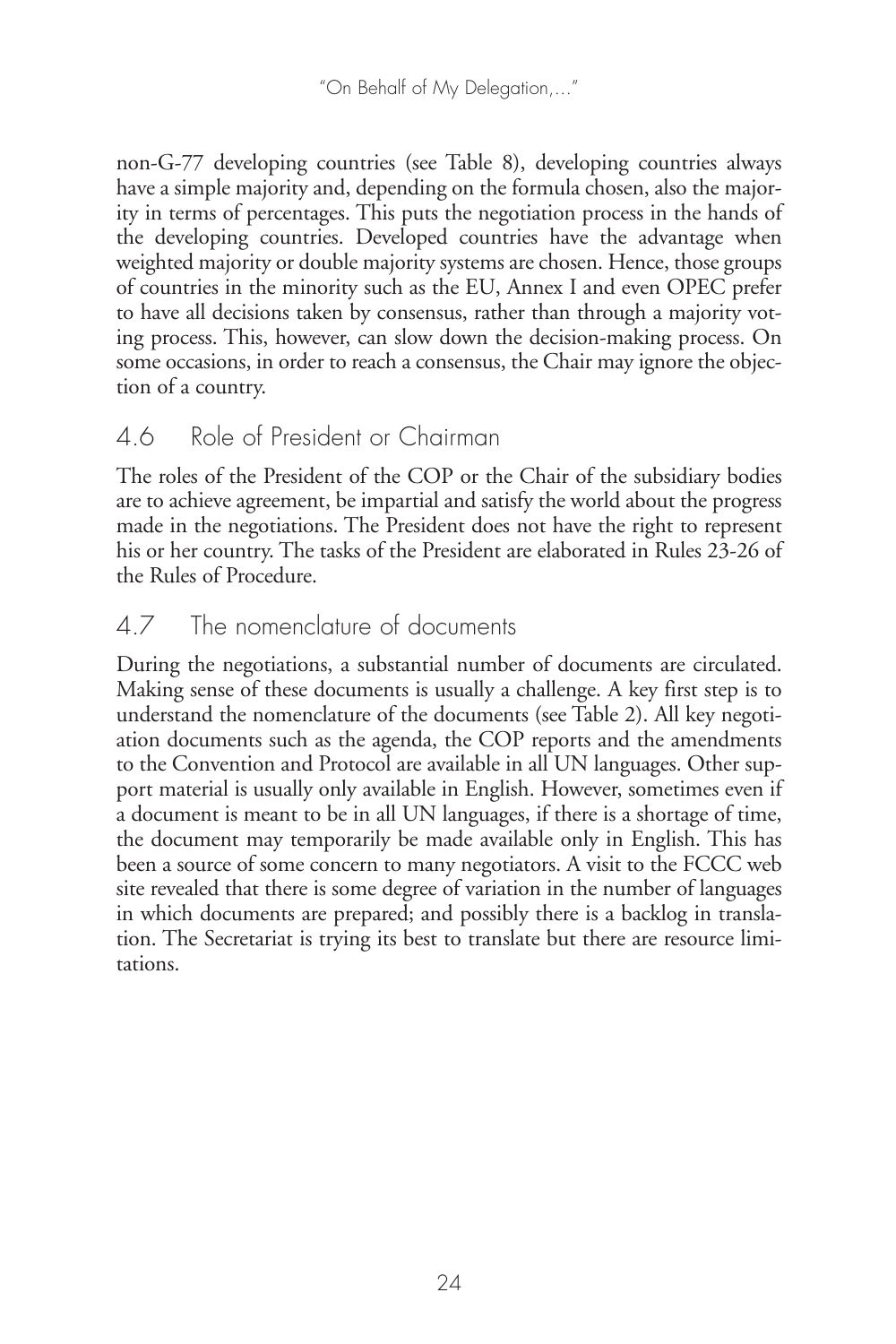| Nomenclature    | Full name                                       | Description                                              | Languages                                                            |
|-----------------|-------------------------------------------------|----------------------------------------------------------|----------------------------------------------------------------------|
| FCCC/CP         | Provisional and<br>regular documents/<br>agenda | Pre-conference<br>documents                              | Generally in all<br>UN languages <sup>6</sup>                        |
| <b>INF.docs</b> | Information<br>documents                        | Background<br>information                                | English                                                              |
| Misc. Docs      | Miscellaneous<br>documents                      | Views of Parties/<br>observers;<br>participants list     | English                                                              |
| Add.            | Addendum                                        | The second part of a<br>document previously<br>submitted | Depends on the<br>main document                                      |
| Corr.           | Corrigendum                                     | Only corrections to a<br>document                        | Depends on the<br>main document                                      |
| Rev.            | Revision                                        | Revised document                                         | Generally only<br>in English,<br>sometimes also<br>in Chinese        |
| <b>CRP</b>      | Conference Room<br>Papers                       | Working docs for<br>during negotiations                  | English                                                              |
| L. docs         | Limited documents                               | Draft reports and<br>texts                               | English generally,<br>sometimes in<br>Spanish, French<br>and Chinese |
| Non-papers      | Unofficial<br>documents                         | Informal, in-session<br>docs to assist<br>negotiations   | English                                                              |
| IDR             | In-depth reviews                                | Reviews of national<br>communications                    | English                                                              |
| TР              | Technical papers                                |                                                          | English                                                              |
| NС              | National<br>Communication                       |                                                          | English and<br>summary in<br>all UN languages                        |

|  |  | Table 2. The nomenclature of documents |  |  |
|--|--|----------------------------------------|--|--|
|--|--|----------------------------------------|--|--|

*Source: Boyer 2000; the information on languages is based on existing practice; see FCCC web site.*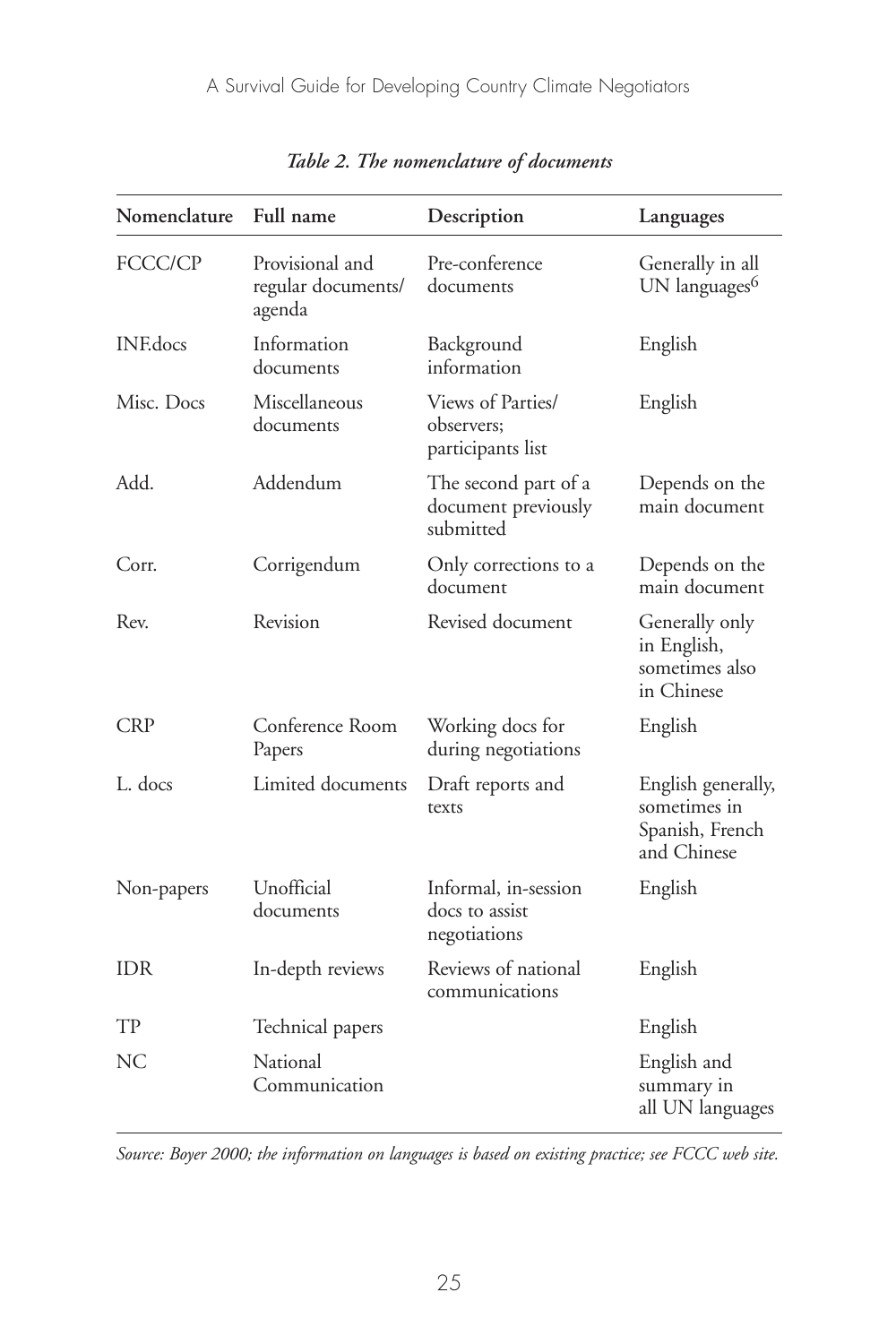- 4.8 Tips and tricks
	- Keep a copy of the Rules of Procedure handy, and if possible memorize the key elements.
	- Speak through a single spokesperson when possible.
	- Learn to master the use of "Motions" and "Points of Order."
	- Keep an ear open for when other countries are using "Motions," and discern if it is a delay tactic or a legitimate request.
	- One voiced objection to a consensus is, theoretically, enough to stop the consensus. Some countries have used this power in the negotiations. However, it is not wise to misuse the power of objection. Most countries are extremely diplomatic and cautious in exercising this right.
	- Familiarize yourself with the nomenclature of the documents listed in Table 2.

For more information read:

Werksman, Jacob (1999). *Paper on Procedural and Institutional Aspects of the Emerging Climate Change Regime: Do Impoverished Procedures Lead to Impoverished Rules*. Presented at the Workshop to Enhance the Policy-Making Capacity Under the Framework Convention on Climate Change, 17-18 March 1999. Unpublished, author's copy.

*Convention on the Law of Treaties (Vienna) 23 May 1969*, in force 14 August 1970; 875 UNTS 3.

Footnotes

- 3 The Bureau consists of one President, seven Vice-Presidents, one Rapporteur and two Chairs (of the two subsidiary bodies).
- 4 Weighted majority means that additional weight is given to some countries for varied specific reasons. For example, the World Bank uses weighted voting in which weights are assigned according to the level of the capital subscriptions of the borrower and non-borrower countries. (Source: www.worldbank.org)
- 5 Double majority requires a majority to be maintained both on the basis of one vote per country, as well as on the basis of financial contributions to a fund.
- 6 For COP-5 and -6, these are not yet available other than in English on the web site.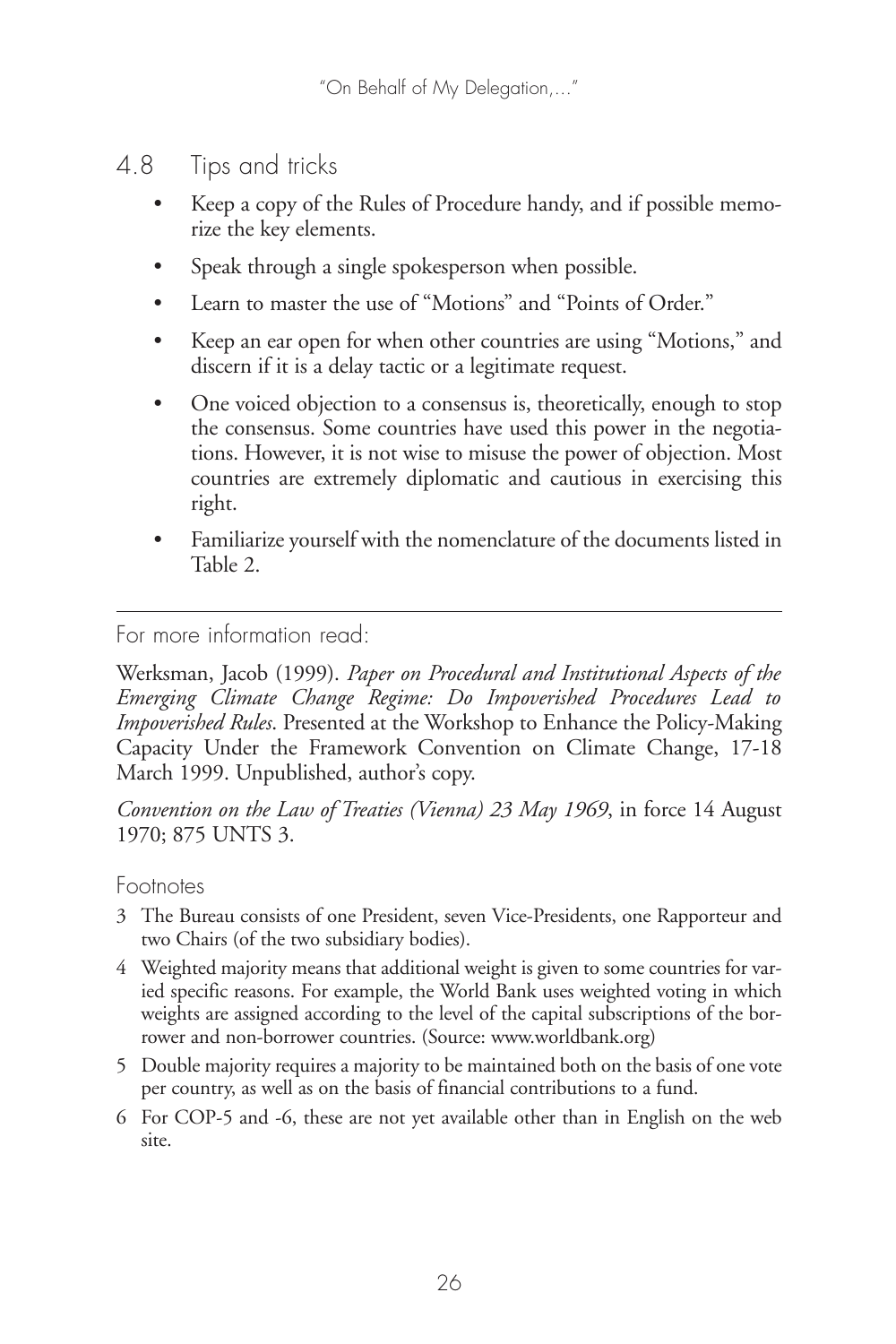# –5– State and Non-State Actors

### 5.1 State actors

According to international law, only States (and sometimes regional economic integration organizations) are authorized to negotiate a multilateral treaty. Unless a State accepts, ratifies or otherwise accedes to an international agreement, it is not a Party to the agreement. All States, whether Parties or non-Parties are involved in the negotiations. However, only Parties can actually participate in the decision-making process. Observers may not vote or object to consensus proceedings. Groupings that are not recognized by the United Nations as States may only be involved as observers (e.g., Palestinian Liberation Organization). State actors and coalitions are discussed in the next section.

| 194<br>(EC included) | <b>Parties</b>                                                                                                                                                                                                                                                                                                                                          | <b>Non-Parties</b>                                                                                          |
|----------------------|---------------------------------------------------------------------------------------------------------------------------------------------------------------------------------------------------------------------------------------------------------------------------------------------------------------------------------------------------------|-------------------------------------------------------------------------------------------------------------|
| <b>FCCC</b>          | All others (186 countries)                                                                                                                                                                                                                                                                                                                              | 8 countries: Afghanistan,<br>Brunei Darussalam.<br>Congo (DR), Holy See, Iraq,<br>Liberia, Somalia, Turkey. |
| KP                   | 29 countries: Antigua and<br>Barbuda, Bahamas, Barbados,<br>Bolivia, Cyprus, Ecuador,<br>El Salvador, Estonia, Fiji,<br>Georgia, Guatemala, Guinea,<br>Honduras, Jamaica, Kiribati,<br>Lesotho, Maldives, Mexico,<br>Micronesia, Mongolia,<br>Nicaragua, Niue, Palau,<br>Panama, Paraguay, Trinidad<br>and Tobago, Turkmenistan,<br>Tuvalu, Uzbekistan. | All others (165 countries)                                                                                  |

*Table 3. List of Parties and non-Parties as of September 7, 2000*

*Source: http://www.unfccc.int/resource/kpstats.pdf*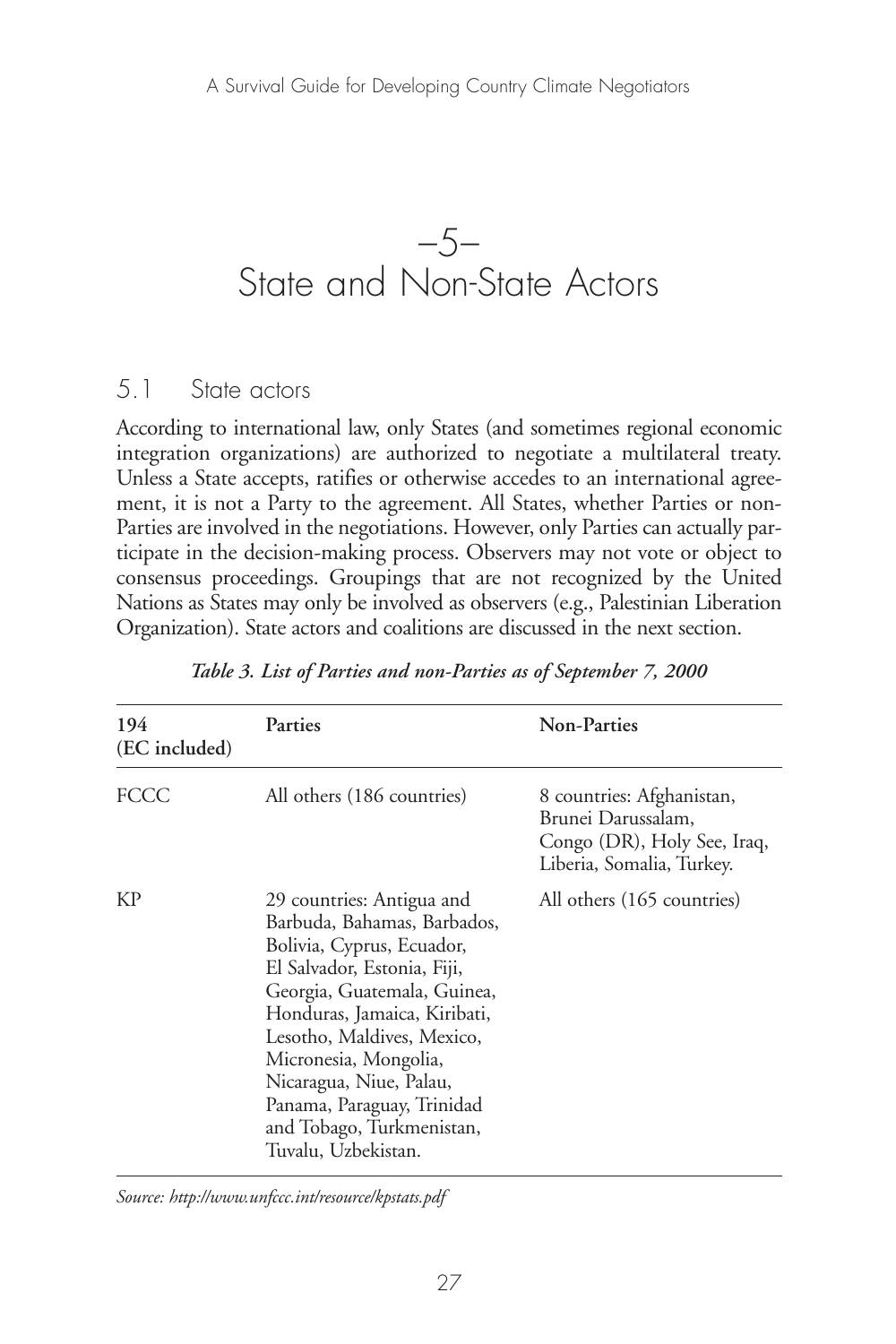### 5.2 Non-state actors

Non-state actors include environmental non-governmental organizations (NGOs), research NGOs and industry NGOs. Each NGO has its own constituency and represents specific interests. These non-state actors influence the negotiating process in many ways. In general, non-state actors do not serve the interests of any individual country. NGOs thus raise public awareness on the issue and link it with the daily priorities of people. They help to re-define the problem for the public, and they raise the transparency of the policymaking processes. They try to ensure the accountability of the negotiating processes and the effectiveness of the outputs. However, some industry NGOs may actually wish no outputs.

The key family of climate NGOs is the Climate Action Network (CAN) which consists of around 300 members. It has five major branches: Climate Network Europe (CNE), Climate Network Africa (CNA), Climate Action Network South-East Asia (CANSEA), Climate Action Network-South Asia (CANSA) and the U.S. branch. Some of these networks are not functioning optimally. CAN aims to develop a common position for NGOs worldwide that work on climate change related issues. Major international NGOs include Greenpeace and World Wide Fund for Nature (WWF). Major Southern NGOs include the South Centre in Geneva, the Centre for Science and Environment in New Delhi, and the Center for the Sustainable Development of the Americas.

At least one NGO provides detailed neutral reports of the daily negotiation process (see the Earth Negotiations Bulletin (ENB) of the International Institute for Sustainable Development). Other environmental NGOs provide critical perspectives and analysis of the issues being covered in the negotiations (see the newsletter ECO). Yet other NGOs provide regional perspectives (see *Hotspot* by CNE; *CLIME ASIA* by CANSA, *IMPACT* by CNA). Many environmental NGOs write scientific and position papers to influence the negotiations. They form coalitions to support the negotiations and they make common presentations of their positions. They conduct evaluations of national implementations and monitor the work of governments. Finally, some international experts from research NGOs also help the delegations of the small island States to actually formulate and negotiate national negotiating positions. In addition it is useful to know that the United Nations Non-Governmental Liaison Service produces the Environment and Development File in which it sums up key issues in different negotiations. It also covers the climate change negotiations for other negotiating groups.

However, all NGOs do not have the same opinion. There is a conflict between the Northern and the Southern NGOs on the definition of the issues. "While the former argue the need for curbs to be placed on economic growth, the lat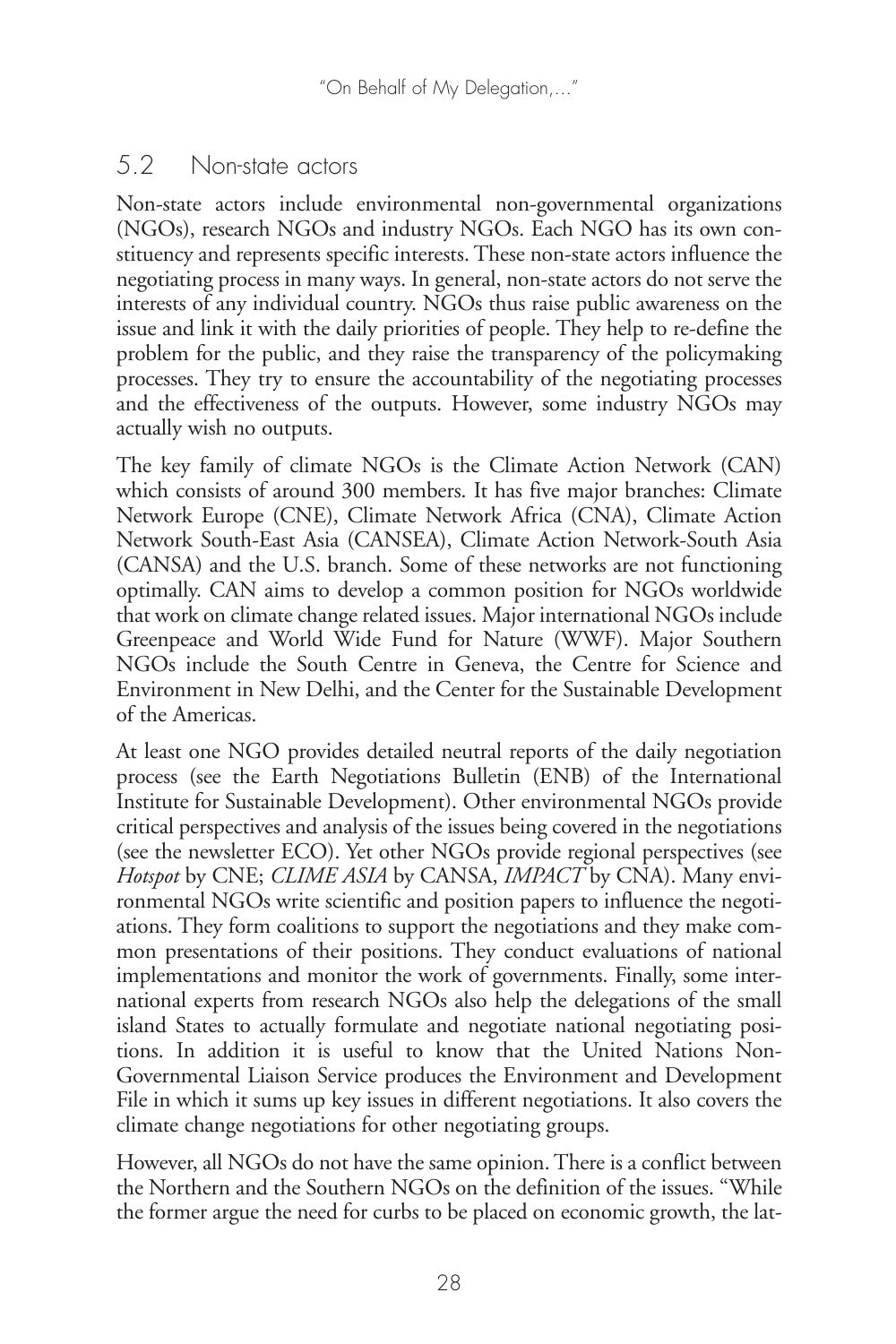ter argue that the worst problems are created by industry and over-consumption in the North and by inequalities in the global economic system" (McCormick 1999: 60). There is a difference of opinion between those NGOs who would like to close the loopholes and those who would like to be innovative in the process of identifying solutions to keep countries on board.

There are also many epistemic or scientific groupings. The international epistemic community consists of the scientists associated with the Intergovernmental Panel on Climate Change. In addition researchers from various institutions world-wide are active in the negotiation process. From the South these include those from the Bangladesh Centre for Advanced Studies, the Tata Energy Research Institute in New Delhi, the Southern Centre for Energy and Environment in Harare, the ENDA Tiers-Monde in Senegal, etc. Sometimes it is difficult to differentiate between a scientific group and an environmental group. From the North, these include the Foundation for International Environmental Law and Development, the International Institute for Sustainable Development, the World Resources Institute, the Institute for Environmental Studies Amsterdam and the Stockholm Environment Institute.

Then there are industry NGOs. These include green industry NGOs like the World Business Council for Sustainable Development (with its many branches), the Business Council for a Sustainable Energy Future, the Insurance Industry Initiative for the Environment and the Pew Center on Global Climate Change (with members like United Technologies, Intel, AEP, DuPont, British Petroleum, Shell, Toyota, Boeing, ABB, Lockheed Martin, Enron and Edison International). There are also other industry NGOs who favour waiting for complete scientific evidence before far-reaching action is taken. These include the Global Climate Coalition, the Coalition for Vehicle Choice (and its Global Climate Information project) and the Climate Council. There are also middle-of-the-road NGOs like the International Climate Change Partnership, the International Chamber of Commerce and the European Roundtable of Industrialists (Kolk 1998).

Finally, there are observers from banks, other UN organizations like UNDP, UNEP and the International Organization for Standardisation (ISO) and there are national and international journalists who organize a series of press conferences. The number of participants is increasing. Ten thousand people attended COP-3 and the same number is expected at COP-6.

### 5.3 Tips and tricks

Because there are literally thousands of participants at these meetings, it is important not to feel isolated and unimportant in the process. It is easy to feel overwhelmed by the number of people, the number of stands of NGOs and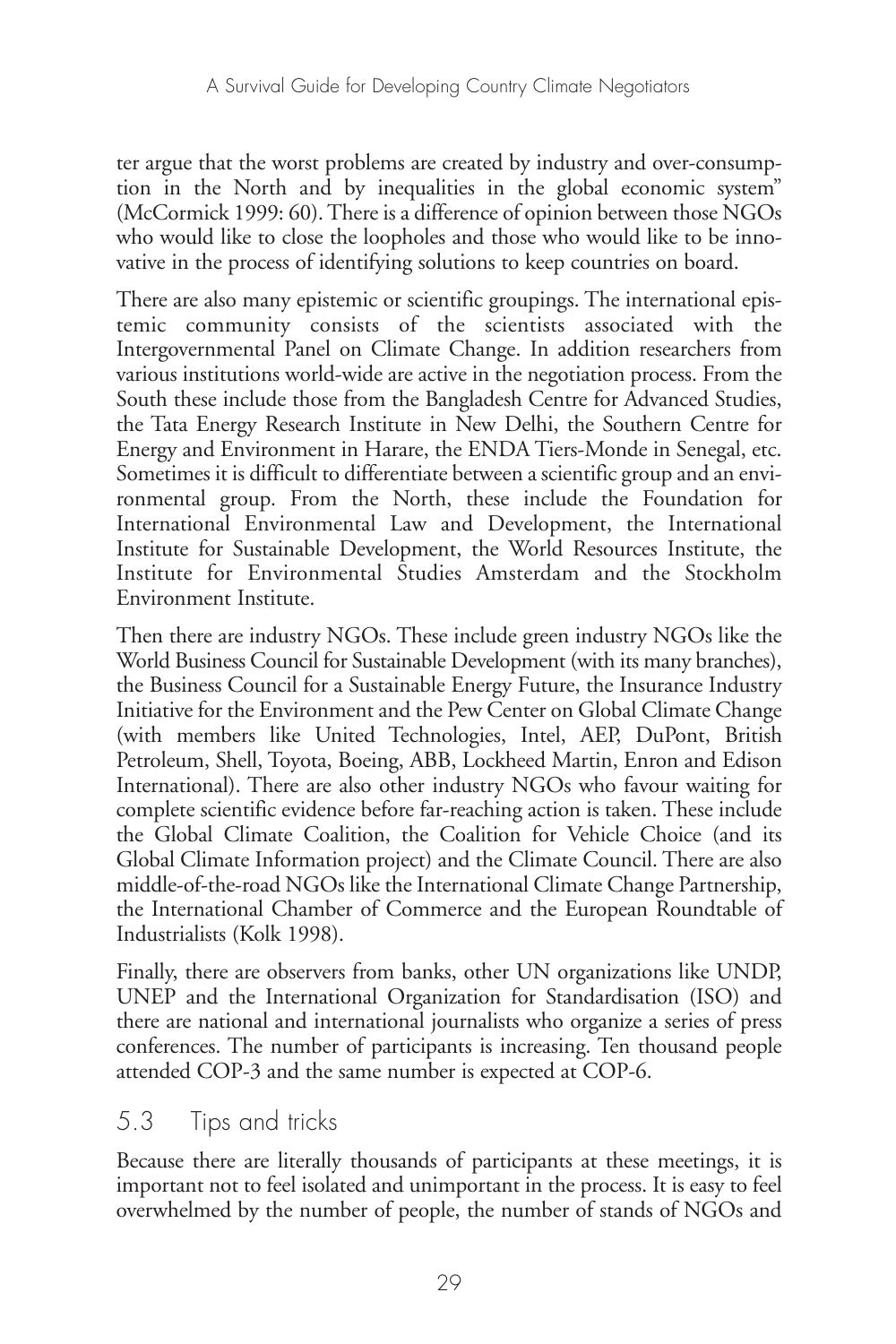other organizations, the number of rooms involved in the process and by the decisive way everybody appears to be knowing exactly what to do and where to go. Don't let that fool you. Most are as lost as you are and are trying to pretend that they are comfortable. If this is your first visit to the negotiations, it may be useful to know that country tables are arranged alphabetically in the plenary rooms and it is handy to know where colleagues from other countries will be sitting. Some tips and tricks are:

- Find your country, regional or international NGOs; they sit at the back of the room. They may be willing to explain terms, texts and help you find other delegates with similar negotiating positions.
- The names used by industry can be misleading; for example, the Global Climate Coalition is a coalition that demands more and more scientific evidence of climate change, as opposed to demanding precautionary action. Sometimes, businesses become members of "green" coalitions and then influence the policies of these coalitions to an extent that they are no longer green and focused. This is a trend to watch out for.
- Female delegates may often feel more isolated since there are not many women negotiators. Sometimes it helps to find other women negotiators to compare notes and to develop a strategy for coping with the negotiations.

For more information read:

TERI (1998). *Climate Change: Post-Kyoto Perspectives from the South*, Tata Energy Research Institute, New Delhi.

CSE (1998). *South Asia Statement: Towards an Atmosphere that Belongs to All*, CSE Dossier, October 24, New Delhi.

For more information visit:

Search for climate change on the *WBCSD site*: http://www.wbcsd.ch/websearc.htm

Check out this page for a list of NGOs in the South (too many to list them!) http://wbln0018.worldbank.org/essd/essd.nsf/d3f59aa3a570f67a852567cf00 695688/3fdb87396561d180852567ed004c499f?OpenDocument

*IISD site* on key organizations working in research and action for sustainable development: http://iisd.ca/ic/

*ENDA* (Dakar): http://www.enda.sn/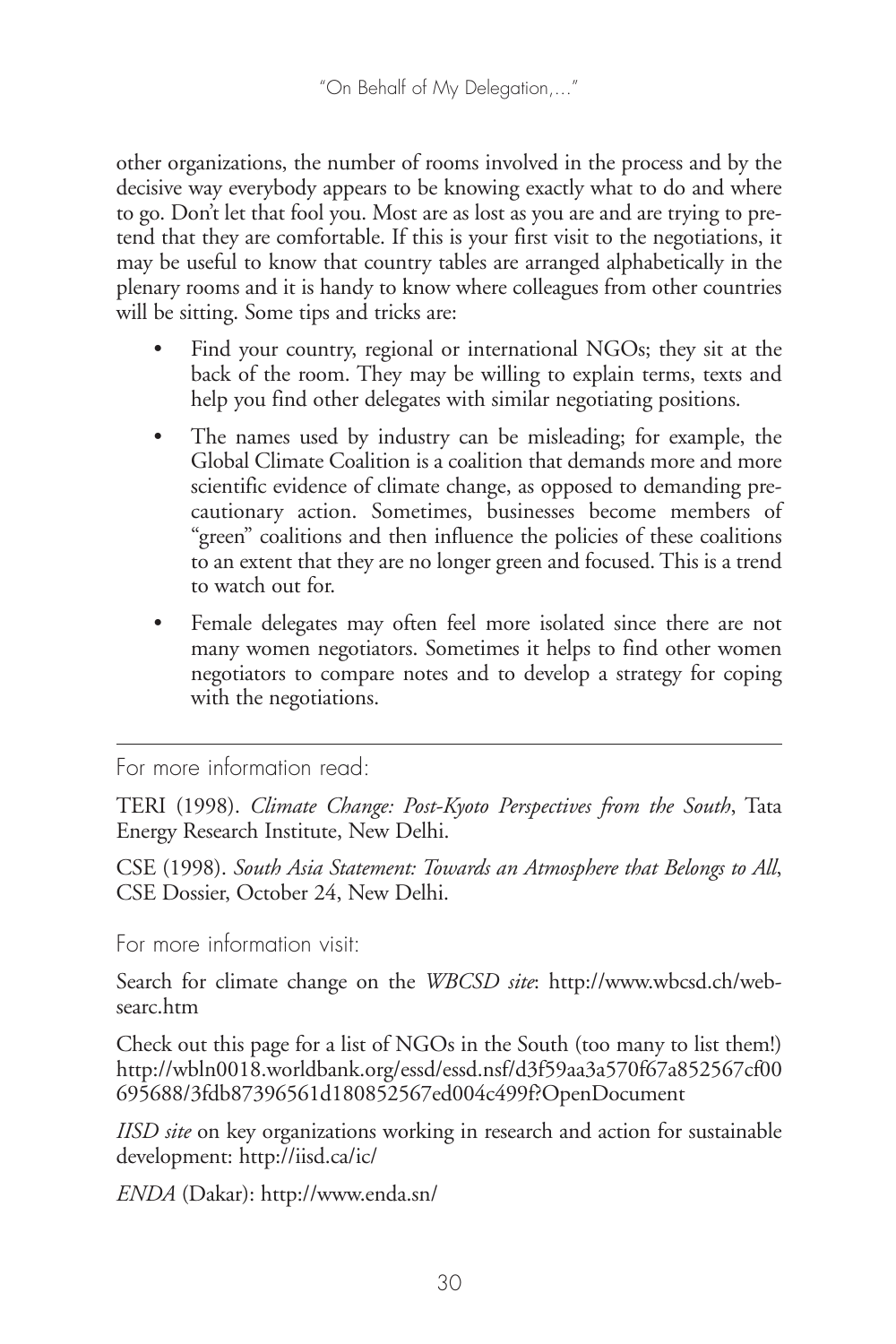A Survival Guide for Developing Country Climate Negotiators

*Climate Action Network*: http://www.igc.org/climate/Eco.html

*WWF*: http://www.wwf.org/

*IPCC*: http://www.ipcc.ch/

"What is the Intergovernmental Panel on Climate Change?," *Resources for the Future – Weathervane* http://www.weathervane.rff.org/negtable/02backintergov.html

*Pew Center reports*: http://www.pewclimate.org/projects/index.html

*GCC*: http://www.globalclimate.org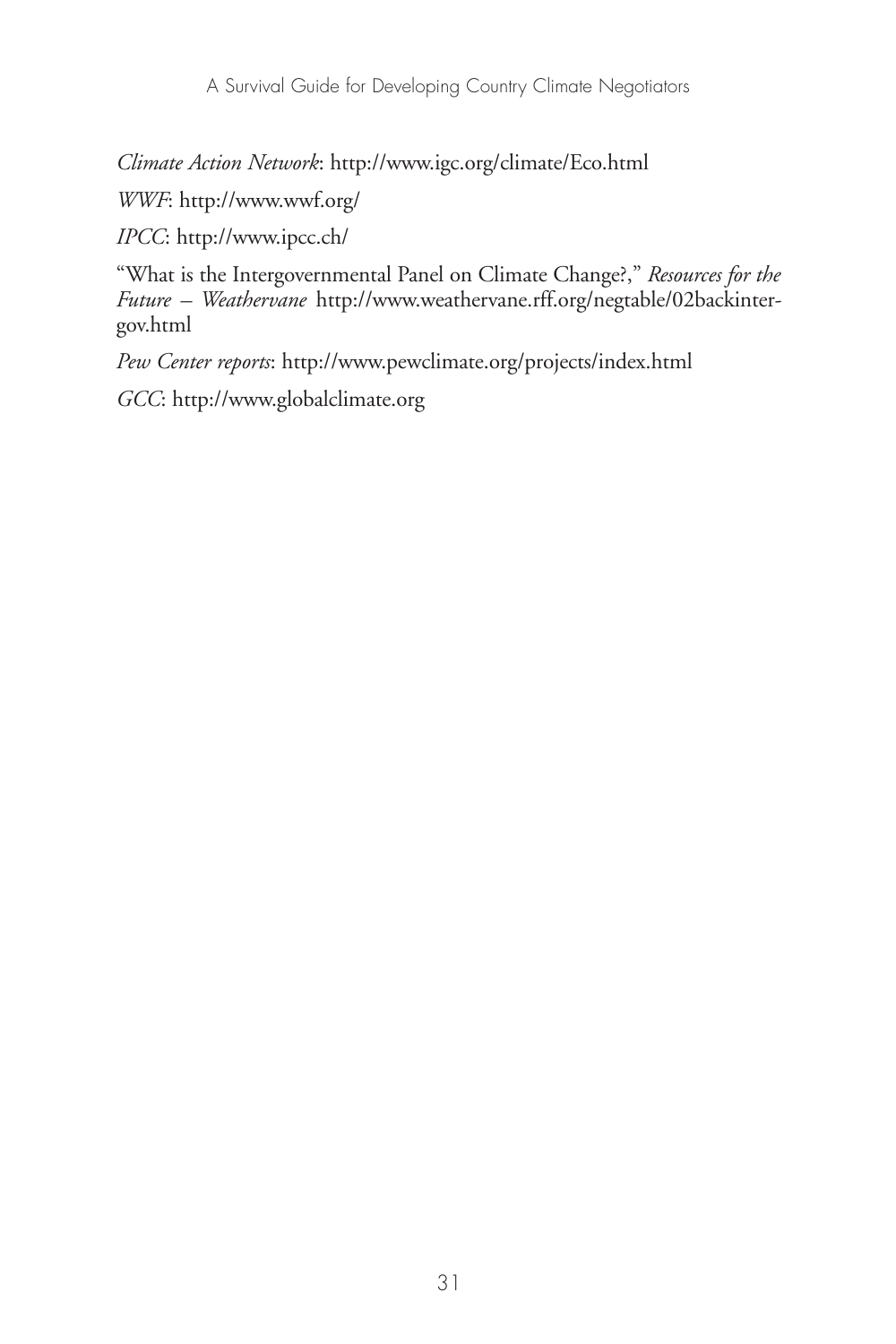"On Behalf of My Delegation,..."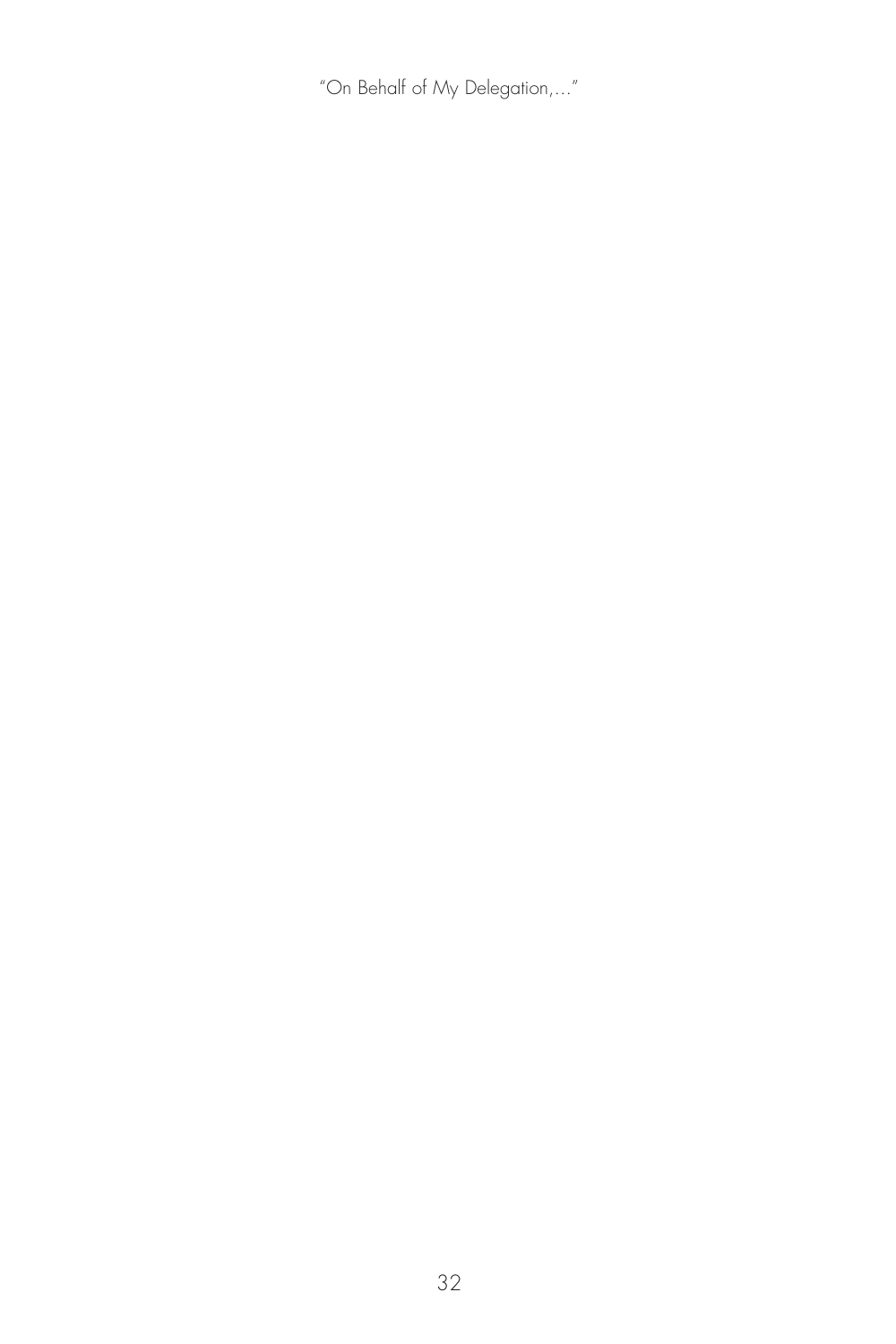# –6– Coalitions in the Climate Change Regime

# 6.1 The importance of coalitions

The climate change negotiations take place among 194 countries. It is impossible to negotiate with each country individually. This means that countries try to develop coalitions with other countries. Such coalitions are necessary to make the negotiations manageable, to reduce the complexity of the issues and the numbers of negotiating groups. Further, such coalitions can reduce transaction costs for countries by helping them to pool their resources and increase their negotiation leverage. Coalitions can be used to put issues on the agenda, to negotiate a point of view, and to modify or break a consensus. Coalitions can be power-based (e.g., G-77 versus non-G-77; see Section 7), issue-specific (e.g., Alliance of Small Island States – AOSIS), institutionalized or formal (e.g., the European Union – EU), political or constructed (e.g., JUSS-CANNZ). The disadvantages of coalitions is that although in theory one has the flexibility to manoeuvre in different groups, in practice it is very difficult to move out of a specific coalition.

6.2 The two major negotiating blocs (power-based coalitions)

During the Cold War there were three major groupings of countries: the West bloc, the East bloc and the developing countries (organized in the Non-Aligned Movement (NAM) and the Group of 77 and China – see Section 7). In the post-Cold War politics, the former countries of the East bloc have joined forces with either the developed or the developing countries. Thus, in the climate negotiations, the primary groupings are Annex I/B, Annex II and non-Annex I countries (see Section 2 and Table 4). Meanwhile, there is growing pressure on the Republic of Korea and Mexico to join Annex I. Kazakhstan has stated that it is willing to join Annex I (FCCC/CP/1999/6/Add.1, para 4). Most non-Annex I countries belong to G-77 (see Table 7).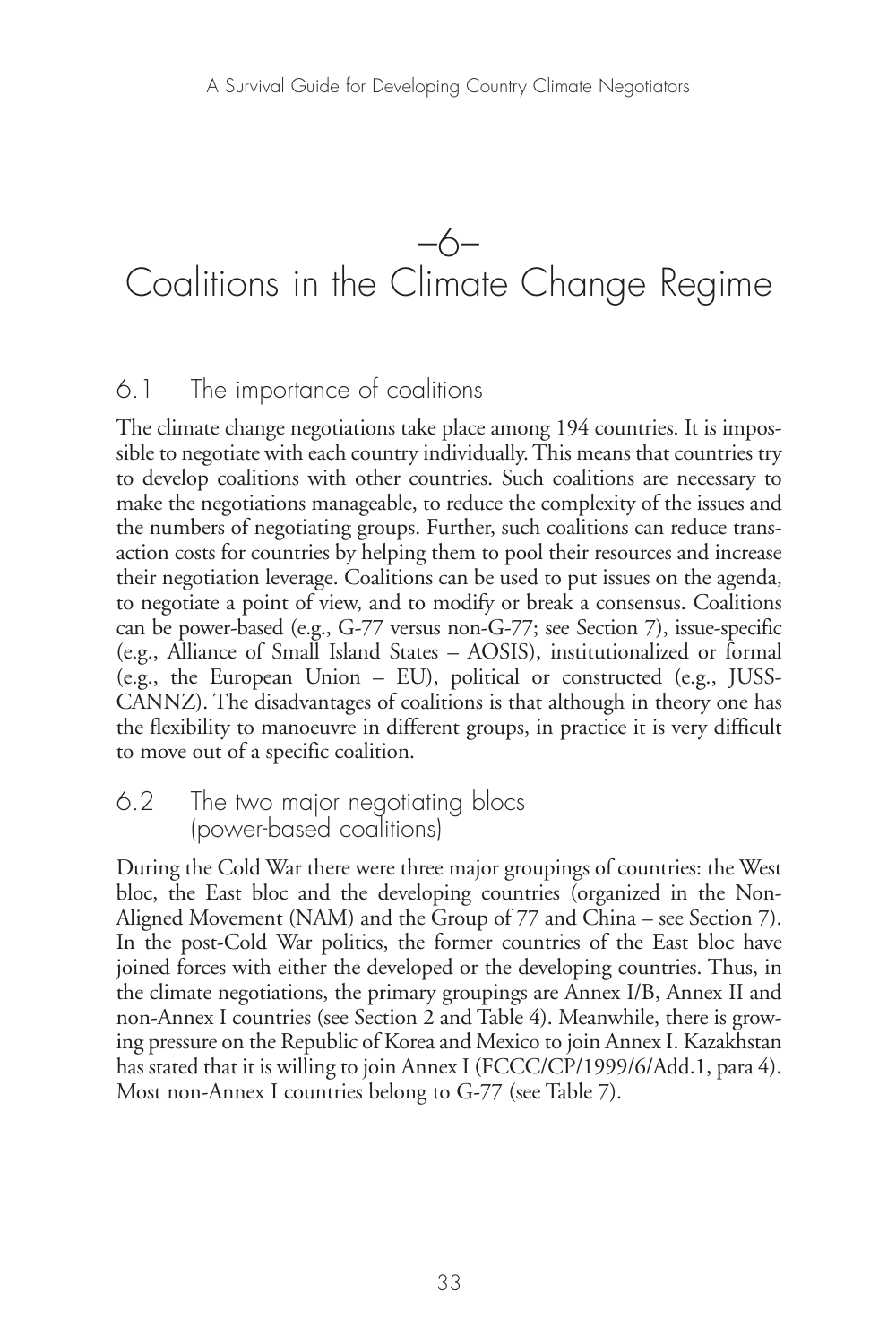| Annex I $(41$ incl. EC) and<br>Annex $B(39 \text{ incl. EC})$<br>countries<br>Annex I Parties (40) and<br>Annex B Parties (0)                                                                                                                                                                                                                                                                                                                                                                                                  | Annex II (25 incl.<br>EC and Turkey)                                                                                                                                                                                                                                          | Non-Annex I                     |
|--------------------------------------------------------------------------------------------------------------------------------------------------------------------------------------------------------------------------------------------------------------------------------------------------------------------------------------------------------------------------------------------------------------------------------------------------------------------------------------------------------------------------------|-------------------------------------------------------------------------------------------------------------------------------------------------------------------------------------------------------------------------------------------------------------------------------|---------------------------------|
| Australia, Austria, Belarus**,<br>Belgium, Bulgaria, Canada,<br>Croatia*, Czechoslovakia (now:<br>The Czech Republic and<br>Slovakia)*, Denmark, EEC (now:<br>European Community), Estonia,<br>Finland, France, Germany, Greece,<br>Hungary, Iceland, Ireland, Italy,<br>Japan, Latvia, Liechtenstein*,<br>Lithuania, Luxembourg, Monaco <sup>*</sup> ,<br>Netherlands, New Zealand,<br>Norway, Poland, Portugal,<br>Romania, Russian Federation,<br>Slovenia*, Spain, Sweden,<br>Switzerland, Turkey** 7,<br>Ukraine, UK, USA | Australia, Austria, Belgium,<br>Canada, Denmark, EEC<br>(now: European Community),<br>Finland, France, Germany,<br>Greece, Iceland, Ireland, Italy,<br>Japan, Luxembourg,<br>Netherlands, New Zealand,<br>Norway, Portugal, Spain,<br>Sweden, Switzerland,<br>Turkey, UK, USA | 153 countries;<br>(see Table 8) |

*Table 4. List of countries in the Annexes*

*\* countries added to Annex I by amendment, adopted at COP-3 that entered into force on 13/8/98; \*\* countries not in Annex B of the Kyoto Protocol.*

### 6.3 The divisions within the blocs (issue-based and political)

Within Annex I, there are different groupings. The most permanent group is the European Union. The countries with economies in transition (CEITs) are not very organized as a coalition; some, such as those aspiring to EU membership, tend to align themselves with the EU and others, such as Ukraine and Russia, with other Annex I Parties. The U.S. and other Annex I Parties occasionally operate in a group known as JUSSCANNZ (acronym of their country names). There is also an umbrella group that has members from JUSSCANNZ and some CEITs, all interested in maximizing opportunities for participating in the Kyoto mechanisms.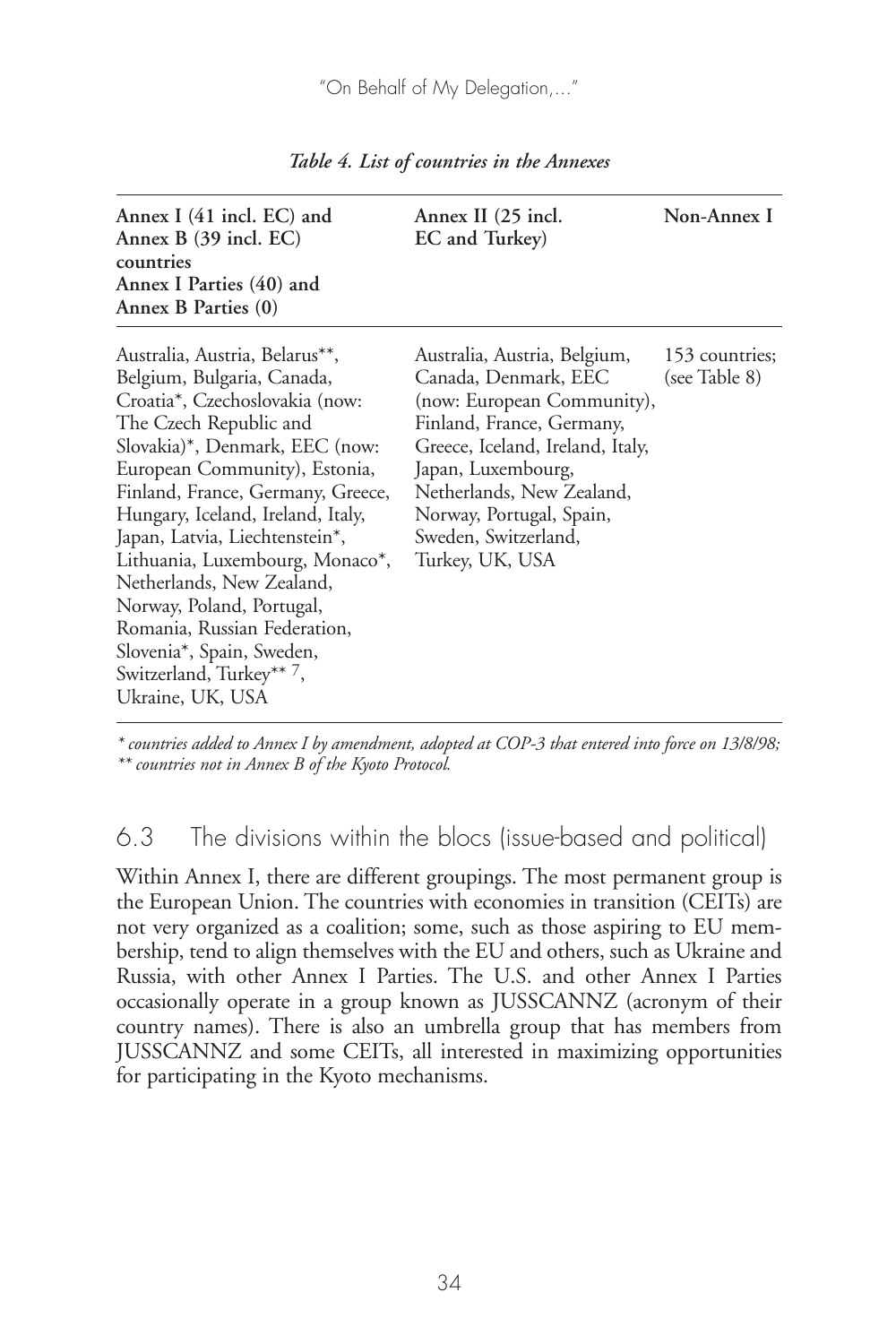| EU<br>(15)                                                                                                                                                                  | <b>JUSSCANNZ</b><br>(7)                                                                         | CEIT $(14)$<br>(not a)<br>negotiating<br>group)                                                                                                                                                      | Umbrella<br>group                                                                                        | Rest of<br>Annex I<br>(4)                       |
|-----------------------------------------------------------------------------------------------------------------------------------------------------------------------------|-------------------------------------------------------------------------------------------------|------------------------------------------------------------------------------------------------------------------------------------------------------------------------------------------------------|----------------------------------------------------------------------------------------------------------|-------------------------------------------------|
| Austria,<br>Belgium,<br>Denmark,<br>Finland,<br>France,<br>Germany,<br>Greece,<br>Ireland,<br>Italy,<br>Luxembourg,<br>Netherlands,<br>Portugal,<br>Spain,<br>Sweden,<br>UK | Japan,<br>U.S.,<br>Switzerland,<br>Canada,<br>Australia,<br>Norway,<br>New Zealand <sup>8</sup> | Belarus,<br>Bulgaria,<br>Czech Republic, Iceland,<br>Slovakia.<br>Estonia,<br>Hungary,<br>Latvia,<br>Lithuania,<br>Poland.<br>Romania,<br>Russian<br>Federation,<br>Ukraine,<br>Croatia,<br>Slovenia | Japan,<br>U.S.,<br>Canada,<br>Australia,<br>Norway,<br>New Zealand,<br>Russian<br>Federation,<br>Ukraine | Iceland,<br>Liechtenstein,<br>Monaco,<br>Turkey |

#### *Table 5. Divisions within Annex I (40 + EC) countries*

### 6.4 The divisions across the groups in Non-Annex I

The non-Annex I countries too have diverse groupings. The Africa Group consists of 53 countries, the group of Latin America and the Caribbean has 33 members. Asia does not have an active regional group in the negotiations. In addition, there is AOSIS which has 42 members of which four are not independent States and five are not members of G-77. OPEC has 11 members in Asia, Africa and Latin America. GRILA is an informal group in Latin America. The non-G-77 non-Annex I countries consists of 23 countries.

These groupings are groups of convenience; they are based on historical, economic and geographical associations. AOSIS (Alliance of Small Island States) has a shared concern in relation to their smallness and in relation to their vulnerability. OPEC (Organization of Petroleum Exporting Countries) has a shared concern in relation to its oil export revenues that may be affected by reduced use of fossil fuel. GRILA is a lose group of Latin American countries brought together primarily by their interest in promoting the CDM, and in using sink enhancement projects in the CDM. Africa is chiefly concerned about the impacts of climate change. Latin America and the Caribbean are concerned with economic development opportunities; while the key concern in Asia is the fear of caps on growth levels in the future. During the negotia-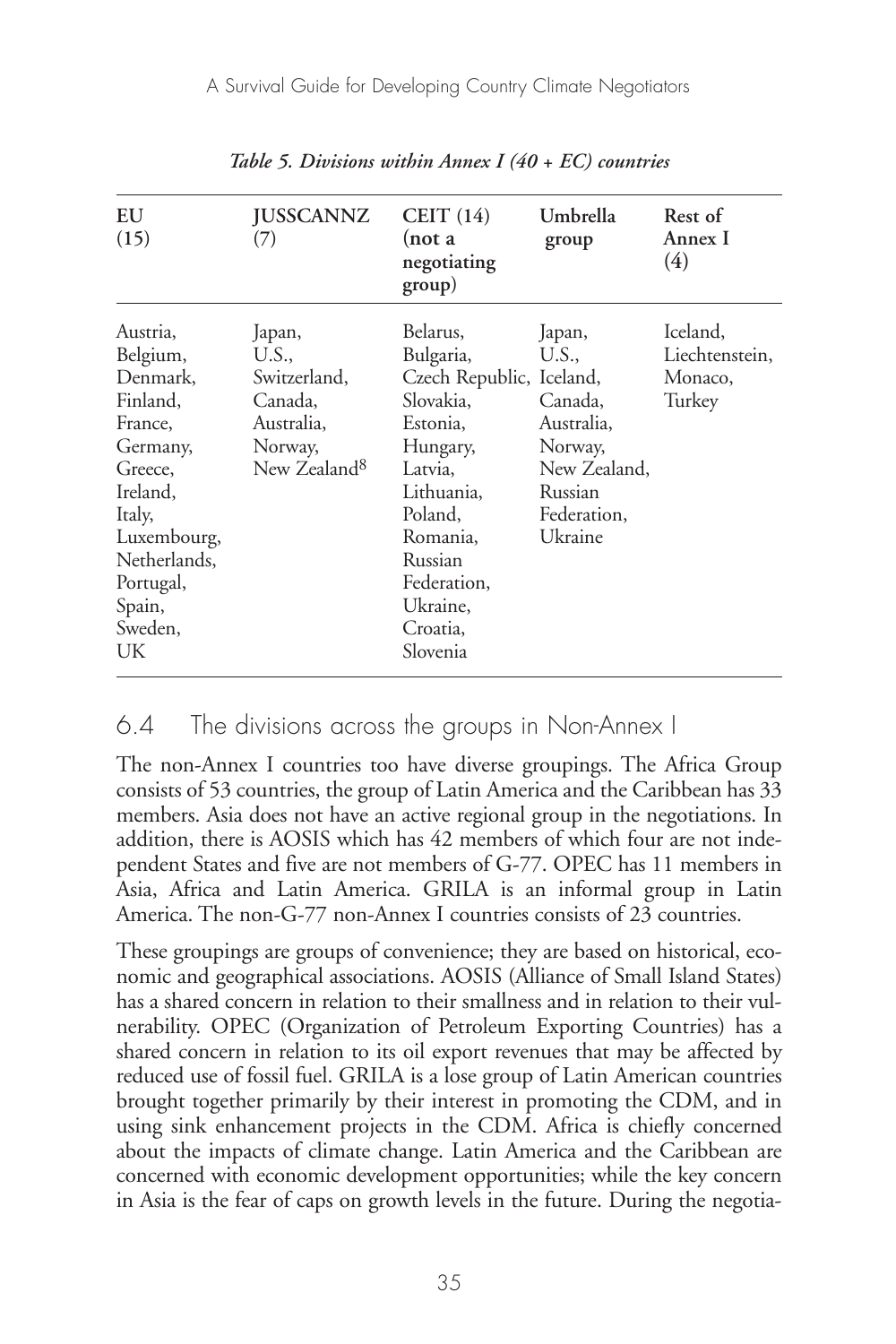tions of June 2000, a new group was formed, which cuts across Annex I/non-Annex I lines. The Environmental Integrity Group is currently composed of Mexico, the Republic of Korea and Switzerland, on the basis of their common interest to ensure environmental integrity in the KP.

**Group Members Number** AOSIS American Samoa\*, Antigua and Barbuda,  $42-4=38$ Bahamas, Barbados, Belize, Cape Verde, Comoros, Cook Islands\*\*, Cuba, Cyprus, Dominica, Fed. States of Micronesia, Fiji, Grenada, Guam\*, Guinea-Bissau, Guyana, Jamaica, Kiribati, Maldives, Malta, Marshall Islands, Mauritius, Nauru\*\*, Netherlands Antilles\*, Niue\*\*, Palau\*\*, Papua New Guinea, Samoa, Sao Tome and Principe, Seychelles, Singapore, Solomon Islands, St. Kitts and Nevis, St. Lucia, St. Vincent and the Grenadines, Surinam, Tonga, Trinidad and Tobago, Tuvalu\*\*, U.S. Virgin Islands\*, Vanuatu. GRILA Argentina, Bolivia, Chile, Colombia, Costa Rica, 16 (informal group) Cuba, Guatemala, Dominican Republic, Ecuador, El Salvador, Honduras, Mexico\*\*, Nicaragua, Panama, Paraguay, Uruguay. OPEC Algeria, Indonesia, Iran, Iraq, Kuwait, Libya, 11 Nigeria, Qatar, Saudi Arabia, UAE, Venezuela. Environmental Mexico<sup>\*\*</sup>, Korea (Rep.)<sup>\*\*</sup>, Switzerland<sup>9\*\*</sup>. 3 Integrity Group

*Table 6. Non-Annex I Negotiating Groups in the Climate Negotiations (by group)*

*Note: \* not independent States; \*\* non-G77 countries*

The developing countries, although classified as developing, consist of a large number of countries with varying economic circumstances. Some AOSIS countries are very rich on a per capita basis and some OPEC countries very poor. In fact, the World Bank (2000) classified Andorra, Bahamas, Brunei Darussalam, Cyprus, Israel, Kuwait, Malta, Qatar and Singapore as High Income Countries based on their per capita GDP.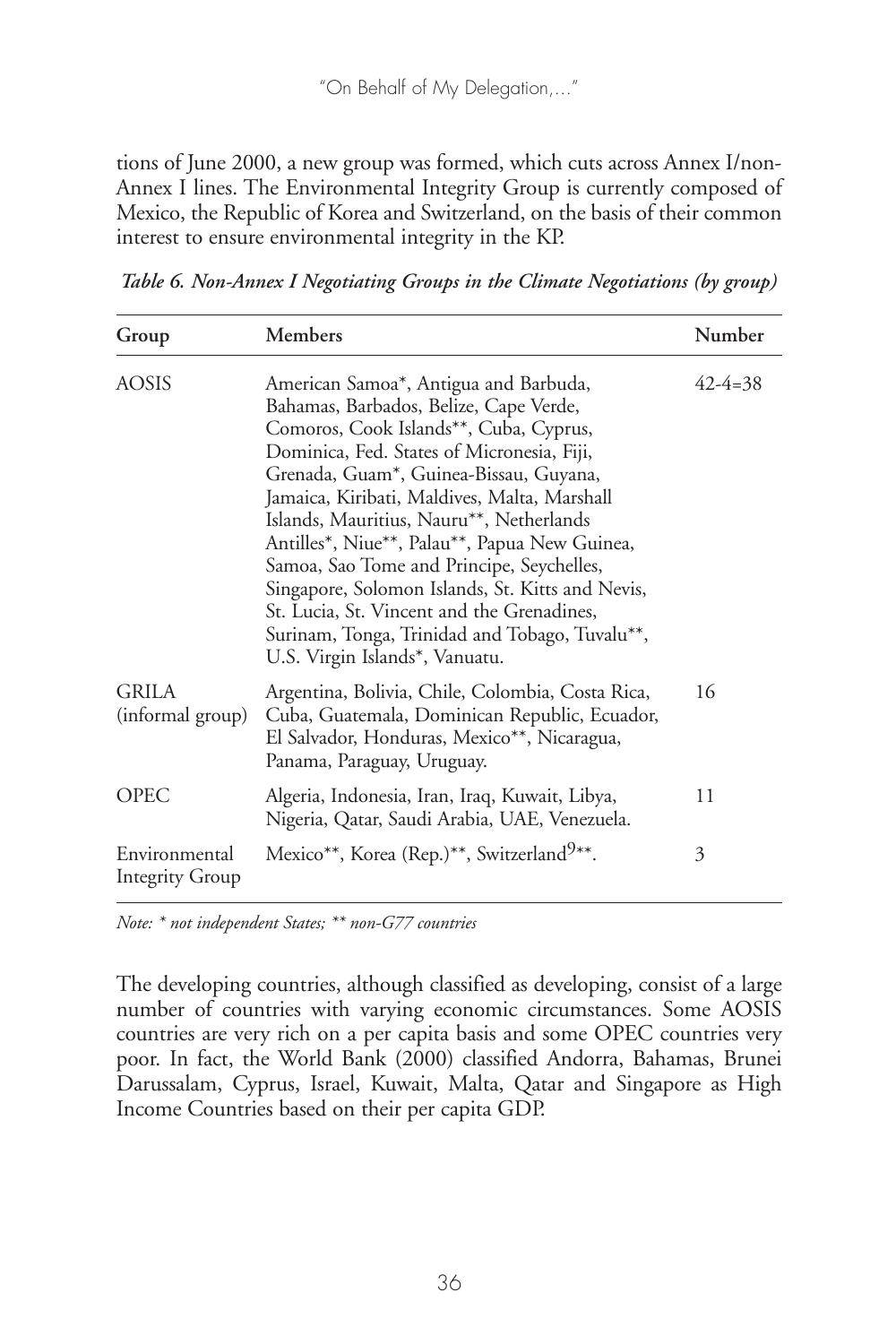| Continent | Countries                                                                                                                                                                                                                                                                                                                                                                                                                                                                                                                                                                                                     | Total  |            |
|-----------|---------------------------------------------------------------------------------------------------------------------------------------------------------------------------------------------------------------------------------------------------------------------------------------------------------------------------------------------------------------------------------------------------------------------------------------------------------------------------------------------------------------------------------------------------------------------------------------------------------------|--------|------------|
|           |                                                                                                                                                                                                                                                                                                                                                                                                                                                                                                                                                                                                               | $G-77$ | $Non-G-77$ |
| Africa    | Algeria, Angola, Benin, Botswana,<br>Burkina Faso, Burundi, Cameroon,<br>Cape Verde, Central African Republic,<br>Chad, Comoros, Congo (DR),<br>Congo (Rep.), Cote D'ivoire, Djibouti,<br>Egypt, Equatorial Guinea, Eritrea,<br>Ethiopia, Gabon, Gambia, Ghana, Guinea,<br>Guinea-Bissau, Kenya, Lesotho, Liberia,<br>Libya, Madagascar, Malawi, Mali,<br>Mauritania, Mauritius, Morocco,<br>Mozambique, Namibia, Niger, Nigeria,<br>Rwanda, Sao Tome and Principe, Senegal,<br>Seychelles, Sierra Leone, Somalia,<br>South Africa, Sudan, Swaziland, Tanzania,<br>Togo, Tunisia, Uganda, Zambia,<br>Zimbabwe | 5310   |            |
| Asia      | Afghanistan, Armenia*, Azerbaijan*,<br>Bahrain, Bangladesh, Bhutan, Brunei,<br>Cambodia, China, Cyprus, Georgia*,<br>India, Indonesia, Iran, Iraq, Israel*, Jordan,<br>Kazakhstan*, Korea (DPR), Korea (Rep.)*,<br>Kuwait, Kyrgyzstan*, Lao (PDR), Lebanon,<br>Malaysia, Maldives, Mongolia, Myanmar,<br>Nepal, Oman, Pakistan, Palestine, 11<br>Papua New Guinea, Philippines, Qatar,<br>Saudi Arabia, Singapore, Sri Lanka, Syria,<br>Tajikistan*, Thailand, Turkmenistan,<br>United Arab Emirates, Uzbekistan*,<br>Vietnam, Yemen                                                                          | 36     | 9          |
| LAC       | Antigua and Barbuda, Argentina, Bahamas,<br>Barbados, Belize, Bolivia, Brazil, Chile,<br>Costa Rica, Cuba, Colombia, Dominica,<br>Dominican Republic, Ecuador, El Salvador,<br>Grenada, Guatemala, Guyana, Haiti,<br>Honduras, Jamaica, Mexico*, Nicaragua,<br>Panama, Paraguay, Peru, St. Kitts and Nevis,<br>St. Lucia, St. Vincent and the Grenadines,<br>Suriname, Trinidad and Tobago, Uruguay,<br>Venezuela                                                                                                                                                                                             | 32     | 1          |

*Table 7. Non-Annex I Negotiating Groups in the Climate Negotiations (by region)*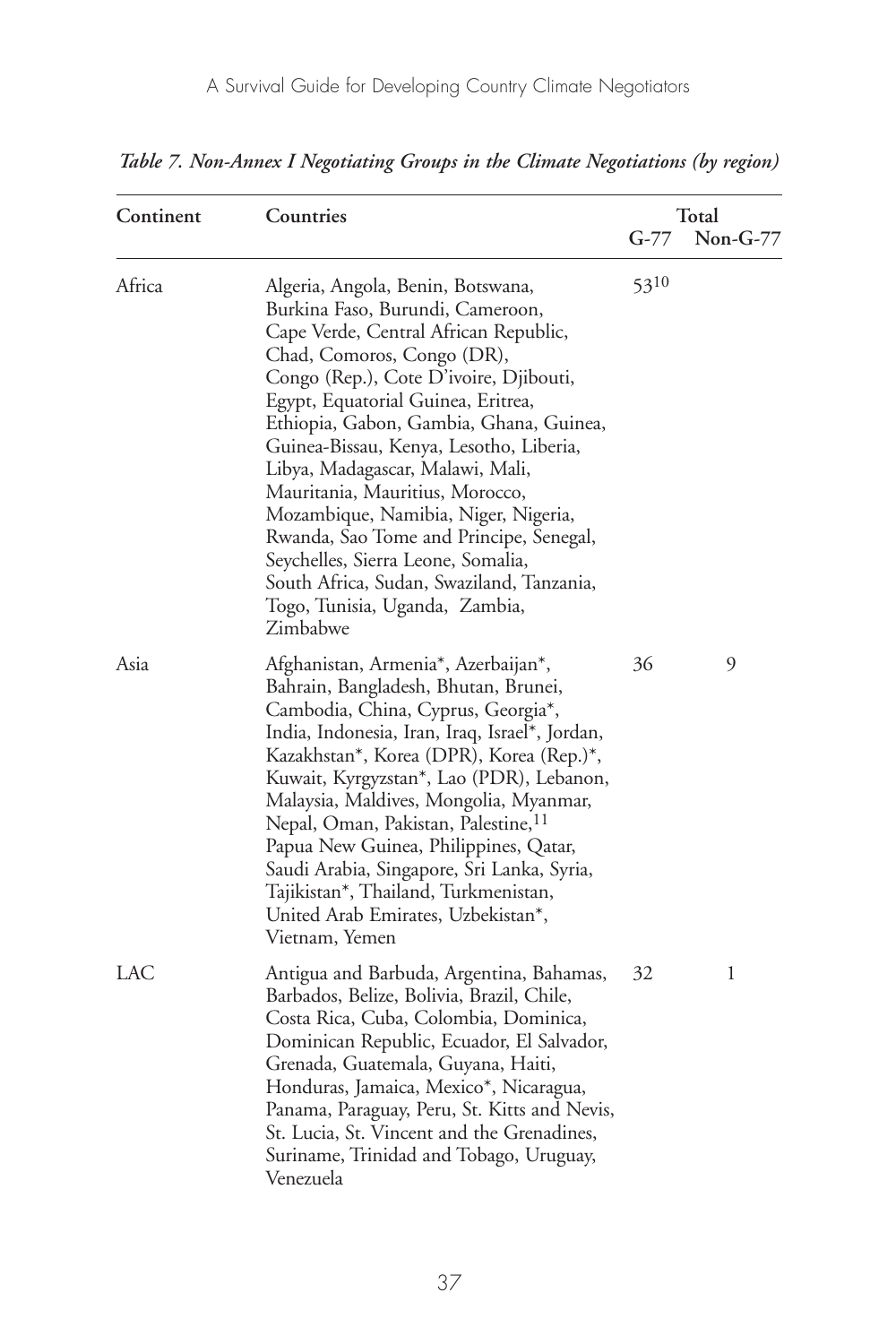| Continent  | Countries                                                                                                                                                                                                                                                                                             | Total |               |
|------------|-------------------------------------------------------------------------------------------------------------------------------------------------------------------------------------------------------------------------------------------------------------------------------------------------------|-------|---------------|
|            |                                                                                                                                                                                                                                                                                                       |       | G-77 Non-G-77 |
| Europe     | Albania*, Andorra*, Bosnia Herzegovina,<br>Holy See*, Macedonia (Former Yugoslav<br>Republic of)*, Malta, Moldova*,<br>San Marino*, Yugoslavia (Federal Rep.)*                                                                                                                                        | 2     | 7             |
| Oceania    | Cook islands*, Fiji, Kiribati*, Marshall<br>Islands, Micronesia (Federal States of),<br>Nauru*, Niue*, Palau*, Samoa, Solomon<br>Islands, Tonga, Tuvalu*, Vanuatu                                                                                                                                     |       | 6             |
| Total G-77 | All the above countries minus the * ones,<br><i>i.e.</i> , those mentioned below                                                                                                                                                                                                                      | 130   |               |
| $Non-G-77$ | Albania, Andorra, Armenia, Azerbaijan,<br>Cook islands, Georgia, Holy See, Israel,<br>Kazakhstan, Kiribati, Korea (Rep.),<br>Kyrgyzstan, Macedonia (Former Yugoslav<br>Republic of), Mexico, Nauru, Niue, Palau,<br>Moldova, San Marino, Tajikistan, Tuvalu,<br>Uzbekistan, Yugoslavia (Federal Rep.) |       | 23            |

## 6.5 The divisions across the blocs

On different issues there are alliances across blocs. Thus, for example, those developed countries and actors within Annex I who do not support emission reduction commitments tend to find support from OPEC countries. Those environmental NGOs who want to see a speedy solution to the climate change problem tend to find support in the AOSIS countries. Those investors who are looking for ways to purchase emission reduction credits find support in industries and entrepreneurs in a wide range of developing countries.

6.6 Tips and tricks

- Identify the group to which you belong—G-77, non-G-77 and non-Annex I, or Annex I.
- If your country is a  $G-77$  member, attend the  $G-77$  meetings which normally begin at 9:00 in the morning during the sessions.
- Identify the regional group to which you belong and attend their meetings which normally begin at 8:00 in the morning.
- Identify the sub-group to which you belong; and find dinner or corridor opportunities to see what they are pushing forward.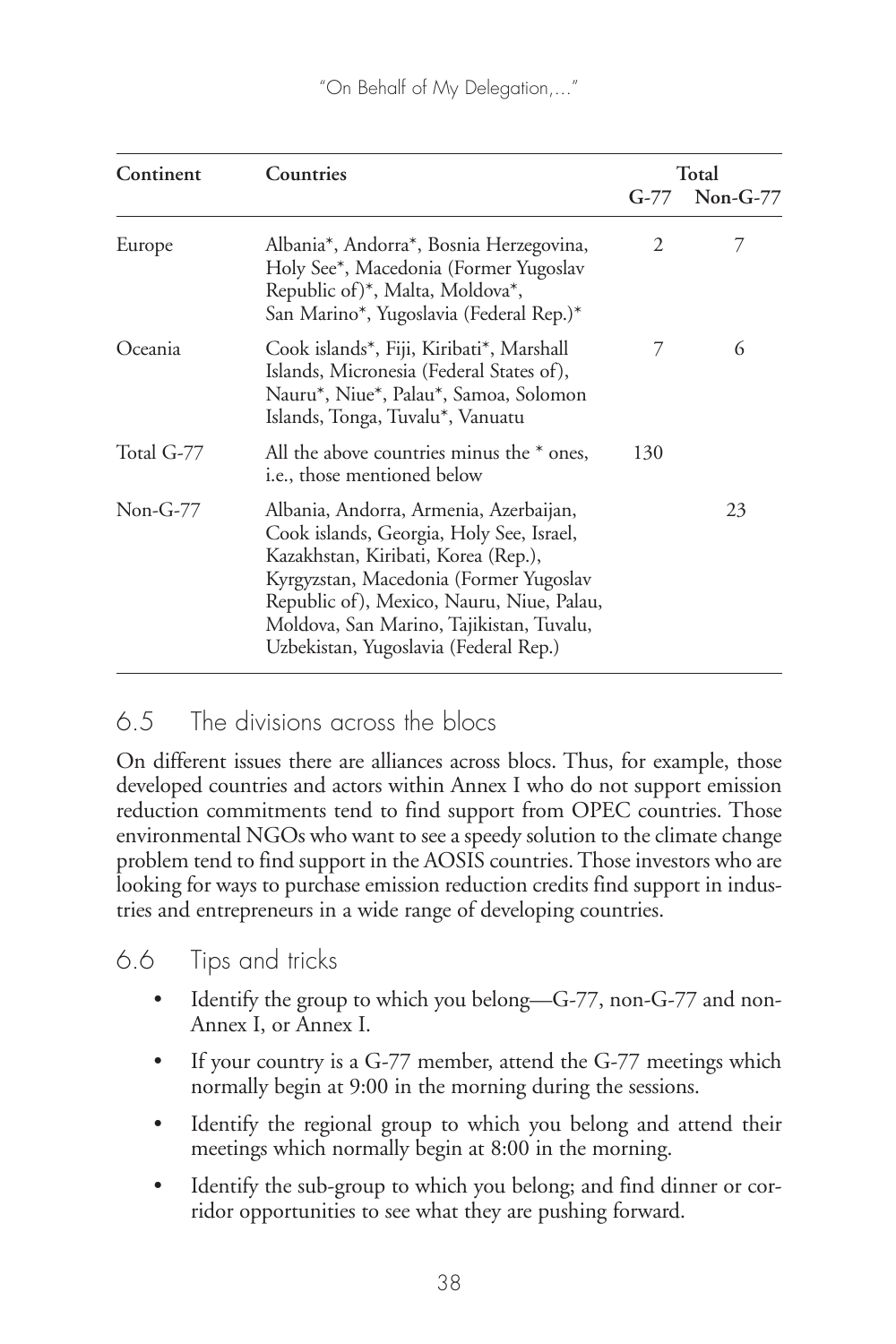- Identify if there are issues on which you can agree with other subgroups; but do not do this behind the back of your own group. This can create an unpleasant diplomatic breach.
- Read miscellaneous documents that cover country positions on specific issues.
- Keep copies of group positions and submissions from past and ongoing negotiations in their different drafts (institutional memory).
- Make a critical analysis of each text, with an eye for underlying policies or "traps."

For more information on country and region positions visit:

For Canada: http://www.climatechange.gc.ca/

For EU: http://europa.eu.int/geninfo/query\_fr.htm and http://europa.eu.int/

For G-77 (climate change position not described): http://www.G-77.org/

For AOSIS (climate change position not described): http://www.sidsnet.org/

For OECD (general information about climate change): http://www.oecd. org/env/cc/index.htm; "OECD Perspectives on Climate Change Policies," OECD (1999) http://www.oecd.org/env/docs/cc/cop5-statement.pdf

For OPEC (climate change position not described): http://www.opec.org/

For the U.S.: http://www.epa.gov/globalwarming/index.html

Footnotes

- 7 Turkey has requested that its status as Annex I and II be reconsidered in view of its inability to comply with the possible commitments for these countries (FCCC/CP/1999/6/Add.1, para 3).
- 8 Iceland, Korea (Rep.) and Mexico may attend meetings.
- 9 Switzerland is a member of Annex I.
- 10 This total excludes Western Sahara since it is not an independent state.
- 11 Palestine is not an independent state.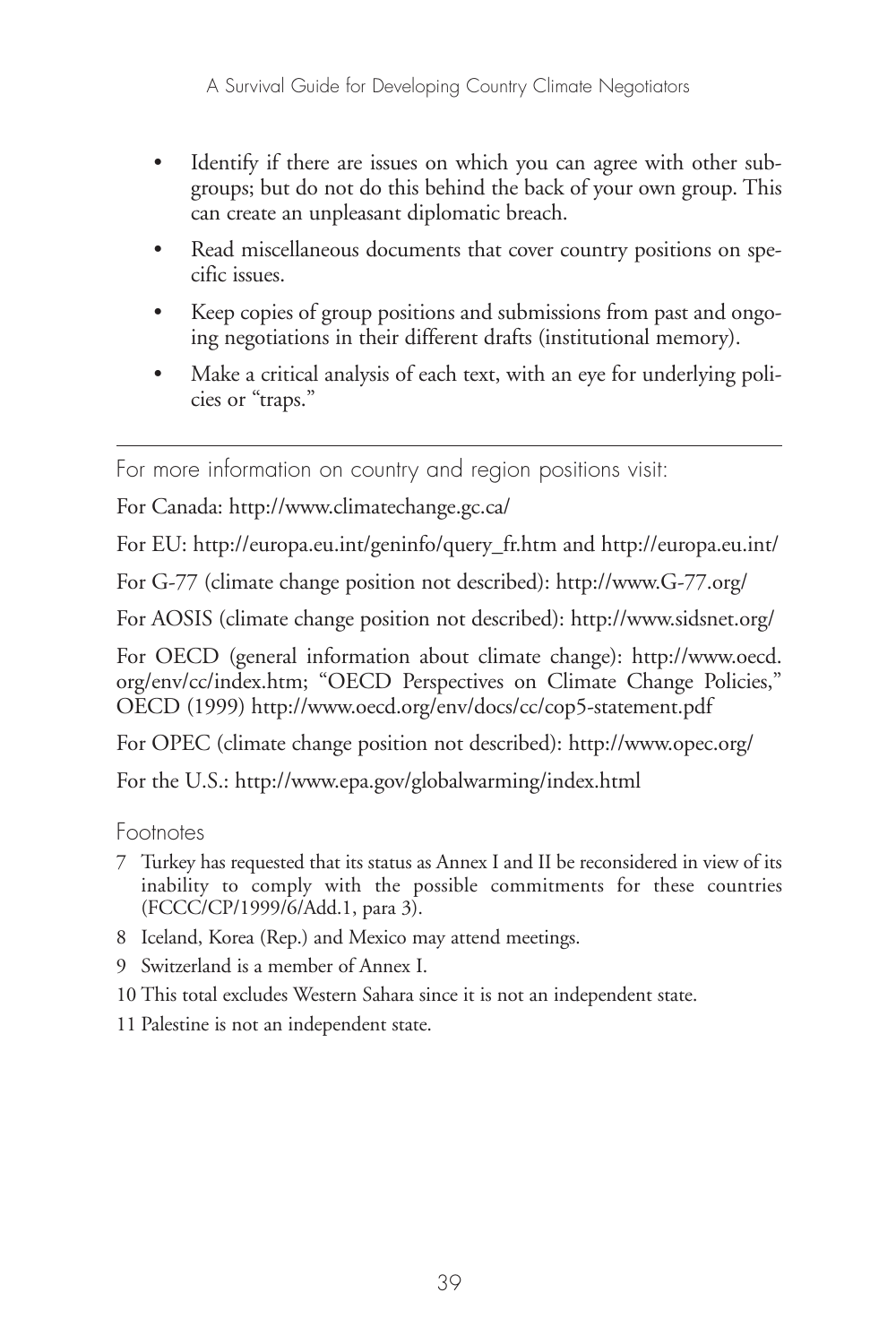"On Behalf of My Delegation,..."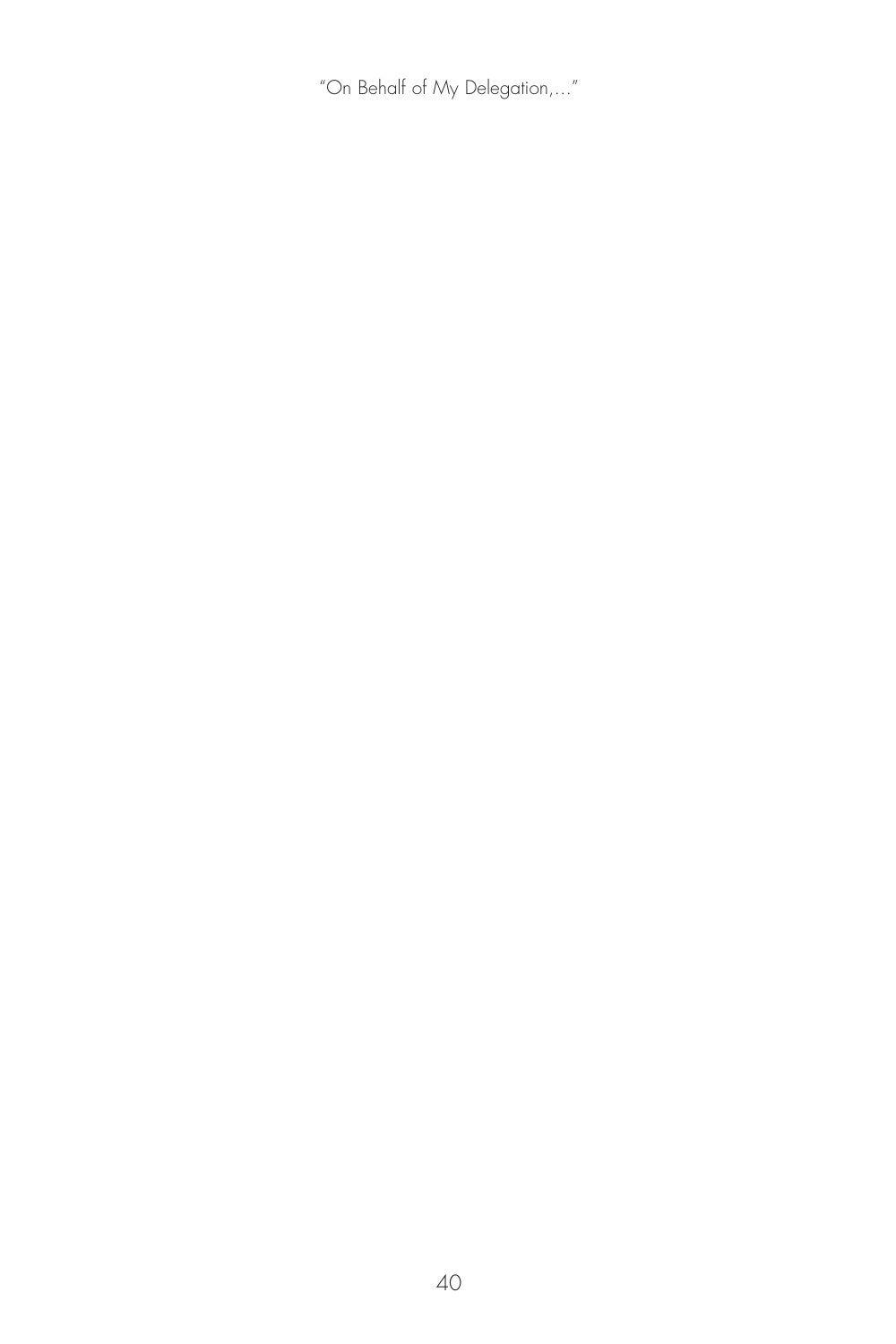

## 7.1 The need for G-77 and China

The South consists of three and a half billion people living in about 140 countries in thousands of communities with diverging religions, languages, customs and resources. However, it also exists as a loosely united body that is defined by its geographical location, its shared structural and political characteristics, its use of soft currency and its common historical experiences. "They share a fundamental trait; they exist on the periphery of the developed countries of the North. Most of their people are poor; their economies are mostly weak and defenceless; they are generally powerless in the world arena" (South Centre 1993: 3).

While the birth of the G-77 in 1964 principally aimed at developing a strategy of coalitional bargaining to restructure the international economic system in favour of the South, the G-77 has been used as a negotiating framework also for environmental and other issues. In the 1970s and 1980s, the G-77 had difficulty in articulating its position. With the end of the Reagan era, the Cold War and the economic decline in many developing countries, the developing countries once again tried to enhance their bargaining power with the preparations for the Earth Summit and were able to redefine a position. Since then the group has grown exponentially and they have been influencing the various committees of the UN. In 2000, the very first global G-77 summit was held. In the mean while, at the ninth meeting of the Non-Aligned Movement (NAM), Julius Nyerere proposed a smaller group of countries to develop the policies for the South—the G-15. This group consists of Algeria, Argentina, Egypt, India, Indonesia, Jamaica, Malaysia, Nigeria, Peru, Senegal, Venezuela, Yugoslavia (Federal Rep.) and Zimbabwe. This group also tried to involve two non-NAM members—Brazil and Mexico.

### 7.2 The membership of G-77 and China

There are 153 non-Annex I/B countries. Of these 130 are members of the group G-77 and China (see Table 8).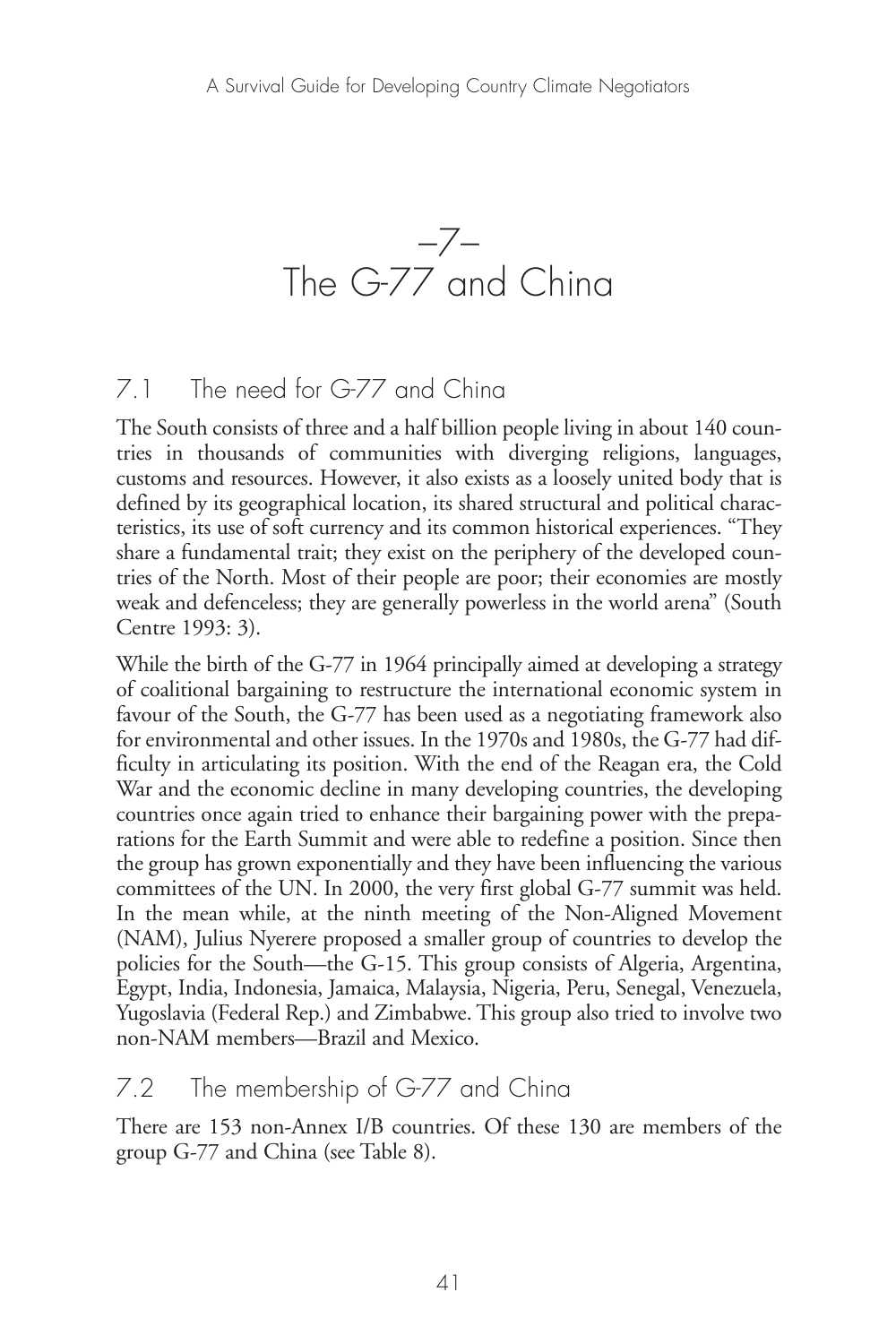| Non-Annex 1 countries (153)                                                                                                                     |                         |                                                                                                                                                                                                               |                                                                   |                                                |
|-------------------------------------------------------------------------------------------------------------------------------------------------|-------------------------|---------------------------------------------------------------------------------------------------------------------------------------------------------------------------------------------------------------|-------------------------------------------------------------------|------------------------------------------------|
| G-77 countries<br>(130)                                                                                                                         | New OECD<br>(2)         | <b>CEITS</b><br>(11)                                                                                                                                                                                          | <b>AOSIS</b><br>(Non-G-77)<br>(6)                                 | Misc.<br>(4)                                   |
| $133 - 3$ members<br>(Palestine is not an<br>independent state;<br>Yugoslavia is not<br>allowed to<br>participate;<br>Romania is in<br>Annex I) | Mexico,<br>Korea (Rep.) | Albania,<br>Armenia,<br>Azerbaijan,<br>Georgia,<br>Kazakhstan,<br>Kyrgyzstan,<br>Macedonia<br>(Former)<br>Yugoslav<br>Republic of),<br>Moldova,<br>Tajikistan,<br>Uzbekistan,<br>Yugoslavia<br>(Federal Rep.) | Cook Islands,<br>Kiribati,<br>Nauru,<br>Niue,<br>Palau,<br>Tuvalu | Andorra,<br>Israel,<br>Holy See,<br>San Marino |

*Table 8. G-77 members and non-G-77, non-Annex I countries*

The chair of G-77 rotates among the countries on an annual basis. The last decade has seen Bolivia, Ghana, Pakistan, Colombia, Algeria, Philippines, Costa Rica, Tanzania, Indonesia, Guyana as Chairs, and Nigeria is chairing in 2000. Iran is the next chair. The chairmanship rotates between regions but there is no clear list of future chairs.

The G-77 and China currently has a Rome Chapter (at FAO), Paris Chapter (at UNESCO), Nairobi Chapter (at UNEP), Washington Chapter (at IMF and World Bank) and a Vienna Chapter (since 1998 at UNIDO) (http://www.G-77.org/vienna/index.html).

# 7.3 The purpose of G-77 and China

The G-77 and China aims at articulating and promoting collective economic interests and enhancing the joint negotiating capacity on all major issues in the UN. This year the G-77 and China expounded on its key concerns for the first time in its history at the Havana Summit in April 2000 (Group of 77 South Summit 2000). It reiterated its full commitment to the spirit of the G-77 and China and decided to "map out a better future for our countries and peoples and to work towards the establishment of an international economic system which will be just and democratic." The Summit asked for support for the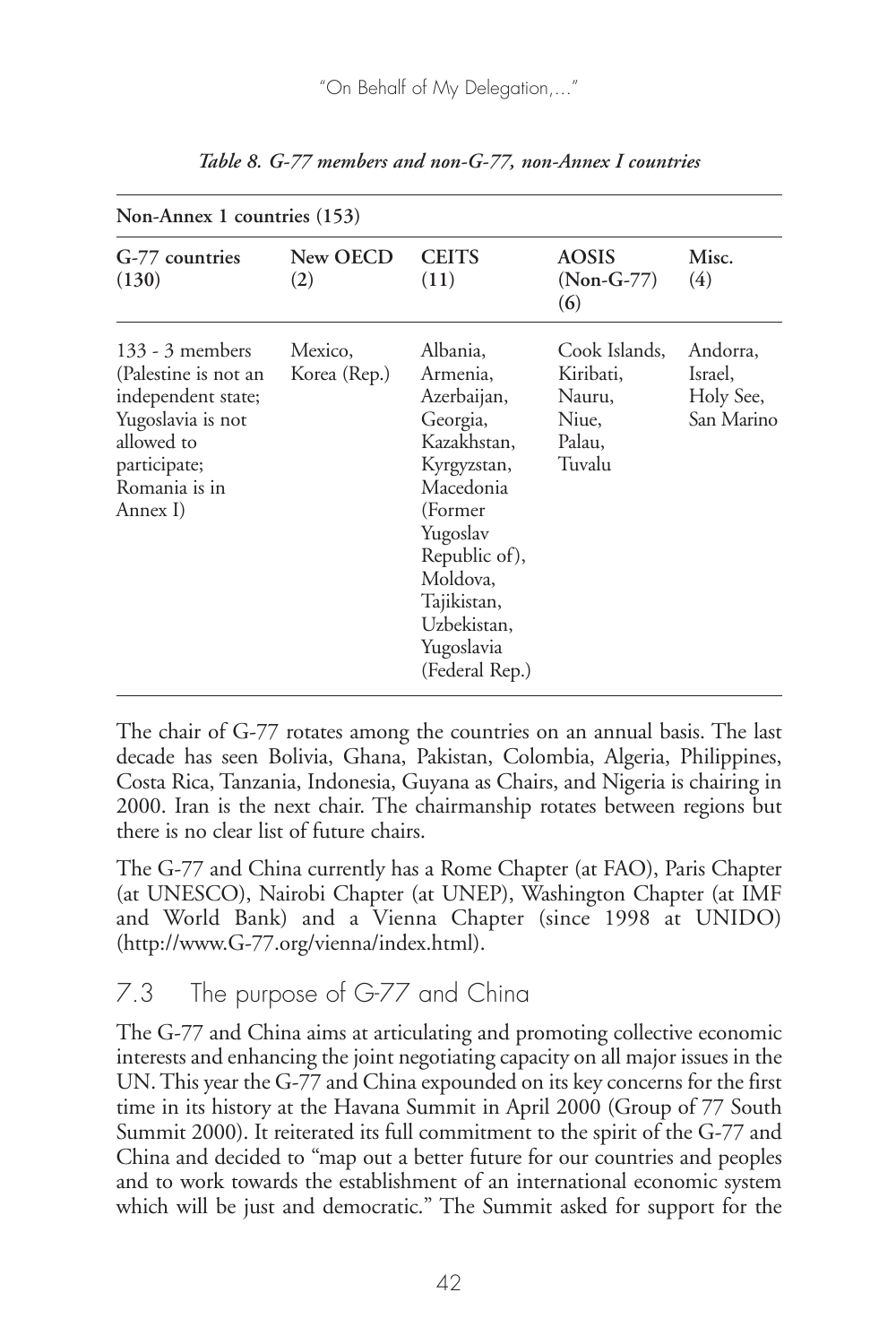development agenda of the South. It argues: "while recognizing the value of environmental protection, labour standards, intellectual property protection, indigenous innovation and local community, sound macroeconomic management and promotion and protection of all universally recognized human rights and fundamental freedoms, including the right to development, and the treatment of each issue in its competent international organization, we reject all attempts to use these issues as conditionalities for restricting market access or aid and technology flows to developing countries." It goes on to state that "we believe that the prevailing modes of production and consumption in the industrialized world are unsustainable and should be changed for they threaten the very survival of the planet." Finally, "we advocate a solution for the serious global, regional, and local environmental problems facing humanity, based on the recognition of the North's ecological debt and the principle of common but differentiated responsibilities of the developed and developing countries."

## 7.4 The challenges in the G-77 and China

The G-77 has extraordinary challenges. It includes a few very rich countries in a vast majority of poor countries. Many of the member countries are seriously affected by civil war. The governance systems are different and they have limited resources. The secretariat of G-77 and China itself has limited resources. Although G-77 shares key concerns, there are many issues in which member countries have diverging interests. Interviews reveal that the G-77 countries are also affected by a range of ideological dilemmas in relation to environmental negotiations. Key challenges faced by these countries include difficulties in articulating what sustainable development should look like. Many of these countries also face severe poverty and this implies that they face the dilemma of either using their last resources unsustainably, or losing a short-term opportunity to grow. The question for some developing countries is: Can they empower their own private sector to deal with public problems? In relation to the climate change negotiations, another dilemma faced is: How can they ask for equity in the international negotiations, without being held accountable by other countries and local actors for domestic equity related issues (see Table 9)? The G-77 is in search of a common vision for the future.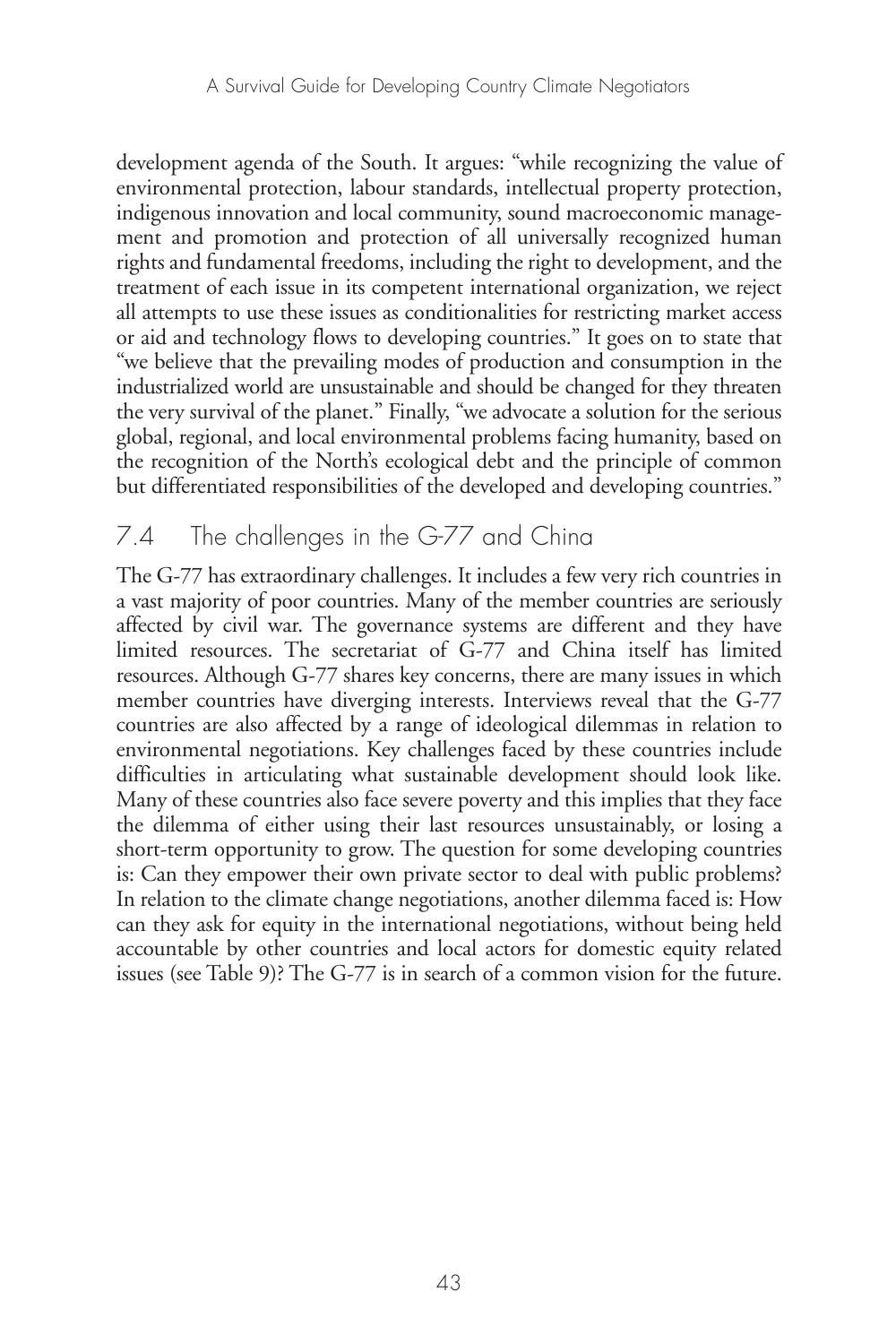| The dilemmas   | Description                                                                                   |
|----------------|-----------------------------------------------------------------------------------------------|
| Development    | How to modernize without westernizing?                                                        |
| Poverty $-1$   | How to survive without squandering one's resources?                                           |
| Poverty $-$ II | How to ask for assistance without mortgaging one's future?                                    |
| Privatization  | How to empower the private sector to solve public problems?                                   |
| Equity         | How to achieve equity internationally without being held<br>responsible domestically?         |
| Economic       | How to serve short-term business interests without affecting<br>long-term economic interests? |

*Table 9. Sustainability dilemmas of the South*

### 7.5 Tips and tricks

- Master the internal procedures and workings of the group. Be active within the group.
- All G-77 members speak through G-77. If you haven't discussed your position in G-77, don't discuss it in public.
- Assign responsibility for each negotiating issue to different colleagues within the G-77.
- Always attempt to put a proposal in writing and put it before the group in advance.
- Listen very carefully to the views of others and see if you are talking the same language.
- Identify the key G-77 interests and pursue them under each issue, unless they are incompatible with your national interests.
- Exchange ideas and approaches informally among the G-77 members.
- Try to understand the strengths and weaknesses of G-77, and try to contribute to minimizing its weaknesses.
- Some delegates tend to dominate the discussions (in particular English speaking delegates). Try to find ways of communicating to ensure that you too have a chance. Written submissions are one way to affect the agenda and the internal process.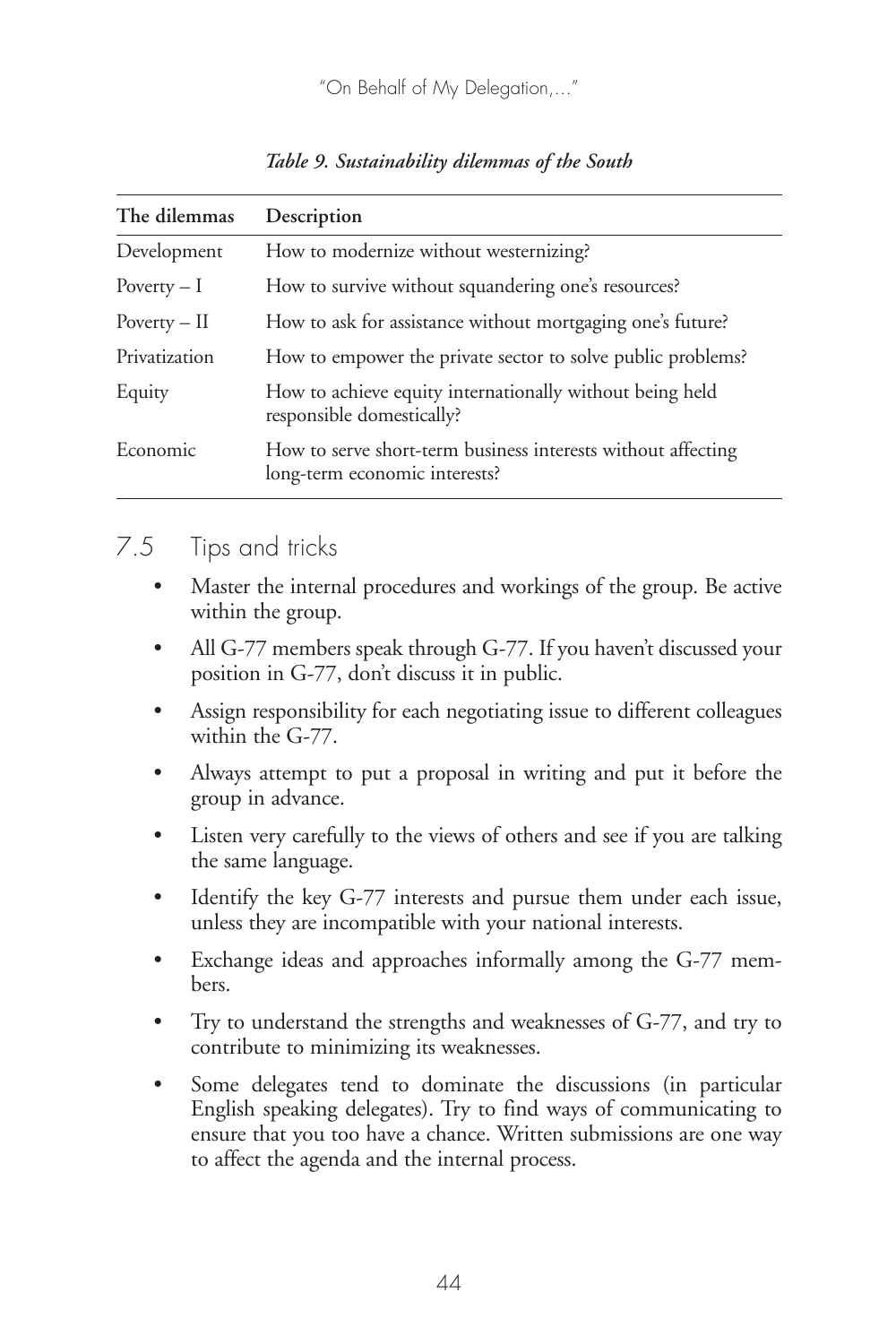- Ensure that individuals with language skills are included on your national delegations.
- Capitalize on the size of the group and avoid feeling powerless against wealthier nations.

For more information read:

*Journal of the Group of 77*, e-mail [G-77off@undp.org]

Sridharan, K. (1998). G-15 and South-South Cooperation: Promise and Performance, *Third World Quarterly*, Vol. 19, No. 3, 357-373.

For more information visit:

G-77: http://www.G-77.org/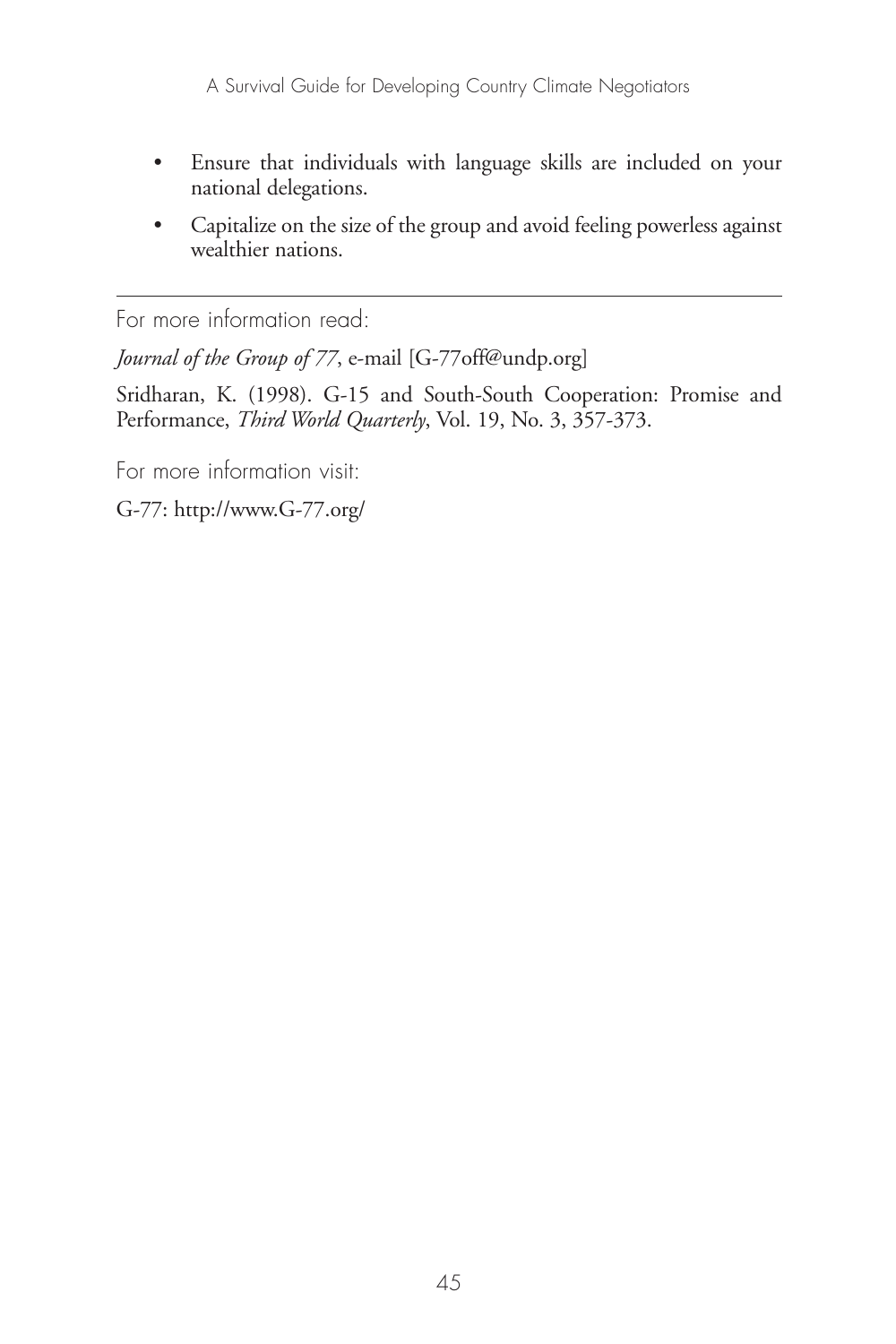"On Behalf of My Delegation,..."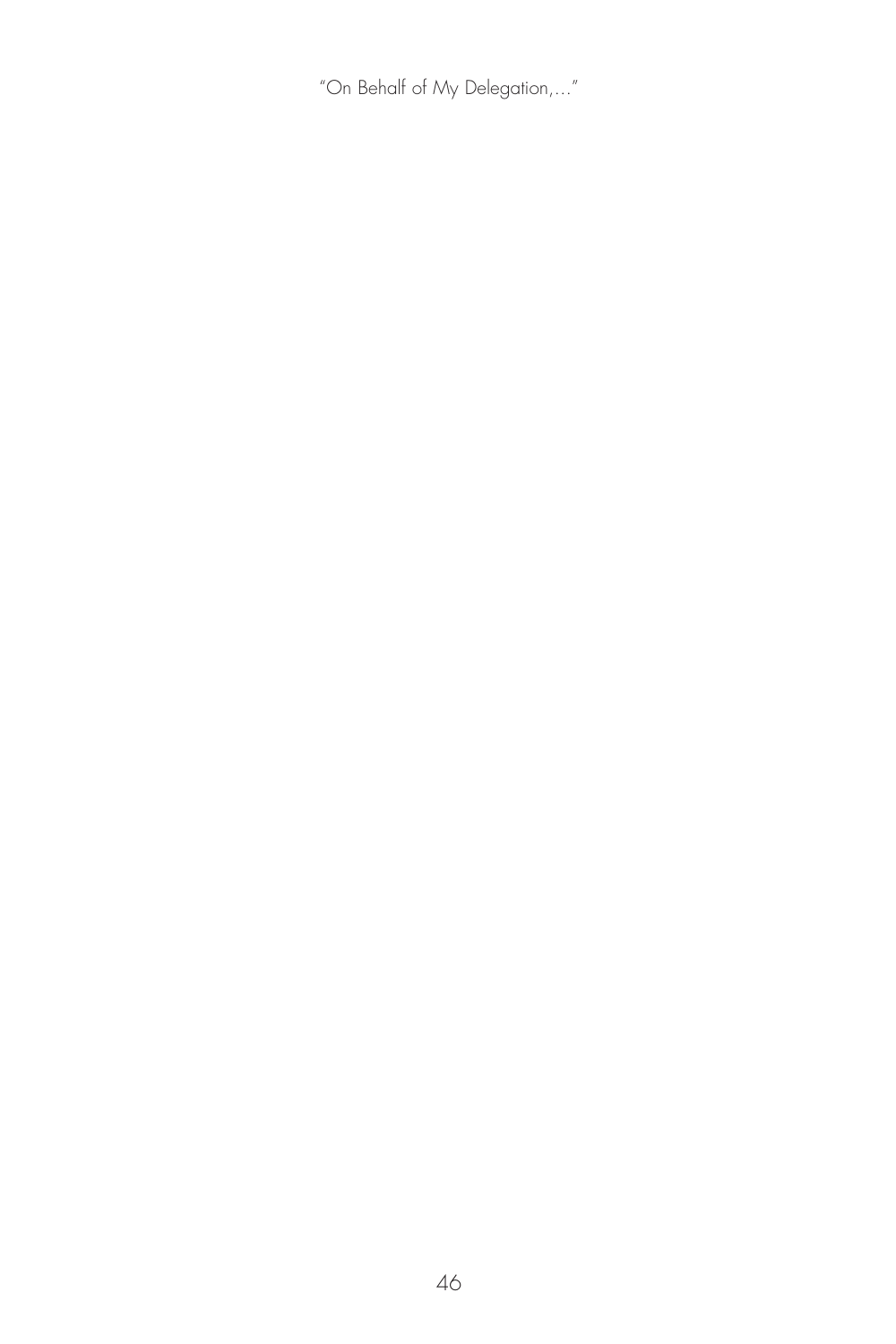# Part II

# Negotiating Skills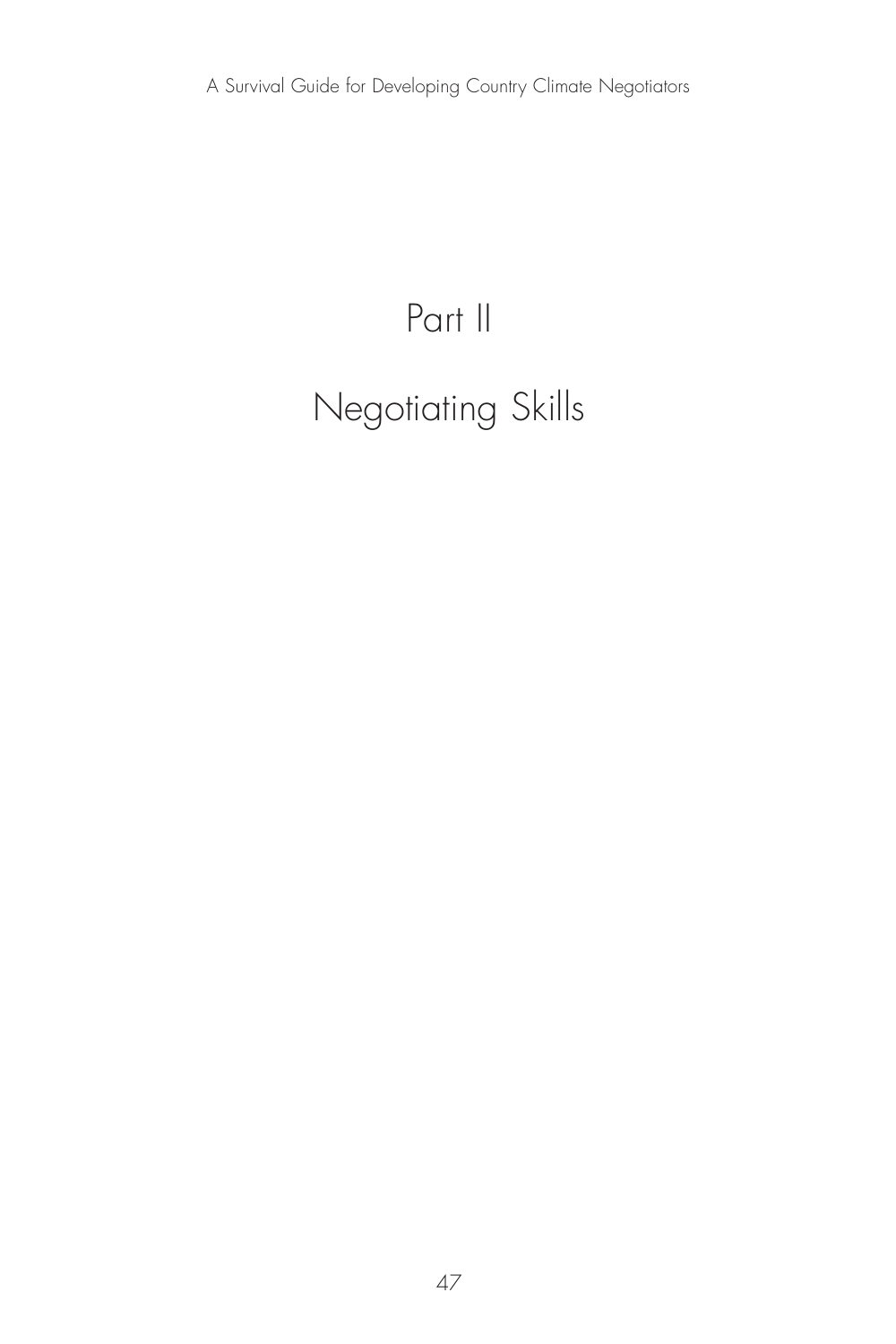"On Behalf of My Delegation,..."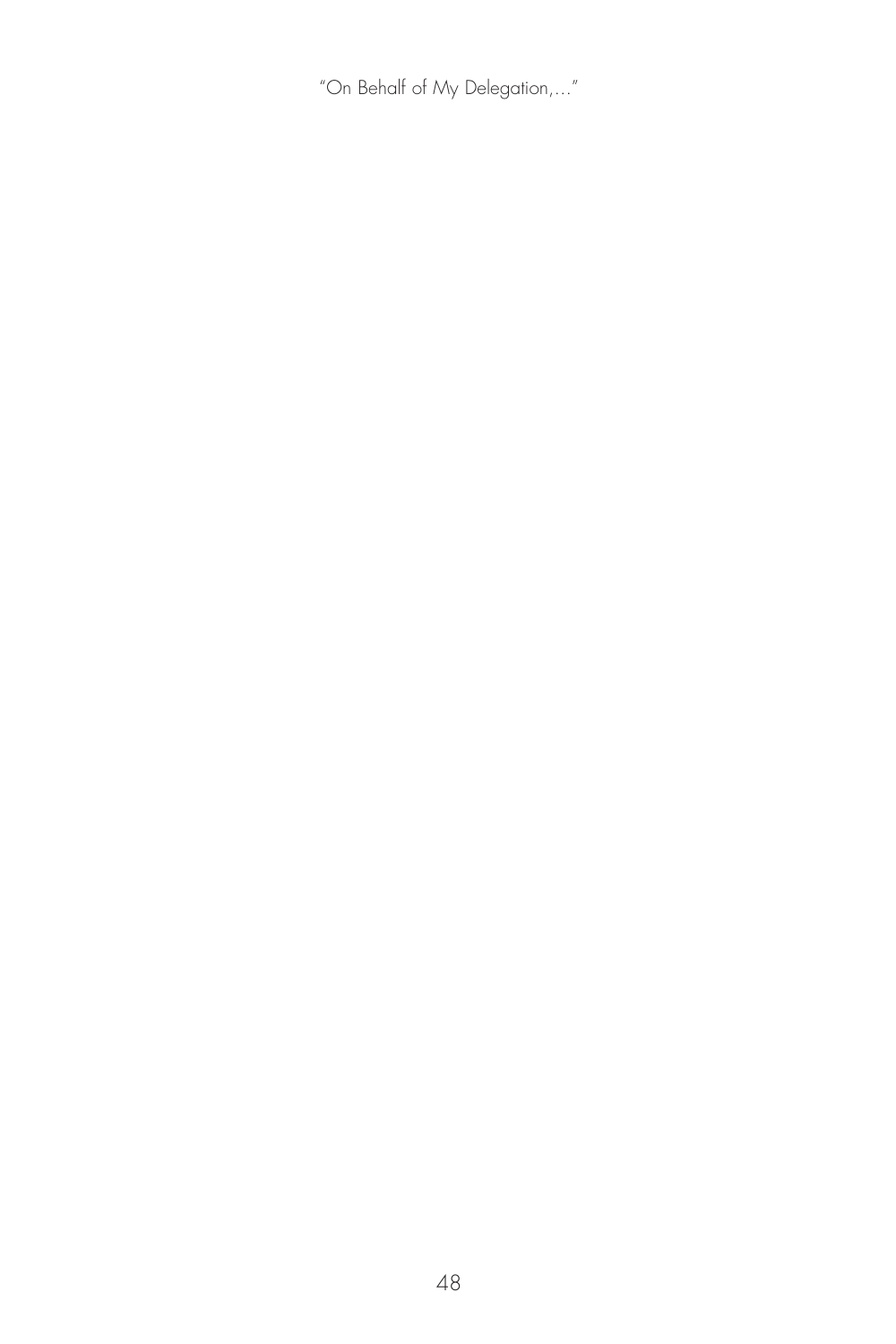# –8– The Ideal Negotiator

### 8.1 Negotiating theory

The basic purpose of negotiating is to resolve conflict of interests on various issues. Negotiation aims to achieve a result that satisfies all Parties. A good negotiator is one who is a good listener, proactive, diplomatic and analytical, has technical knowledge, language skills and, above-all, self-discipline. It is important to remember that individuals can make a difference even if they are from very small countries.

# 8.2 Preparing for the negotiations

A good negotiator prepares thoroughly for the negotiations. This means that the negotiator has a good understanding of the issues at stake, as well as clarity about, his/her country's interests and position on each of the issues and the respective positions of other countries on all the issues. He or she has to be fully conversant with all the key issues that will come up for negotiation in the next round of negotiations and must know all the issues that have been accepted or rejected in the past negotiations. The negotiator must be fully aware of the legal implications of the Rules of Procedure and adopted text, must be familiar with diplomatic protocol and must have social skills that enable him or her to mix freely in the international context.

In the context of modern environmental diplomacy, a negotiator must not only have legal and political skills, but also good depth of knowledge on economics, finance and natural sciences. In addition, since most of these issues cover complexity at a very detailed level, the negotiator has to be able to assimilate the facts and separate them from the assumptions and the perceptions. The negotiator needs to prepare in advance on the basis of the perceptions of the stakeholders in his or her own country in order to determine his or her own position on these issues.

According to the Vienna Convention on the Law of Treaties, the effect of a treaty on a particular State cannot be considered invalid because of the lack of authority of the representative (Art. 47). Error by the representative can be accepted as a way to render a specific treaty invalid in relation to the specific State, but only if "the error relates to a fact or situation which was assumed by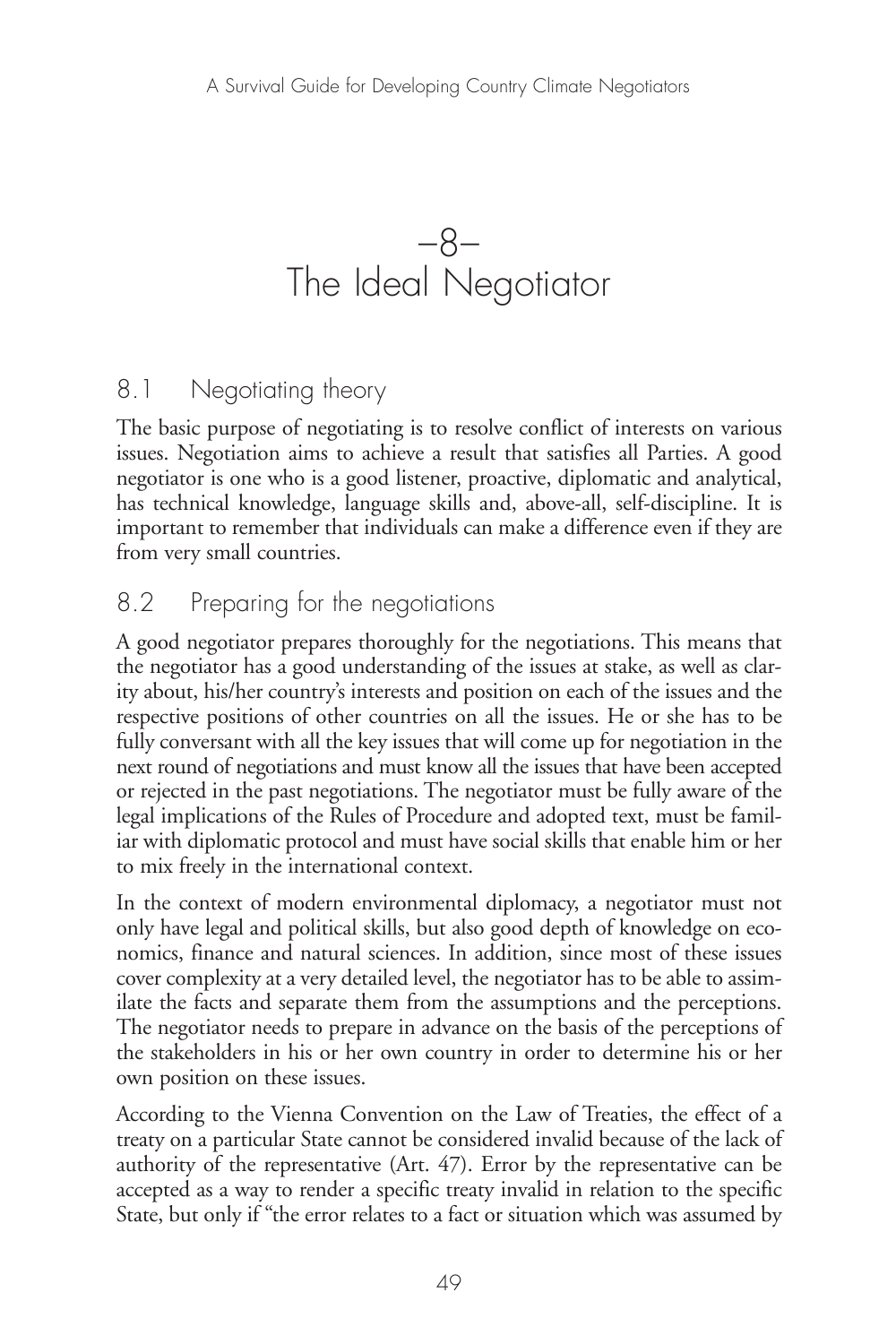that State to exist at the time when the treaty was concluded and formed an essential basis of its consent to be bound by the treaty" (Art. 48 (1)) except when "the State in question contributed by its own conduct to the error or if the circumstances were such as to put that State on notice of a possible error" (Art. 48 (2)). This implies that the negotiator must at all times be fully prepared for the negotiations, otherwise he or she may put the country represented in a compromising position.

A good negotiating team consists of a group of negotiators who cover the various issues and have expertise in complementary areas. The team is led by a head of delegation. There is frequently a deputy head who can negotiate during the all-night sessions. A clear division of labour among the team members in terms of substance and process is arranged in advance and takes advantage of different skills and technical backgrounds. The younger team members are groomed into the process. Some team members focus on cross-sectoral issues so that the country position is consistent in different related sub-issues. Some may be entrusted with the task of building coalitions with other countries. Some may focus only on monitoring the process, and securing the most important documents for the negotiations. Legal drafters may be involved simply in drafting the text. Some may be responsible for making copious notes of the negotiations so that it is possible to double check on the (changing) positions of other countries.

The preparations need to be done in advance of the negotiations, so that at the negotiations there is time to respond to the new ideas and views that are being circulated.

## 8.3 Positions and bargaining

There are two types of bargaining strategies. One is referred to as distributive bargaining and the other as integrative bargaining. The simplest form of negotiation is distributive bargaining. Here one party wants one item from the other. This is a win-lose situation. In such situations it is likely that one wins at the cost of the other. In such negotiations, each party has an aspiration position (a position that the party wants) and a reserve position (the lowest acceptable negotiating position). Agreement normally falls between the two reserve positions of the two Parties. If there is considerable overlap, it is possible that both Parties may be satisfied (Saner 2000, citing Walton and McKersie 1965).

If there is no overlap, then it is actually time for the Parties to discontinue negotiations, since one is only likely to be satisfied at a substantial cost to the other (Saner 2000).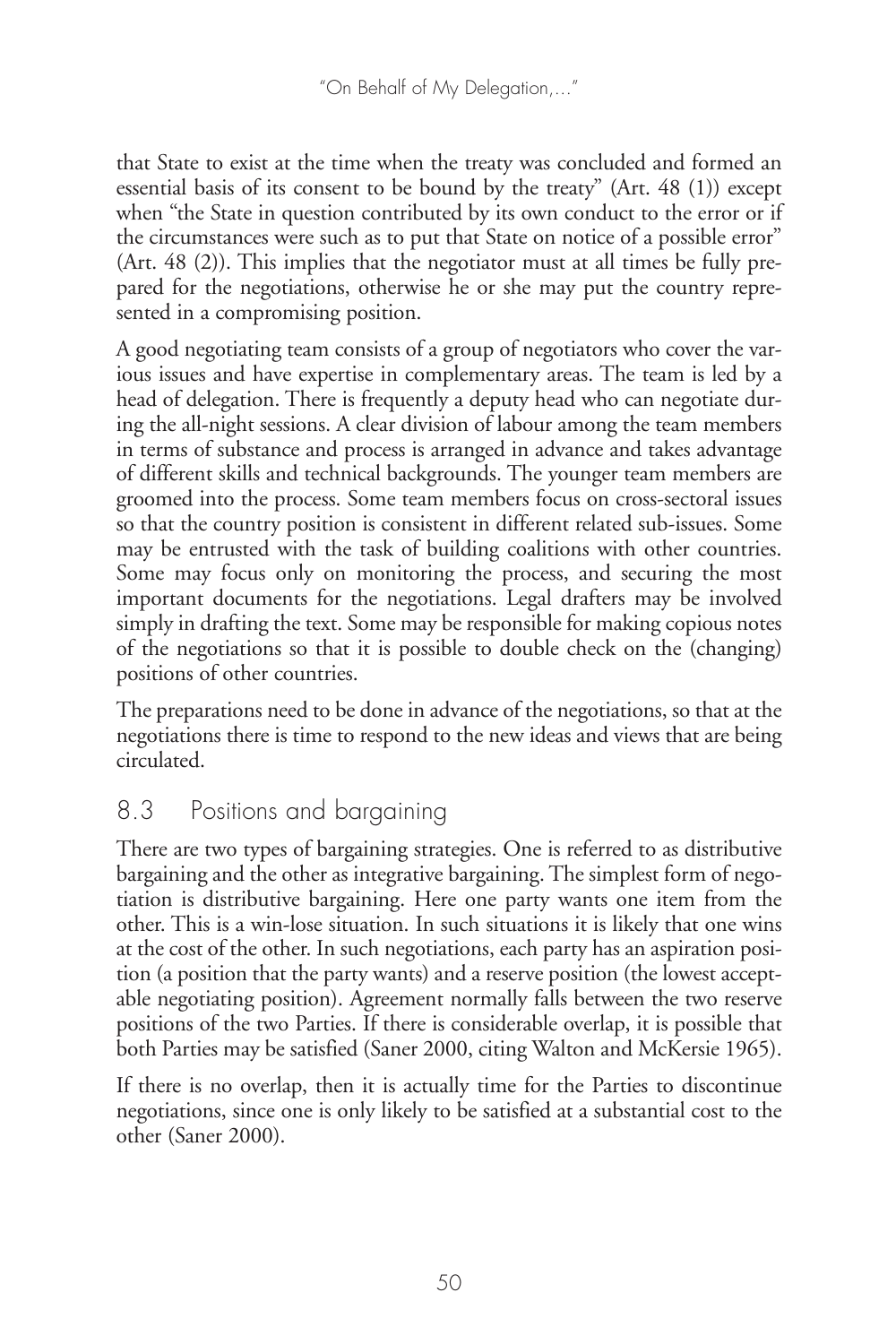

*Figure 5. Zone of agreement* 



*Figure 6. Zone of disagreement*

In integrative bargaining, an attempt is made to breach the gap between the interests of the two Parties by developing a possible package of negotiating elements, in which each side gives something to the other side and vice versa. This is possible through issue-linkages to other issue areas. Thus, each party makes some concessions in different issue areas and together they reach relative satisfaction. This implies that both Parties must be ready to seek potential options for developing such issue-linkages and need to have something to offer each other.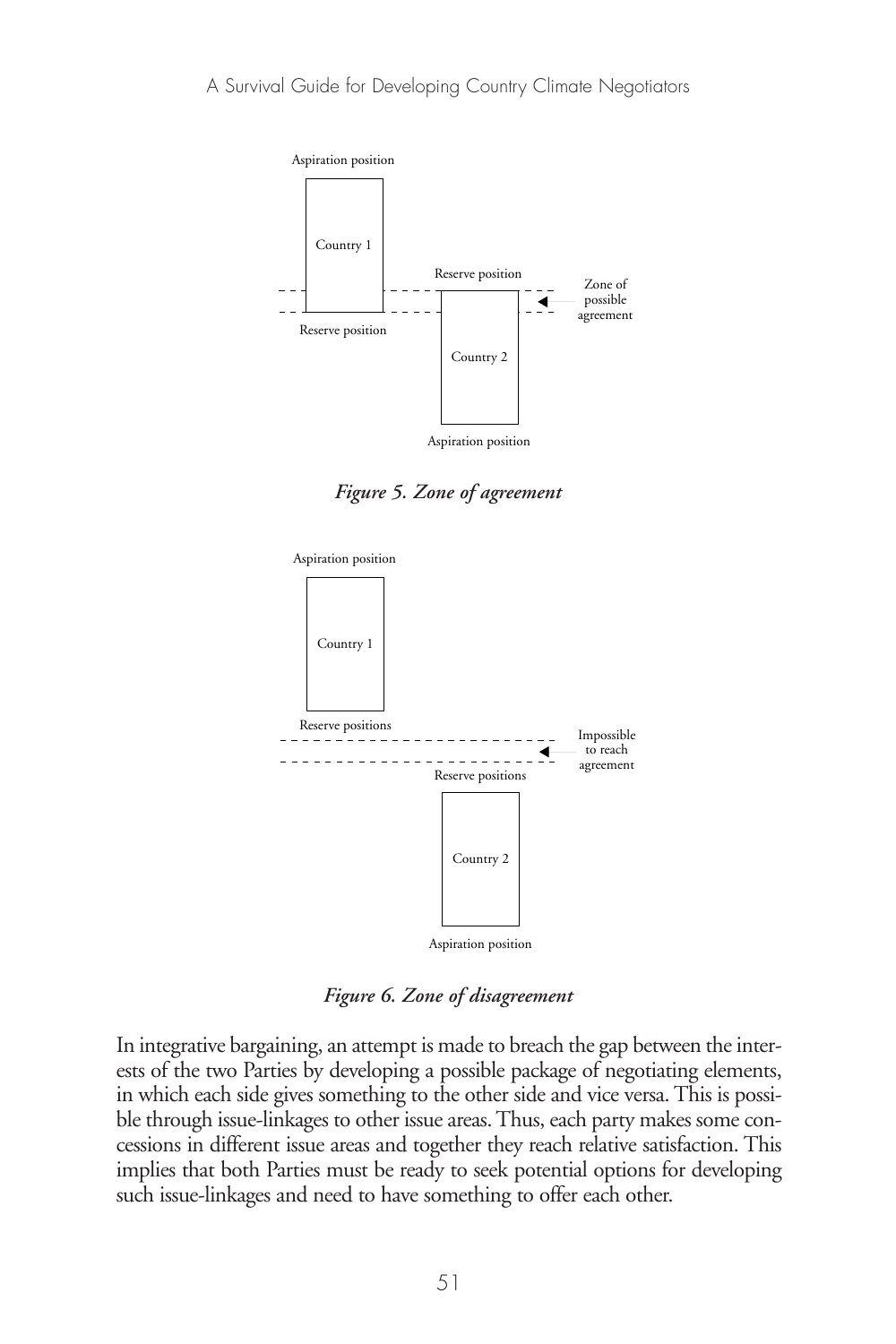In integrative bargaining, Parties can enlarge the space of agreement by identifying and discussing a range of alternatives, by improving the quality and quantity of information that is made available to the other Parties and by trying to influence the perception of the other party (Saner 2000). However, if only some Parties are engaging in integrative bargaining, and if the other party only reacts, the negotiations may not go in favour of the inactive party. This implies that the developing countries should develop proactive integrative strategies and not merely react to integrative bargaining strategies of the North.

8.4 Tips and tricks

- Prepare thoroughly for each negotiating session.
- Have a clear brief outlining what deliverables your government expects. Know your interests and bottom line.
- Be careful not to over-defend your position. You may work yourself into a corner and it is then harder to change your position without losing face.
- Develop more than one version of a proposed text (you may also need to anticipate reactions).
- Consider relative strategies and chances available in trying to obtain the deliverables.
- Have reasons ready to defend key concepts and negotiating positions.
- Do not introduce complex language that does not clarify the process or provide a safeguard as it can create unforeseen problems.
- Be prepared to explain why existing text is or is not acceptable.
- Be flexible and prepared for tactical retreats, to gamble and, if necessary, to change course towards your goal.
- Try to develop useful linkages to other issues of concern to your country and reasons why these should be related to the climate negotiations.
- Try to identify areas in which you can provide concessions to the other party during the negotiations in return for issues on which your concerns are met.

For more information read:

Schelling, T.C. (1960). *The Strategy of Conflict*, Harvard University Press, Massachusetts.

Saner, R. (2000). *The Expert Negotiator*, Kluwer Academic Publications, The Hague.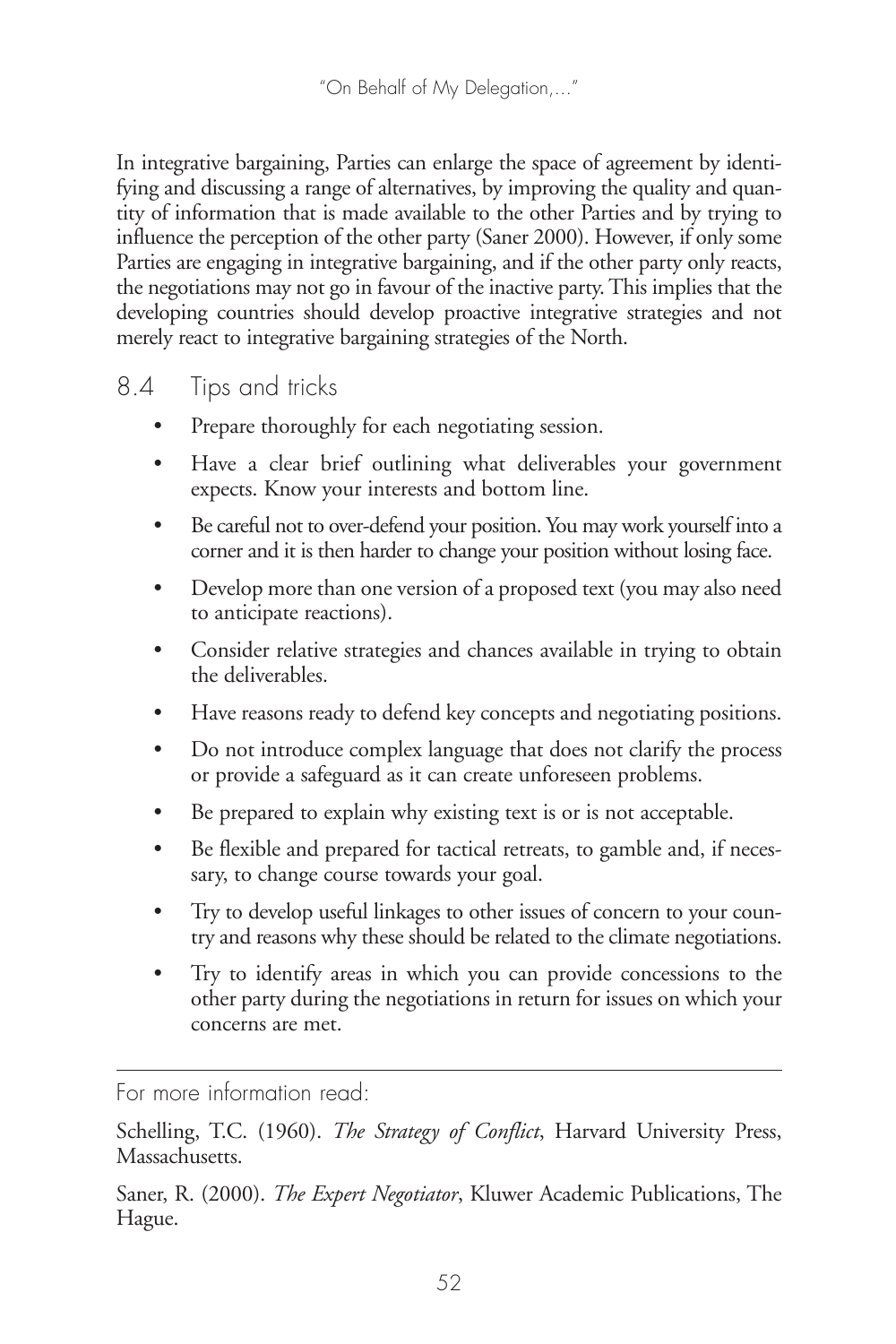# –9– The Handicapped Negotiator

### 9.1 Introduction

Modern negotiations on environmental issues are scientifically complex and take place rapidly. There are also no easy policy tools for dividing responsibilities between countries. There is imperfect information, unstable agreements and relationships, irrational behaviour, massive communication flow and multiples choices. The other party will "paper" the opponents, delay them, tire them and then bring new proposals. In the process, developing (and developed) country negotiators have a very tough job.

9.2 The negotiator in the domestic context—the hollow mandate

Negotiators from most developing countries have a serious challenge before them. Many of their countries have not developed a clear vision on how they define sustainable development, nor do they have a clear ideological framework. These negotiators often have to cope with conflicting scientific information at the international level. They do not have much support from national environmental and social groups or from industry on the issue of climate policy. There are no clearly defined long-term policy goals on the climate issue. Some countries do have policymaking frameworks but these are sometimes more a matter of form than substance. Under these circumstances, and given that the scientific information and the issues for negotiation are becoming increasingly complex, the developing country negotiator tends to fall back on making general statements and rhetorical remarks. All this adds up to a "hollow negotiating mandate" (see Table 10).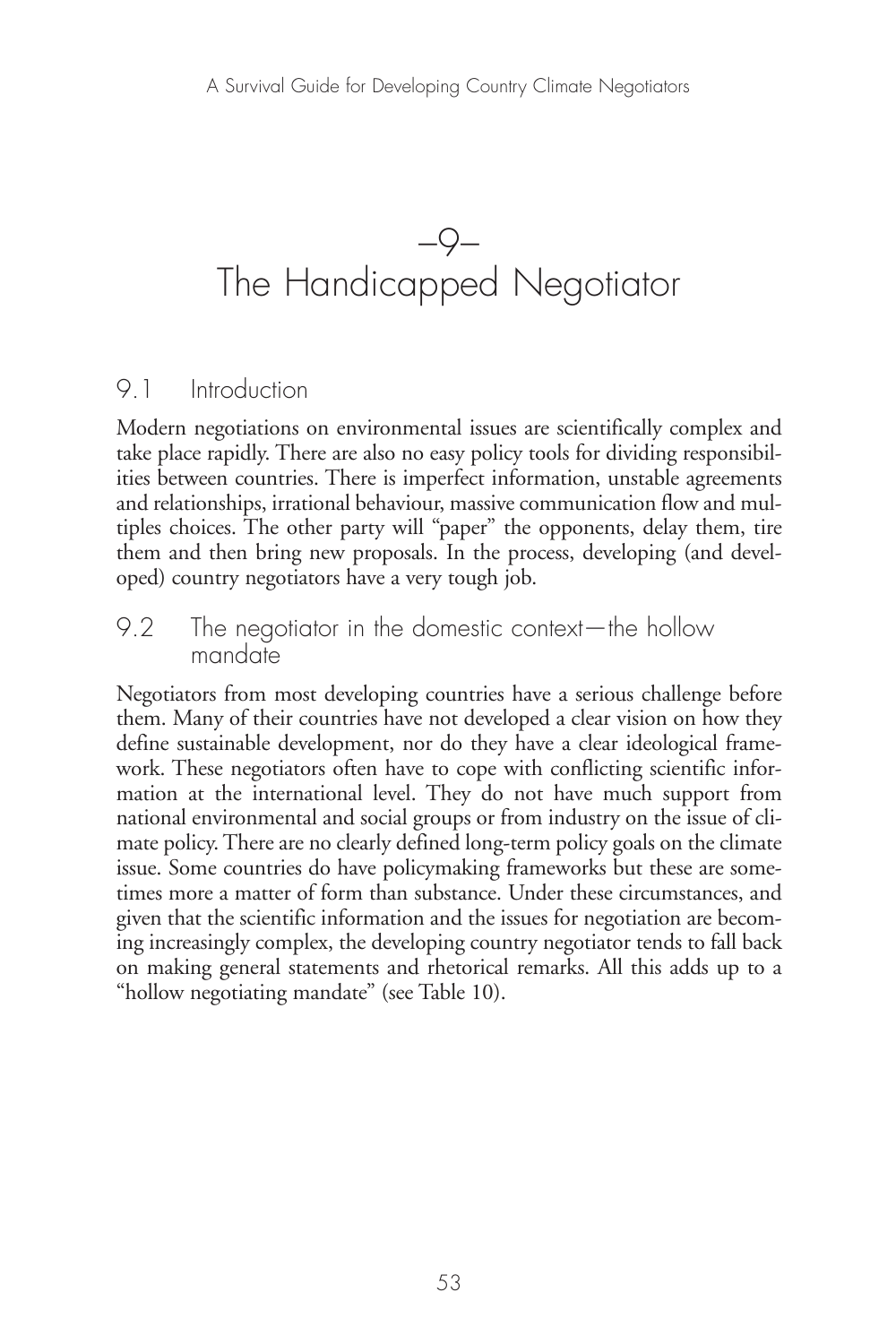| Characteristics                                                            | Explanation                                                                                                                                        |  |
|----------------------------------------------------------------------------|----------------------------------------------------------------------------------------------------------------------------------------------------|--|
| Ideological vacillation and the<br>sustainability dilemmas                 | Confusion about whether liberalism (market<br>mechanisms) will address the poverty and<br>developmental issues of developing countries<br>or not   |  |
| Structural imbalance in<br>knowledge                                       | Lack of relevant science; available knowledge<br>not seen as relevant, because of the way the<br>issue is defined                                  |  |
| Social alienation on<br>imported issues                                    | The issue is not on the public or political<br>agenda so there is, in general, not much<br>political support                                       |  |
| Historical and rhetorical<br>issue-linkages                                | Few domestic material linkages to energy,<br>transport and agriculture are made                                                                    |  |
| Fractured, formal processes<br>at domestic level                           | Policy meetings on climate change more<br>a matter of form than of strategy, few, with<br>competing priorities; lack of continuity of<br>personnel |  |
| Qualitative, elitist and diplomatic<br>determination of national interests | Abstract and general, moral or political rather<br>than economic; damage control                                                                   |  |
| Total impact: "Hollow or<br>rhetorical mandate"                            | Abstract, general, based on precedent and<br>vulnerable to influence                                                                               |  |

*Table 10. The hollow negotiating mandate*

### **Box 3. Scientific controversies**

Policymakers selectively use scientific results to promote their own goals. Thus there are policymakers who argue that reducing emissions in the North will lead to a collapse of the global economy (and hence emissions of the South), and that it is clearly not in the developing countries' interests to call for major emission reductions in the North. Then there are others who argue that it is pointless for the North to reduce its emissions, since it will be rendered negligible by the huge growth of emissions in the South. It is very difficult under such circumstances to know whether by arguing for tough climate change policy measures in the North, the developing countries are hurting their own economic interests or not.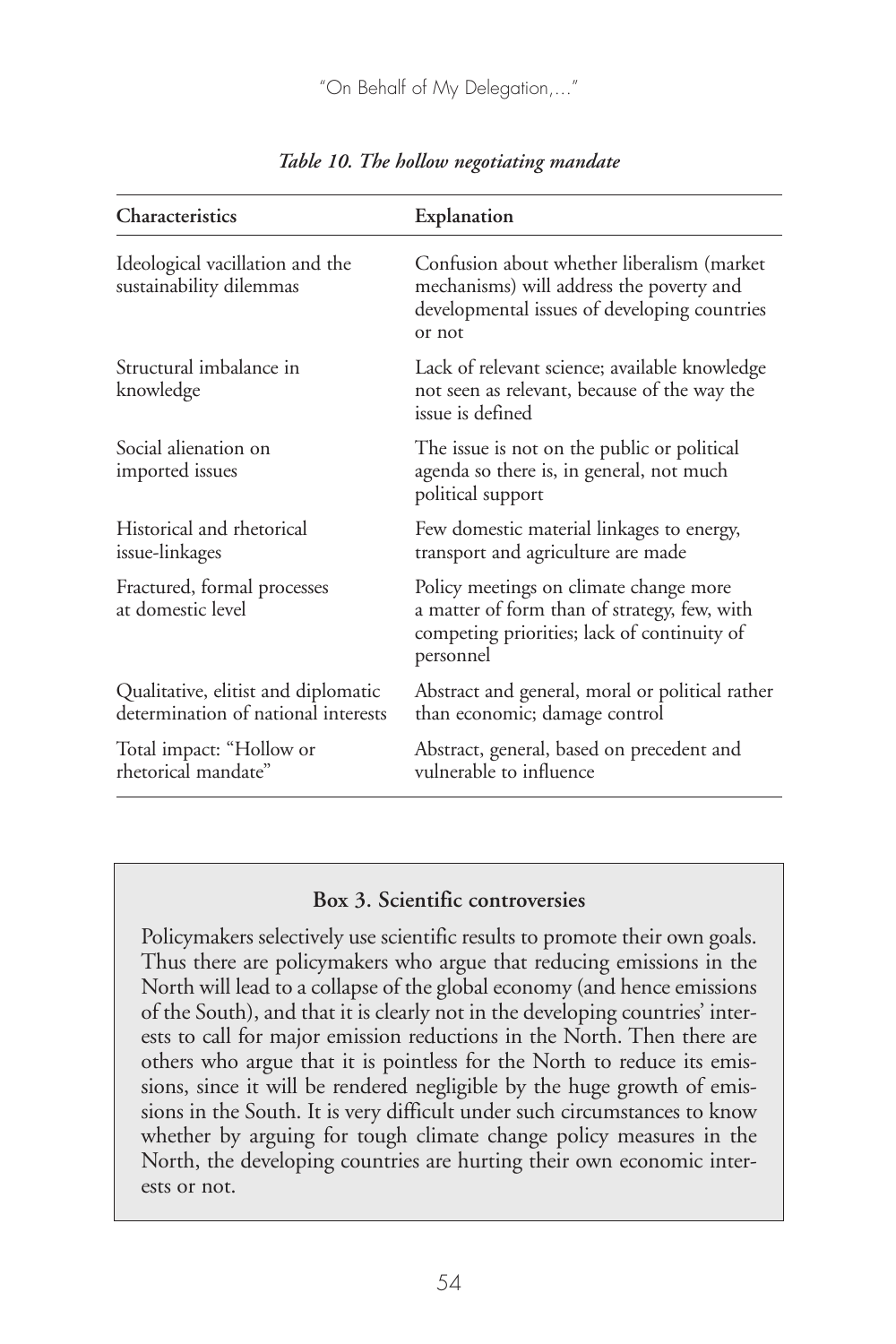There is another example of confusing scientific information that led to defensive negotiations. Jose Goldemberg (1994: 176) recalls an incident where primarily because of deforestation data about Brazilian forests coming from the North, Brazil went on the defensive to deny that there was any such problem. However, when it became apparent that the actual scale of deforestation was not as "extensive or catastrophic," the government adopted a more realistic approach and was less defensive and more constructive in the process.

| Characteristics at G-77 level                                                                                          | Explanation                                                                                                                                                                                                      |
|------------------------------------------------------------------------------------------------------------------------|------------------------------------------------------------------------------------------------------------------------------------------------------------------------------------------------------------------|
| Ideology of the lowest common<br>denominator (LCD) in most issues;<br>of the most powerful countries in<br>some issues | Contradiction between desire to<br>emulate the West and rejection of<br>western rationality; lack of political<br>synergism; adoption of realpolitik<br>argument: "its a hard world, one takes<br>what one gets" |
| Combined structural imbalance<br>in knowledge                                                                          | Lack of scientific co-operation: "we<br>don't have much to pool"; operating in<br>an information vacuum                                                                                                          |
| Combined apathy and helplessness                                                                                       | Lack of public/NGO support; lack of<br>industry involvement                                                                                                                                                      |
| Historical and rhetorical linkages of<br>the LCD; of powerful countries in<br>some issues                              | Discussion focuses on North-South<br>issues where G-77 countries have<br>common knowledge                                                                                                                        |
| Sporadic and minimal participation<br>and the lack of "staying power"                                                  | Financial and institutional constraints<br>impede inter-sessional meetings.<br>Distrust of each other's capability in<br>negotiating on behalf of one's<br>government; many governments are<br>in crises         |
| Abstract and vague national interests                                                                                  | Unifying abstract interests leads to even<br>vaguer definitions of interests                                                                                                                                     |

### *Table 11. The handicapped coalition forming power of the developing countries*

Total impact: "Handicapped coalition forming power"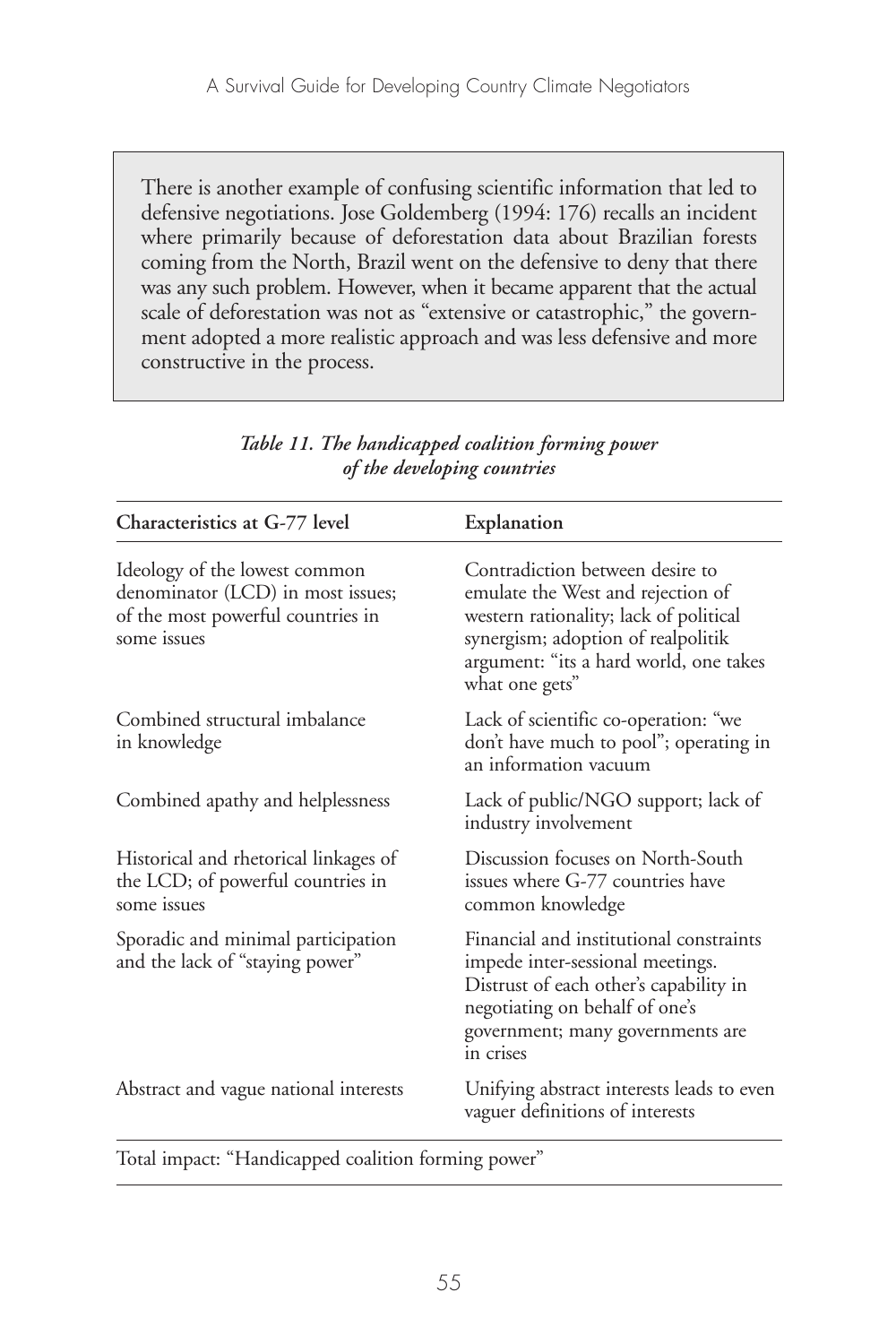When negotiators have a hollow or rhetorical mandate, it becomes very difficult to develop a regional negotiating position. Because different developing countries have different levels of confusion about the ideological routes and sustainable development goals to which they are reaching out, there is a lack of political synergy between countries (Gupta 2000a,b). In such situations, some countries adopt the realpolitik argument that it is a hard world, and one must take what one can get. Again, at the level of individual countries there is a lack of new and solid scientific material. This implies that when countries try to pool their resources together, sometimes there is not much to pool. In other cases, some countries have scientific information, but this is difficult for others to accept until it is verified and scrutinized in their own countries. Given the lack of involvement from national NGOs, industries and sometimes politicians, the negotiators are in general quite alone and unsupported. Participation in the various meetings is at best sporadic; not all countries attend all meetings and all sessions within the meetings. This implies that there is a lack of staying power and the lack of resources impedes the ability of the Group to meet between sessions and develop specific common positions. Common interests are thus determined in very abstract terms such as the need for technology transfer and capacity building. All this adds up to a handicapped coalition-forming power (see Table 11).

### 9.3 The negotiator at the negotiations—the handicapped negotiating power

If there is a hollow mandate and handicapped coalition forming power, it is inevitable that statements will be rhetorical and not focused on problem solving (Gupta 2000a,b). Rhetorical statements tend to point out that it is the developed countries that have been the major polluters and that they should take action first and transfer technologies to developing countries. There is nothing intrinsically wrong with such a statement, but it needs to be made more explicit. Thus, developing countries need to either come up with what they think are reasonable goals to be achieved in, for example, the second budget period; or what specific technologies they want transferred and under what types of conditions. This all calls for considerable homework, and lobbying at international level; it cannot be churned out over night. Lynn Wagner (1999) has actually counted and assessed the statements made by different countries during the negotiations of the Commission for Sustainable Development, and shows that the G-77 does not often make problem solving statements (see Figure 7).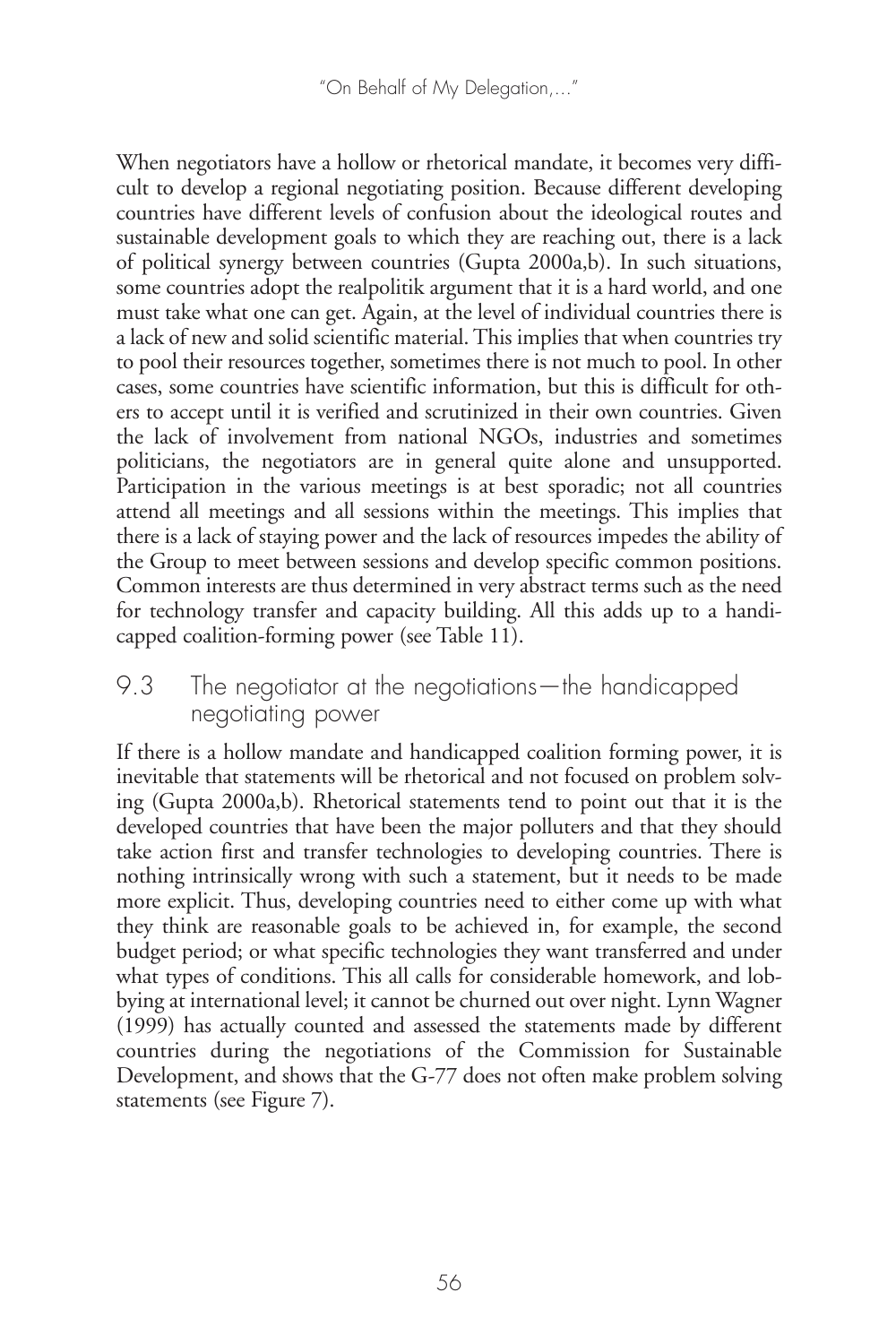

*Figure 7. Percentage of problem-solving statements at UN CSD negotiations (based on Wagner 1999)*

At the negotiations, the developed countries are thus far better prepared than the developing countries. The developed countries come up with a variety of suggestions. Responding to these suggestions is difficult because the lack of a fundamental ideological consensus between the developing countries implies that it is difficult to develop common reactive positions during the negotiations that go beyond rhetoric. Sometimes, the suggestions of the developed countries may include side-payments. Here developing countries may find it difficult to see the side-payments and the issue-linkages made by the developed countries in a positive light. At the actual negotiations, since there are multiple negotiations taking place at multiple formal and informal sessions, the developing countries have difficulties coping with the number of negotiating drafts, changing context of negotiations, multiple meetings, informal and non-transparent decision-making procedures as compared to the developed countries who normally send a large negotiating team. When developing countries negotiate to defend vaguely articulated national interests, while the developed countries have a far more clear vision of their own interests, this is neither very motivating nor is it very successful. This implies that the developing countries have handicapped negotiating power at the international negotiations.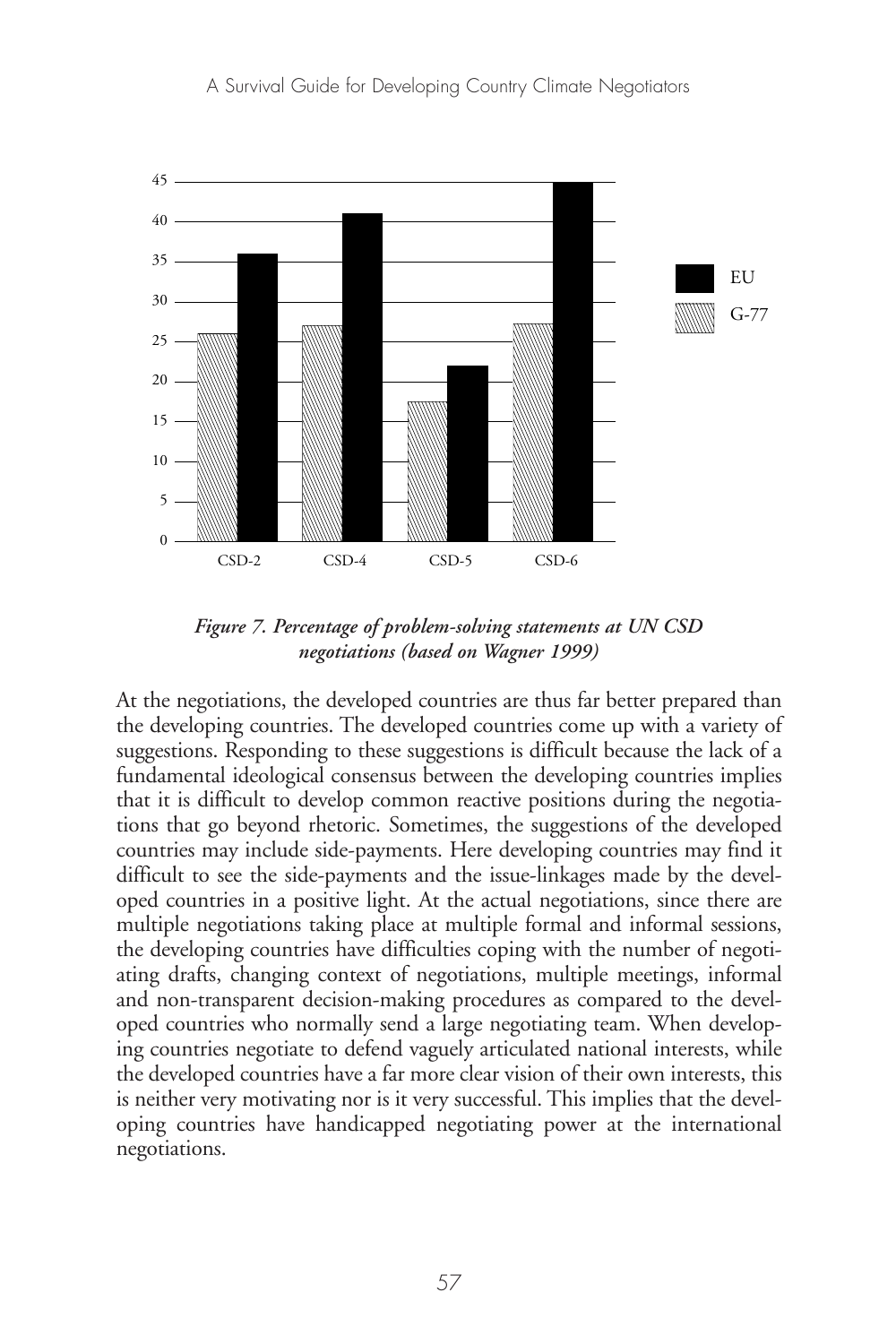# 9.4 Negotiating strategy

The *hollow negotiating mandate* leads to a *defensive negotiating strategy*, which has the following characteristics (Gupta 1997; 2000a,b):

- Negotiators tend to ad lib. This method is legal but lacks legitimacy since it is not necessarily based on ideas and views prevalent in the country. In such situations, many negotiators use proxy indicators of legitimacy. This means that they re-use ideas, principles and positions that their government has negotiated in other issue areas. However, this does not guarantee that the position is relevant to the issue being discussed.
- Negotiators do not dare or care to make new proposals; they prefer to err on the side of caution. If a negotiator were to try and be constructive without support from his or her government and if the idea either backfires, fails or succeeds, the negotiator may not be able to explain to the government on what he or she based that position.
- Negotiators tend to oppose ideas coming from the other party, in this case—the developed countries. As Anil Agarwal once put it—they use their power to oppose, because they do not have the power to propose.
- Negotiators tend to reduce the issues to a few ideas on which they develop reactive positions. The rest tends to be accepted by default. They tend to focus on "damage control" as opposed to maximizing gains.
- Negotiators tend to vacillate in their position if financial gains are offered.
- Negotiators tend to see issues holistically and link the issue to all other international issues. Thus linkages are made to international debt, trade and other environmental issues such as desertification.
- Negotiators tend to feel cheated by the negotiation results. Since the negotiations proceed fairly rapidly, and since the developing country negotiators are handicapped and focused on damage control, while the developed countries have a better idea of what they want to achieve from the negotiations, the negotiations may favour developed country interests. This then leads to developing country negotiators feeling cheated by the results.
- Negotiators are more vulnerable to the use of indirect side-payments and issue-linkages.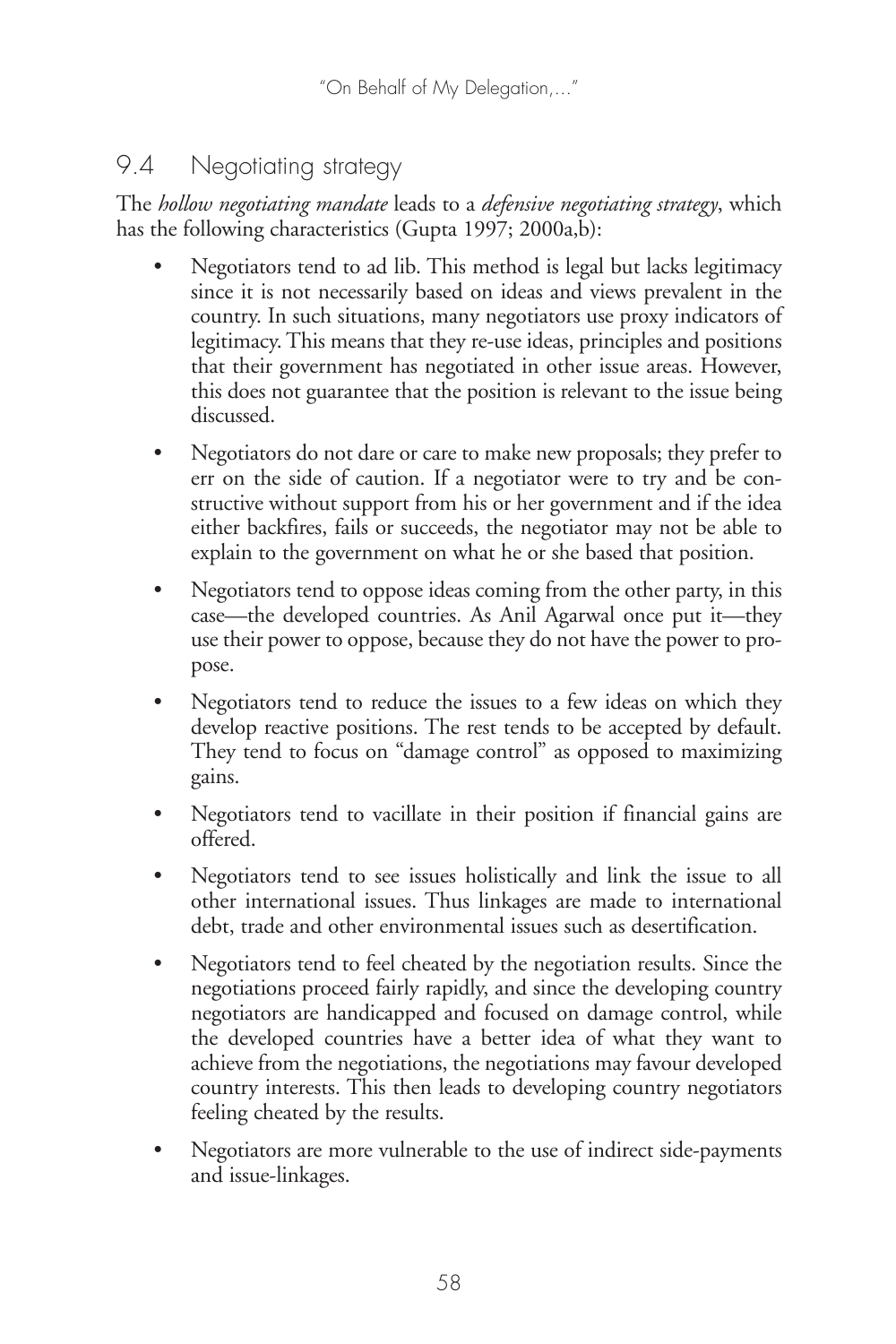The *handicapped coalition-forming power* leads to a *brittle, defensive strategy* which is characterized by (Gupta 2000a,b):

- Confusion between the coalition of like-minded country approach and the G-77 and China approach. While some developing countries feel that they are more advanced than the rest of the developing countries and should try to develop coalitions with other developed countries, the other developing countries (e.g., AOSIS and OPEC) feel the need to adopt the G-77 approach.
- Lack of leadership at present among the developing countries. On the other hand, leadership of the G-77 and China implies representing the interests of other countries and that is a heavy price to pay if these interests are against national interests.
- Susceptibility to divide and rule tactics. Four elements of the divide and rule tactics can be distinguished: (a) the use of the word "voluntary" (See Box 4); (b) the selective use of side-payments along lines established by old colonial relations; (c) the selective use of "reprisals" in other bilateral relations with the developed countries; and (d) the fear of the richer developing countries that they may be the next group of countries that need to take on commitments.

Finally, the *handicapped negotiating power* leads to a *threadbare, brittle and defensive strategy* which is characterized by:

- Inadequate participation in terms of sheer numbers at all relevant meetings;
- Inability to cover all the issues;
- Inadequate support and lobbying from the presence of domestic scientists, NGOs and industry; and
- Inability to deal with the informal processes where decisions tend to be made (see Figure 3).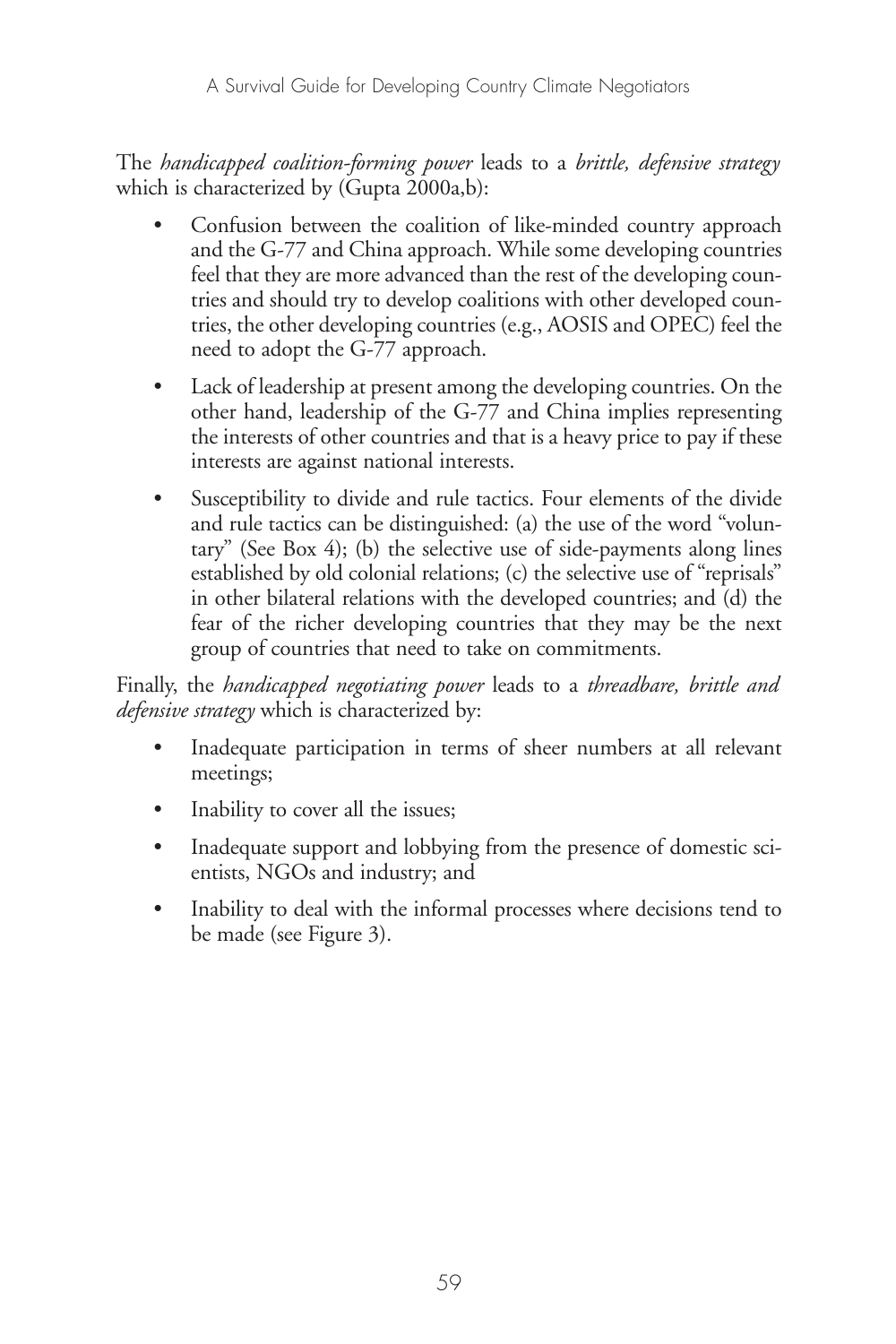### **Box 4. The use of the word "voluntary"**

The word "voluntary" has been strategically used in the negotiations. For example, the word was introduced in the article on Activities Implemented Jointly (AIJ) at COP-1 suggesting respect for the position of the majority of the developing countries who were opposed to Joint Implementation in 1995, while allowing a minority to participate in such a program. Clearly once AIJ became voluntary all countries would compete to participate in it rather than lose access to the resources and technologies that could become available through AIJ.

The word "voluntary" was used again at COP-3. The developed countries attempted to introduce an article on the voluntary adoption of measures by developing countries. This was successfully blocked in the Kyoto negotiations, but reappeared in the following discussions of the Conference of the Parties in Argentina, creating more dissension in the developing world. Argentina and Kazakhstan stated that they would be willing to adopt voluntary measures. This immediately put the remaining developing countries in a difficult negotiating position. The developing countries are afraid of the use of the word "voluntary" participation in relation to different obligations because in their view it is used to divide and rule the developing countries.

## 9.5 Tips and tricks

- Try to find creative means to develop a negotiating position prior to departure from the capital.
- If you use proxy indicators of legitimacy, try to see if the position and principles borrowed are relevant for the issue being negotiated and check if you can make the position more substantial in terms of content, targets and timetables.
- Be aware of the weaknesses in the preparation and seek ways to minimize the vulnerability in the negotiations.
- Try to find creative means of increasing the number of participants in the negotiation team and try to team up with other countries.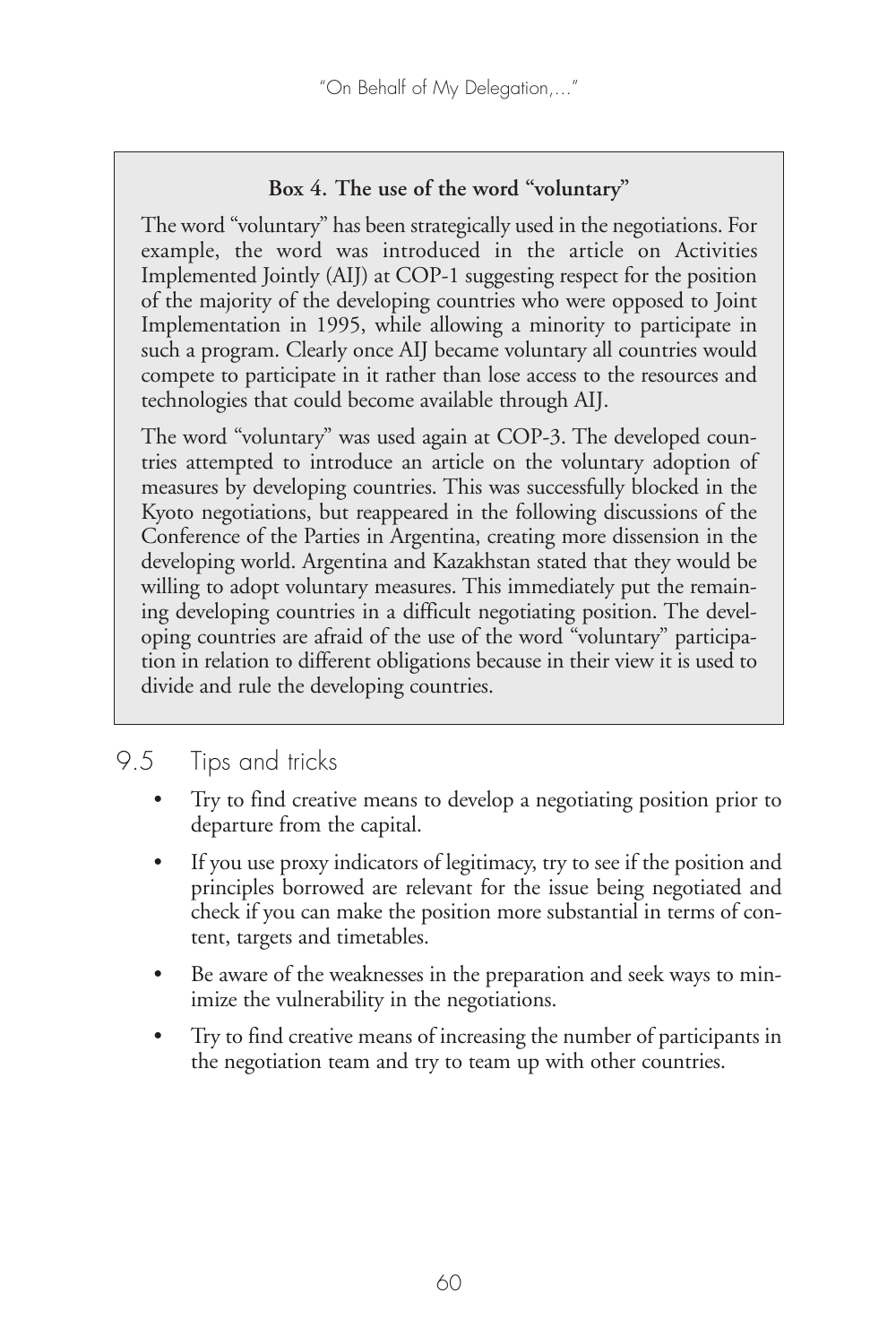For more information read:

Gupta, J. (1997). *The Climate Change Convention and Developing Countries – From Conflict to Consensus?*, *Environment and Policy Series*, Kluwer Academic Publishers, Dordrecht.

Gupta, J. (2000). North-South Aspects of the Climate Change Issue: Towards a Negotiating Theory and Strategy for Developing Countries, *International Journal of Sustainable Development*, Vol. 3, No. 2, 115-135.

Sagar, A. and M. Kandlikar (1997). Knowledge, Rhetoric and Power: International Politics of Climate Change, *Economic and Political Weekly*, December 6, 3140.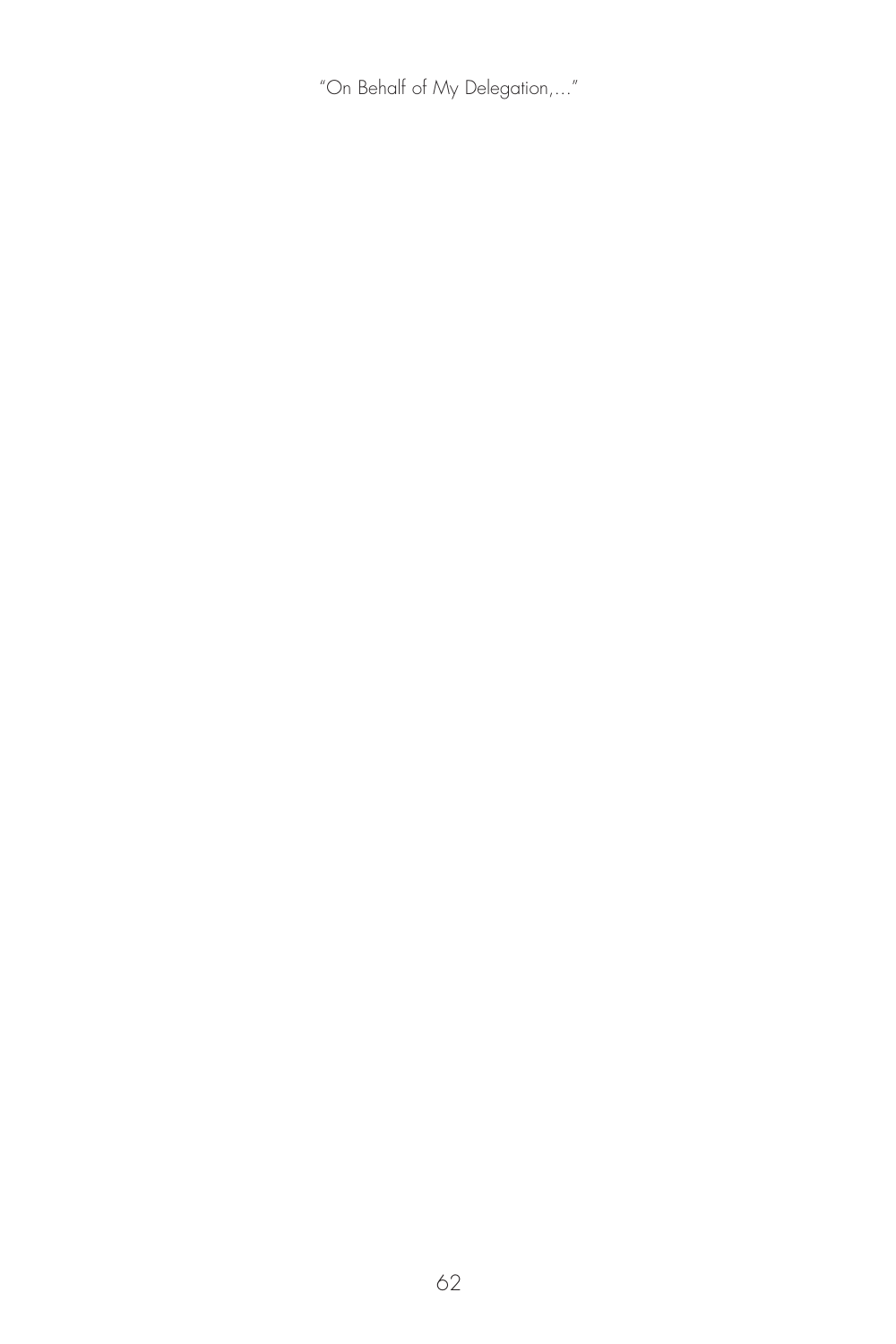# –10– Coping Strategies

## 10.1 Filling a hollow mandate

In order to prepare a national mandate, the negotiator needs to have an (a) aspiration position (what you would like) and (b) a reserve position (which sets the minimum that the negotiator can accept) (Saner 2000). Between the two is the zone of possible agreement. The negotiator needs a draft written proposal with many alternative ways to express the same concepts. He or she also needs to know what can be given away as concessions in the negotiations.

Sometimes, there is no real mandate; it is difficult to prepare for the negotiations. In such circumstances, the negotiator may wish to use the position of national and/or regional non-governmental organizations as the aspiration position and the conventional position taken by the foreign office as the reserve position. The negotiator will need to use some proxy indicators of legitimacy to ensure that there is some back-up and support for the chosen position. The negotiator will also need to try to bargain internally for support for the position developed.



#### *Figure 8. Aspiration and reserve mandates*

### 10.2 Coping with handicapped negotiating power

The negotiator may then want to use his or her aspiration position to negotiate the regional position. The regional position should not fall below the reserve position.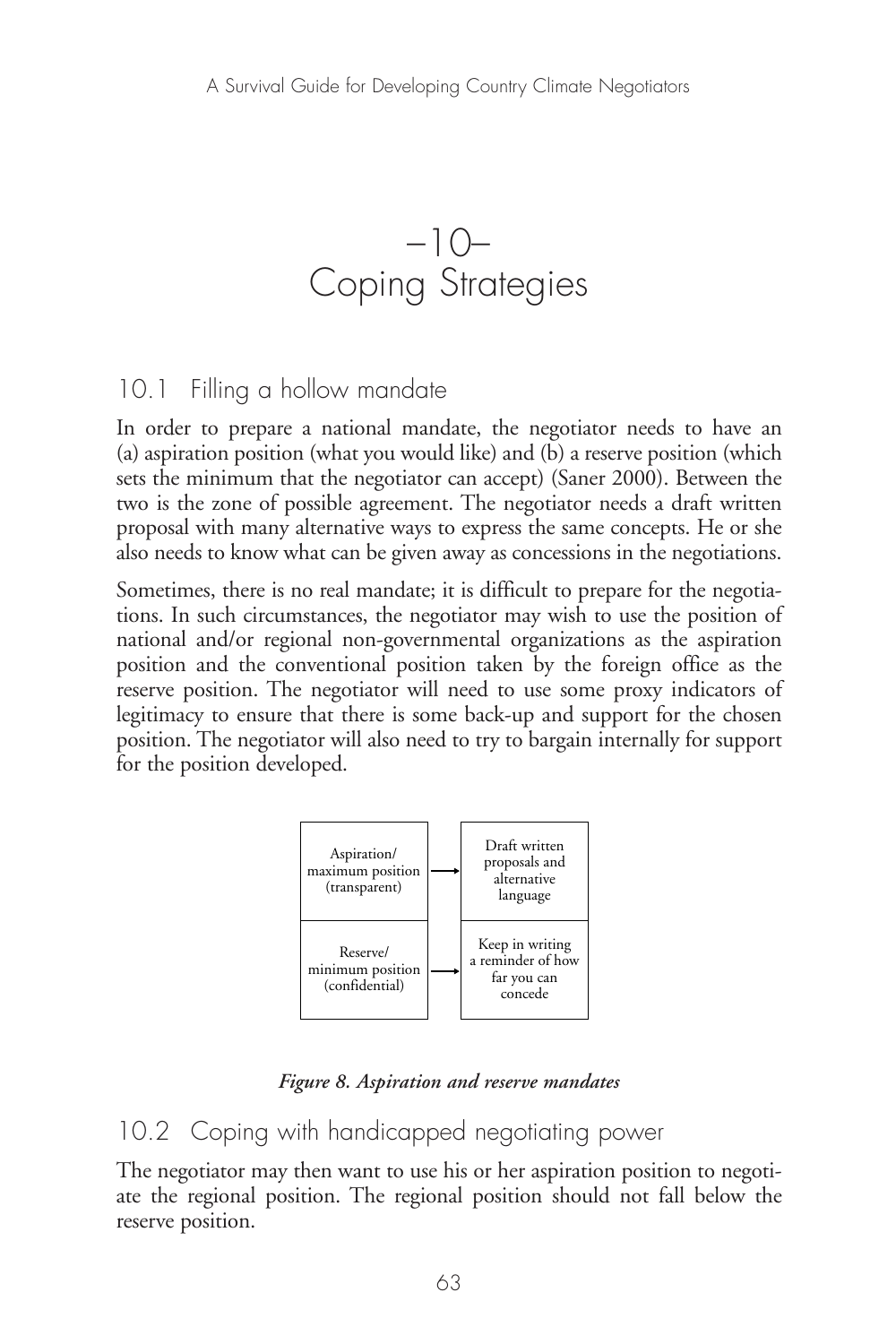

*Figure 9. The G-77 position*



*Figure 10. Consensus and conflict of interests in the G-77*

The G-77 position is the common denominator among all positions of developing countries. That is why it ends up having very little substance at times, and very little constructive value. This is where it becomes important to understand how to increase the area of commonality among G-77 and China countries. Let us take the example of the completely diverse views of AOSIS and OPEC in relation to whether there should be stringent measures taken to reduce GHG emissions in developed countries. In the ultimate analysis, it appeared that stringent measures were seen as important for 120 G-77 countries with the bulk of the combined population. Only a few countries were opposed. This led to the birth of the Green G-77 (see Box 5). Another example is the belief of some NGOs and many developing countries that CDM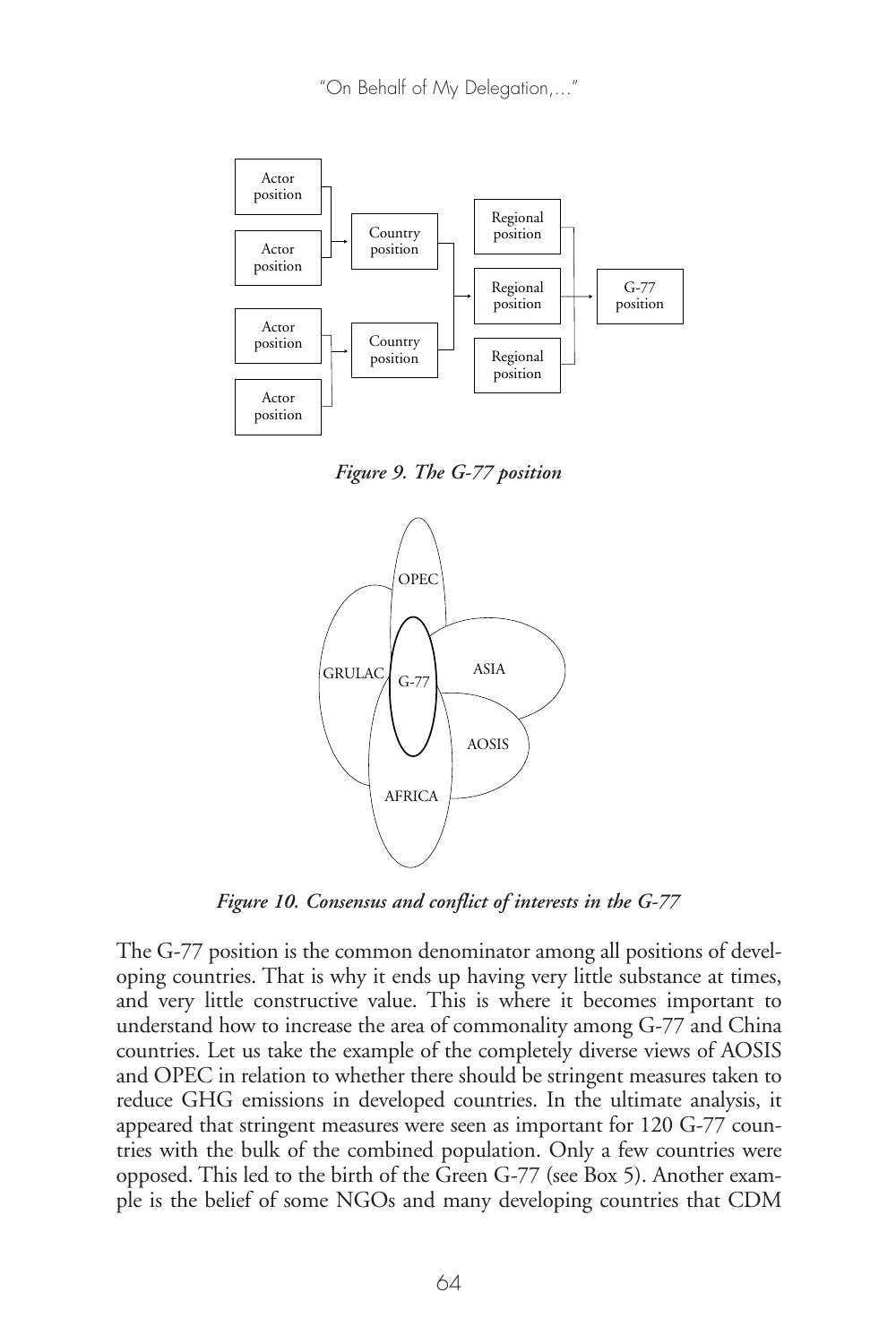should be restricted to certain technologies and certain sectors so that specific sustainable technologies get the maximum push. Others fear that if that happens, there will be limited resources for their countries, and so they support sinks and all technologies. This brings us to the need to apply bargaining techniques to reach integrative bargaining as opposed to distributive bargaining (see Section 8.3). There is need to increase the number of alternatives, to maintain a series of fall back positions, to communicate clearly, to improve the negotiations through the quality and quantity of information and thereby to influence the perception of the others.

#### **Box 5. Green G-77**

The developing countries have, on occasion, developed tools to deal with dissension among the ranks. One such occasion took place at COP-1 in 1995. The developing countries were faced with the AOSIS position calling for major reductions in emissions and the OPEC position that wanted to postpone serious action. When the core of the G-77 decided that they wanted to support AOSIS, the Ambassador of India drafted a text and lobbied for support within the rest of G-77. Within 48 hours, 72 G-77 countries had come on board. By the time of submission 100 countries supported it. It was clear that OPEC was isolated and that the G-77 would proceed with its position, even without the support of OPEC. The OPEC countries finally caved in and joined the negotiations (Mwandosya 1999).

### 10.3 Coping with handicapped negotiating power: Strategies

Even if the negotiator has a position, it is not enough. He or she needs techniques to influence the process of negotiation. These include influencing the agenda, the process, drafting text, circulating it informally among colleagues, submitting it formally to the Secretariat, responding to other's queries, negotiating the text and suggesting alternative formulations, checking the consensus view against the reserve position and, if not happy, bracketing the text or using the words "can accept," "maybe" and/or "too early to make a commitment" (see Section 10.6)!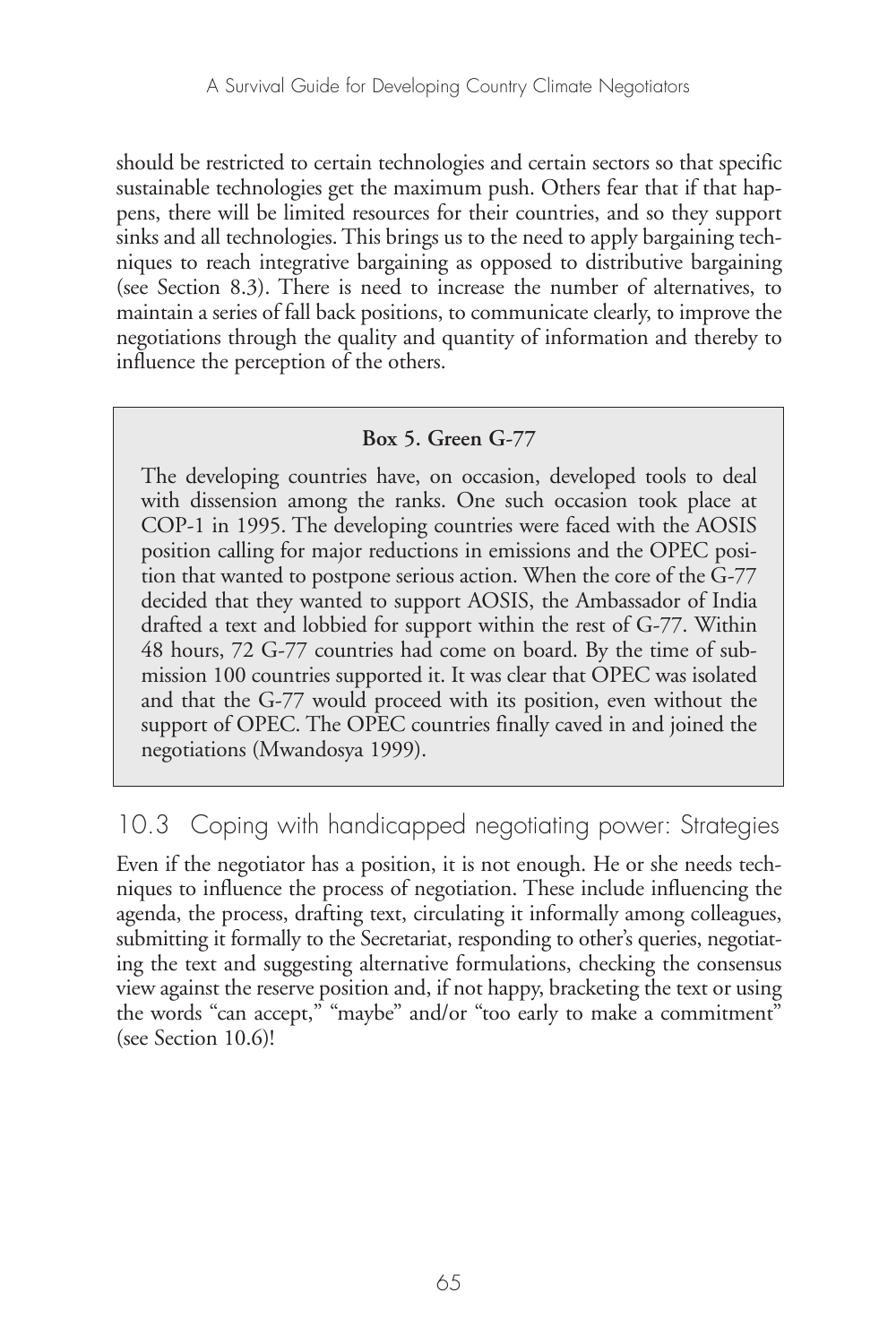

*Figure 11. Influencing the negotiating text*

## 10.4 Drafting

Negotiators never draft in a vacuum except in the early stages of a negotiation. In general the drafting skills must take the national/regional position and the consolidated negotiating text as a basis.

If the negotiating text is overwhelming: first select all text related to the negotiating position, directly or indirectly. It is on these textual items that the negotiator needs to have a position and draft text. Where the material is neutral the negotiator may wish to ignore it. Where the text goes against the basic position of the negotiator, he or she may need to have alternative drafts ready for the negotiating process.



*Figure 12. Separating issues from non-issues*

It is critical to have good drafting skills. There are no quick ways to learn such skills. However, it is important to keep in mind that there should be a combination of:

- Innovative, problem solving text (i.e., new ideas, new options) to move the process further
- Repetition of existing text in the FCCC/KP/COP decisions to avoid re-negotiation of the already agreed text.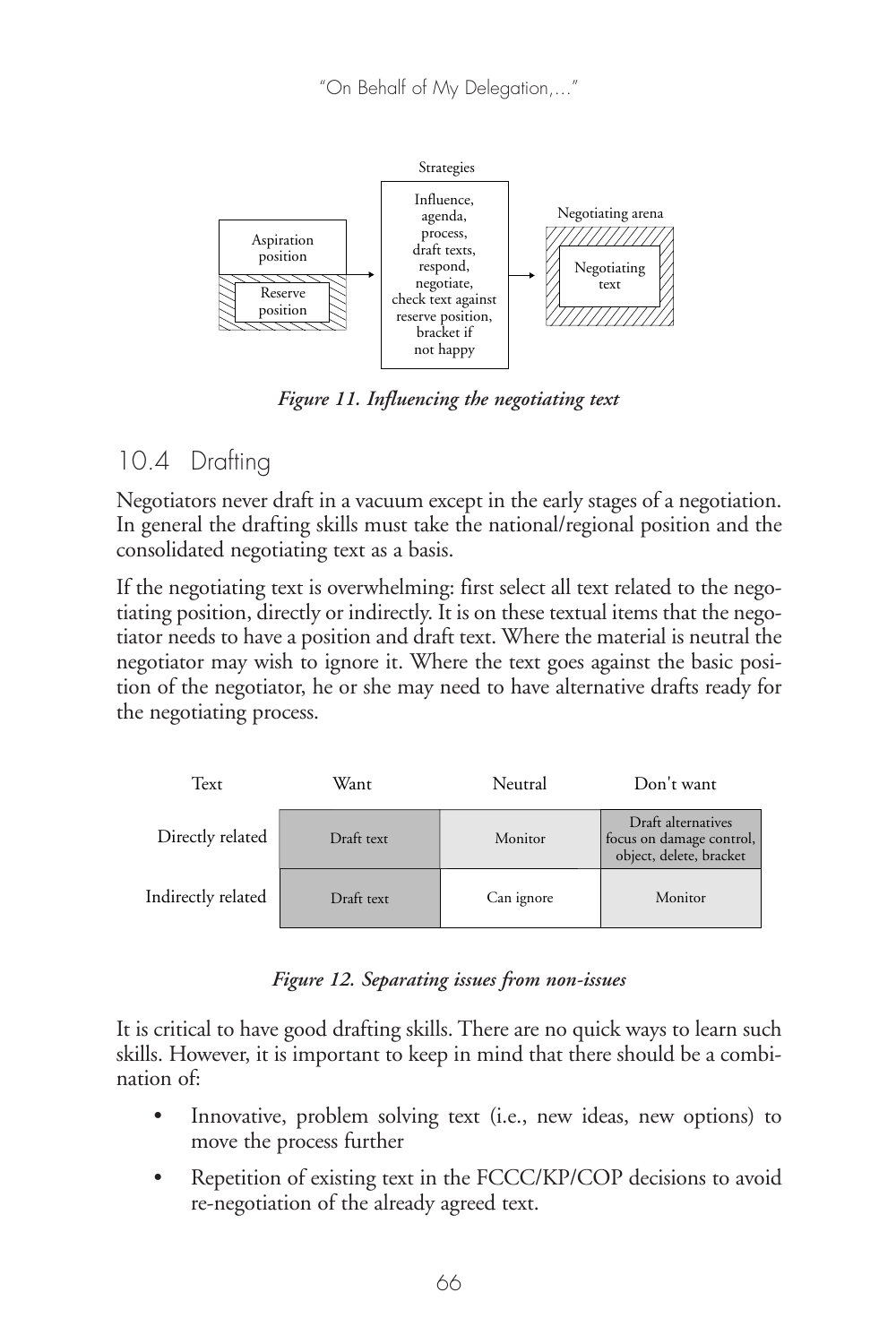In drafting, it is important to understand the connotations of specific words (especially in English, since the bulk of the informal negotiations take place in English). There is a hierarchy of words. "Shall" and "decides" are stronger than "should," "may," "recommends," "invites," etc. The effect of strong words in a legally binding document is very high.

It is not enough to draft; one needs to lobby for the draft, circulate drafts and test and improve the language until it gains acceptance amongst coalition partners. Such papers can be circulated informally in corridors, or formally to the sessions of the groups. Then it needs to be officially submitted to the Secretariat.

## 10.5 Submitting

In order to influence the negotiations, it is not only important to write position papers and draft texts that have specific bearing on the negotiation text, but it is important to submit them to the Secretariat as Misc. documents before the negotiation commences and as non-papers and CRP during the negotiations. It is vital to respect the deadline and to have one submission per subject. Submit the text electronically as this facilitates the process.

## 10.6 Speaking

The negotiator must always have permission from the head of delegation and from the Chair before he or she may speak. It is a daunting task to speak coherently and clearly in a room full of negotiators. It is thus very important to have a written text that is either already submitted or ready for submission, as the basis for the interventions. Time is also very precious, so it is vital that the comments raised are to the point, brief, and crisp. Avoid repetition. This is easier when you have the written text before you. It is also better to spend less time on opening statements and more on textual suggestions. Make sure that the proposal you have submitted is the subject of discussion and does not get brushed away without at least some consideration. If others object to your text, try to enter into a discussion of the reasons why you proposed the text.

When statements made by others are not clear, ask clarifying questions to understand what the statements actually mean. Don't assume that everyone else in the room has understood. This gives you and other negotiators time to consider a response. Do not just ask: "what does this mean?" Instead, ask "does this mean?..." This way you can ensure that you are not given a response that does not really answer your questions. Ask exploratory questions. Discuss the pros and cons of an issue openly. This helps to increase the bargaining space for yourself, while also serving to clarify the issue for colleagues. This enhances the degree of comprehension and the ability to respond.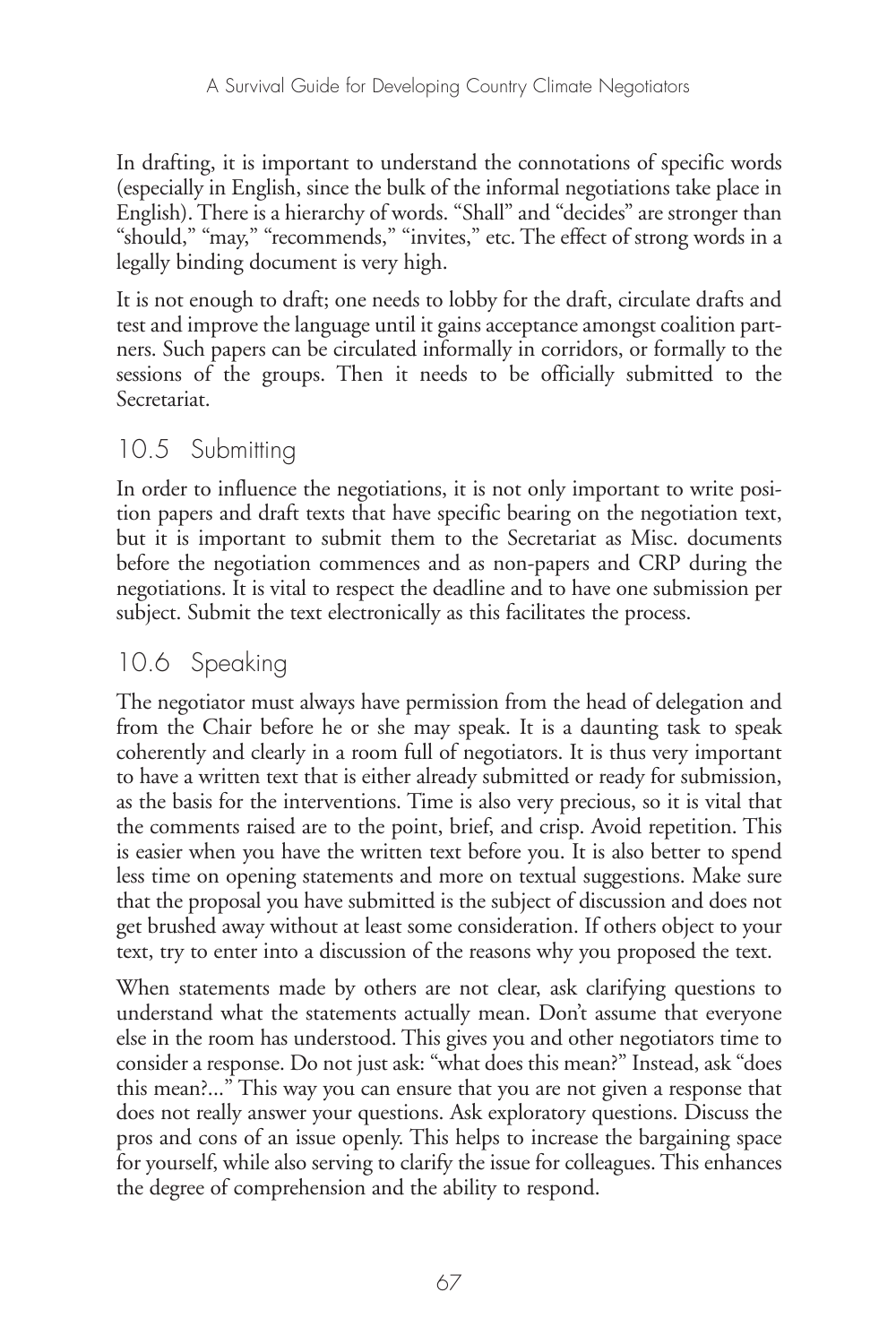In addition, you need to watch out for every single addition made to the text. For example, if you are insisting on a clause to include compensation for adaptation, and the other Party insists on including the word "proven" you have to understand what that means. It means that only when the cause-effect link is proved beyond reasonable doubt, is it possible to request compensation from other countries! Be wary of accepting vague concessions. Make them specific by including content, targets and timetables before accepting!

When unhappy with the suggestions of other countries, remember that silence is consent: did you want to consent? If not, you need to speak. In doing so, avoid repeating yourself. In negotiating, don't assume that the Chair is your friend in the meeting, even if he or she comes from your region. The Chair will get annoyed if you keep repeating your text, without making changes in wording to reach consensus. Avoid using words like "delete." Keep proposing to use new compromise language. Go from "discourage" to "consider"; from "assist" to "explore." As the opening to your intervention, try to avoid statements like "we disagree," "we hold to our own position" and instead try to think in terms of "in the spirit of compromise," "in order to take account of...," "in the interest of reaching agreement," "to promote consensus," "can agree with," "to meet our own interests and yours," etc. Disagreement on a text is usually expressed by putting it in square brackets—[ ], through footnotes and through optional versions.

If you want the other side to accept something, use your bargaining chips; but never give in without demanding something else in return. Make temporary reservations when you are not sure if the package as a whole will be acceptable. Summarize what has been agreed, when you think you may have secured a concession or when you have refused a concession. Make sure that there is no room for misunderstanding.

During the negotiation process, the bracketed text will be slowly "unbracketed." Never agree to remove one text in one place without adding something at the end of another sentence or text. If the clause includes a "shall" up-front and there is heavy negotiation on the following text, then it is vital that in the process of negotiation the Parties do not trade the substance for the "shall," because this will weaken the intent of the clause. Add "if appropriate," "if necessary," wherever you want to weaken the text. Remove these kinds of clauses when you want to strengthen the text. Keep alert if the other Party wants to include such language. In negotiation theory there is often talk of splitting the job of negotiating between a "good guy" and a "bad guy." If the other side has a good guy and a bad guy, get into discussion with the good guy.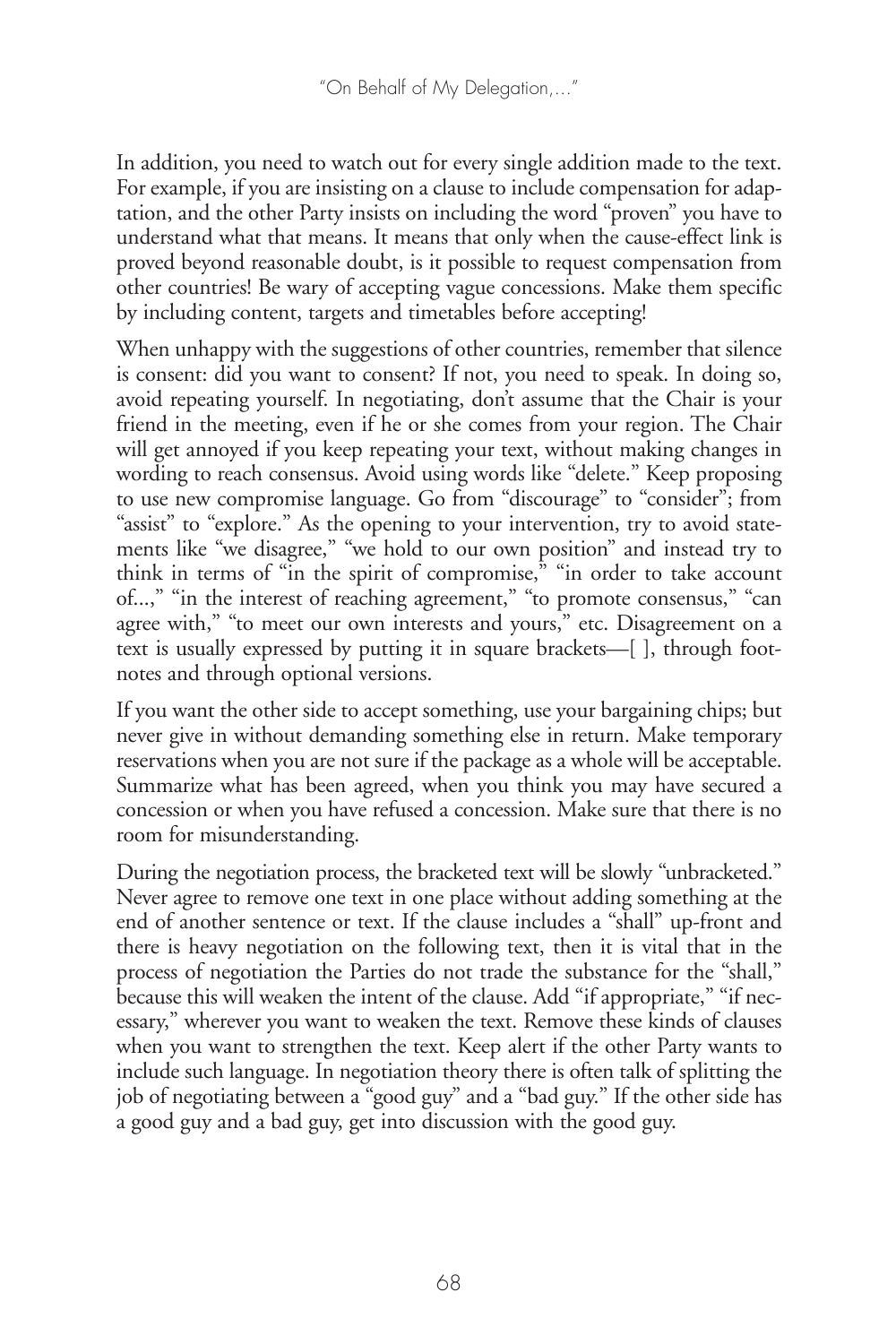### 10.7 Tips and tricks

- Explore opportunities domestically to increase the size of the delegation; domestic industry might be willing to finance its own participation and NGOs and academics could try to raise some resources for also joining the delegation.
- Familiarize yourself with other countries' positions to understand what to expect.
- Know what back up resources exist and what channels are open for reinforcement.
- Adopt the other countries' position if it will give you more advantage.
- Defend substance, not language.
- Be simple and clear and avoid technical phraseology.
- Be prepared to "think on your feet."
- Do not let the Chair railroad you to accept unacceptable decisions.
- Be aware of language "traps"—unwelcome policy implications stemming from unclear text.
- Be clear on what you want, what other Parties want, and which items are "bargaining chips."
- Be watchful when a Party makes flattering comments to see if this is a tactic to divert your attention from the substance.
- Listen to the other side and see if there are concessions being made.
- If new concepts are introduced, make sure the brackets are not in the incorrect place.
- Watch the brackets; don't allow the [shalls] to become [should] or [may], unless it is in your interest.
- Garner support for your objection before objecting. Ensure others will follow you with supportive interventions.
- Avoid saying "delete"; instead try to use alternative language to express what you want.
- Watch out for "this is covered elsewhere," "as appropriate," "all Parties" and the comment—"this is not relevant."
- Not everyone in other coalitions is your opponent on specific issues; identify friends in relation to specific issues.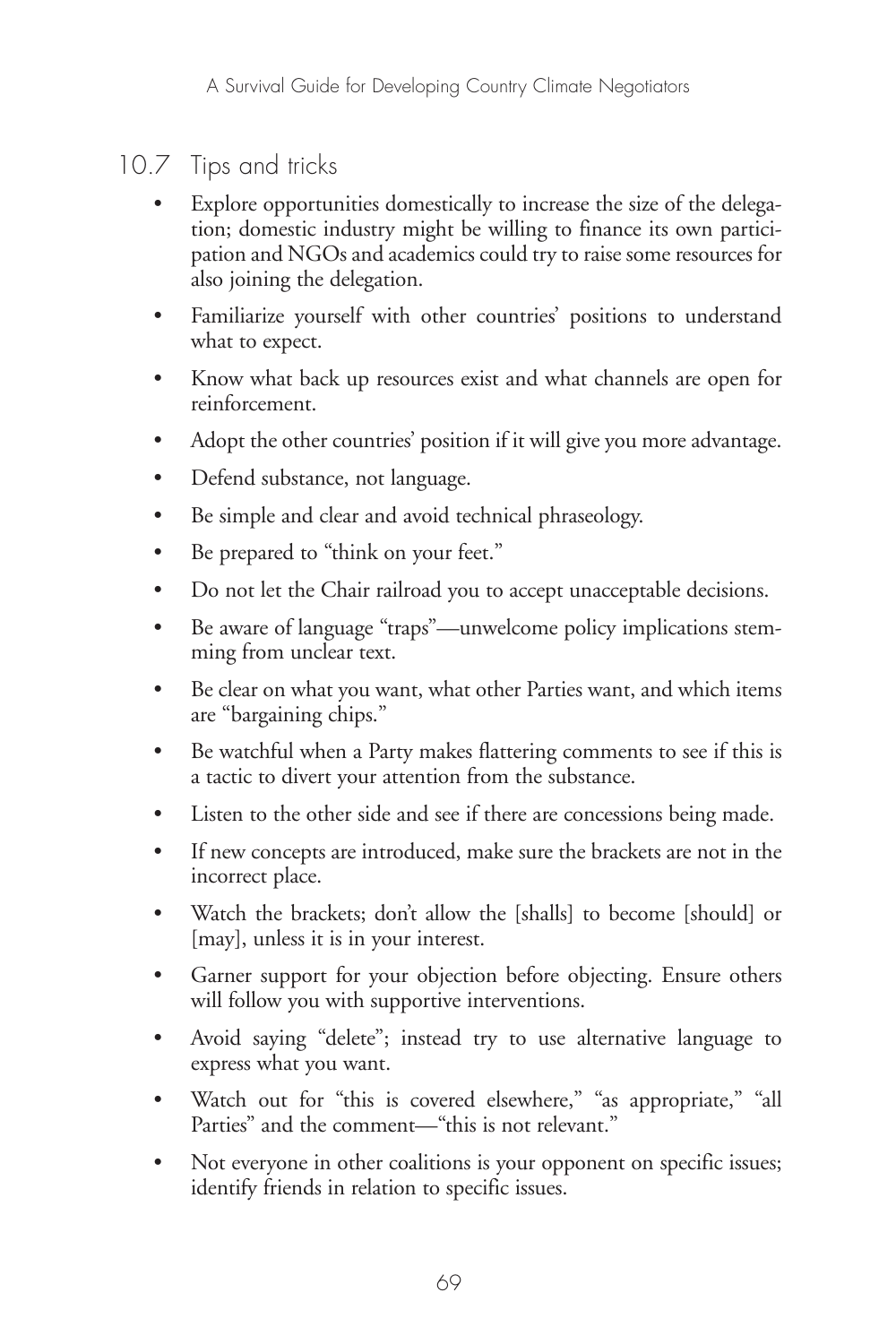- Don't add the same text in every paragraph; get the key elements in one paragraph and make it as strong as possible.
- Define a strategy of your own and be proactive.
- Use NGO publications to test your position, ideas, suggestions, etc.
- Keep a diary during the negotiations and record the proceedings and in particular keep a detailed record of how you have negotiated. This will be extremely valuable information for your successor in future negotiation rounds.

For more information visit:

*International Forum for Capacity Building* (Many Southern NGOs participate) http://ifcb-ngo.org/index.html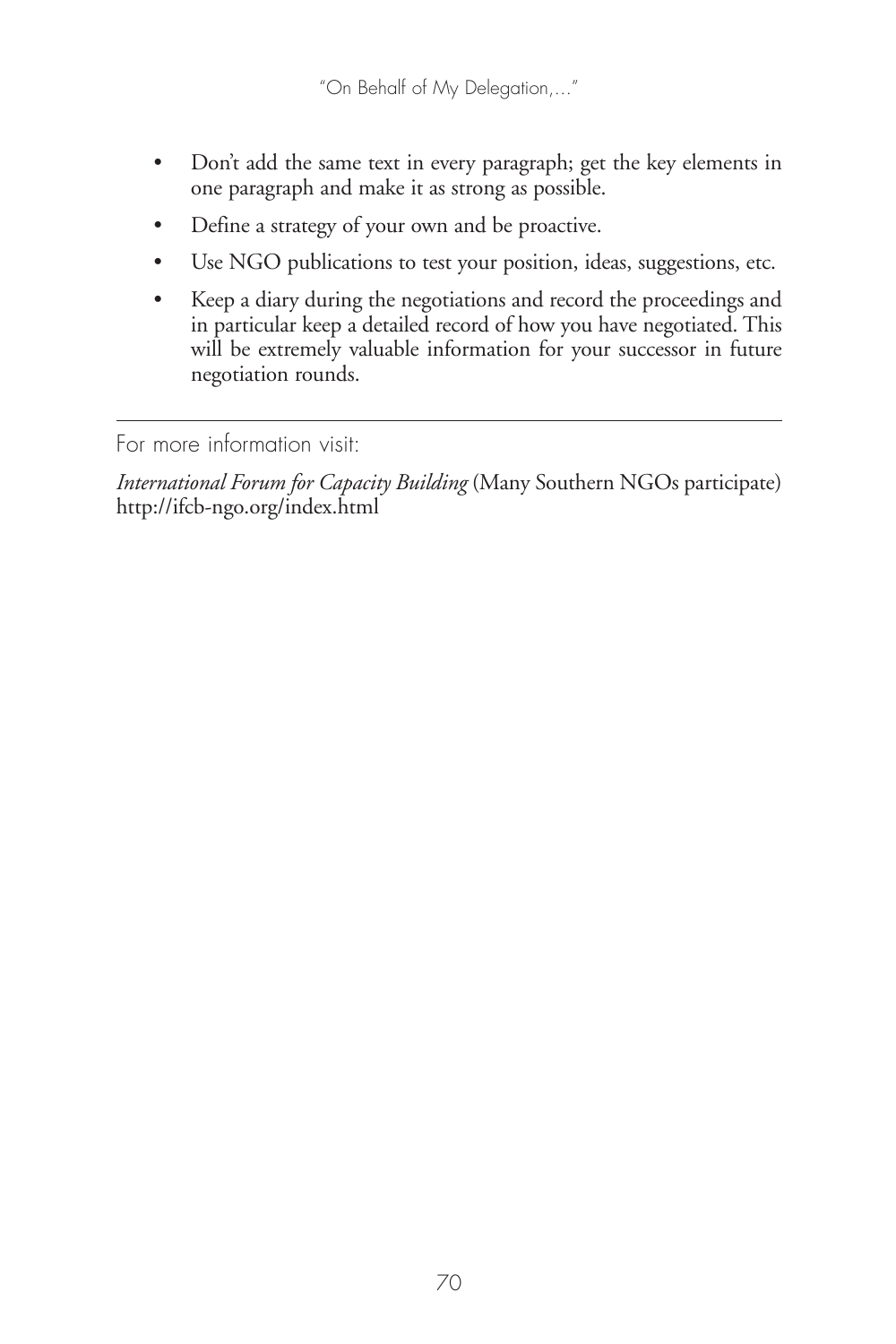# –11– Tips and Tricks for the Lonely Diplomat

### 11.1 Introduction

Managing, not surviving the chaos is the key goal. Below is a list of tips in relation to this.

- Familiarize yourself with reports of the IPCC and other scientific bodies to know the areas of scientific agreement and uncertainty.
- Learn the technical vocabulary related to climate change.
- Understand the main and peripheral issues in the debate and the environment of the negotiations.

### 11.2 Memorize and keep with you

- Familiarize yourself thoroughly with the FCCC and KP; at least keep them in your possession at all times.
- Keep the index located in this guide with you at all times (see Chapter 12).
- Underline texts that are relevant for your own position on key issues, so that you can cite them whenever necessary.
- Keep a copy of all the COP decisions within reach. If you need one, the document desk of the FCCC has a copy of all decisions for you to refer to.
- Keep a copy of the Rules of Procedure handy, and if possible memorize the key elements.

### 11.3 Making sense of the reading material

There is an overwhelming amount of information available. In order to prepare, some things need to be read and understood prior to the negotiations.

In terms of reading material, focus on:

• Out of all the scientific material, at least the policy makers' summary of the new IPCC reports.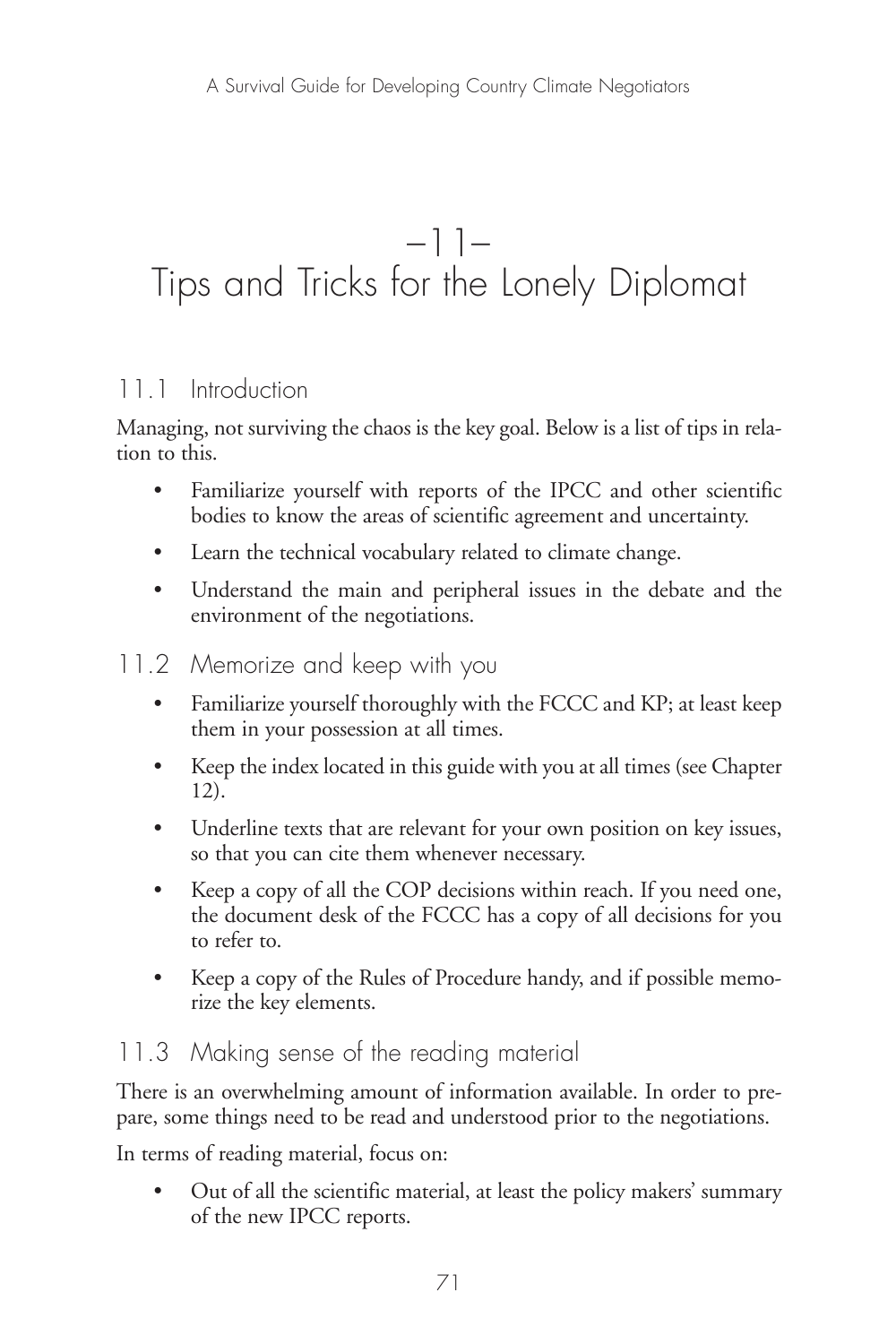- Out of all the official documents, at least the consolidated negotiating text and the CRPs.
- Out of the unofficial documents, at least the Earth Negotiations Bulletin, ECO, and regional newsletters from the NGOs.

These documents are to be read in order to:

- Identify what can serve your own cause.
- Understand the position of others.
- Keep abreast of what is happening in other fora.
- Critically examine the available scientific information.
- Critically analyse each text with an eye for underlying policies or "traps."
- 11.4 Preparing for the actual negotiations
	- Prepare your own aspiration and reserve positions.
	- Prepare thoroughly for each negotiating session.
	- Know your interests and bottom line.
	- Identify the group to which you belong—G-77, non-G-77, non-Annex I or Annex I.
	- Find out, if not influence, the regional position; inform the group of yours.
	- Find out, if not influence, the G-77 position; inform the group of yours.
	- Find out, if not influence, the positions of groups within the G-77 that are not in line with yours.
	- Find out the key positions of the developed countries. Find out on which issues you can agree with individual developed countries and on which issues you differ.
	- Read miscellaneous documents that cover country positions on specific issues.
	- Keep copies of group positions and submissions from past and ongoing negotiations in their different drafts (institutional memory).
	- Try and understand the strengths and weaknesses of G-77, and try to contribute to minimizing its weaknesses.
	- Speak through a single spokesperson when possible.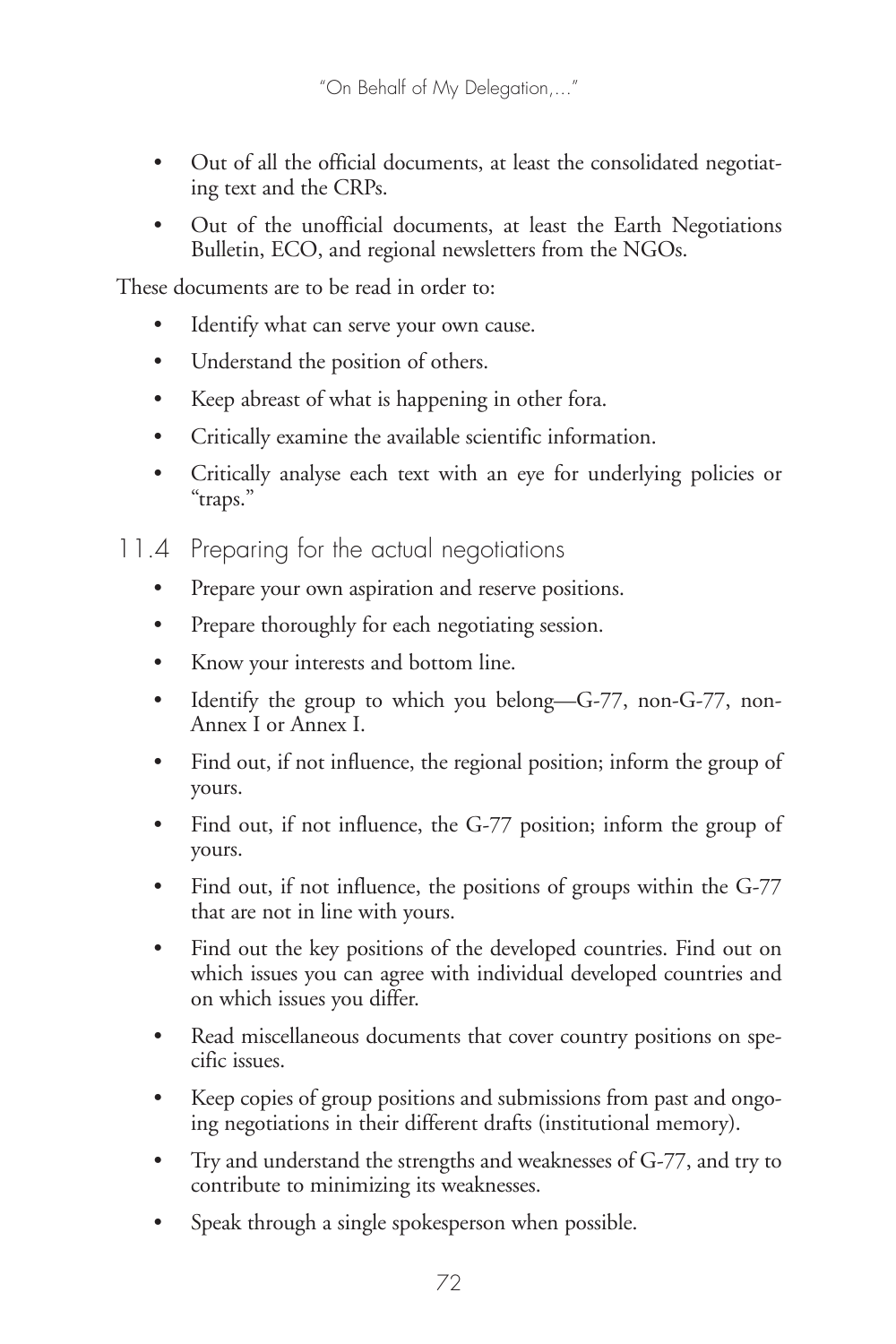- Assign responsibility for each negotiating issue within the G-77.
- Always attempt to put a proposal in writing and put it before the group in advance.
- Identify the key G-77 interests at stake and pursue them under each issue.
- Exchange ideas and approaches informally among the G-77 members.
- Some delegates tend to dominate the discussions. Try to find ways of communicating to ensure that you too have a chance. Written submissions are one way to affect the agenda and the internal process.
- Ensure that individuals with language skills are included on your national delegations.
- Capitalize on the size of the group and avoid feeling powerless against wealthier nations.
- Master the internal procedures and workings of the group. Be active within the group.
- Define a strategy of your own and be proactive.
- Use NGO publications to test your position, ideas, suggestions, etc.
- 11.5 Getting your bearings
	- Find the plenary rooms and your own country table (it is arranged in alphabetical order); that is where the action is.
	- Find the placards of the countries that are friendly; those are where your friends may be.
	- Find your country, regional or international NGOs; they sit at the back of the room. Here you may find some friendly person who will be willing to explain terms, texts and help you find other delegates with similar negotiating positions.
	- If you are alone on your delegation, you should focus on choosing the most key plenary session for your country.
	- If you can find another lone negotiator from a like-minded country, you can divide the plenary negotiations between you. This is unorthodox in that the other negotiator can in no way represent your country; but he or she can alert you to issues that may be relevant for your country and you can reciprocate in kind.
	- If you cannot make sense of all the informal processes, find someone from the NGOs from your region and ask them for a briefing.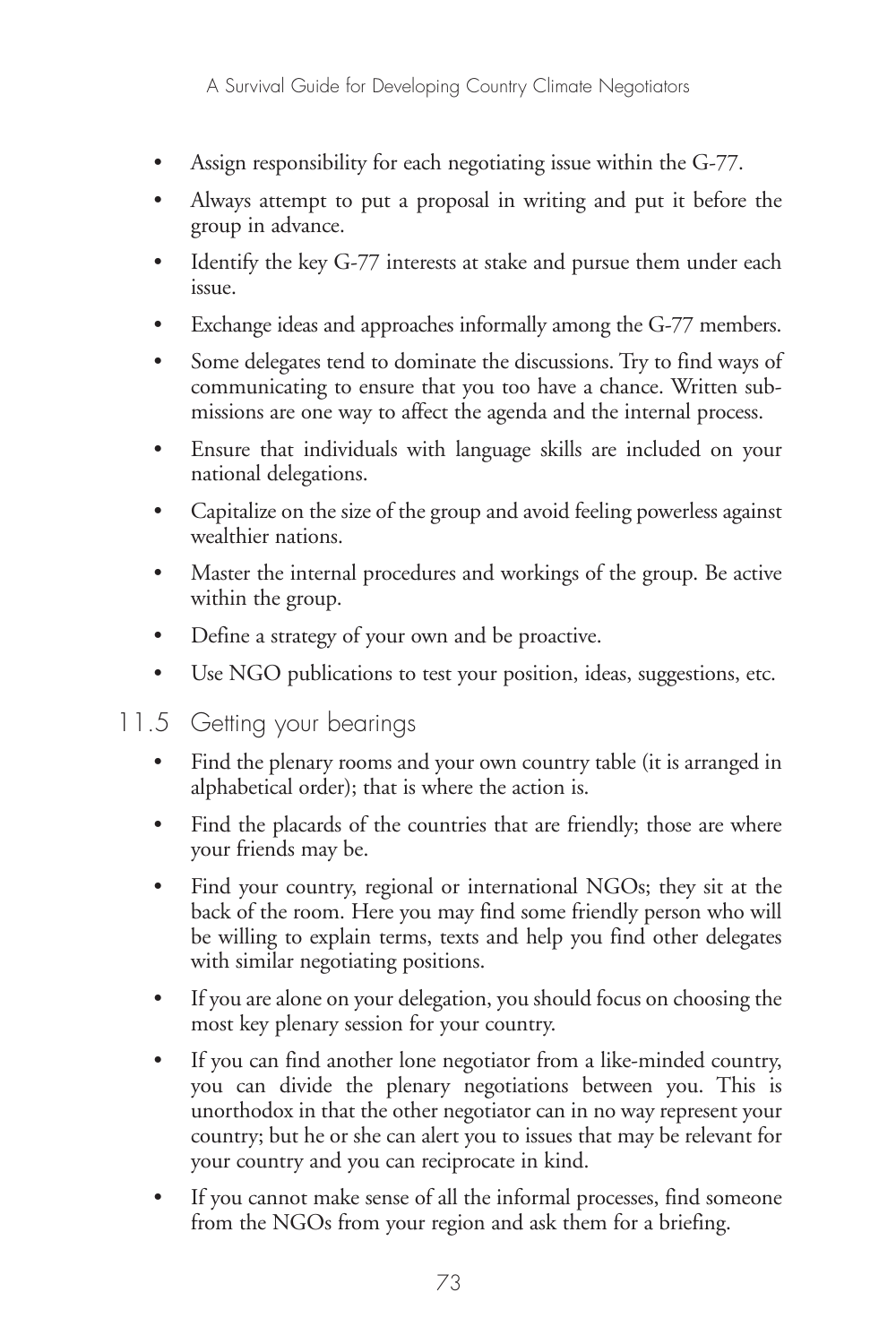- 11.6 Drafting
	- Draft texts that can be discussed, lobbied and then submitted as misc. documents or CRPs.
	- Use a combination of repetition and innovative material.
	- Use strong language.
	- As far as possible include literal text from COP decisions and FCCC and KP documents in your drafting, and cite them all the time. This is the legal basis for the negotiations.
- 11.7 Negotiating
	- Garner support for your objection before objecting. Ensure others will follow you with supportive interventions.
	- Listen carefully to the objection of others. Identify your issue-related friends.
	- Learn to master the use of "Motions" and "Points of Order."
	- Keep an ear open for when other countries are using "Motions," and discern if it is a delay tactic or a legitimate request.
	- One voiced objection to a consensus is, theoretically, enough to stop the consensus; don't misuse this power, but be aware of it.
	- Identify if there are issues in which you can agree with other subgroups; but do not do this behind the back of your own group—this can create an unpleasant diplomatic breach.
	- All G-77 members speak through G-77. If you haven't discussed your position in G-77, don't discuss it in public.
	- Listen very carefully to the views of others and see if you are talking the same language. Not everyone in other coalitions differs with you; identify friends in relation to specific issues.
	- Be careful not to over-defend your position. You may work yourself into a corner and it is then harder to change your position without loosing face.
	- Develop more than one version of the proposed text (the negotiator must anticipate reactions).
	- Have reasons ready to defend key concepts and positions.
	- Do not introduce complex language that does not clarify the process or provide a safeguard as it can create unforeseen problems.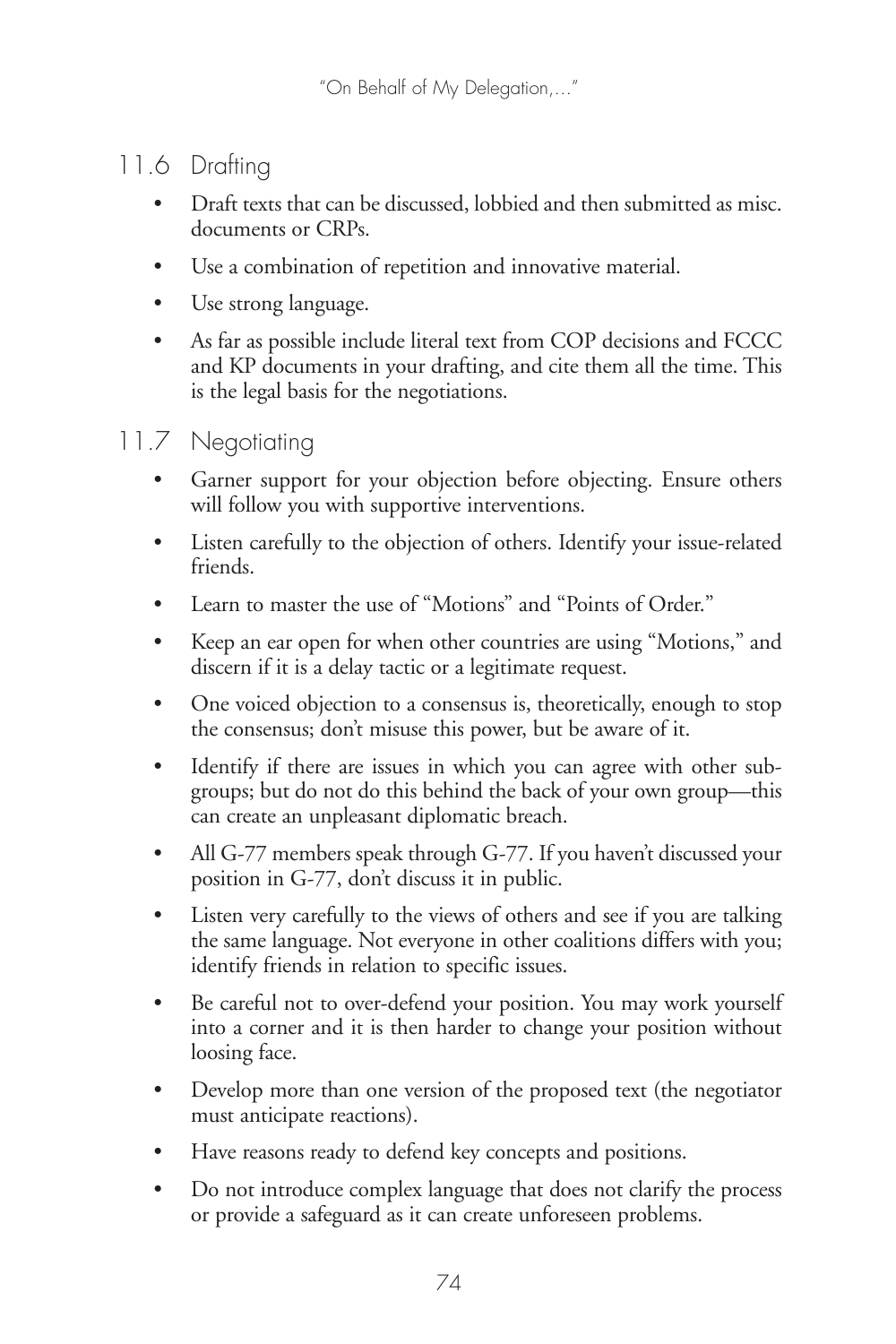- Be prepared to explain why existing text is or is not acceptable to you.
- Be flexible and prepared for tactical retreats, to gamble and, if necessary, change course towards your goal.
- Be clear on what you want, what other Parties want, and which items are "bargaining chips."
- Be watchful when a Party makes flattering comments to see if this is a tactic to divert your attention from the substance.
- Listen to the other side and see if there are concessions being made.
- If new concepts are introduced, make sure the brackets are not in the incorrect place.
- Watch the brackets; don't allow the [shalls] to become [should] or [may].
- Avoid using the word "delete"; instead familiarize yourself with other words that convey the same meaning.
- Watch out for "this is covered elsewhere," "as appropriate," "certified," "all Parties," and the comment—"this is not relevant."
- Don't add the same text in every paragraph; get the key elements in one paragraph and make that as strong as possible.
- Keep a record of the proceedings and in particular a diary of all the different suggestions made your negotiating team during the negotiations and make this available to future negotiating teams from your country.

### 11.8 Optimizing participation

- Seek ways of finding out what happened in the sessions you missed.
- Identify the sub-group to which you belong; and find dinner or corridor opportunities to see what they are pushing forward.
- Make sure to be at the Conference site at 8:00 a.m. to attend your region's preparations for the negotiations. This is also where you will meet people with whom you can discuss and strategize.
- If your country is a G-77 member, attend the G-77 meetings which normally begin at 9:00 in the morning during the sessions.
- In making contacts keep the existing coalitions of countries in mind.
- The names used by industry can be misleading. Sometimes, businesses become members of "green" coalitions and then influences the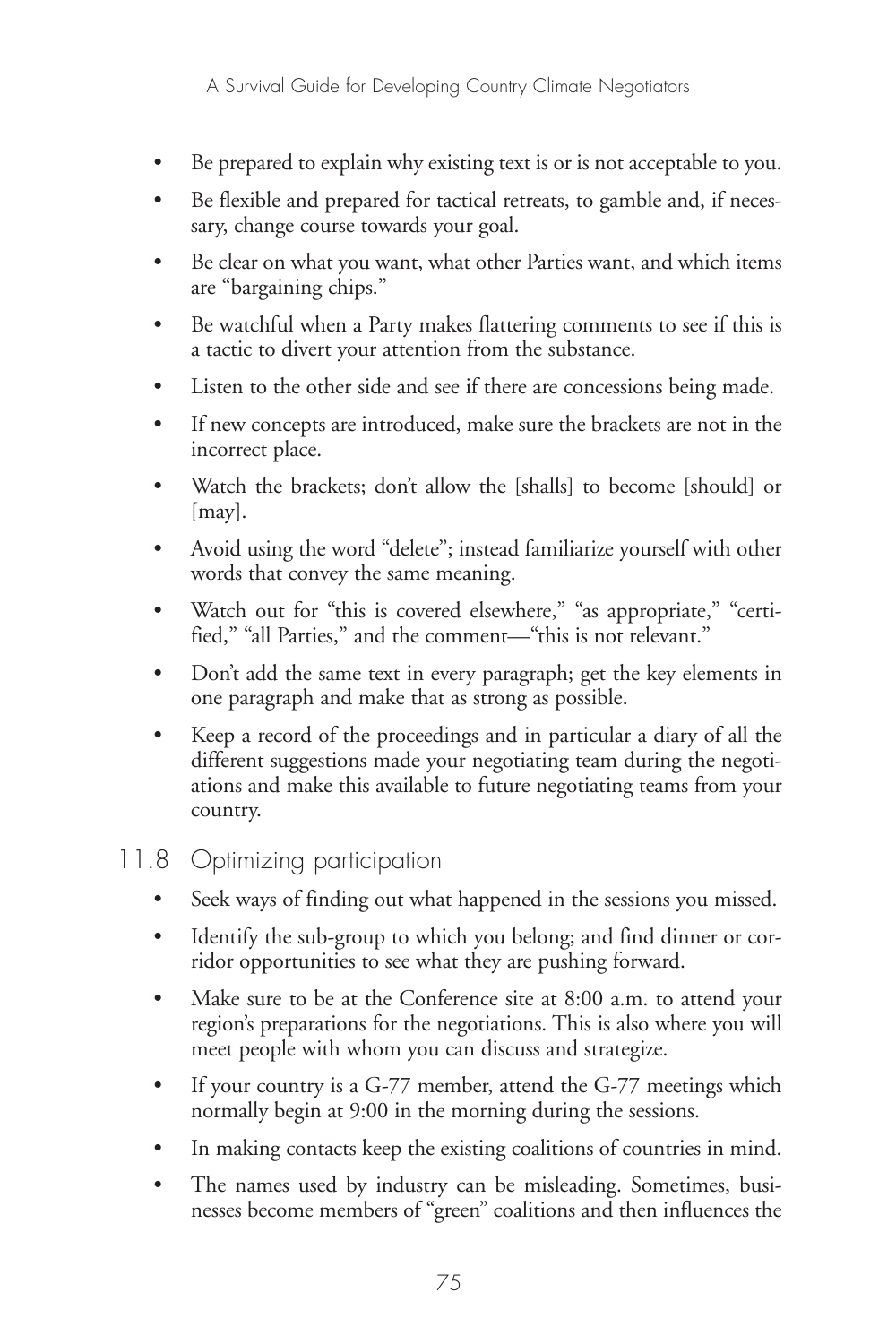policies of these coalitions to an extent that they are no longer green and focused. This is a trend to watch out for.

- In the long-term it is absolutely imperative to make coalitions with other developing countries and share the task of participation in the informal processes (i.e., division of labour between countries (team up!)).
- Explore opportunities domestically to increase the size of the delegation; domestic industry may be willing to finance its own participation and NGOs and academics could try to raise some resources for also joining the delegation.
- 11.9 Monitor the progress of others
	- It is also important to know what has, in fact, been achieved by other countries. This means it is important to read the documents that analyse the implementation of the developed countries. Further, it is important to know where you stand in relation to other developing countries; and how far they are in the implementation process.
- 11.10 Focus
	- Focus on the agenda and the items to be discussed.
	- Be alert, especially during the last few decisive sessions. Decisions are taken at intermediate and at end sessions. Don't tire yourself out before the last few sessions. That is where the key steps are taken. Keep reserve energy in store.
	- Make the chaos manageable for yourself. Focus on the main and formal meetings, if you are alone. Focus on the ENB reports, ECO and the CRPs at a very minimum. Attend the regional meetings. Attend some of the informative side-events, where issues are sometimes explained in simple language and in some depth. Keep your aspiration and reserve positions with you at all times.

### 11.11 From sustenance to diplomatic encounters

It is an illusion to think that the world of diplomats is a glamorous world of chit-chat, delicacies and champagne. The reality is that it is a very hard world of long and tiring hours, hunger pangs and sleepless nights (something very few of your colleagues back home will realize). You need a number of coping strategies to deal with the stress.

• Food and drink: Most negotiating sites have very limited and expensive food and drinks available, long queues and inconvenient loca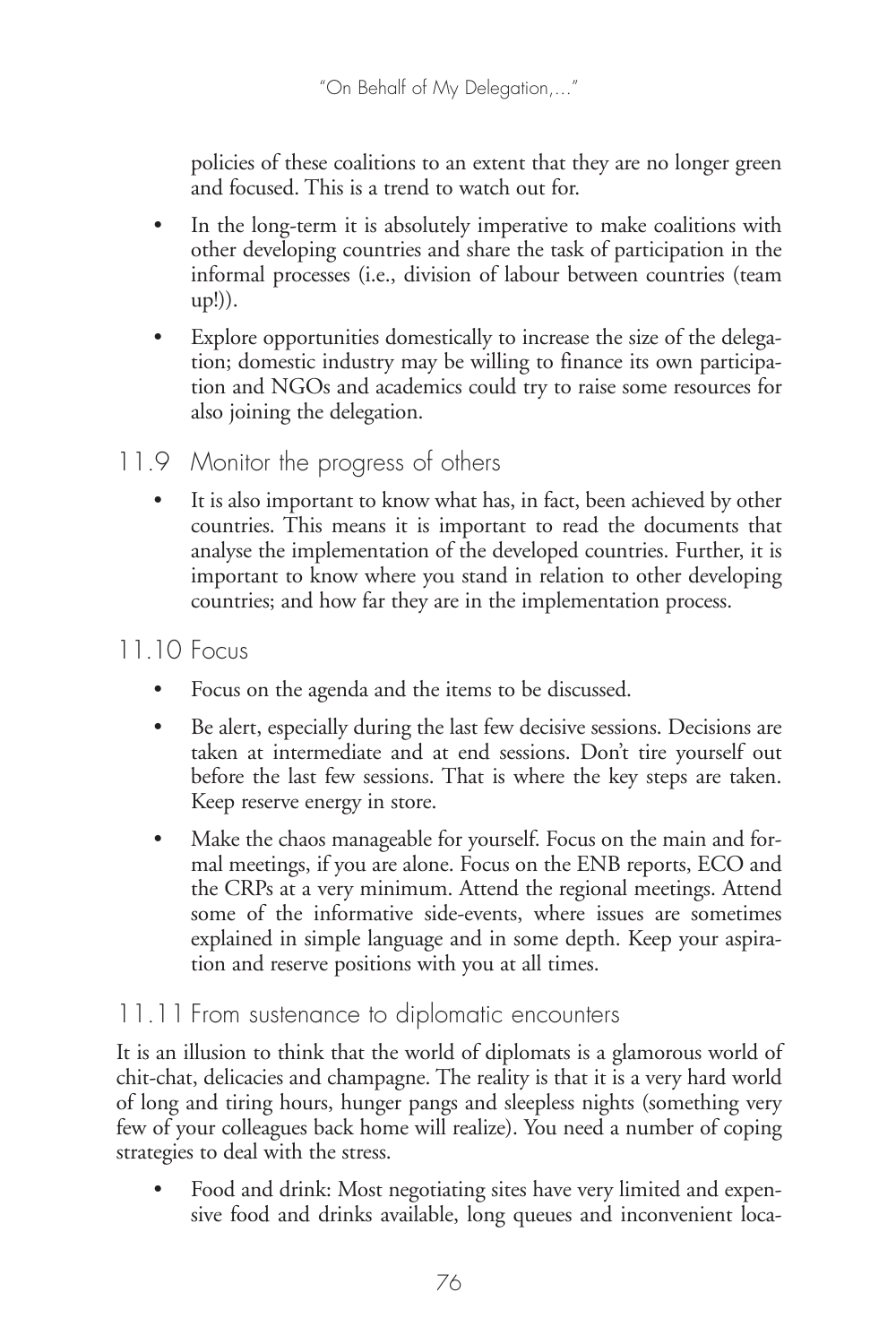tions. Prepare in advance. Going hungry to save time and resources does not support the concentration process. Carry a water bottle.

- Social invitations: If you happen to hold a key position in the negotiations, other delegations may invite you for a meal out to reach consensus. Only go if you have the time and are prepared with your aspiration and reserve positions. Otherwise, the invitations will cut into vital preparation time. Don't fool yourself that the other Party is not extremely well prepared and can afford to take out time for coalition building.
- Formal invitations and elections: It is an honour to be invited to stand for elections for the formal positions in the negotiations. Generally such an honour is limited to those diplomats who have language, scientific, management and negotiating skills. If you do stand, do not forget that you then are no longer representing your country; that it is more than unlikely that you will be able to defend straightforwardly the position of your region. Be conscious of the consequences for your country and region before making yourself available for such a position and accepting.
- However, being invited as co-chair or being invited to play a role in an informal group gives you considerable influence on the process. So it is worth taking the position if you feel confident enough about your understanding of the process and what your country, region and the G-77 hopes to accomplish from the negotiations. There are some financial resources available to support officers elected from LDCs.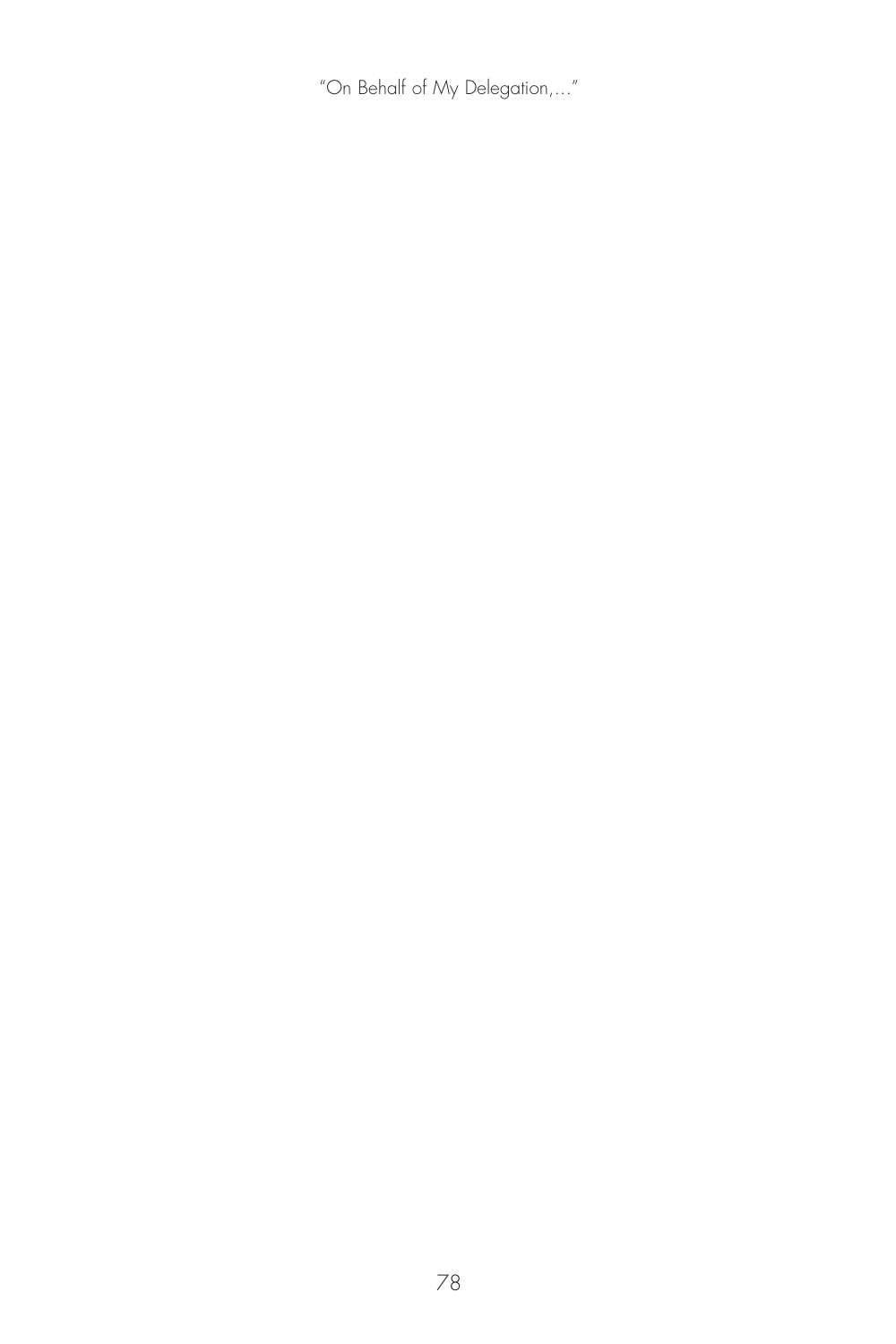# –12– Index to the FCCC

INDEX: Topical Index to the United Nations Framework Convention on Climate Change and Related Documents; Reproduced with permission from Foundation for International Environmental Law and Development, 46-47 Russell Square, London WC1B 4JP, United Kingdom, Copyright © FIELD, 1995, 1996.

|  |  | KEY: $A2 =$ Annex II to the report of the committee |
|--|--|-----------------------------------------------------|
|  |  | $P = Preamble$                                      |
|  |  | $Bold =$ Title of Article                           |

A/AC.237/18(Part II)/Add.1, annex I, (document number to the Convention) access of public to information on climate change and its effects: commitments, 6.a.ii confidentiality of information under the Convention, 12.9 publication of Parties' communications of information, 12.10 publication of the reports of the COP, 7.2.f adaptation to adverse effects of climate change: ecosystems and objective of Convention, 2 impact assessment, 4.1.f meeting costs of, 4.4 national and regional programmes and measures, 4.1.b precautionary measures, 3.3 preparing for, 4.1.e

**adoption and amendment of annexes to the Convention, 16.**  *See* annexes to the Convention adverse effects of climate change. *See also* adaptation annex I Party commitments, 3.1, 4.4 defined, 1.1 education, training and public awareness, 6 generally, P.1, P.2, P.19, science of, 9.2.a vulnerability to, 3.2, 4.8, 4.10 adverse impacts of responses to climate change. *See also* economic and social consequences of climate change generally, P.21 vulnerability of Parties to, 4.8, 4.10 Africa, drought and desertification, 4.1.e agreed full costs. *See* financial resources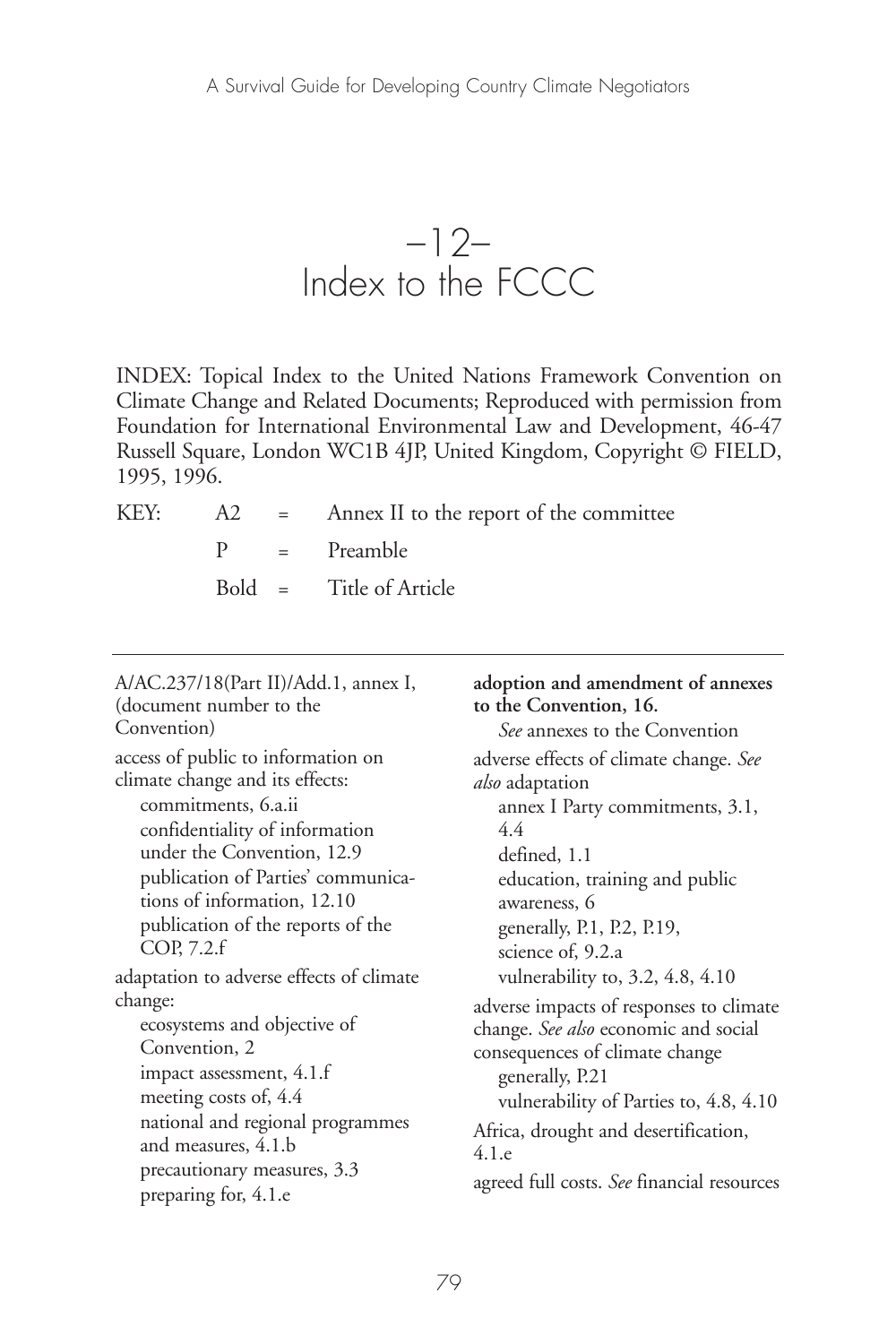agreed full incremental costs. *See* financial resources agriculture: food production, 2 planning form impacts of climate change, 4.1.e transfer of technology to reduce related emissions, 4.1.c **amendments to the Convention, 15** adoption, 15.2 depositary, 15.3 entry into force, 15.4, 15.5 instruments of acceptance, 15.4 proposal, 15.1 voting, 15.3, 15.6 **annexes to the Convention, adoption and amendment, 16** adoption and amendment of, generally, 16.2, 15.2, 15.3, 15.4 amendment of annexes I and II, 4.2.f, 4.2.g arbitration, adoption by COP, 14.2.b, 16.1 conciliation, adoption by COP, 14.7, 16.1 entry into force, 16.3 form and content, nature of, 16.1 non-acceptance by Parties, 16.3 annex I Parties. *See also* commitments, developed country Parties and other developed Parties; Parties undergoing the process of transition to a market economy (EITs) amendment of list by COP, 4.2.f unilateral adherence to list, 4.2.g annex II Parties. *See also* commitments; financial resources amendment of list by COP, 4.2.f annex I to the Report of the Committee (the Convention) annex II to the Report of the Committee, INC/1992/1. *See* interim arrangements

anthropogenic interference with the climate system: human-induced change and the right to promote sustainable development, 3.4 objective of the Convention, 2 any related legal instruments. *See also* protocols objective of the Convention, 2 review of implementation by COP, 7.2 settlement of disputes, 14.8 arbitration. *See also* settlement of disputes annex on, adoption by COP, 14.2.b declaration on, 14.2, 14.3 regional economic integration organizations, 14.2.b areas beyond national jurisdiction: research and systematic observation, 5.b arid and semi-arid areas. *See also* drought and desertification financial resources and transfer of technology, 4.8.c generally, P.19 **authentic texts, 26** biomass. *See also* sinks sustainable management of, 4.1.d burden sharing. *See also* commitments; joint implementation annex II Parties commitments, 4.4 principles, 3.1 capabilities/capacities of Parties, respective. *See also* common but differentiated responsibilities climate system, equitable share in protection of, 3.1 communication of information: national inventories, 12.1.a timing of, 12.5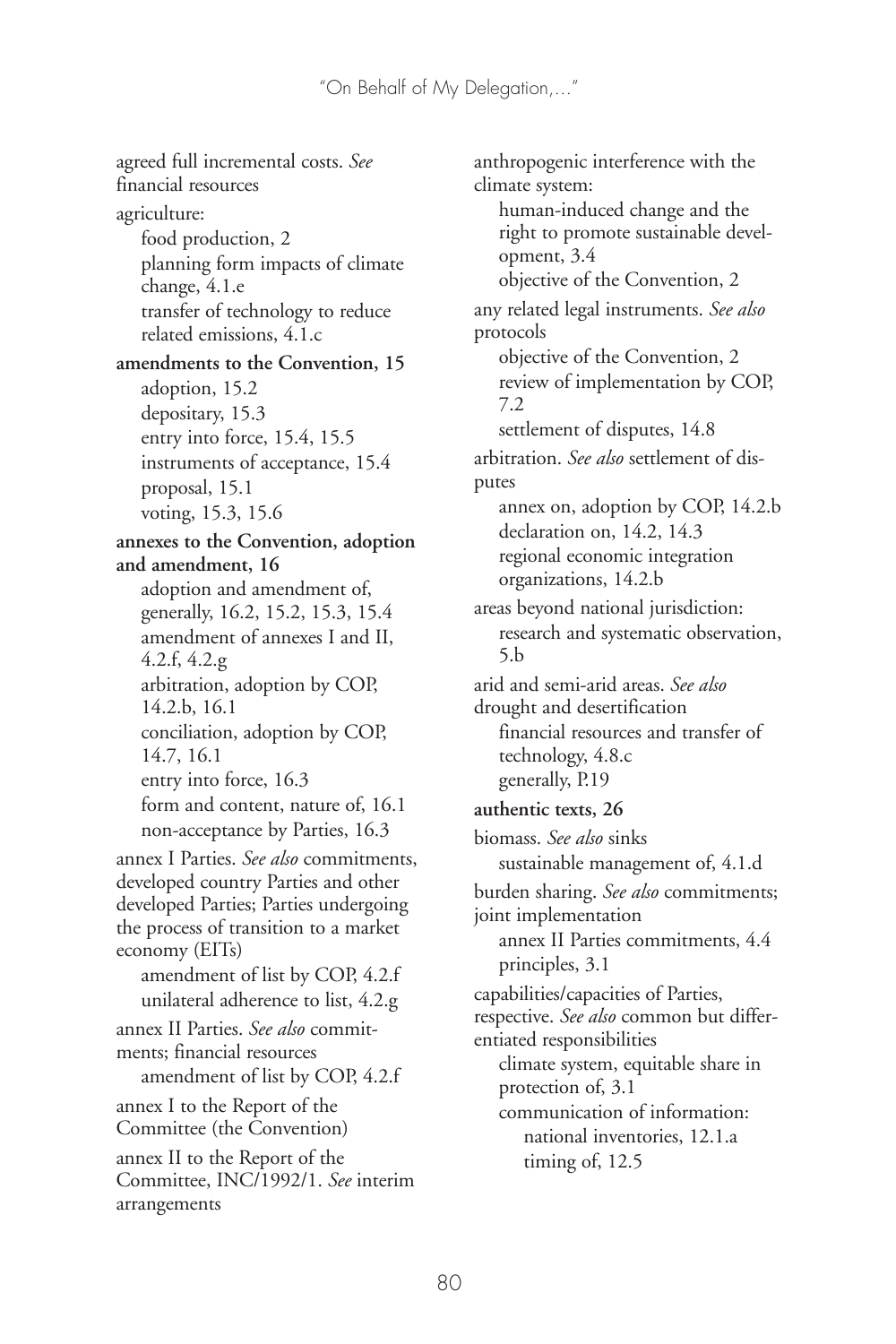disproportionate or abnormal burdens under the Convention, 3.2 education, training and public awareness, 6.a EIT commitments, 4.6 environmental standards, appropriateness to Parties, P.10 exchange of information, 7.2.b generally, P.6 joint implementation, facilitation of by COP, 7.2.c specific conditions of each Party, 3.4 climate change. *See also* anthropogenic interference with the climate system; global warming; climate change science defined, 1.2 objective of Convention, 2 precautionary measures, 3.3 climate change science. *See also* methodologies adequacy of commitments and, 4.2.d assessment of by SBSTA, 9.2.a effectiveness responses and, P.16 evolution of, review by COP, 7.2.a exchange, coordination and promotion of research, P.15, 4.1.h, 5.b precaution, uncertainty and, 3.3 use of by SBI, 10.2.a climate system: data archives on, 4.1.g defined, 1.3 exchange of information on, 4.1.h protection of, P.23, 2 coastal zone management. *See also* adaptation, planning for, 4.1.e **commitments, 4** commitments, annex I Parties, 4.2 calculation of emissions/removals, methodologies for, 4.2.c

communication of information, 4.2.b, 12 detailed policies and measures, 12.2.a specific estimate of effects of measures, 12.2.b timing of, 12.5 coordination of economic and administrative instruments, 4.2.e.i flexibility for EITs, 4.6 generally, 4.2 national policies and practices, review of by Parties, 4.2.e.ii review and amendment of by COP, 4.2.b, 4.2.d, 10.2.b commitments, annex II Parties, 4.3, 4.4, 4.5. *See also* financial resources communication of information, 12.3 costs of adaptation, 4.4 developing country Parties commitments, relationship to, 4.7 endogenous capacities and technologies of developing country Parties, development and enhancement of, 4.5 financial resources, 4.3 transfer of technology, 4.5 commitments, common, 4.1 adaptation, preparing for, 4.1.e agriculture, planning for, 4.1.e coastal zone management, planning for, 4.1.e communication of information, 4.1.a national inventories, 12.1.a other relevant information, 12.1.c steps taken to implement Convention, 12.1.b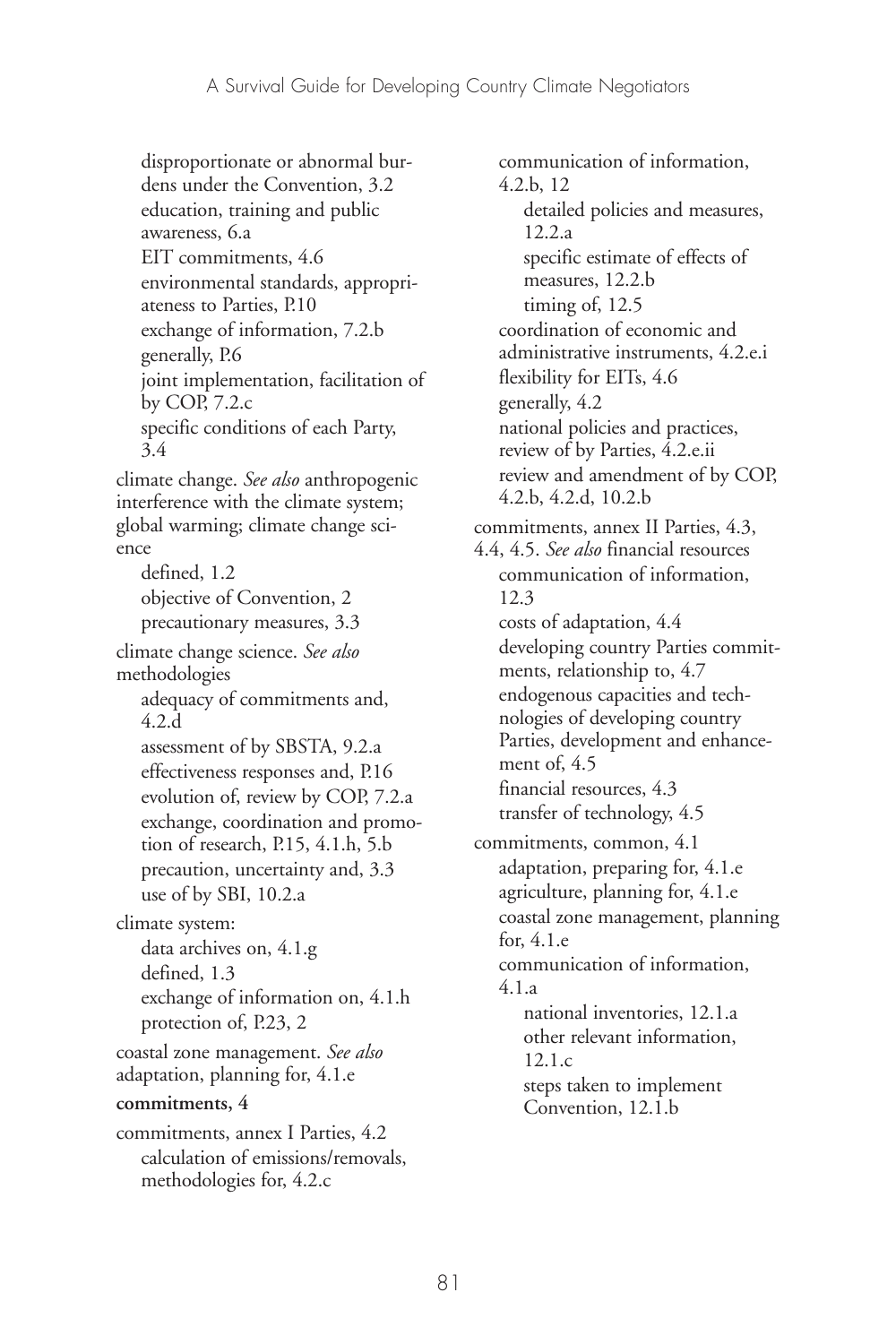drought and desertification, planning for protection and rehabilitation of areas affected by, 4.1.e education, training and public awareness, 4.1.i, 6 floods, planning for protection and rehabilitation of areas affected by, 4.1.e impact assessment of mitigation and adaptation measures, 4.1.f national and regional programmes, 4.1.b national inventories of sources and sinks, 4.1.a, 12.1.a policymaking and climate change, 4.1.f research, systematic observation and development of data archives, 4.1.g, 5 sustainable management/conservation/enhancement of sinks and reservoirs, 4.1.d transfer of technology, emissions, 4.1.c water resources, planning for, 4.1.e commitments, developing country Parties. *See also* commitments, common financial resources and transfer of technology, dependence on, 4.7 social and economic development, poverty eradication, overriding priorities of, 4.7 common but differentiated responsibility. *See also* capabilities/capacities, respective commitments and, 4.1 historical emissions and, P.3, P.18, 4.6 response to climate change and, P.6, 3.1

common concern of humankind, P.1

**communication of information related to implementation, 12:** annex I Parties: detailed description of policies and measures, 4.2.a, 4.2.b, 12.2.a specific estimate of effects of policies, 12.2.b timing of, 12.5 assessment by SBI, 10.2.a common commitment, 4.1.a global emissions trends, 12.1.c national inventory of sources and sinks, 12.1.a steps taken to implement Convention, 12.1.b confidentiality of information, 12.9, 12.10 developing country Parties: financial and technical support, 12.7 project proposals, 12.4 timing of, 12.4 frequency, determination by COP, 12.5 interim communication of information consistent with Convention prior to its entry into force, A2.6 joint communication, 12.8 least developed country Parties, timing of communication, 12.5 procedures for, 12.6 public availability of information and, 12.10 review of commitments, 10.2.b scheduling of communications by COP, 12.5 secretariat support, 8.2.c, 12.1, 12.7

"comprehensive approach," P.18, 3.3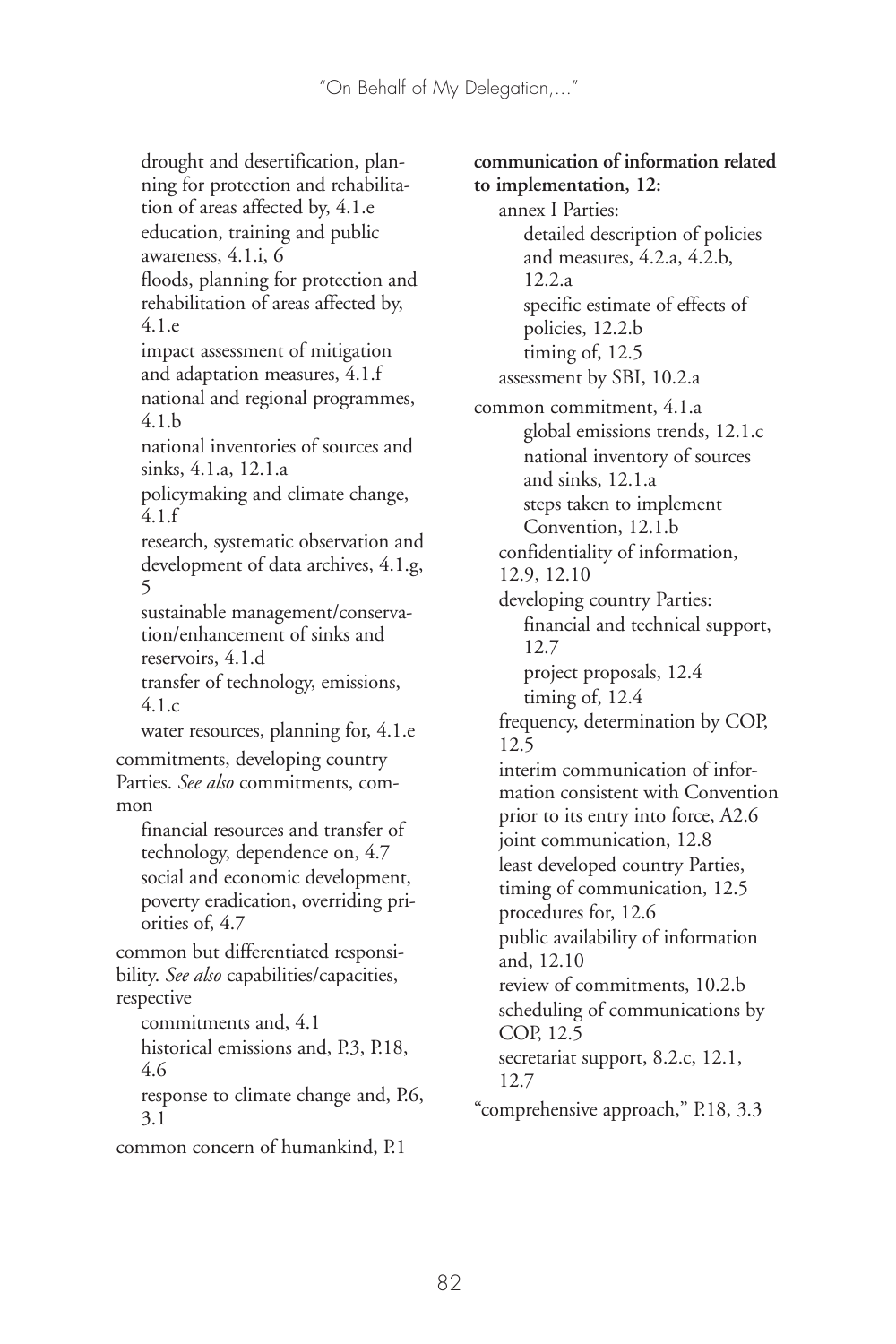#### **Conference of the Parties (COP), 7**

adoption of protocols, 17.1 arbitration, adoption of annex on, 14.2.b amendments to the Convention, adoption by, 15.2 communication of information commitment, 4.1.a, 4.1.j confidentiality of information, criteria for, 12.9 consideration of procedures, 12.6 financial support for developing countries, 12.7 frequency of reports, determination of, 12.5 conciliation, adoption of annex on, 14.7 decisions of, 7.2, 10.2.c establishment of, 7.1 examination of Parties' obligations by, 7.2.a exchange of information, facilitation of, 7.2.b extraordinary sessions, scheduling of, 7.5 financial mechanism: accountability of, 11.1 compliance with COP policy, 11.3.a operating entity, arrangements with, 11.3 policies, programme priorities and eligibility criteria, establishment of, 11.1 financial resources: identifying need for, 12.7 mobilization of, 7.2.h financial rules, 7.2.k first session, agenda: adequacy of commitments, review of, 4.2.d interim financial mechanism, review of, 11.4, 21.3

information communicated by Annex I Parties, review of, 4.2.b joint implementation, criteria for, 4.2.d financial and technical needs for projects and response measures, 12.7 financial and technical support for communication of information, provision by, 12.7 methodologies for calculation of sources/sinks, consideration and agreement of, 4.2.c multilateral consultative process, establishment of, 13 resolution of questions regarding implementation, 13 rules of procedure, 7.3 secretariat, designation of permanent, 8.3 first session, convening of, 7.4 first session, preparation for, 21.1, A2.2, A2.3 joint communication, guidelines for, 12.8 joint implementation: criteria for, 4.2.d facilitation of, 7.2.c implementation of commitments: assessment of, 7.2.e publication of reports on, 7.2.f recommendations on, 7.2.g international organizations, cooperation with, 7.2.l methodologies: commitments, evaluating effectiveness of, 7.2.d national inventories, 4.1.a, 7.2.d observer status, 7.6 other required functions, 7.2.m review of implementation, 7.2 rules of procedure, 7.2.k, 7.3, 7.6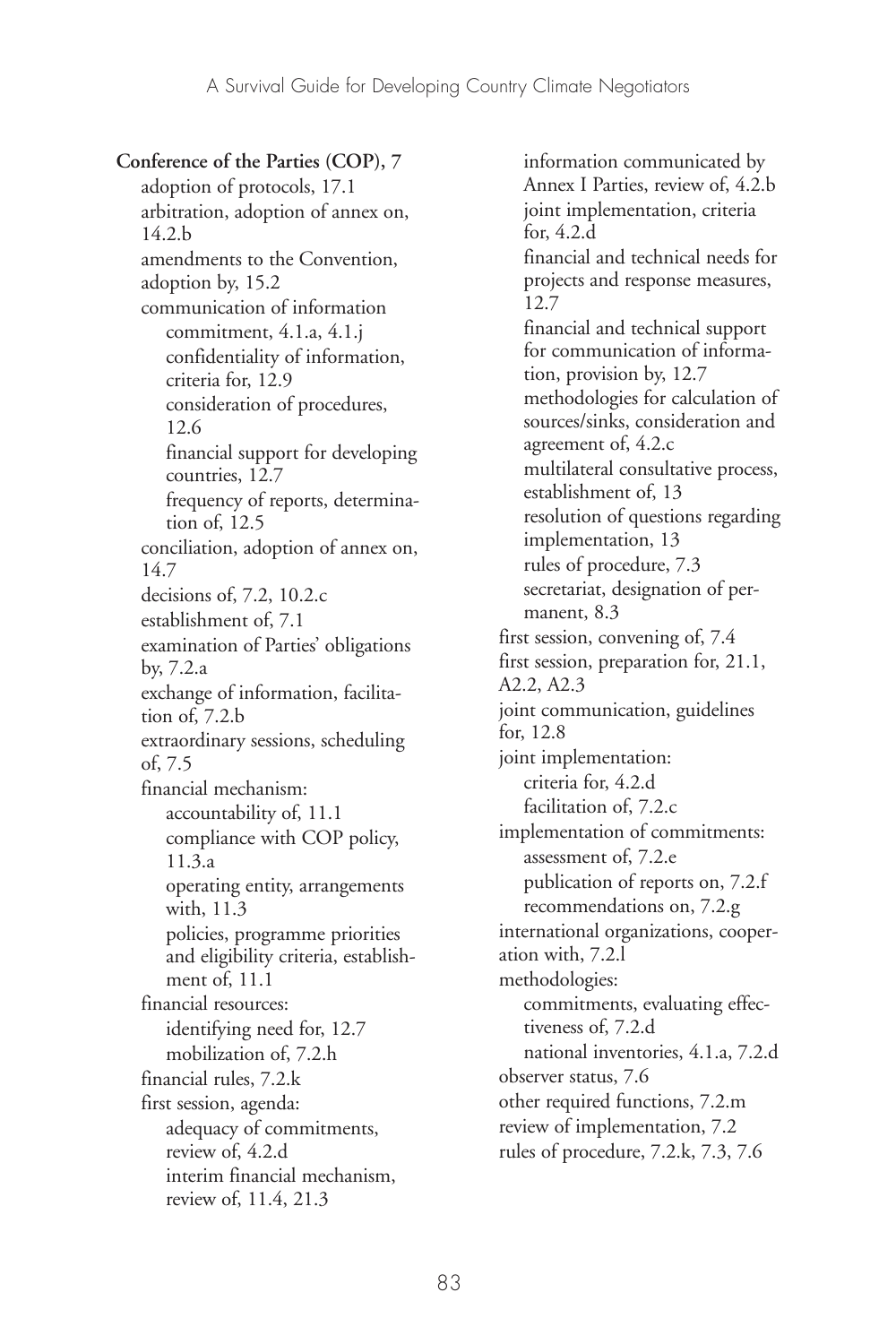SBI: assistance from, 10.1 guidance over, 10.2 SBSTA: further elaboration of, 9.3 questions to, 9.2.e secretariat: administrative and contractual arrangements, 8.2.f other functions, 8.2.g permanent, designation of, 8.3 reports from, 8.2.d sessions of, 7.4, 7.5 subsidiary bodies, generally: establishment of, 7.2.i financial rules, 7.2.k review of reports, guidance, 7.2.j rules of procedure, 7.2.k.,7.3 consensus. *See also* decision-making procedures adoption of rules of procedure, 7.2.k amendments to the Convention, 15.3 cost-effective response measures, 3.3 decision-making procedures. *See also* consensus, rules of procedure amendments to the Convention, 15.3, 15.6 extraordinary sessions of COP, scheduling of, 7.5 observer status, 7.6 protocols to the Convention, 17.5 regional economic integration organizations, 18.2 right to vote, 18 specified majorities, 7.3 declarations: dispute settlement: arbitration, 14.2.b expiry of, 14.3 new declaration, effect of, 14.4

International Court of Justice, 14.2.a regional economic integration organizations: arbitration, 14.2.b extent of competence, 22.3 **depositary, 19** amendments to the Convention, instruments of acceptance, 15.4, 15.5 annexes and amendments of annexes to Convention, 16.3, 16.4, 16.5 authentic texts, 26 protocols, 17, 19 ratification, acceptance, approval or accession, 22.1 unilateral adherence to annex I, 4.2.g withdrawal, notification of, 25.1 developed country Parties and other developed Parties. *See also* annex I Parties, P.18, 3.1 dispute settlement. *See* settlement of disputes; resolution of questions regarding implementation drought and desertification: countries stricken by, participation in INC, A2.5 generally, P.12, P.19 planning for protection and rehabilitation, 4.1.e economic and social impact of climate change and responses. *See also* adverse effects of climate change adverse effect, definition, 1.1 adverse impact, avoidance of, P.21 assessment by COP, 7.2.e cost to developing countries in harmonizing environmental standards, P.10 exchange of information, 4.1.h generally, P.6 impact assessment of adaptation and mitigation measures, 4.1.f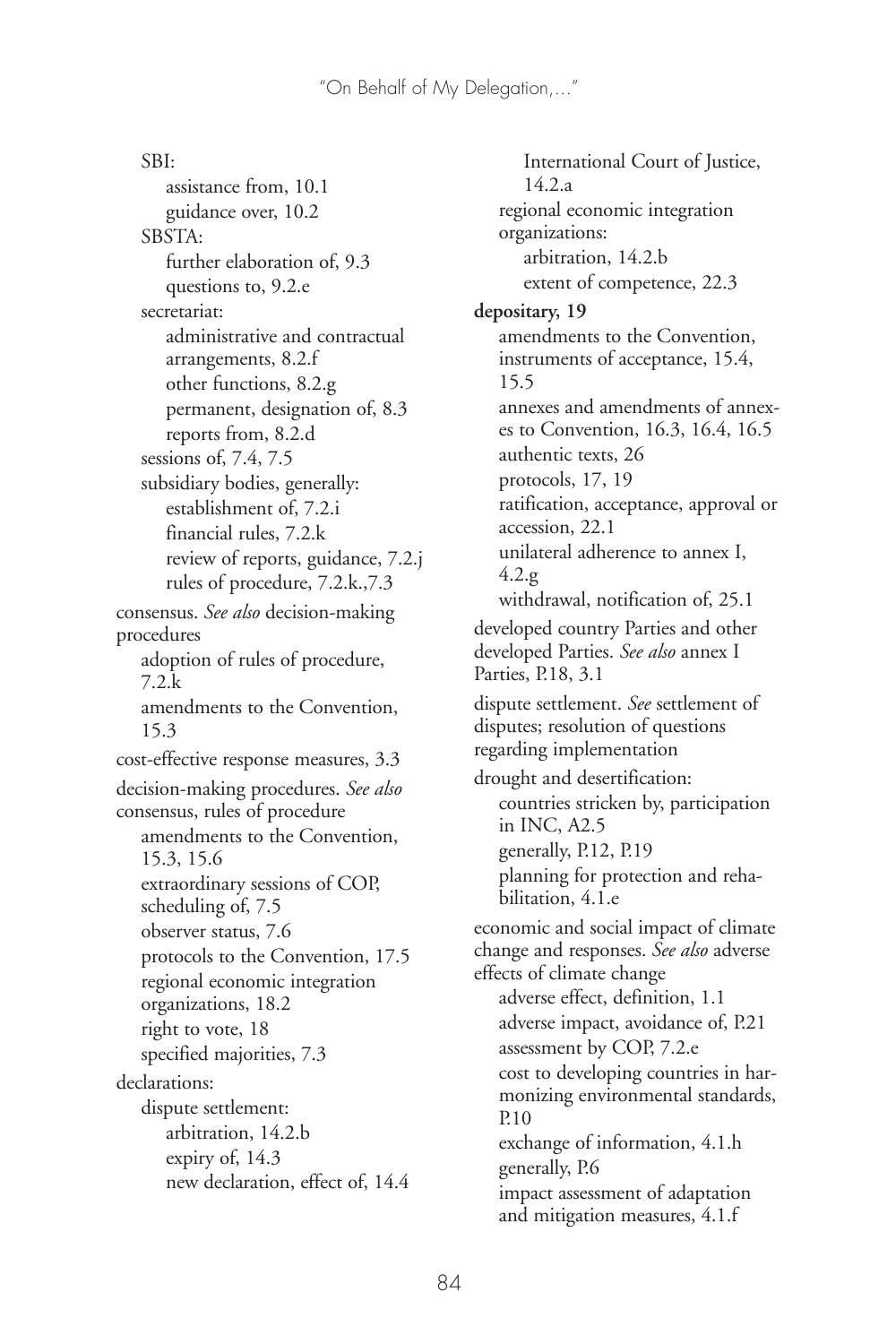international economic system, 3.5 need to grow, P.22 objective of the Convention, 2 precautionary measures, 3.3 research and systematic observation, 4.1.g scientific, technical and economic considerations, P.16 economic sectors, inclusion in response measures, 3.3 "economies in transition" (EITs). *See* Parties undergoing the process of transition to a market economy **education, training, and public awareness, 6** commitment, 4.1.i international cooperation and promotion, 6.b national laws and regulations, conformity with, 6.a national, subregional and regional promotion and facilitation, 6.a EITs. *See* economies in transition emissions. *See* also national inventories; mitigation defined, 1.4 global emissions trends, communication of, 12.1.c methodologies for evaluating effectiveness of measures, 7.2.d endogenous capacity: enhancement and development of, 4.5 research and systematic observation, 5.c SBSTA and, 9.2.d energy efficiency: precautionary measures, P.22 transfer of technology for, 4.1.c **entry into force, 23** amendments to Convention, 15.4, 15.5

annexes and amendments of annexes to Convention, 16.3, 16.4, 16.5 Convention: first session of COP and, 7.4 generally, 23 environmental impact assessment of adaptation and mitigation measures, 4.1.f equity. *See also* intergenerational equity annex I Parties commitments, 4.2.a financial mechanism, system of governance, 11.2 protection of climate system, 3.1 exchange of information: commitment generally, 4.1.h COP and, 7.2.b data from areas beyond national jurisdiction, 5.b education and public awareness, 6.b.i generally, P.15 extrabudgetary funds for interim arrangements, A2.5 **financial mechanism, 11.** *See also* interim arrangements; interim operating entity COP and: accountability to, 11.1, 11.3.c decisions as to policies, programme priorities, and eligibility criteria, 11.1 guidance of, 11.1 reporting to, 11.3.c review of, 11.4 definition of, 11.1 international operating entity/entities: agreement with COP, 11.3 entrusting to, 11.1 system of governance, 11.2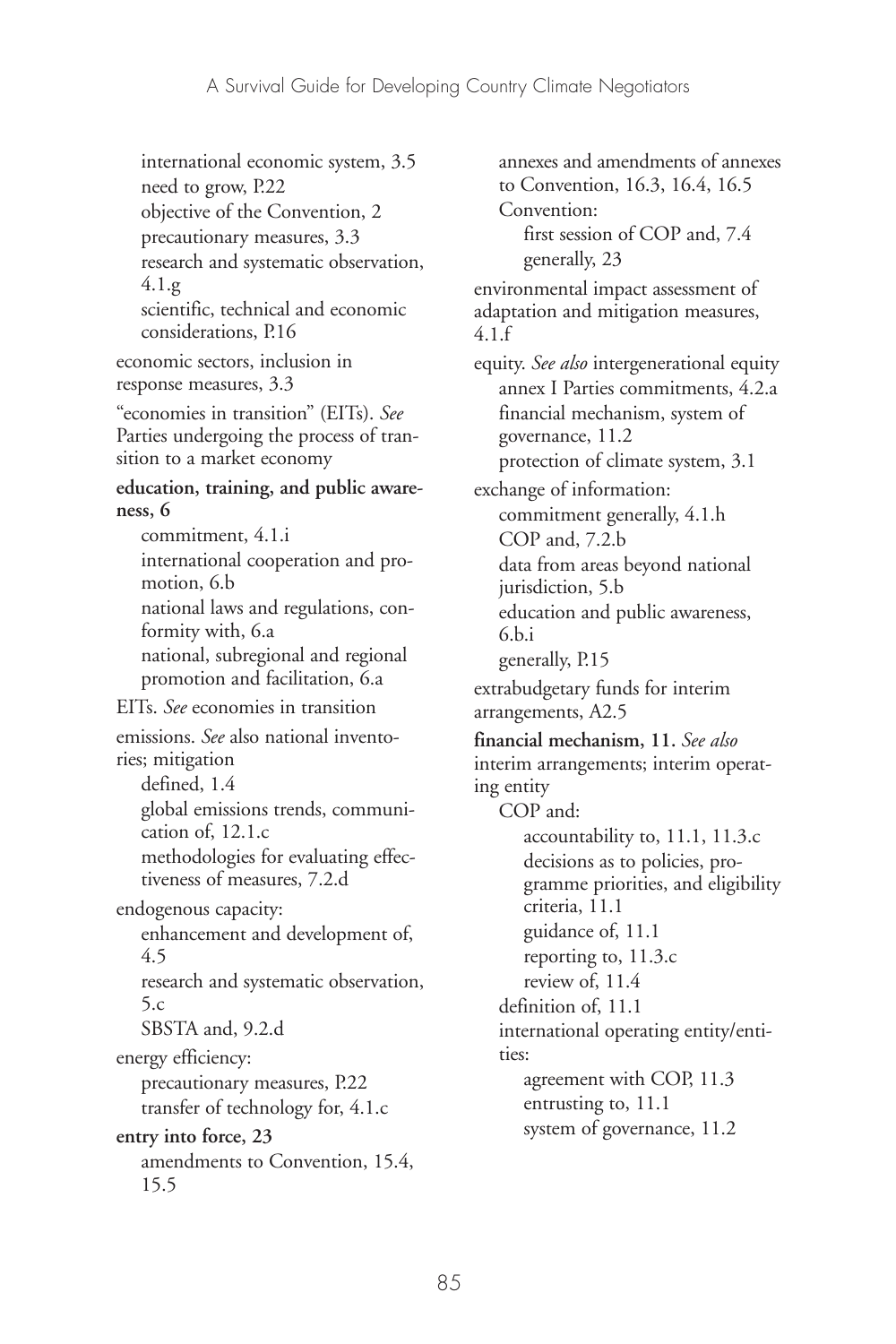financial resources. *See also* commitments, annex II Parties; financial mechanism adequacy and predictability in the flow of funds, 4.3 agreed full costs, 4.3, 12.1 agreed full incremental costs, 4.1, 4.3 amount necessary and available, determination of, 11.3.d, 12.7 review of, 11.3.d availability of, communication from developing country Parties, 12.5 bilateral, regional and multilateral channels, 11.5 burden sharing and, 4.3 communication of information, support for, 12.7 costs of adaptation, 4.4 developing country Parties commitments, dependency on, 4.7 EITs, 4.5 grant or concessional basis, 11.1 mobilization of by COP, 7.2.h new and additional, 4.3 floods, planning for protection and rehabilitation of areas affected by, 4.1.e food production, threatening of, 2 forests, forestry, transfer of technology, emissions reduction, 4.1.c fossil fuel, particular dependency on, P.20, 3.2, 4.8.h, 4.10 free trade: generally, 3.5 harmonization of environmental standards, P.10 General Agreement on Tariffs and Trade (GATT) *See* free trade global warming. *See* anthropogenic interference with the climate system global benefits, 3.3

Global Environment Facility (GEF). *See also* interim operating entity of the financial mechanism entrusting of operation of financial mechanism to, 21.3 global benefits, 3.3 governance of, 11.2 incremental costs, 4.1, 4.3 membership of, 11.2, 21.3 restructuring of, 11.2, 21.3 greenhouse gases. *See also* reservoirs; sources; sinks: climate change, P.2 "comprehensive approach," P.18 defined, 1.5 historical responsibility for emissions, P.3 objective of the Convention, 2 precursors of, 1.4, 1.7, 1.8, 1.9 INC, Intergovernmental Negotiating Committee for a Framework Convention on Climate Change and interim arrangements, A2.2 implementation. *See also* SBI of Convention, assessment of by COP, 7.2.e, 10.1 of COP decisions, 10.2. of national programmes, 4.1.b publication of COP reports, 7.2.f recommendations by COP, 7.2.g resolution of questions regarding, 13 steps taken or envisaged, communication of, 12.1.b subsidiary bodies, 7.2.i incremental costs. *See also* financial resources agreed full incremental costs, 4.1, 4.3 developing country Party project proposals, 12.4 industry sector and transfer of technology, 4.1.c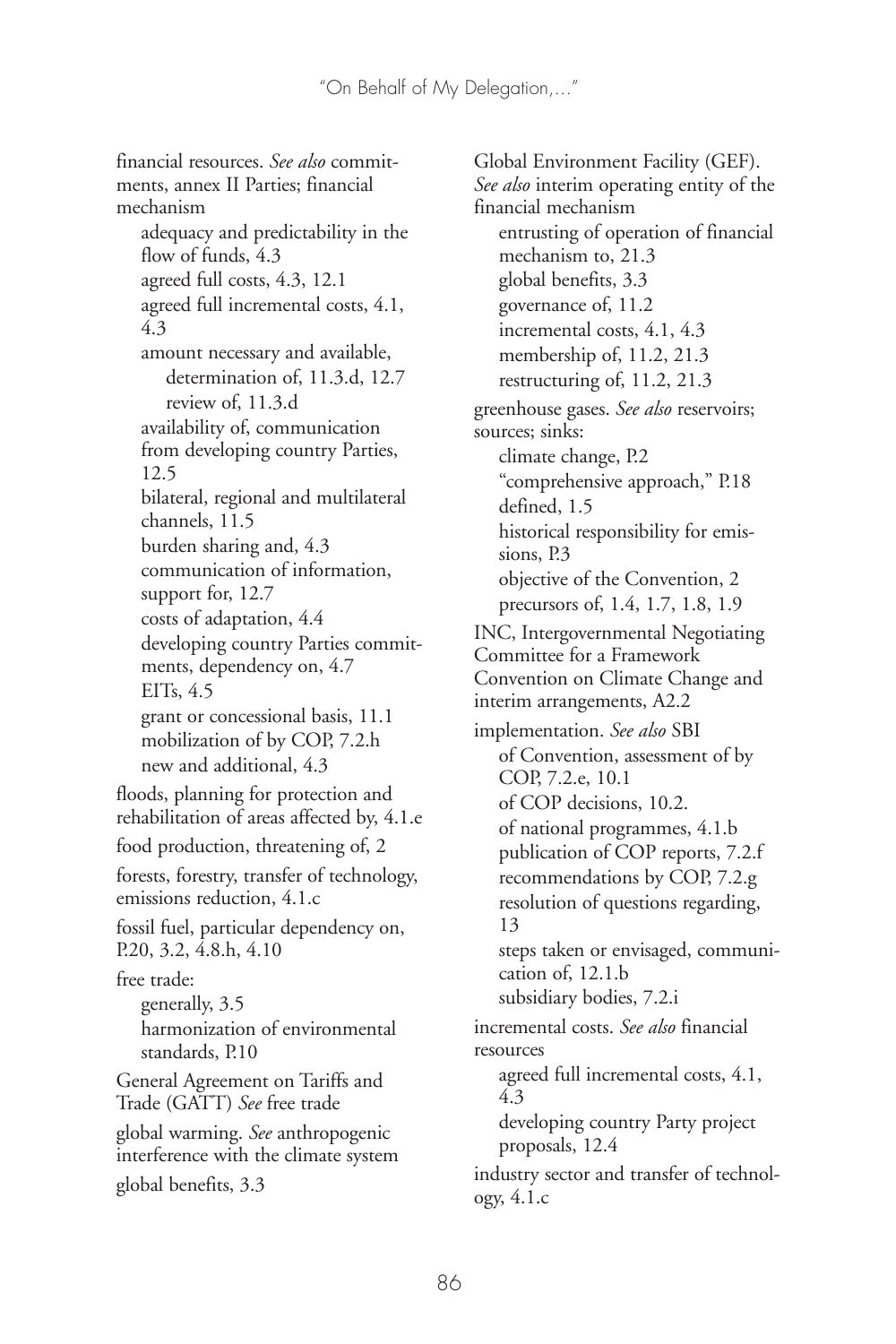institutional arrangements for the Convention, review of by COP, 7.2.a insurance, full consideration of, 4.8 intergenerational equity. See also present and future generations, P.11, P.23, 3.1 Intergovernmental Panel on Climate Change (IPCC), 21.2 **interim arrangements, 21, A2.** *See also* interim operating entity of the financial mechanism; interim secretariat communication of information, A2.6 convening of INC, A2.2, A2.3 extrabudgetary funds, A2.5 interim secretariat, A2.4 signature of Convention, A2.1 interim communication of information consistent with Convention prior to its entry into force, A2.6 interim operating entity of the financial mechanism. *See also* GEF agreement upon arrangements with COP, 11.3 designation of, 21.3 governance of, 11.2 membership of, 11.2, 21.3 modalities to reconsider funding decisions, 11.3.b modalities to ensure conformity with COP policy, 11.3.a review of, 11.4 interim secretariat. *See also* secretariat; United Nations General Assembly Resolutions 45/212, 46/169 convening of COP, 7.4 cooperation with IPCC, 21.2 designation, 21.1 Secretary General, A2.4 International Atomic Energy Agency (IAEA), observer status, 7.6

International Bank for Reconstruction and Development. *See* Global Environment Facility International Court of Justice (ICJ): dispute settlement, 14.2.a, 14.4 Parties to Statute eligible for signature, 21.2 international and intergovernmental organizations COP and, 7.2.l financial and technical support from, 12.7 important contributions of, P.15 SBSTA, 9.1 joint communication, 12.8 joint implementation. *See also* burden sharing allowed, 3.3, 4.2.a, 11.5 criteria for, 4.2.d facilitation of by COP, 7.2.c least developed countries: communication of information, 12.5 financial resources, 4.9 participation in INC, A2.5 marine ecosystems. *See also* sinks importance of, P.4 sustainable management of, 4.1.d methodologies for calculating emissions and removals, comparable: national inventories, 4.1.a, 7.2.d, 12.1.a promotion and agreement by COP, 4.1.a, 7.2.d, 12.1.a SBSTA, 9.2.e mitigation of climate change: annex I Parties commitment, 4.2.a effectiveness of measures taken: assessment by COP, 7.2.e assessment by SBI, 10.2.a estimation by Parties, 4.2.a, 12.2.b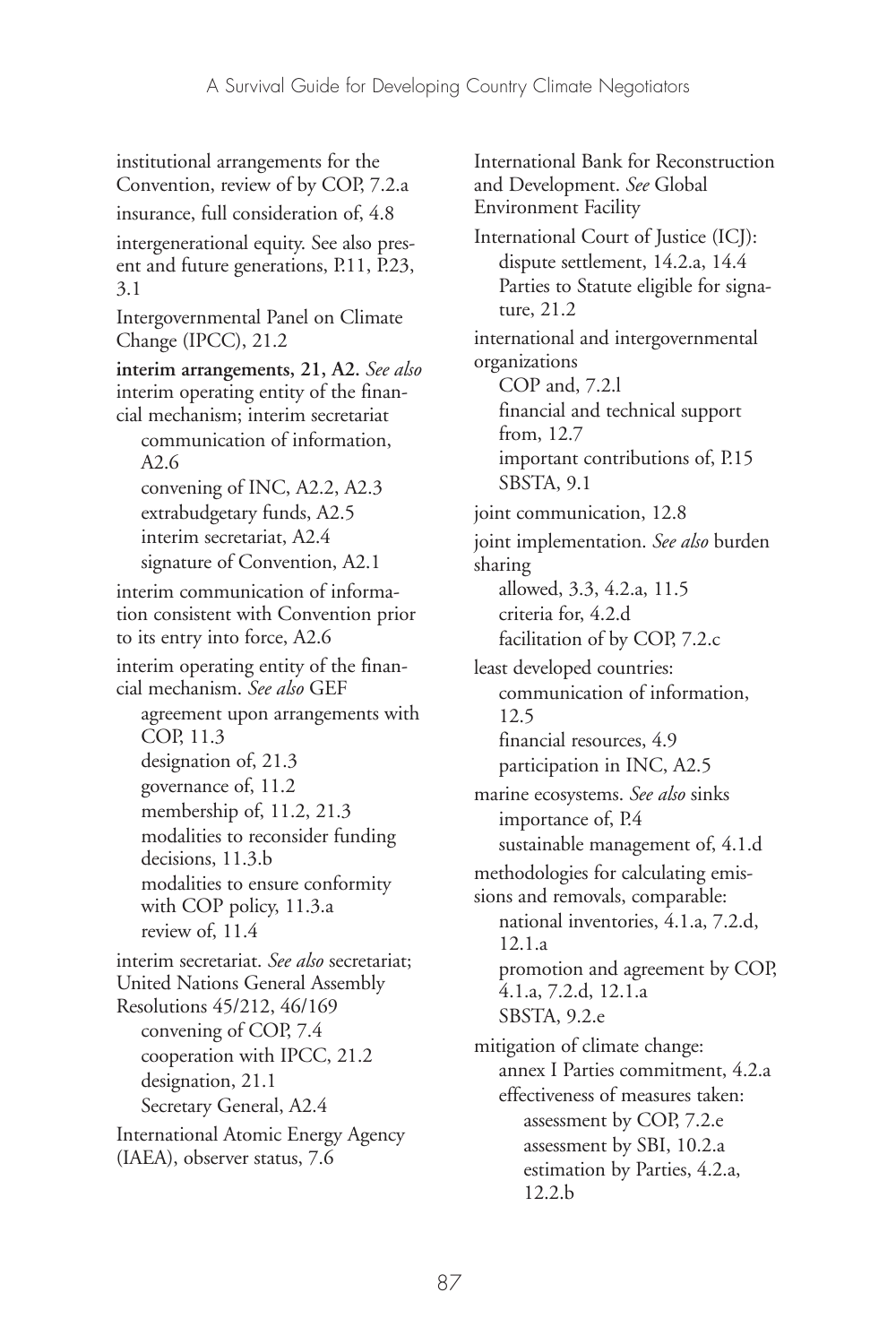impact assessment, 4.1.f national and regional programmes, 4.1.b precautionary measures, 3.3 transfer of technology, 4.1.c Montreal Protocol/Vienna Convention. exclusion from coverage of Convention, 4.1.a, 4.1.b, 4.1.c, 4.1.d, 4.2.a, 4.2.b, 4.2.e.ii, 4.6, 12.1.a legal context, P.13 mountainous ecosystems, fragile, P.19, 4.8.g multilateral consultative process. *See* resolution of questions regarding implementation national and regional development programmes: commitments and, 4.1, 4.1.b integration of climate change with, 3.4 national and regional policies and measures: commitments, 4.2.a effectiveness of, 12.2.b precautionary principle and, 3.3 regional economic integration organizations and, 4.2.a (footnote) right to sustainable development and, 3.4 national inventories: capabilities/capacities of Parties, 12.1.a commitment, 4.1.a communication of, 12.1.a methodologies for, 7.2.d publication of, 4.1.a new and additional financial resources. *See* financial resources NGOs. *See* non-governmental organizations.

"no regrets" policy, P.17 non-governmental organizations (NGOs). *See also* public participation observer status, 7.6 participation in education, training and public awareness, 4.1.g relationship with COP, 7.2.l non-Parties, observer status in COP, 7.6 **objective of the Convention, 2:**  annex I Parties commitments, 4.1.a, 4.2.a, 4.2.d, 4.2.e COP review, 7.2.a, 7.2.d, 7.2.e, 7.2.m Principles, 3.0 observer status, in COP, 7.6 particularly vulnerable countries, P.19, 4.8. *See also* adaptation, small islands, least developed countries, specific needs and special situations Parties undergoing the process of transition to a market economy (EITs). *See also* commitments, annex I Parties annex I to the Convention, footnote financial resources for, 4.5 flexibility in implementing commitments, 4.6 poverty eradication: commitments of developing country Parties, 4.7 responses to climate change and, P.21 **preamble, P** precautionary principle, precautionary measures, generally, P.16, 3.3 reducing uncertainties, 4.1.g present and future generations. *See also* United Nations General Assembly resolutions, P.11, P.23, 3.1 Principle 21 of the Stockholm Declaration, P.8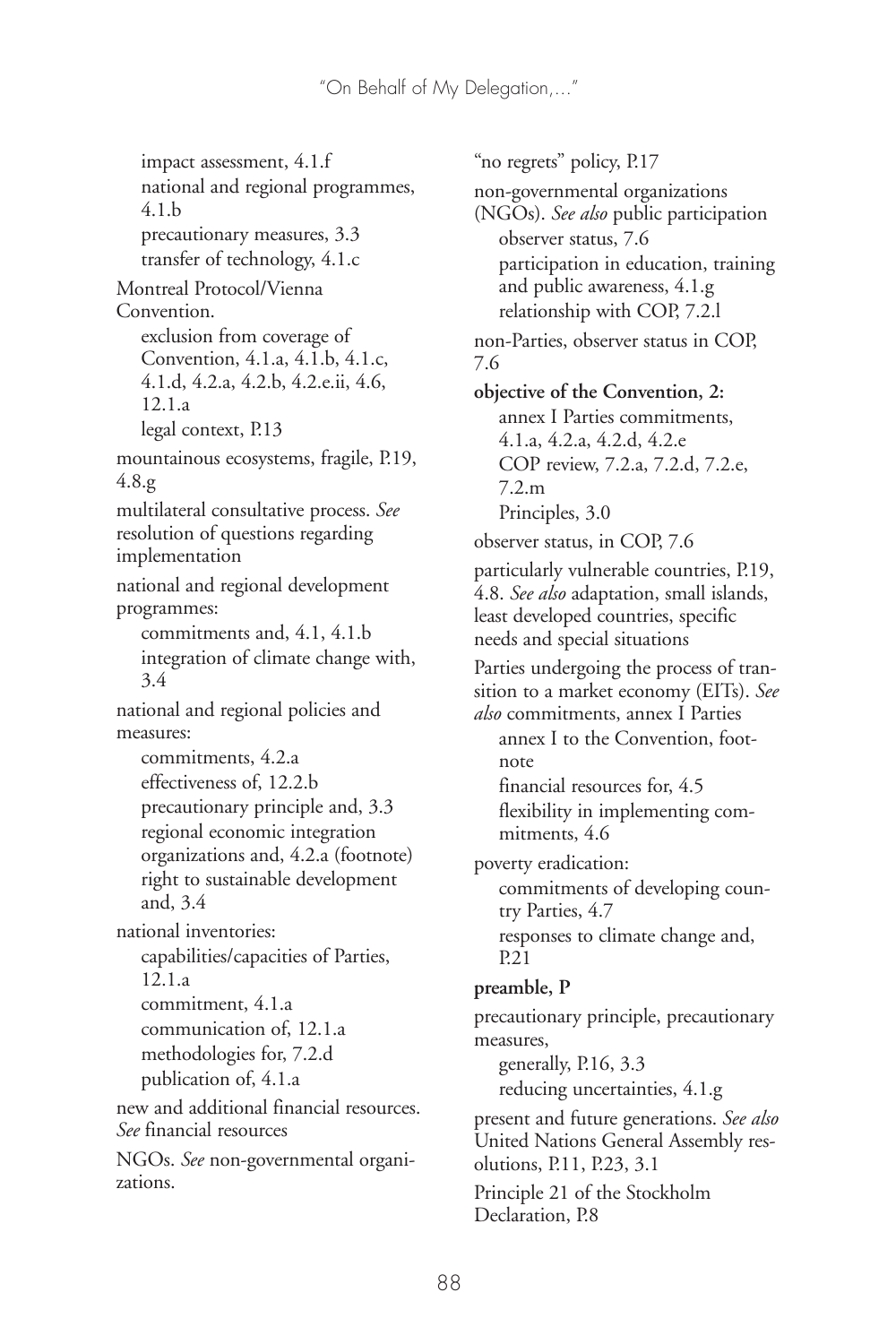#### **Principles of the Convention, 3.0**

**protocols, 17.** *See also* any related legal instruments depositary, 19

regional economic integration organizations, 1.6 withdrawal, 25.3

publication. *See also* access of public to information

national and regional programmes, 4.1.b

national inventories, 4.1.a

public health, assessment of impact on by mitigation and adaptation measures, 4.2.h

public participation in addressing climate change, 6.a.iii. *See also* non-governmental organizations

**ratification, acceptance, approval or accession, 22.** *See also* declarations; reservations regional economic integration organization: commitments, 4.2.a.footnote defined, 1.6 entry into force of Convention, 23.2 extent of competence, declaration of, 22.3 modification of, 22.3 dispute resolution, 14.2.a, 14.2.b protocols, 1.6 ratification, acceptance, approval or accession, 22.1, 23.2 right to vote, 18.2 reporting: of interim operating entity, 11.3.c of Parties, *See* compilation and communication information of COP, 7.2.f of Secretariat, 8.2.d of SBI, 10.1 of SBSTA, 9.1

**research and systematic observation, 5**  commitments, 4.1.g, 5 international and intergovernmental programmes and networks, P.15, 5.a SBSTA and, 9.2.d **reservations, 24** reservoirs defined, 1.7. *See also* sinks **resolution of questions regarding implementation, 13** response measures, impacts of. *See also* adaptation; mitigation assessment of by COP, 7.2.e assessment of by SBSTA, 9.2.b economic and social consequences, 4.1.g, 4.1.h **right to vote, 18** right to promote sustainable development, 3.4 rules of procedure. *See* COP; subsidiary bodies SBSTA. *See* subsidiary body for scientific and technical advice sea level rise, P.12, P.19. *See also* adaptation; small island countries **secretariat, 8.** *See also* interim secretariat administrative and contractual arrangements, 8.2.f compilation and communication of information, 8.2.c, 12.6 coordination with other secretariats, 8.2.e establishment, 8.1 financial and technical support from, 12.7 functions, 8.2 observers, 7.6 other duties, 7.2.g reports submitted to it, compilation and transmission, 8.2.b

reports to COP, 8.2.d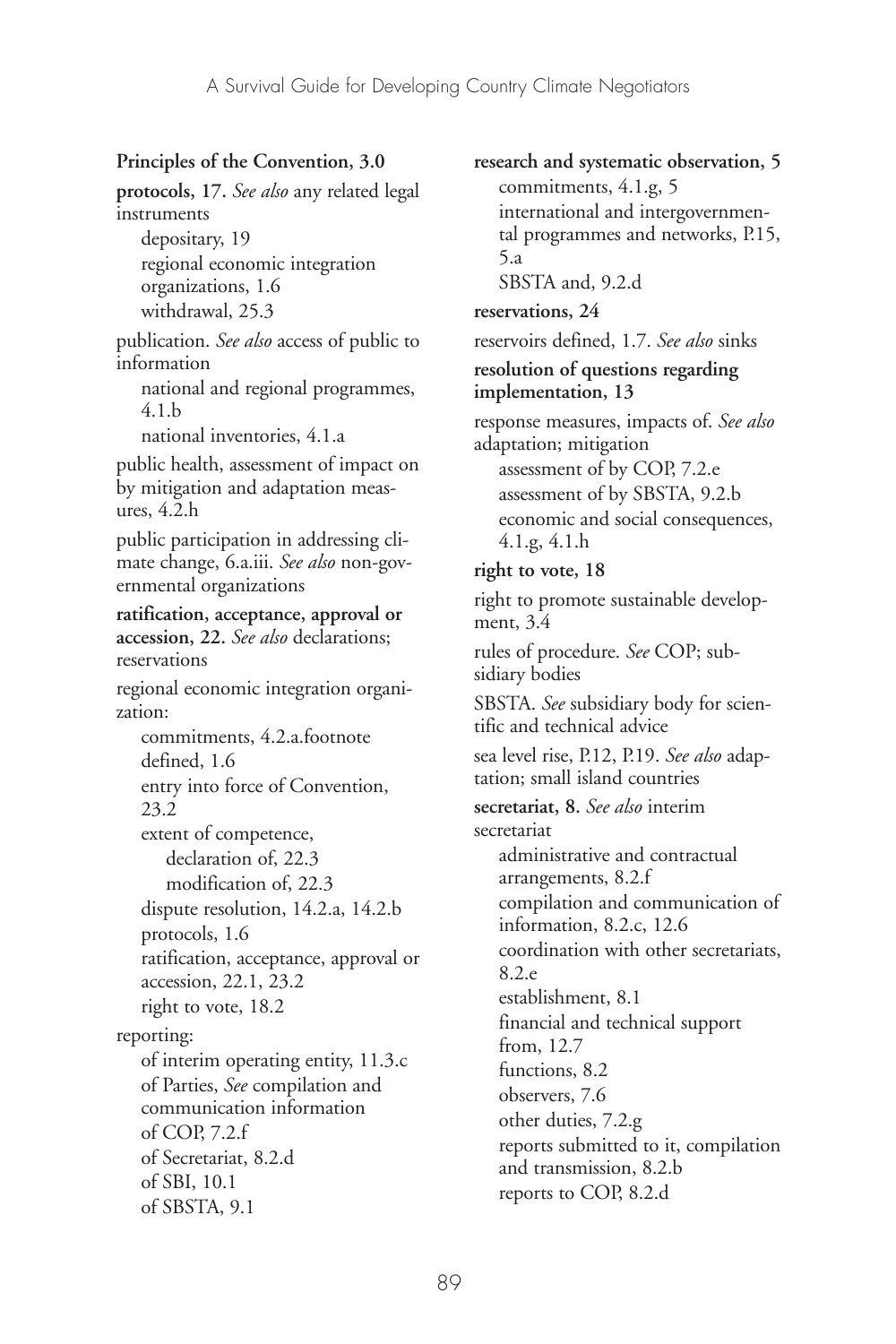servicing of COP and subsidiary bodies, 8.2.a scheduling of extraordinary sessions of the COP, 7.5 **settlement of disputes, 14** arbitration, 14.2.b conciliation, 14.5, 14.6, 14.7 declarations, 14.2, 14.3, 14.4 negotiation, 14.1 other peaceful means, 14.1 **signature, 20** eligibility of states, 20 UNCED and, A2.1 sinks for greenhouse gas emissions: annex I Parties' commitment, 4.2.a comprehensive policies, 3.3 defined, 1.8 importance of, P.4 methodologies for calculating removals, 7.2.d national inventories, 4.1.a national and regional programmes, 4.1.b sustainable management/conservation/enhancement, 4.1.d biomass, 4.1.d coastal ecosystems, 4.1.d forests, 4.1.d marine ecosystems, 4.1.d oceans, 4.1.d terrestrial ecosystem, 4.1.d small island countries, vulnerability of. *See also* particularly vulnerable countries financial resources, 4.4, 4.8.a generally, P.19 participation in INC, A2.5 sources of greenhouse gas emissions. comprehensive policies, 3.3 defined 1.9 national inventories, 4.1.a

social and economic development, impact of climate change and responses. *See also* economic and social impacts of climate change and responses adverse impacts of responses to climate change, P.21 climate change considerations, 4.1.f contexts, 3.3 consequences of response strategies, 4.1.g growth of developing country Party emissions, P.3, 3.4 limitation on developing country capacity to respond, P.6 national development programmes, 3.4 national and regional development priorities, 4.1 socio-economic systems, 1.1 sovereignty, P.9 special circumstances, special difficulties, special situations, specific needs. *See also* particularly vulnerable countries arid and semi-arid areas, P.19, 4.8.c drought and desertification, areas liable to, P.19, 4.8.e floods, P.19 forested areas, 4.8.c forest decay, areas liable to, 4.8.c fossil fuel dependency, P.20, 3.2, 4.8.h, 4.10 least developed countries, 4.9 low-lying coastal areas, P.19, 4.8.b mountainous ecosystems, fragile, P.19, 4.8.g natural disasters, areas prone to, 4.8.d small islands, P.19, 4.4, 4.8.a urban atmospheric pollution, areas of, 4.8.f "state responsibility," P.8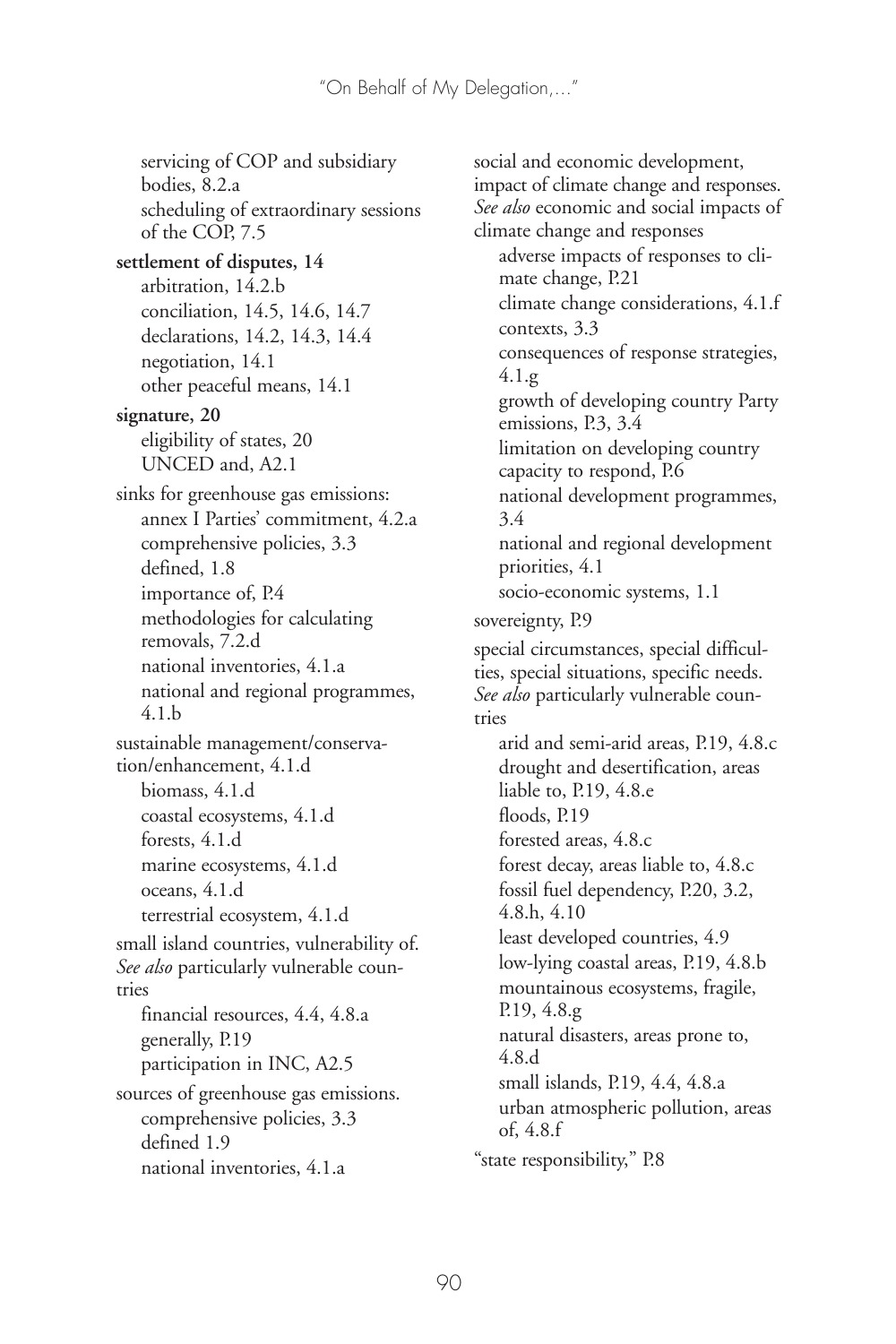subsidiary bodies. *See also* SBI, SBSTA communication of information by Parties, 12.6 establishment of, 7.2.i financial rules for, 7.2.k questions to SBSTA, 9.2.e review of reports, guidance by, 7.2.j rules of procedure, 7.2.k **Subsidiary Body on Implementation, (SBI) 10.** *See also* implementation assessment of effect of response measures, 10.2.a compilation and communication of information, 10.2.a composition of, 10.1 decisions of the COP, 10.2.c establishment, 10.1 questions to SBSTA, 9.2.e reports to COP, 10.1 review of commitments, 4.2.d, 10.2.b **Subsidiary Body for Scientific and Technological Advice, (SBSTA) 9:** advice: endogenous capacity building, 9.2.d research and development, 9.2.d transfer of technology, 9.2.c assessment of climate change science, 9.2.a assessment of effects of measures taken, 9.2.b climate change technologies, identification of, 9.2.c composition of, 9.1 COP and: reports to, 9.1 response to questions of, 9.2.e establishment of, 9.1 existing bodies, relationship with, 9.2 other subsidiary bodies, response to questions from, 9.2.e

supreme body of the Convention, *See* Conference of the Parties sustainable development: free trade, 3.5 management of sinks and reservoirs, 4.1.d need for resources, P.22 right to, 3.4 SWCC, Second World Climate Conference, Ministerial Declaration, context for Convention, P.14 terrestrial ecosystems. *See* sinks importance of, P.4 sustainable management of, 4.1.d titles of articles, as assistance to the reader, 1 (footnote) transfer of technology: environmentally sound technologies and know-how, 4.5 developing country commitments, relation to, 4.7 development, application, and diffusion of, commitment, 4.1.c financial mechanism, 11.1 financial resources, 4.3 least developed countries, 4.9 need for resources, P.22 other Parties and organizations, 4.5 special circumstances, 4.8 SBSTA, 9.2.c transparency, financial mechanism, governance of, 11.2 transport sector and transfer of technology, 4.1.c United Nations, observer status, 7.6 United Nations Charter, P.8 United Nations Conference on the Human Environment, (UNCHE), P.7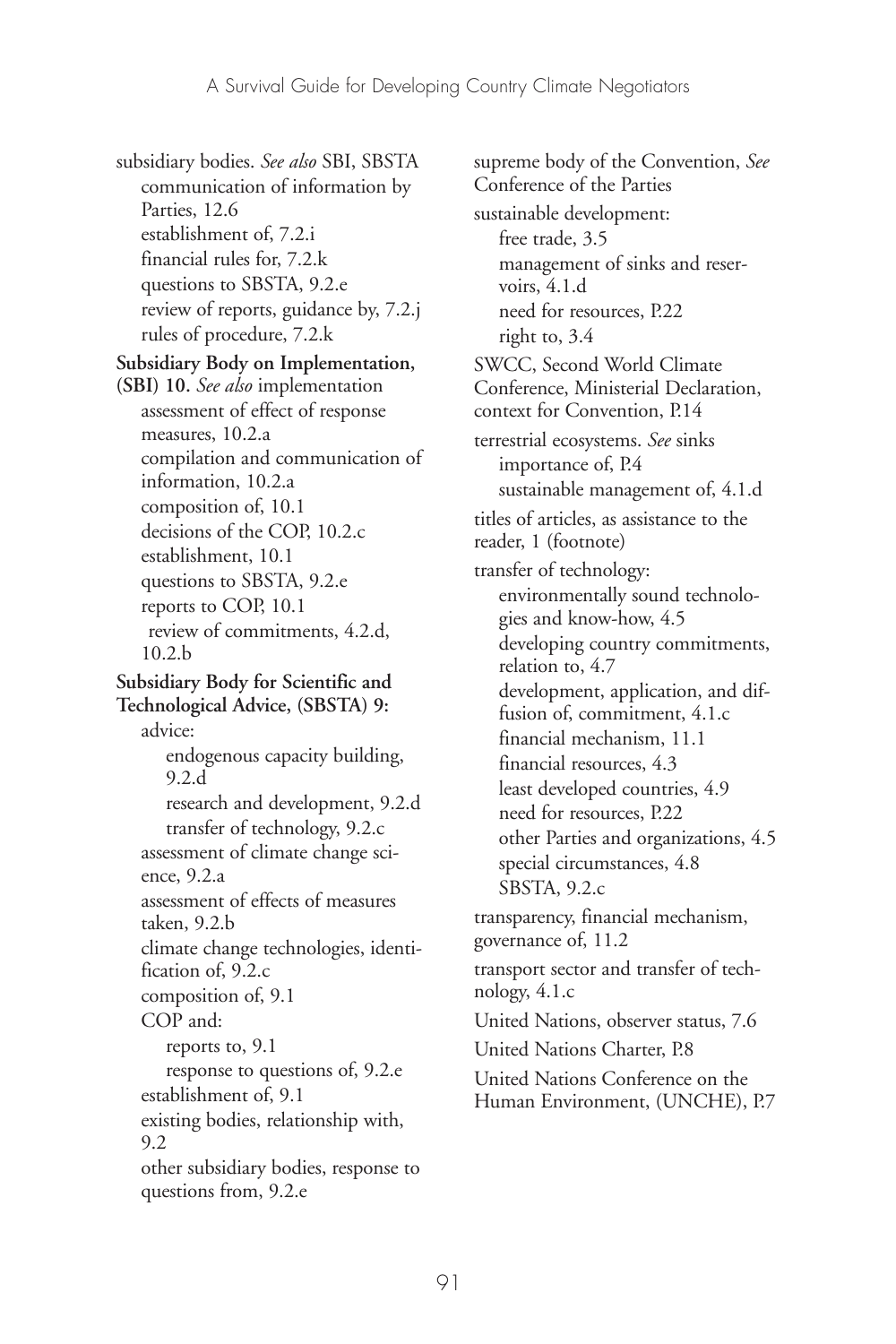United Nations Conference on Environment and Development (UNCED):

generally, P.11, A2 signature, 20, A2.1

United Nations General Assembly resolutions:

43/53, *Protection of global climate for present and future generations of mankind*, P.11 44/172, *Plan of action to combat desertification*, P.12 44/206, *Possible adverse effects of sea-level rise on islands and coastal areas, particularly low-lying coastal areas*, P.12 44/207, *Protection of global climate for present and future generations of mankind*, P.11 44/228, *United Nations Conference on Environment and Development*, P.11 45/212, *Protection of global climate*

*for present and future generations of mankind*, P.11, 21.1, A2.4, A2.5 46/169, *Protection of global climate for present and future generations of*

*mankind*, P.11, A2.2, A2.4

United Nations Development Programme (UNDP). *See* Global Environment Facility United Nations Environment Programme (UNEP). *See also* Global Environmental Facility important contributions of, P.15 role in the GEF, P.21.3 voting. *See* decision-making waste management and transfer of technology, emissions reduction, 4.1.c water resources, planning for, 4.1.e **withdrawal from Convention, 25**

World Bank. *See* Global Environment Facility

World Meteorological Organization (WMO), important contributions of, P.15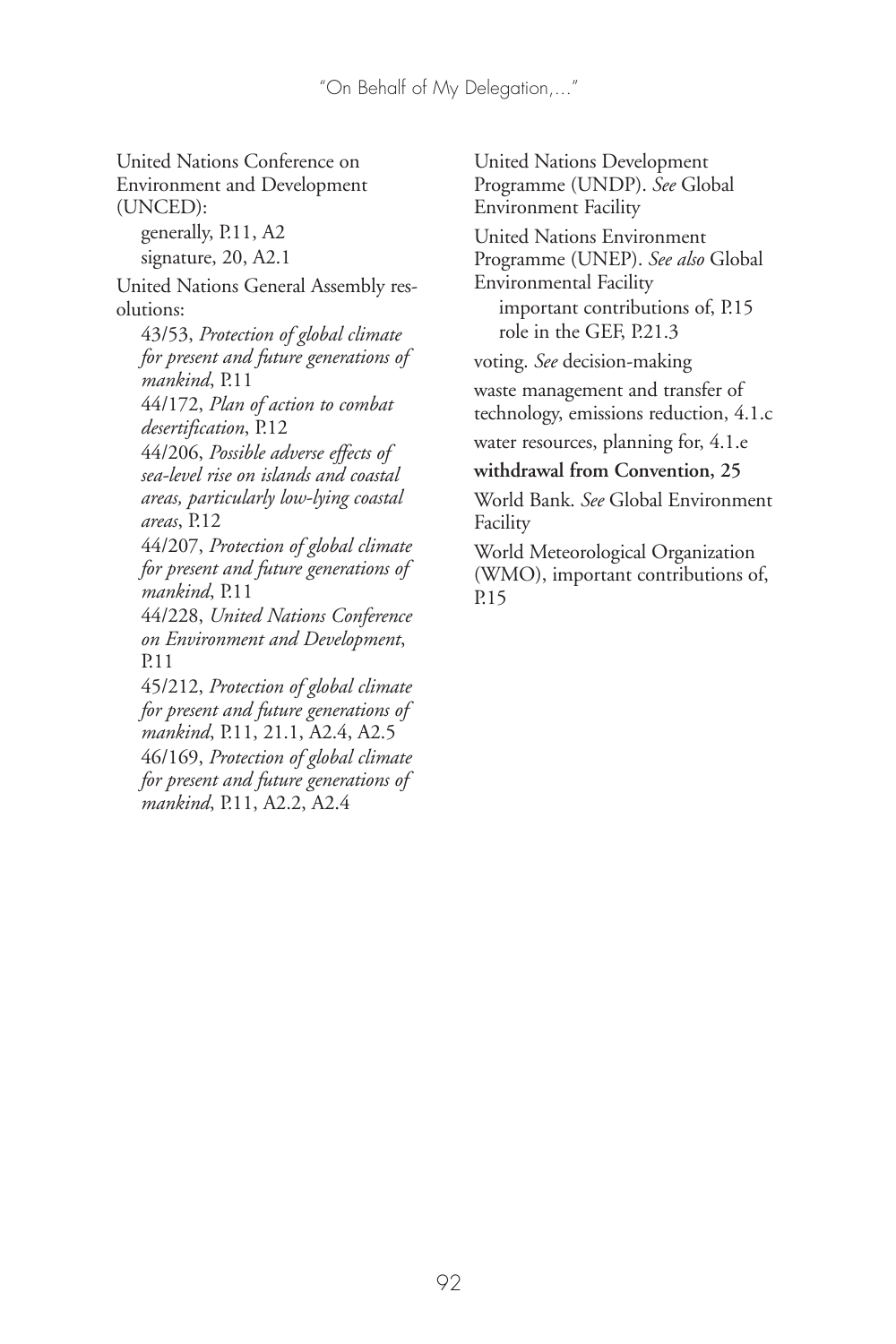For more information read:

FCCC secretariat (1999). *Glossary of Climate Change Acronyms and Jargon*. World Bank (1999). *Global Environment Facility Terms with some Definitions*.

For more information visit:

"Glossary of Climate Change Acronyms and Jargon," *United Nations – Framework Convention on Climate Change* http://www.unfccc.int/siteinfo/ glossary.html

"Glossary of Climate Change Terms," *United States Environmental Protection Agency, Global Warming Site*, http://www.epa.gov/globalwarming/glossary. html

"Treaty reference guide," *United Nations Treaty Collection:* http://untreaty.un. org/english/guide.asp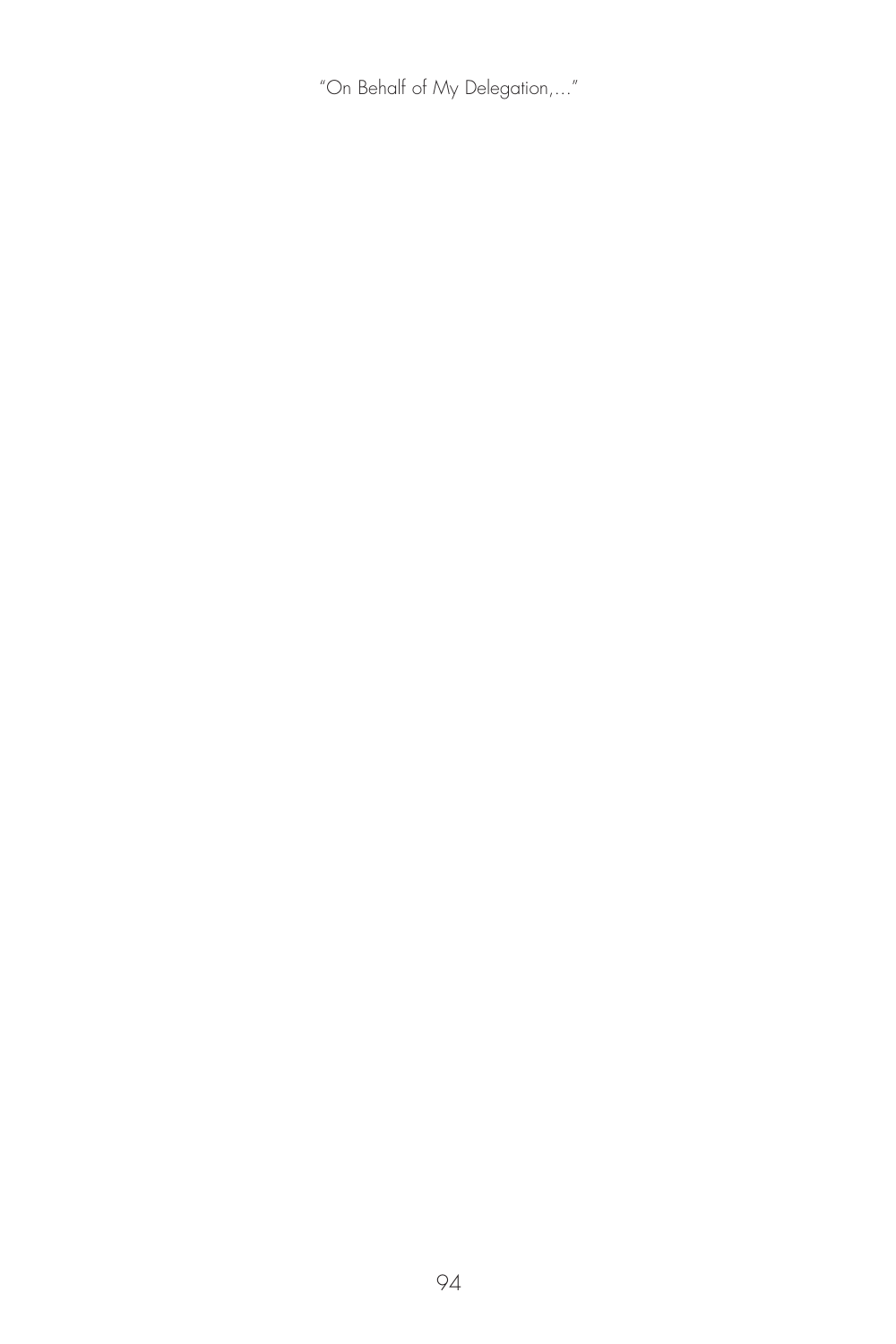# –13– References

Andresen, S. and J. Wettestad (1992). International Resource Cooperation and the Greenhouse Problem, *Global Environmental Change*, Human and Policy Dimensions, Vol. 2, No. 4, December 1992, Butterworth-Heinemann, Oxford, 277-291.

AOSIS Protocol (1994). *Draft Protocol Text*, A/AC./237/L.23, 27 September 1994.

Aslam, M.A. (1998). *The Clean Development Mechanism: Unravelling the Mystery*, paper presented at the Climate Assessment and Policy Development after Kyoto, organized by MIT Global Change Forum and the Royal Institute for Environmental Affairs, London on June 16.

Banuri, T., K. Goran-Maler, M. Grubb, H.K. Jacobson and F. Yamin (1996). Equity and Social Considerations, in Bruce, J., Hoesung Lee and E. Haites (eds.), *Climate Change 1995: Economic and Social Dimensions of Climate Change; Contribution of Working Group III to the Second Assessment Report of the Intergovernmental Panel on Climate Change*, Cambridge University Press, Cambridge, 79-124.

Benedick, R.E. (1993). Perspectives of a Negotiation Practioner, in Sjostedt, G. (ed.), *International Environment Negotiation*, IIASA, Laxenberg, 219-243.

Bolin, B. (1998). The Kyoto Negotiations on Climate Change: A Science Perspective, *Science*, Vol. 279, 330-31.

Boyer, B.S. (2000). Conference Diplomacy and UN Rules of Procedure, Presentation at the Miami Workshop on Negotiation Skills for Climate Issues, July 24, 2000, Miami.

Brazilian Proposal (1997). *Proposed Elements of a Protocol*, FCCC/AGBM/ 1997/Misc.1/Add.3.

Carpenter, C. and A.C. Kallhauge (2000). *Climate Change Capacity Project*, Report of the Dakar Workshop, 17-21 July, 2000, International Institute for Sustainable Development, Winnipeg.

Central Intelligence Agency (2000), *The World Factbook*, Washington D.C.: http://www.odci.gov/cia/publications/factbook/index.html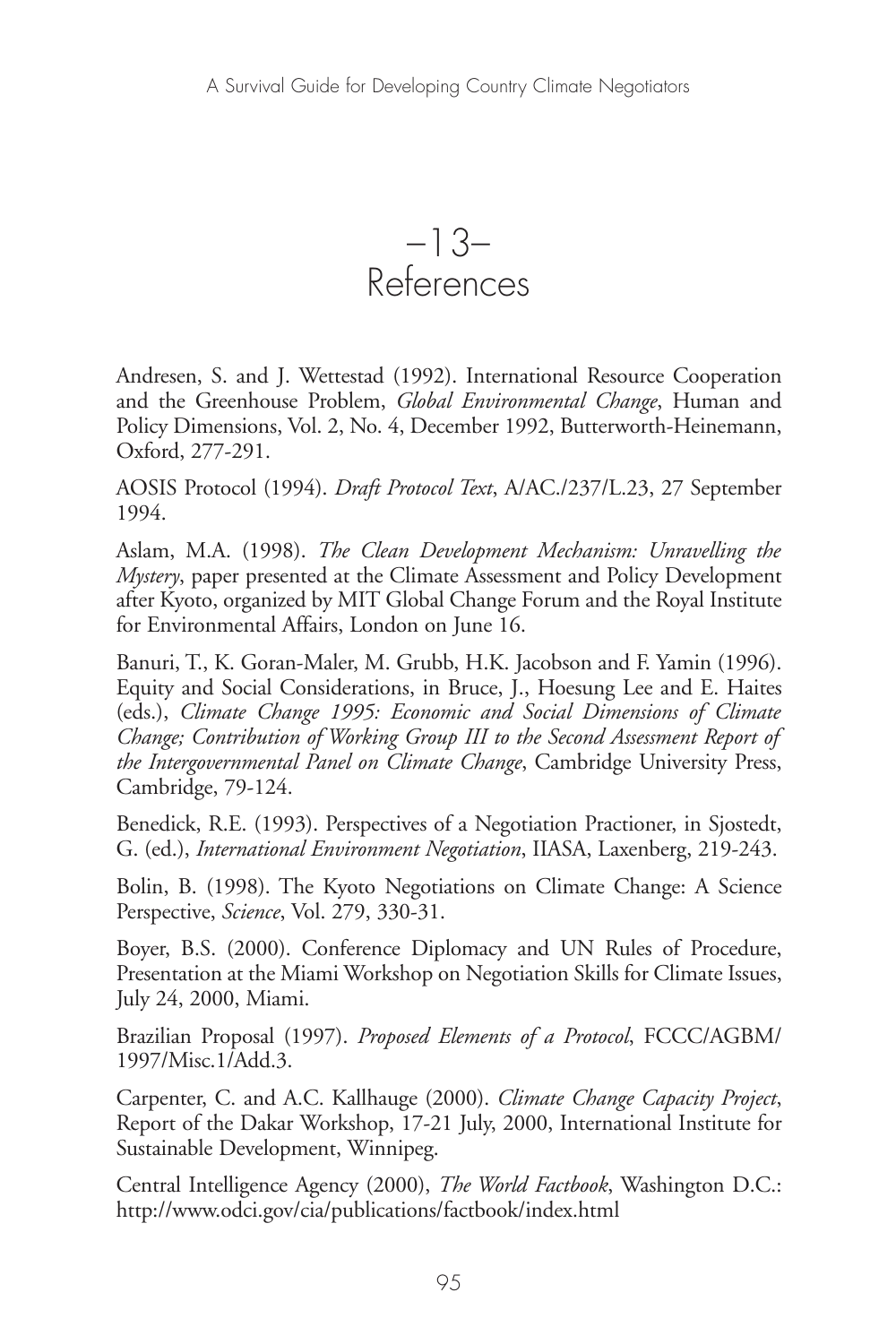Dasgupta, C. (1994). The Climate Change Negotiations, in Mintzer, I.M. and Leonard, J.A. (eds.), *Negotiating Climate Change: The Inside Story of the Rio Convention*, Cambridge University Press, Cambridge, 129-148.

Eizenstat, S. (1998). *Eizenstat Addresses Climate Change Treaty Concerns*, Speech of the Under Secretary of State on April 14, 1998 to the Association of Women in International Trade.

Emsley, J. (ed.) (1996). *The Global Warming Debate: The Report of the European Science Forum*, Bournemouth Press Limited, Dorset.

FCCC (United Nations Framework Convention on Climate Change), (New York) 9 May 1992, in force 24 March, 1994; 31 I.L.M. 1992.

Goldemberg, J. (1994). The Road to Rio, in Mintzer, I.M. and Leonard, J.A. (eds.), *Negotiating Climate Change: The Inside Story of the Rio Convention*, Cambridge University Press, Cambridge, 175-186.

Greene, O. (1996). Lessons from Other International Environmental Agreements, in M. Paterson and M. Grubb (eds.), *Sharing the Effort – Options for Differentiating Commitments on Climate Change*, The Royal Institute of International Affairs, London, 23-44.

Group of 77 South Summit (2000). *Declaration of the South Summit*, held in Havana, 10-14 April, 2000.

Gupta, J. (1997). *The Climate Change Convention and Developing Countries – From Conflict to Consensus?*, Environment and Policy Series, Kluwer Academic Publishers, Dordrecht.

Gupta, J. (2000a). *Climate Change: Regime Development and Treaty Implementation in the Context of Unequal Power Relations*, Institute for Environmental Studies, 0-00/02.

Gupta, J. (2000b). North-South Aspects of the Climate Change Issue: Towards a Negotiating Theory and Strategy for Developing Countries, *International Journal of Sustainable Development*, Vol. 3, No. 2, 115-135.

Houghton, J.T., L.G. Meira Filho, B.A. Callander, N. Harris, A. Kattenberg and K. Maskell (eds.) (1996). *Climate Change 1995: The Science of Climate Change*, Cambridge University Press, Cambridge, 4.

Houghton, J.T., L.G. Meira Filho, J. Bruce, H. Lee, B.A. Callander, E. Haites, N. Harris and K. Maskell (eds.) (1995). *Climate Change 1994: Radiative Forcing of Climate Change and an Evaluation of the IPCC IS92 Emission Scenarios*, Cambridge University Press, Cambridge, 22.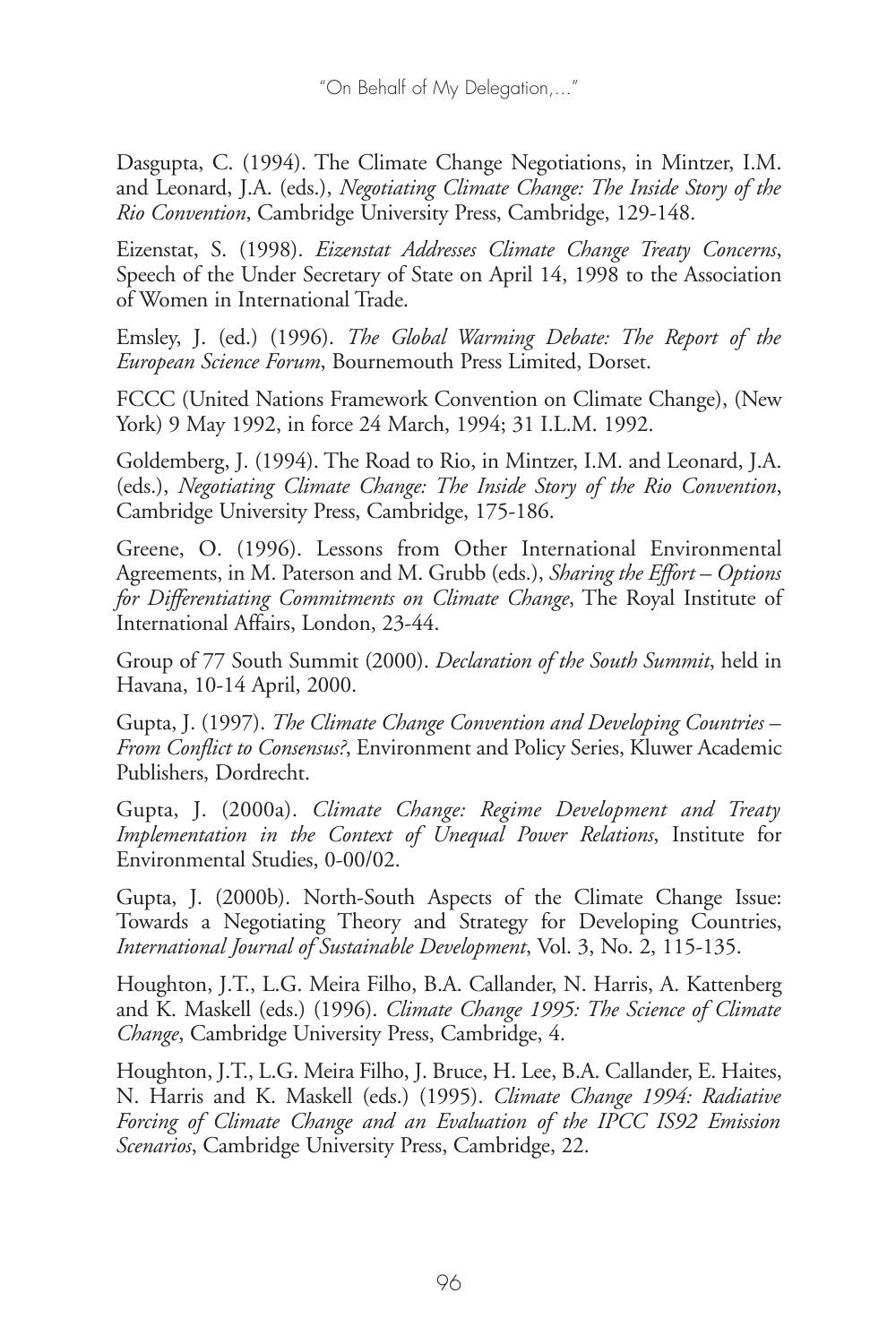IPCC (1994). *Equity and Social Considerations Related to Climate Change*, Proceedings of the IPCC Working Group III Workshop in Nairobi, ICIPE Science Press, Nairobi.

IPCC (1998). *The Regional Impacts of Climate Change: An Assessment of Vulnerability*, Cambridge University Press, Cambridge.

Kandlikar, Milind and Ambuj Sagar (1999). Climate Change Research and Analysis in India: An Integrated Assessment of a North-South Divide, *Global Environmental Change*, Vol. 9, 119-138.

Kaufman, J. (1996). *Conference Diplomacy: An Introductory Analysis*, Macmillan Press, London.

Kolk, A. (1999). Mulitnationale Ondernemingen en Internationaal Klimaatbeleid, *Milieu*, Vol. 4, 181-191.

KP (Kyoto Protocol to the United Nations Framework Convention on Climate Change), 37 I.L.M. 22; (the corrected text is available at the website of the climate secretariat, http://www.unfccc.int).

McCormick, J. (1999). The Role of Environmental NGOs in International Regimes, in Vig, N.J. and R.S. Axelrod (eds.), *The Global Environment: Institutions, Law, and Policy*, Earthscan, London, 52-71.

Mwandosya, M.J. (1999). *Survival Emissions: A Perspective from the South on Global Climate Change Negotiation*. DUP (1996) LIMITED and The Centre for Energy, Environment, Science and Technology (CEEST-2000), Tanzania.

Oberthür, S. and H.E. Ott (1999). *The Kyoto Protocol. International Climate Policy for the 21st Century*. Berlin, Heidelberg et al: Springer Verlag, 359.

Roberts, A. and B. Kingsbury (1993). Introduction: The UN's Roles in International Society since 1945, in Roberts, A. and B. Kingsbury (eds.), *United Nations, Divided World: The UN in International Relations*, Clarendon Press, Oxford, 1-63.

Sand, Peter (1990). *Lessons Learned in Global Environmental Governance*, World Resources Institute, New York.

Saner, R. (2000). *The Expert Negotiators*. Kluwer Academic Publisher, The Hague.

Schelling, T.C. (1960). *The Strategy of Conflict*. Harvard University Press, Massachusetts.

Sebenius, J.K. (1993). The Law of the Sea Conference: Lessons for Negotiations to Control Global Warming, in Sjostedt, G. (ed.), *International Environment Negotiations*, IIASA, Laxenberg, 189-216.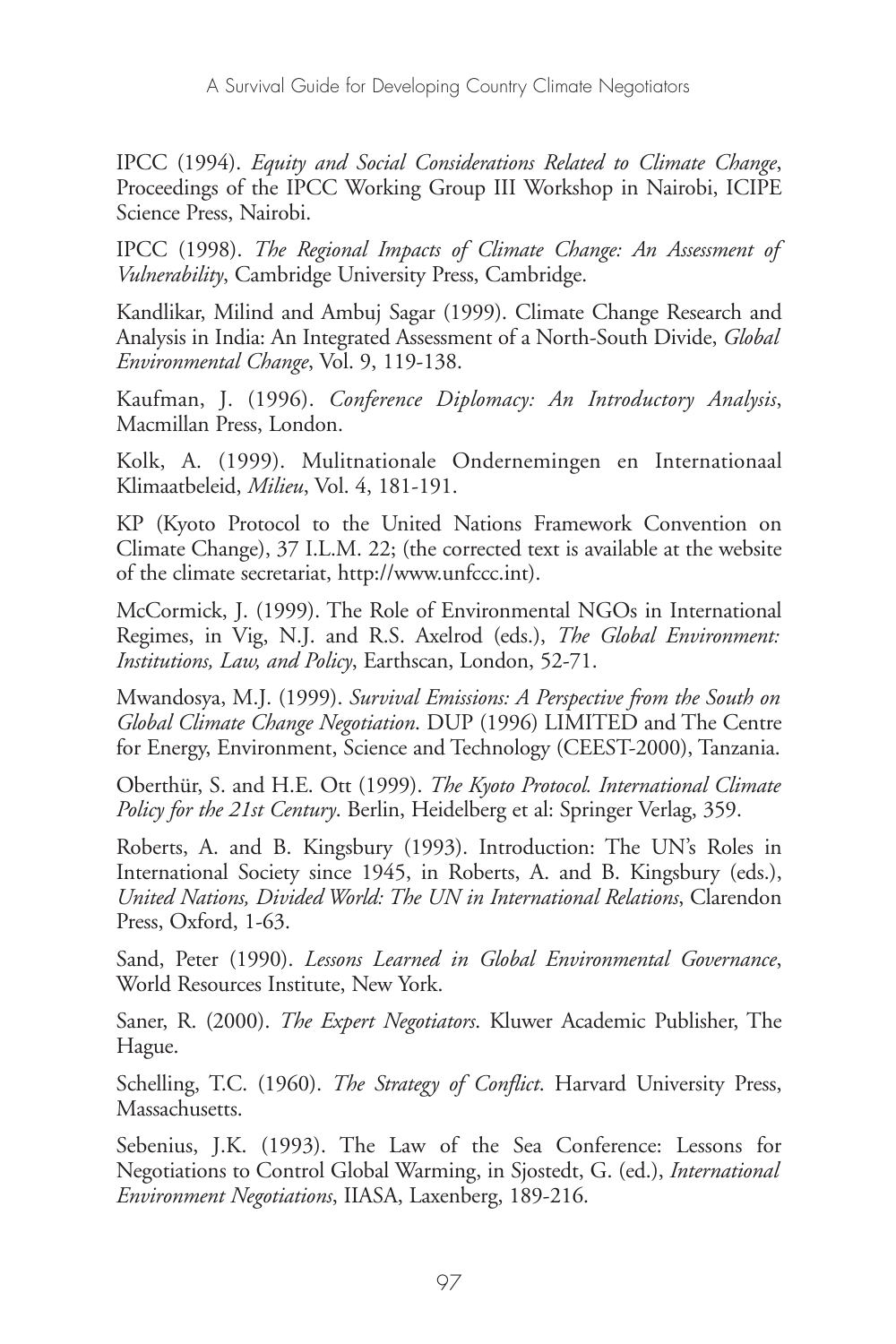South Centre (1993). An Overview and Summary of the Report of the South Commission, in South Centre (ed.), *Facing the Challenge: Responses to the Report of the South Commission*, Zed Books, London, 3-52.

Sridharan, K. (1998). G-15 and South-South Cooperation: Promise and Performance, *Third World Quarterly*, Vol. 19, No. 3, 357-373.

Susskind, L.E., W.M. Moomaw and T.L. Hill (ed.) (1997). *Innovations in International Environmental Negotiation*, Pon Books, Cambridge, USA.

SWCC (1999). *Scientific Declaration of the Second World Climate Conference*, Geneva.

van der Sluijs, J.P. (1997). *Anchoring Amid Uncertainty; On the Management of Uncertainties in Risk Assessment of Anthropogenic Climate Change*, (Utrecht: PhD Thesis, University of Utrecht, ISBN 90-393-1329-6), 242.

von Weizsäcker, E., A.B. Lovins and L.H. Lovins (1997), *Factor Four. Doubling Wealth – Halving Resource Use*, Earthscan, London.

Wagner, L. (1999). Negotiations in the UN Commission on Sustainable Development, *International Negotiation, A Journal of Theory and Practice*, Vol. 4, No. 2, 107-131.

Watson, R.T., M.C. Zinyowera, R.H. Moss and D.J. Dokken (1996). *Climate Change 1995: Impacts, Adaptations and Mitigation of Climate Change: Scientific-Technical Analyses*, Cambridge University Press, Cambridge.

Werksman, J. (1998). The Clean Development Mechanism: Unwrapping the "Kyoto Surprise," *Review of European Community and International Environmental Law*, Vol. 7, No. 2, 147-158.

World Bank (2000). *Entering the 21st Century; World Development Report*, World Bank, Washington.

WRI (1999). *World Resources 1998-99*, World Resources Institute, Washington.

Yamin, F. (1998). The Kyoto Protocol: Origins, Assessment and Future Challenges, *Review of European Community and International Environmental Law*, Vol. 7, No. 2, 113-27, at 119.

Zartman, I.W., D. Druckman, L. Jensen, D.J. Pruitt and H.P.Young (1996). Negotiation as a Search for Justice, *International Negotiations*, *A Journal of Theory and Practice*, Vol. 1, 79-98.